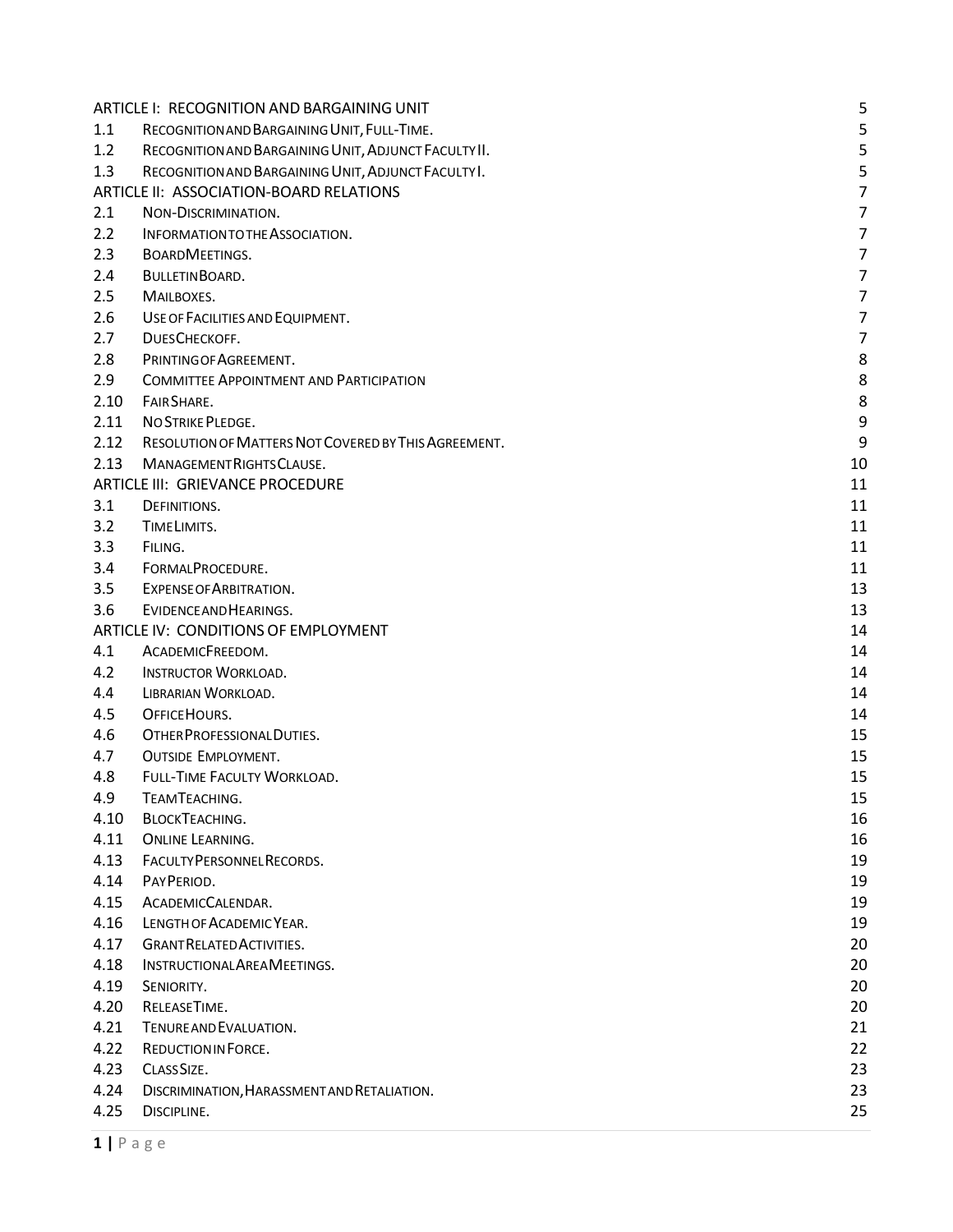| 4.26 | INSTRUCTIONALCOORDINATORPOSITION.                                        | 25 |
|------|--------------------------------------------------------------------------|----|
| 4.27 | COMMITTEESUPPORT.                                                        | 26 |
| 4.28 | FACULTY TEACHING IN MULTIPLE DIVISIONS.                                  | 26 |
| 4.29 | <b>LOAD ASSIGNMENT PROTOCOL</b>                                          | 27 |
| 4.30 | CEOP & CVPP SAFETY/SECURITY/TRAINING                                     | 27 |
| 4.31 | <b>SYLLABUS</b>                                                          | 28 |
| 4.32 | <b>CANCELLATION</b>                                                      | 29 |
|      | <b>ARTICLE V: LEAVES</b>                                                 | 30 |
| 5.1  | JURY DUTY/COURT RELATED LEAVE.                                           | 30 |
| 5.2  | PARENTAL LEAVE.                                                          | 30 |
| 5.3  | FAMILY MEDICAL LEAVE.                                                    | 31 |
| 5.4  | PERSONALLEAVE.                                                           | 31 |
| 5.5  | PROFESSIONAL ACTIVITY / MEETING LEAVE.                                   | 32 |
| 5.6  | RELIGIOUSLEAVE.                                                          | 32 |
| 5.7  | SABBATICALLEAVE.                                                         | 32 |
| 5.8  | SICK LEAVE.                                                              | 33 |
| 5.9  | LEAVE OF ABSENCE.                                                        | 34 |
| 5.10 | EMPLOYMENT STATUS AT CONCLUSION OF LEAVE OF ABSENCE.                     | 34 |
| 5.11 | <b>UNEMPLOYMENT COMPENSATION.</b>                                        | 34 |
| 5.12 | NOTICE OF INTENTION TO RETURN.                                           | 35 |
| 5.13 | VICTIMS' ECONOMIC SECURITY AND SAFETY ACT (VESSA).                       | 35 |
|      | <b>ARTICLE VI: COMPENSATION AND BENEFITS</b>                             | 36 |
| 6.1  | <b>MAINTENANCE OF HEALTH BENEFITS.</b>                                   | 36 |
| 6.2  | HEALTH AND DENTAL INSURANCE.                                             | 36 |
| 6.3  | <b>GROUP LIFE INSURANCE.</b>                                             | 36 |
| 6.4  | SECTION 125 PLAN.                                                        | 36 |
| 6.5  | DOMESTICPARTNERS.                                                        | 37 |
| 6.6  | PROFESSIONAL EXPENSE REIMBURSEMENT AND PROFESSIONAL DEVELOPMENT BENEFITS | 38 |
| 6.7  | EQUIPMENT MAINTENANCE AND REPAIR.                                        | 38 |
| 6.8  | TUITION REIMBURSEMENT.                                                   | 39 |
| 6.9  | PROFICIENCY TESTING.                                                     | 39 |
| 6.10 | SUBSTITUTING.                                                            | 39 |
| 6.11 | INDEPENDENTSTUDY.                                                        | 39 |
| 6.12 | <b>WORKING AT TWO OR MORE LOCATIONS.</b>                                 | 39 |
| 6.13 | 403(B) AND 457 (B) PLAN CONTRIBUTIONS.                                   | 39 |
| 6.14 | SUMMERSCHOOLCONTRACTS.                                                   | 40 |
| 6.15 | <b>VOLUNTARY OVERLOAD.</b>                                               | 40 |
| 6.16 | INVOLUNTARY OVERLOAD.                                                    | 40 |
| 6.17 | SALARY.                                                                  | 40 |
| 6.18 | SURS CONTRIBUTIONS AND OTHER DEDUCTIONS.                                 | 41 |
| 6.19 | LONGEVITYSTEP.                                                           | 41 |
| 6.20 | PROFESSOR EMERITUS.                                                      | 41 |
|      | <b>ARTICLE VII: RANK</b>                                                 | 43 |
|      | ARTICLE VIII: CONDITIONS OF EMPLOYMENT UNIT ADJUNCT FACULTY II           | 44 |
| 8.1  | OTHER APPLICABLE SECTIONS.                                               | 44 |
| 8.2  | UNIT ADJUNCT FACULTY II WORKLOAD.                                        | 45 |
| 8.3  | OFFICE HOURS.                                                            | 46 |
| 8.4  | INSTRUCTIONAL AREA MEETINGS.                                             | 46 |
| 8.5  | PROFESSIONALEXPENSEANDDEVELOPMENT.                                       | 46 |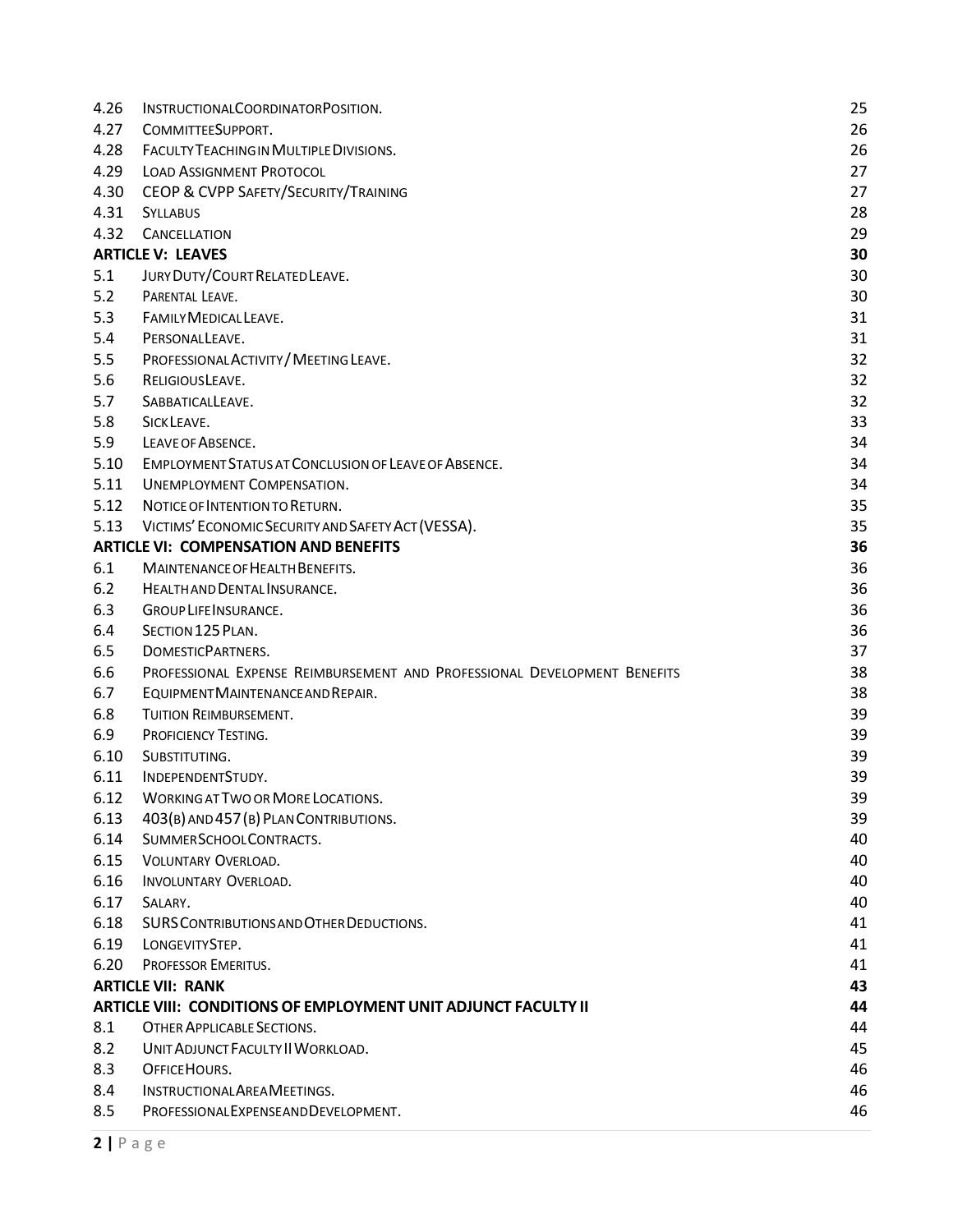| 8.6  | EVALUATION.                                                                                     | 47 |
|------|-------------------------------------------------------------------------------------------------|----|
| 8.7  | DISCIPLINE.                                                                                     | 48 |
| 8.8  | SALARY.                                                                                         | 48 |
| 8.10 | PROFESSIONAL RESOURCES.                                                                         | 48 |
| 8.11 | UNIT ADJUNCT FACULTY WHO ACCEPT ADMINISTRATIVE POSITIONS.                                       | 48 |
| 8.12 | SICK/PROFESSIONAL MEETING LEAVE.                                                                | 49 |
| 8.13 | <b>INACTIVESTATUS.</b>                                                                          | 50 |
| 8.14 | SABBATICAL LEAVE.                                                                               | 50 |
| 8.15 | COMMITTEE APPOINTMENTAND PARTICIPATION.                                                         | 51 |
| 8.16 | TUITION REIMBURSEMENT.                                                                          | 51 |
| 8.17 | <b>REDUCTIONIN FORCE.</b>                                                                       | 51 |
|      | <b>ARTICLE IX: INTELLECTUAL PROPERTY RIGHTS</b>                                                 | 53 |
| 9.1  | DEFINITION OF COPYRIGHTABLE WORK.                                                               | 53 |
| 9.2  | OWNERSHIP OF COPYRIGHTS, SCOPE AND APPLICABILITY.                                               | 53 |
|      | <b>ARTICLE X: CONDITIONS OF EMPLOYMENT UNIT ADJUNCT FACULTY I</b>                               | 54 |
| 10.1 | OTHER APPLICABLE SECTIONS.                                                                      | 54 |
| 10.3 | <b>INACTIVE STATUS.</b>                                                                         | 55 |
| 10.4 | UNIT ADJUNCT FACULTY I WORKLOAD.                                                                | 55 |
| 10.5 | EVALUATION.                                                                                     | 56 |
| 10.7 | <b>INSTRUCTIONAL MEETINGS.</b>                                                                  | 57 |
| 10.8 | PROFESSIONAL RESOURCES.                                                                         | 57 |
|      | 10.11 PROFESSIONAL EXPENSE AND DEVELOPMENT BENEFIT.                                             | 58 |
|      | 10.12 TUITION REIMBURSEMENT.                                                                    | 58 |
|      | 10.13 SICK LEAVE/PROFESSIONAL MEETING LEAVE.                                                    | 58 |
|      | 10.15 SALARY.                                                                                   | 60 |
|      | 10.16 DISCIPLINE.                                                                               | 60 |
|      | <b>ARTICLE XI: MISCELLANEOUS</b>                                                                | 61 |
| 11.1 | SAVINGSCLAUSE.                                                                                  | 61 |
| 11.2 | ENTIREAGREEMENT.                                                                                | 61 |
|      | APPENDIX A-1: 2017-2019 FULL-TIME SALARY AND RANK SCHEDULE                                      | 62 |
|      | APPENDIX A-2: 2017-2019 UNIT ADJUNCT FACULTY II TEACHING SALARY SCHEDULE                        | 63 |
|      | APPENDIX A-3: 2017-2019 UNIT ADJUNCT FACULTY II LIBRARIAN SALARY SCHEDULE                       | 64 |
|      | APPENDIX A-4:2017-2019 UNIT ADJUNCT FACULTY ITEACHING SALARY SCHEDULE                           | 65 |
|      | APPENDIX A-5: 2017-2019 UNIT ADJUNCT FACULTY II LIBRARIAN SALARY SCHEDULE                       | 66 |
|      | <b>APPENDIX B: JOB DESCRIPTIONS</b>                                                             | 67 |
|      | APPENDIX B-1: FULL-TIME TEACHING FACULTY JOB DESCRIPTION                                        | 67 |
|      | APPENDIX B-3: FULL-TIME TECHNICAL SERVICES LIBRARIAN JOB DESCRIPTION                            | 69 |
|      | APPENDIX B-4: FULL-TIME PUBLIC SERVICES LIBRARIAN JOB DESCRIPTION                               | 71 |
|      | APPENDIX B-5: FULL-TIME ARCHIVES/INTERLIBRARY LOAN LIBRARIAN JOB DESCRIPTION                    | 73 |
|      | APPENDIX B-6: FULL-TIME DISTANCE LEARNING LIBRARIAN JOB DESCRIPTION                             | 75 |
|      | APPENDIX B-7: INSTRUCTIONAL COORDINATOR JOB DESCRIPTION                                         | 76 |
|      | APPENDIX B-8: UNIT ADJUNCT TEACHING FACULTY II JOB DESCRIPTION                                  | 78 |
|      | APPENDIX B-10: UNIT ADJUNCT LIBRARIAN JOB DESCRIPTION                                           | 80 |
|      | APPENDIX B-11: UNIT ADJUNCT TEACHING FACULTY I JOB DESCRIPTION                                  | 81 |
|      | <b>APPENDIX C: LETTERS OF AGREEMENT</b>                                                         | 82 |
|      | APPENDIX C-1:LETTER OF AGREEMENT REGARDING FACULTY EVALUATION AND FACULTY DEVELOPMENT HANDBOOKS | 82 |
|      | APPENDIX C-2: LETTER OF AGREEMENT REGARDING QUALIFICATIONS FOR UNIT ADJUNCT FACULTY II          | 83 |
|      | APPENDIX C-3: LETTER OF AGREEMENT REGARDING STANDING INSURANCE COMMITTEE                        | 84 |
|      | APPENDIX C-5: LETTER OF AGREEMENT JOINT COMPENSATION COMMITTEE                                  | 85 |
|      |                                                                                                 |    |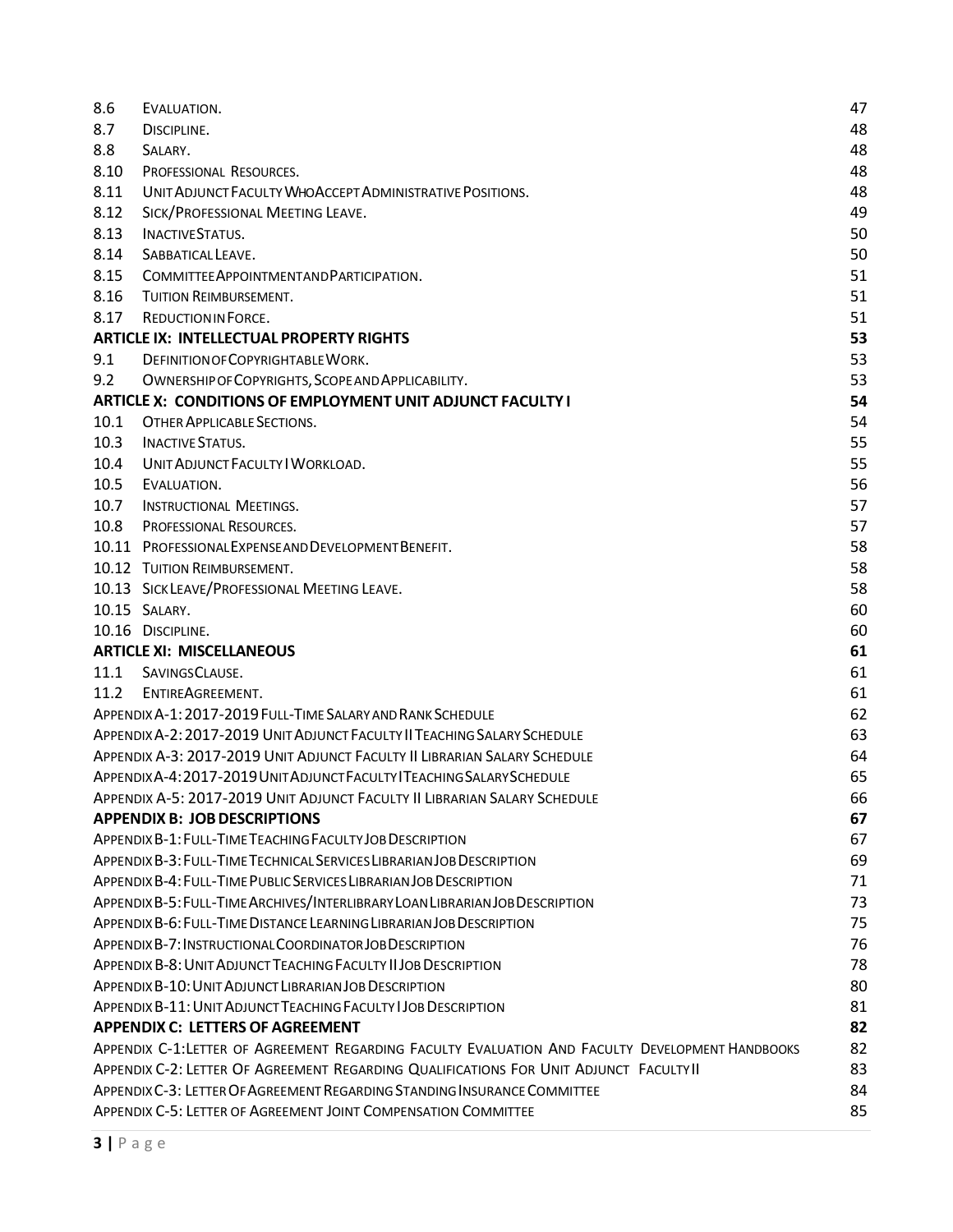| APPENDIX C-6: LETTER OF AGREEMENT REGARDING EXCESS LOAD FOR UNIT ADJUNCT FACULTY | 86 |
|----------------------------------------------------------------------------------|----|
| APPENDIX C-8 LETTER OF AGREEMENT REGARDING SURS RETIREES/ANNUITANTS              | 87 |
| APPENDIX C-10 LETTER OF AGREEMENT REGARDING VIRTUAL OFFICE HOURS                 | 88 |
| APPENDIX C-11 LETTER OF AGREEMENT REGARDING LIMITED REOPENER PROVISION           | 89 |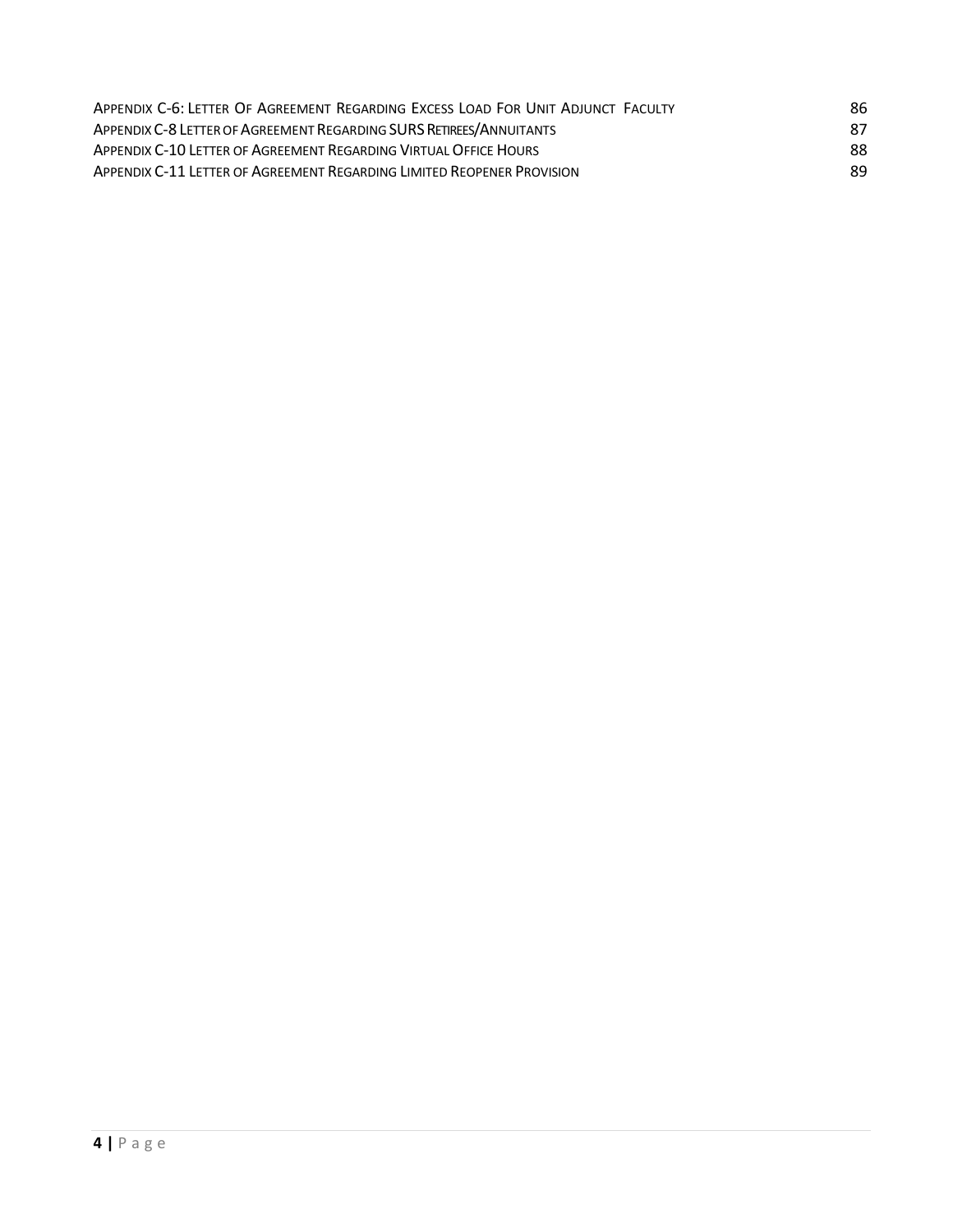# <span id="page-4-0"></span>**ARTICLE I: RECOGNITION AND BARGAINING UNIT**

## <span id="page-4-1"></span>**1.1 Recognitionand Bargaining Unit, Full-Time.**

The Board of Trustees of Community College District No. 509, counties of Kane, Cook, DuPage, McHenry, and DeKalb, and the State of Illinois, hereinafter referred to as the Board, recognizes the Elgin Community College Faculty Association (ECCFA), Illinois Federation of Teachers, AFT/AFL-CIO, IFT Local 3791, hereinafter referred to asthe Association, as the exclusive bargaining representative for all full- time faculty as defined in Paragraphs 103B-1 through paragraphs 103B-6 of the Illinois Public Community College Act, including faculty and librarians, but excluding instructors employed by the College who are assigned full-time to the state correctional facilities, laboratory assistants, laboratory coordinators, and any management or supervisory employees.

#### <span id="page-4-2"></span>**1.2 Recognitionand Bargaining Unit, Adjunct FacultyII.**

The Board of Trustees of Community College District No. 509, counties of Kane, Cook, DuPage, McHenry, and DeKalb, and the State of Illinois, hereinafter referred to as the Board, recognizes the unit adjunct faculty II that meet one of the following criteria:

- a. teach at least twelve (12) credit or contact hours for three (3) out of four (4) consecutive years beginning with their first semester of adjunct employment. This excludes independent study and summer assignments; or
- b. teach at least six (6) credit or contact hours per semester for six (6) of eight (8) consecutive semesters. This excludes independent study and summer assignments; or
- c. work atleast 596 hours per 12-month period forthree (3) out of four(4) consecutive years beginning with the librarian's start date (effective August 1994).

Once eligible, recognition as a Unit Adjunct Faculty II begins the Spring or Fall semester following completion of the requirement for teaching faculty. Unit Adjunct Faculty II librarians will be recognized beginning for the first pay period after meeting their requirement.

Employment prior to the Fall 1989 semestershall not be used in determining entry into the unit.

### <span id="page-4-3"></span>**1.3 Recognitionand Bargaining Unit, AdjunctFaculty I.**

The Board of Trustees of Community College District No. 509, Counties of Kane, Cook, DuPage, McHenry, and DeKalb, and the State of Illinois, hereinafter referred to as the Board, recognizes the unit adjunct faculty I that meet one of the following criteria:

- a. teach at least (3) credit hours for three consecutive semesters. This excludes independent study and summer assignments.
- b. work as library faculty at least 447 hours for one 18-month period from the initial hire date as a library faculty.

In the case of qualification under paragraph (a) above, once eligible, recognition as a Unit Adjunct Faculty I begins when the faculty member teaches a class or classes in the fourth consecutive semester. In the event that an individual does not teach the fourth consecutive semester, eligibility would be pending until the fifth consecutive semester. If an individual does not teach in the fifth consecutive semester, he/she will not be eligible for UAFI status and must requalify.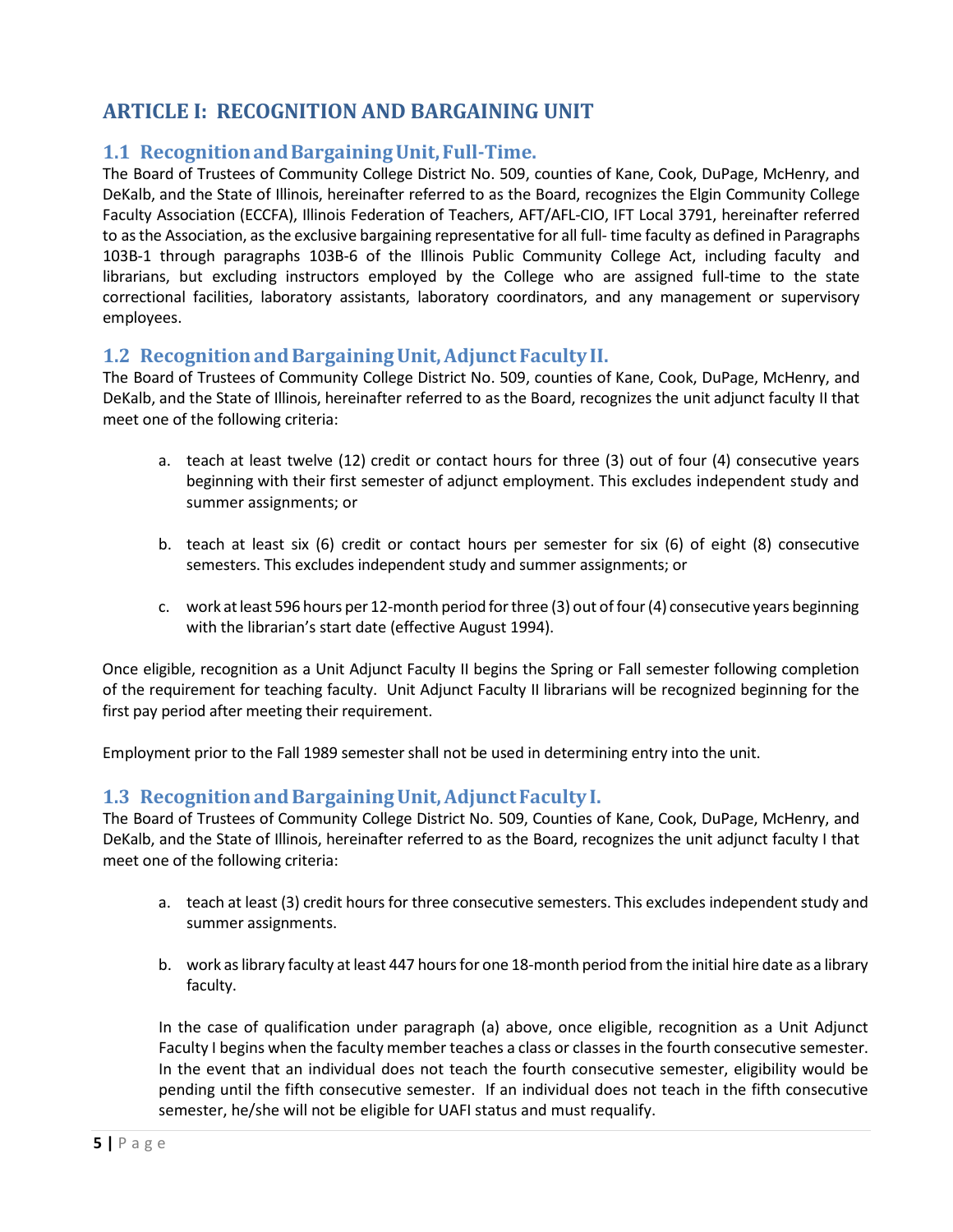In the case of qualification under paragraph (b) above, unit Adjunct Faculty I librarians will be recognized beginning the first pay period after meeting the requirement provided they are rehired at the end of their 18-month qualifying period.

Section 1.3 from the 1/1/14 to 12/31/16 collective bargaining agreement shall apply to adjunct faculty employed prior to January 1, 2017 provided they enter the unit no later than spring 2018.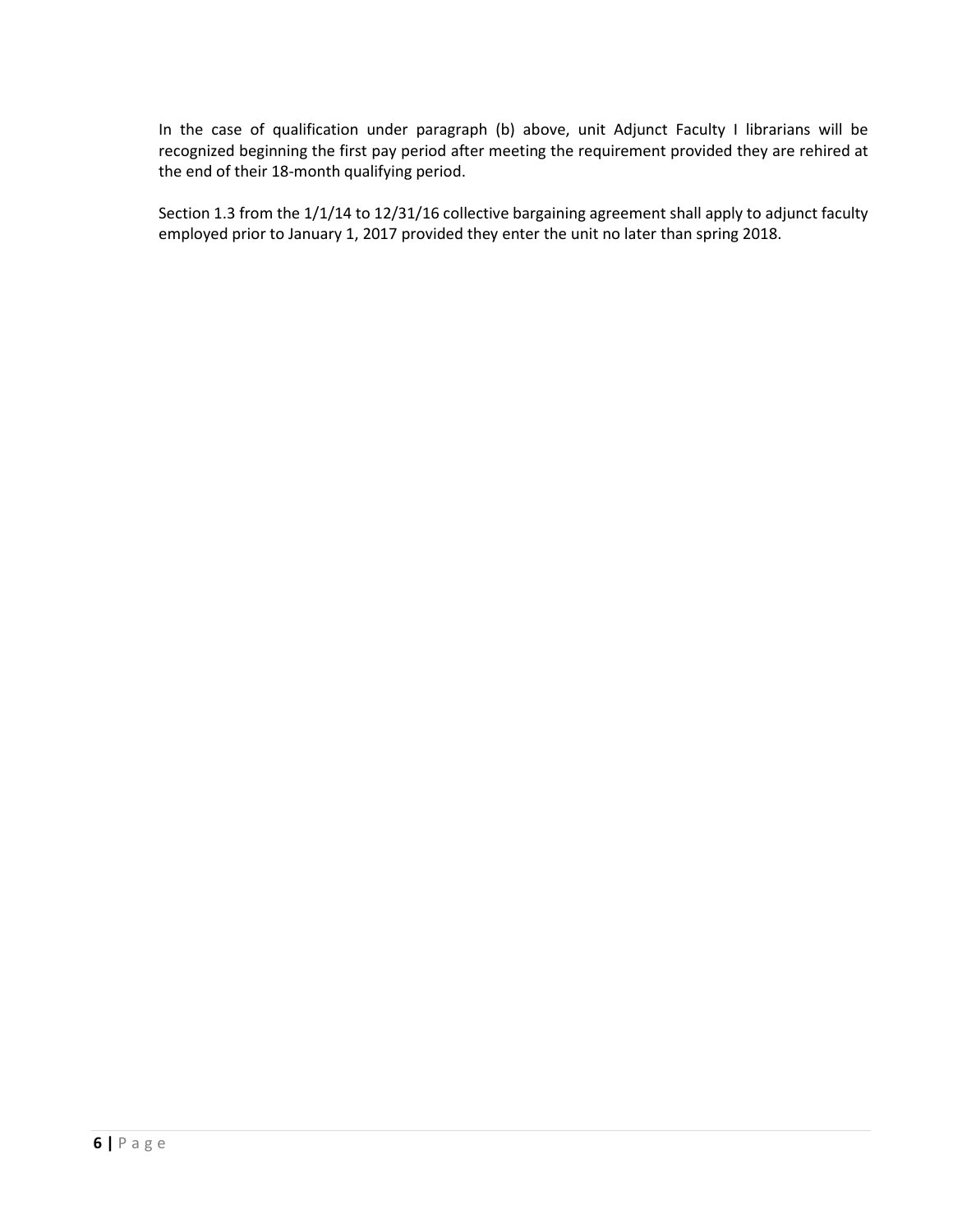# <span id="page-6-0"></span>**ARTICLE II: ASSOCIATION-BOARD RELATIONS**

### <span id="page-6-1"></span>**2.1 Non-Discrimination.**

The Board and the Association, in accordance with applicable law, shall not discriminate against any faculty member on the basis of race, color, national origin, religion, gender, age, physical and mental disability, marital status, sexual orientation, gender identification, genetic information, veteran status, ancestry, citizenship status, arrest record, military status, unfavorable discharge from military service, or any other legally protected class, or membership or participation in, or association with, the lawful activities of any organization. If a grievance alleging the violation of this section is appealed to the Grievance Procedure (arbitration), as a condition precedent to proceeding to arbitration, it shall be accompanied by a full and complete waiver by the grievant(s) involved and by the Association of the right to assert the substance of such grievance in any other forum or before any court or agency, provided nothing herein shall be construed as compelling the grievant(s) or the Association to execute such waiver, and the execution or non-execution of such waiver shall not be precedential in any regard.

## <span id="page-6-2"></span>**2.2 Information to the Association.**

The Board shall make available public information necessary to the conduct of negotiations. This shall include relevant financial statistics. Such materials shall be provided within a reasonable time following a written request by the Association President or designee. This section shall not be construed as requiring the Board to research or compile data.

### <span id="page-6-3"></span>**2.3 BoardMeetings.**

A copy of the Board agenda, non-confidential exhibits and minutes shall be made available to the Association President or designee within a reasonable time following the distribution to the Board. A copy of materials furnished to representatives of the press and other organizations at Board meetings shall concurrently be made available to the Association President or designee.

## <span id="page-6-4"></span>**2.4 BulletinBoard.**

The Association shall be provided with reasonable bulletin board space for the posting of notices and materials relating to Association activities. Such materials shall be identified with the name of the Association, signed by an appropriate officer thereof, and shall include an expiration date. Such materials shall not be derogatory of any person associated with the College. All posting of notices and materials shall be subject to the current rules and regulations governing bulletin boards.

### <span id="page-6-5"></span>**2.5 Mailboxes.**

The Board shall permit the Association to place official Association materials in the mailboxes of faculty subject to reasonable Board regulations. This authorization shall terminate forthwith if any governmental agency or court of competent jurisdiction shall determine such mail services cannot be utilized without the affixation of postage or payment of fee. This privilege is granted exclusively to the Association.

### <span id="page-6-6"></span>**2.6 Use of Facilities andEquipment.**

The Association may utilize College meeting room facilities by making a proper request in accordance with College procedures. The Association may use normal classroom equipment available to faculty but will reimburse the College for any extraordinary expenses in accordance with College procedures. The Board will make available to the Association a room that is mutually acceptable.

### <span id="page-6-7"></span>**2.7 DuesCheckoff.**

The Board will deduct from the pay of each member of the bargaining unit from whom it receives written authorization the designated amount of union dues. Written requests for deductions or revocation of deduction will be processed in accordance with the payroll calendar.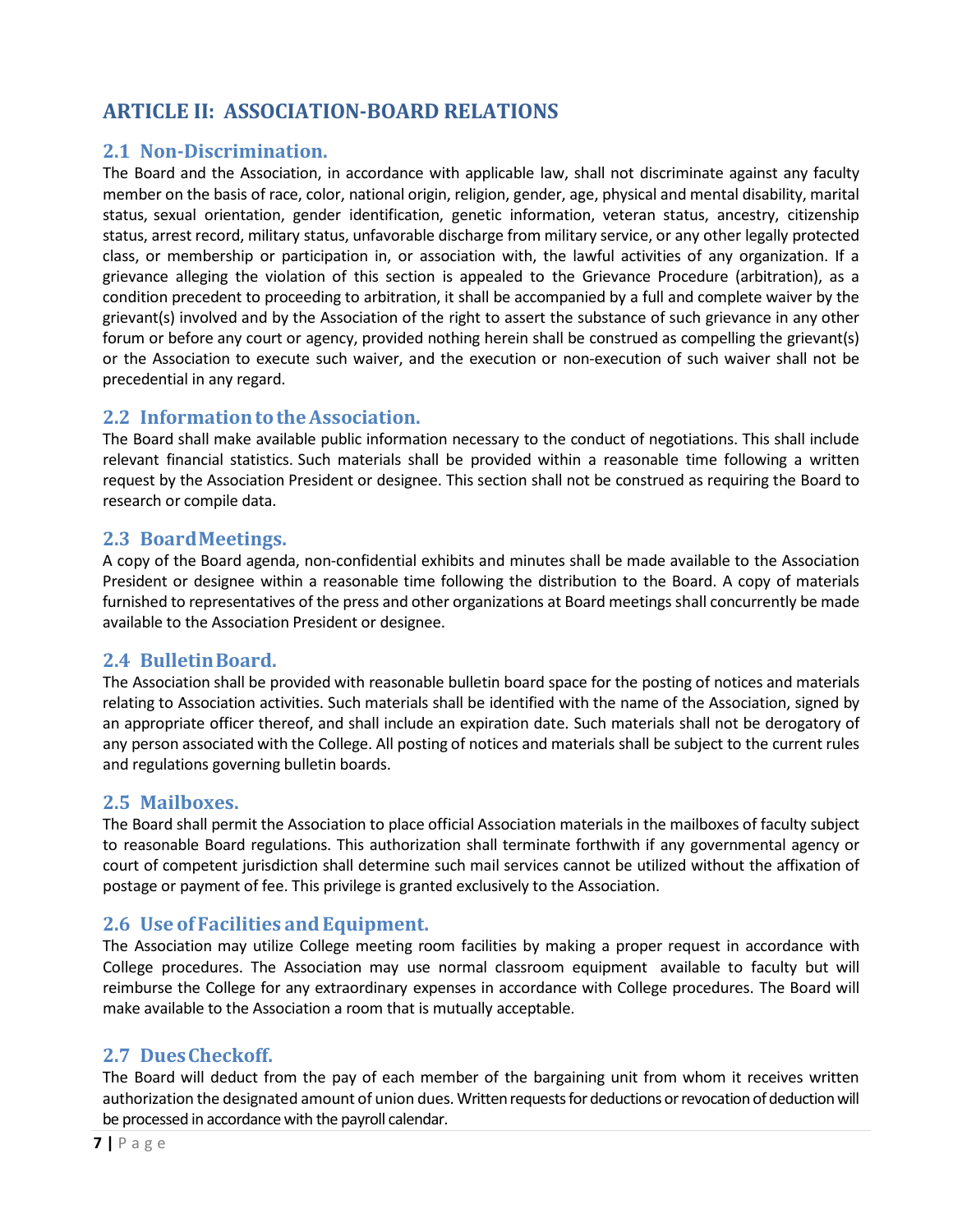The amount deducted for any individual faculty member shall be verified by the Association and not changed for at least one (1) year. Union dues will be processed against member pay each pay period. To change the dues rates and reset members' progress toward meeting any established limit, the ECCFA must submit the dues rate information to the Human Resources department in accordance with the deadlines set forth in the payroll calendar.

The dues and a list of faculty from whose pay the dues have been deducted, along with the amount deducted from each, shall be forwarded to the Association Treasurer no later than seven (7) working days after such deductions were made.

The Association shall indemnify and hold harmless the Board, its members, officers, agents, and employees from and against any and all claims, demands, actions, complaints, suits, or other forms of liability that shall arise out of complying with the above provisions of this article, or in reliance on any list, notice, certification, affidavit, or reassignment furnished under any such provisions.

#### <span id="page-7-0"></span>**2.8 PrintingofAgreement.**

The Board shall be responsible for the reproduction of the agreement and it shall be in a form mutually agreed upon. The cost of typing and reproduction shall be shared equally by the Board and the Association.

## <span id="page-7-1"></span>**2.9 Committee Appointment and Participation**

From time to time the College President or Administration will establish ad hoc or standing advisory committees which will include representation from the Association. The College President or Administration will determine the number of faculty representatives needed. When faculty representation is requested, the Association will consult with the Administration and will select these members within ten (10) school days of receipt of the request and encourage diverse participation from the faculty consistent with the job description in Appendix B of this contract. Insofar as is possible or logical, membership will be in proportion to the number of faculty in each of the divisions of the College. After ten (10) school days, if the Association is unable to fulfill the request, the Administration shall appoint, in consultation with the Association, faculty representatives to the committee. For the purpose of committee appointments, full-time librarians, ESL, and ABE faculty shall be considered to constitute one division of the College.

#### <span id="page-7-2"></span>**2.10 Fair Share.**

- 1. It is recognized that the Association's duties as the sole and exclusive bargaining agent entails expenses for services rendered which appropriately are shared by all faculty who are beneficiaries of said Agreement. To this end, if a faculty member does not join the Association or execute a dues deduction authorization within fourteen (14) days after posting of the notice required in subparagraph (A) below, the Board shall deduct a sum equivalent to the non-member's share of the costs of the services rendered by the Association in its role as the sole and exclusive bargaining agent from the regular paycheck of the faculty member in the same manner as it deducts dues for members of the Association provided:
	- A. The Association has posted the appropriate notices of imposition of such fair share fee in accordance with the rules and regulations of the Illinois Educational Labor Relations Board, and,
	- B. The Association has annually certified in writing to the Board the amount of such fair share fee and has annually certified in writing to the Board that such notice has been posted, and a copy of the notice shall be provided to the Board. The Board may distribute a copy of the notice directly to faculty members.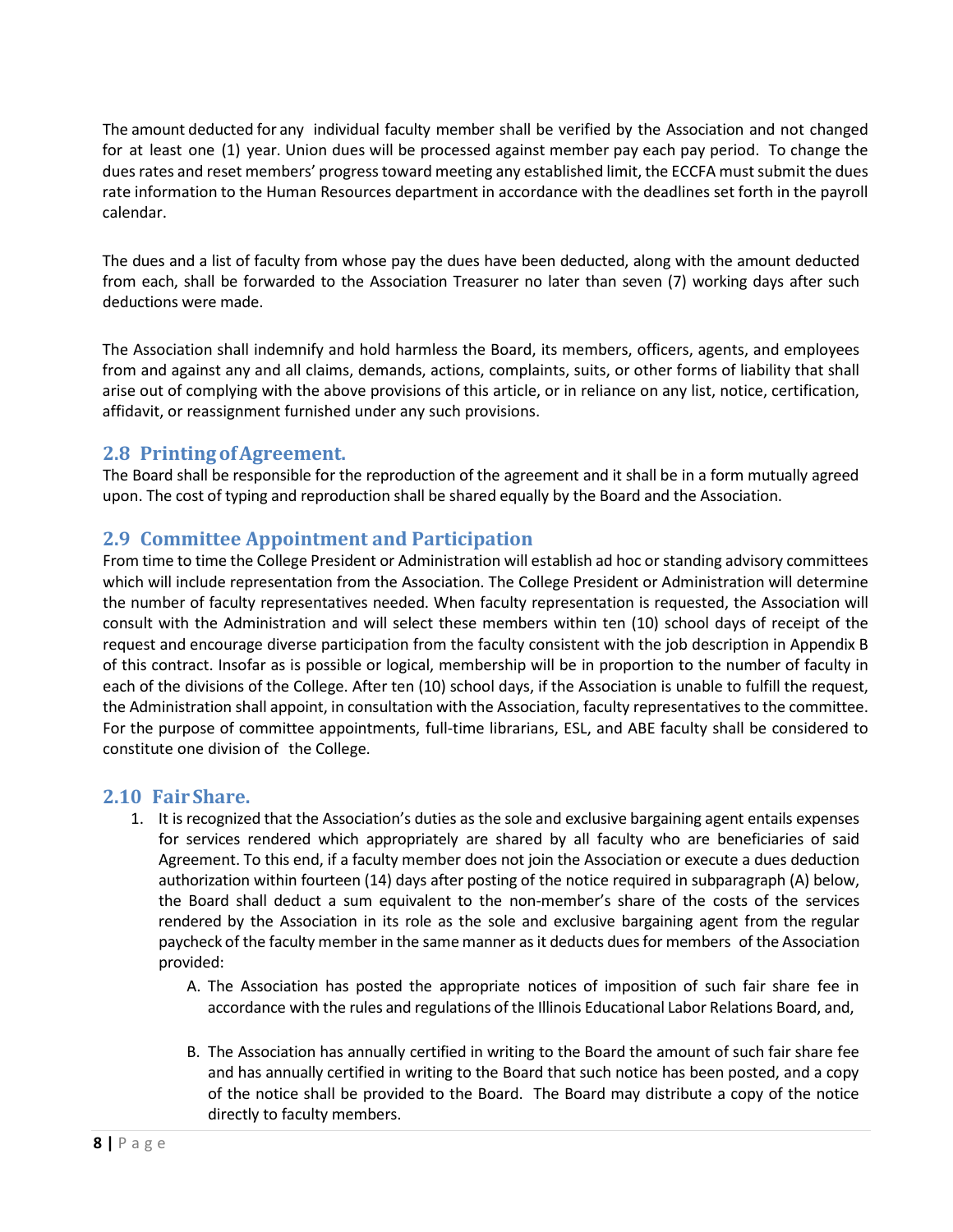|      | ARTICLE I: RECOGNITION AND BARGAINING UNIT           | 5              |
|------|------------------------------------------------------|----------------|
| 1.1  | RECOGNITION AND BARGAINING UNIT, FULL-TIME.          | 5              |
| 1.2  | RECOGNITION AND BARGAINING UNIT, ADJUNCT FACULTY II. | 5              |
| 1.3  | RECOGNITION AND BARGAINING UNIT, ADJUNCT FACULTY I.  | 5              |
|      | ARTICLE II: ASSOCIATION-BOARD RELATIONS              | $\overline{7}$ |
| 2.1  | NON-DISCRIMINATION.                                  | 7              |
| 2.2  | INFORMATION TO THE ASSOCIATION.                      | 7              |
| 2.3  | <b>BOARDMEETINGS.</b>                                | 7              |
| 2.4  | BULLETINBOARD.                                       | $\overline{7}$ |
| 2.5  | MAILBOXES.                                           | 7              |
| 2.6  | USE OF FACILITIES AND EQUIPMENT.                     | 7              |
| 2.7  | DUESCHECKOFF.                                        | $\overline{7}$ |
| 2.8  | PRINTING OF AGREEMENT.                               | 8              |
| 2.9  | <b>COMMITTEE APPOINTMENT AND PARTICIPATION</b>       | 8              |
| 2.10 | FAIR SHARE.                                          | 8              |
| 2.11 | <b>NO STRIKE PLEDGE.</b>                             | 9              |
| 2.12 | RESOLUTION OF MATTERS NOT COVERED BY THIS AGREEMENT. | 9              |
| 2.13 | MANAGEMENT RIGHTS CLAUSE.                            | 10             |
|      | ARTICLE III: GRIEVANCE PROCEDURE                     | 11             |
| 3.1  | DEFINITIONS.                                         | 11             |
| 3.2  | TIME LIMITS.                                         | 11             |
| 3.3  | FILING.                                              | 11             |
| 3.4  | FORMALPROCEDURE.                                     | 11             |
| 3.5  | EXPENSE OF ARBITRATION.                              | 13             |
| 3.6  | EVIDENCE AND HEARINGS.                               | 13             |
|      | ARTICLE IV: CONDITIONS OF EMPLOYMENT                 | 14             |
| 4.1  | ACADEMICFREEDOM.                                     | 14             |
| 4.2  | <b>INSTRUCTOR WORKLOAD.</b>                          | 14             |
| 4.4  | LIBRARIAN WORKLOAD.                                  | 14             |
| 4.5  | OFFICE HOURS.                                        | 14             |
| 4.6  | OTHER PROFESSIONAL DUTIES.                           | 15             |
| 4.7  | <b>OUTSIDE EMPLOYMENT.</b>                           | 15             |
| 4.8  | FULL-TIME FACULTY WORKLOAD.                          | 15             |
| 4.9  | TEAMTEACHING.                                        | 15             |
| 4.10 | <b>BLOCKTEACHING.</b>                                | 16             |
| 4.11 | <b>ONLINE LEARNING.</b>                              | 16             |
| 4.13 | FACULTY PERSONNEL RECORDS.                           | 19             |
| 4.14 | PAYPERIOD.                                           | 19             |
| 4.15 | ACADEMICCALENDAR.                                    | 19             |
| 4.16 | LENGTH OF ACADEMIC YEAR.                             | 19             |
| 4.17 | <b>GRANT RELATED ACTIVITIES.</b>                     | 20             |
| 4.18 | INSTRUCTIONAL AREA MEETINGS.                         | 20             |
| 4.19 | SENIORITY.                                           | 20             |
| 4.20 | RELEASETIME.                                         | 20             |
| 4.21 | TENURE AND EVALUATION.                               | 21             |
| 4.22 | REDUCTION IN FORCE.                                  | 22             |
| 4.23 | CLASS SIZE.                                          | 23             |
| 4.24 | DISCRIMINATION, HARASSMENT AND RETALIATION.          | 23             |
| 4.25 | DISCIPLINE.                                          | 25             |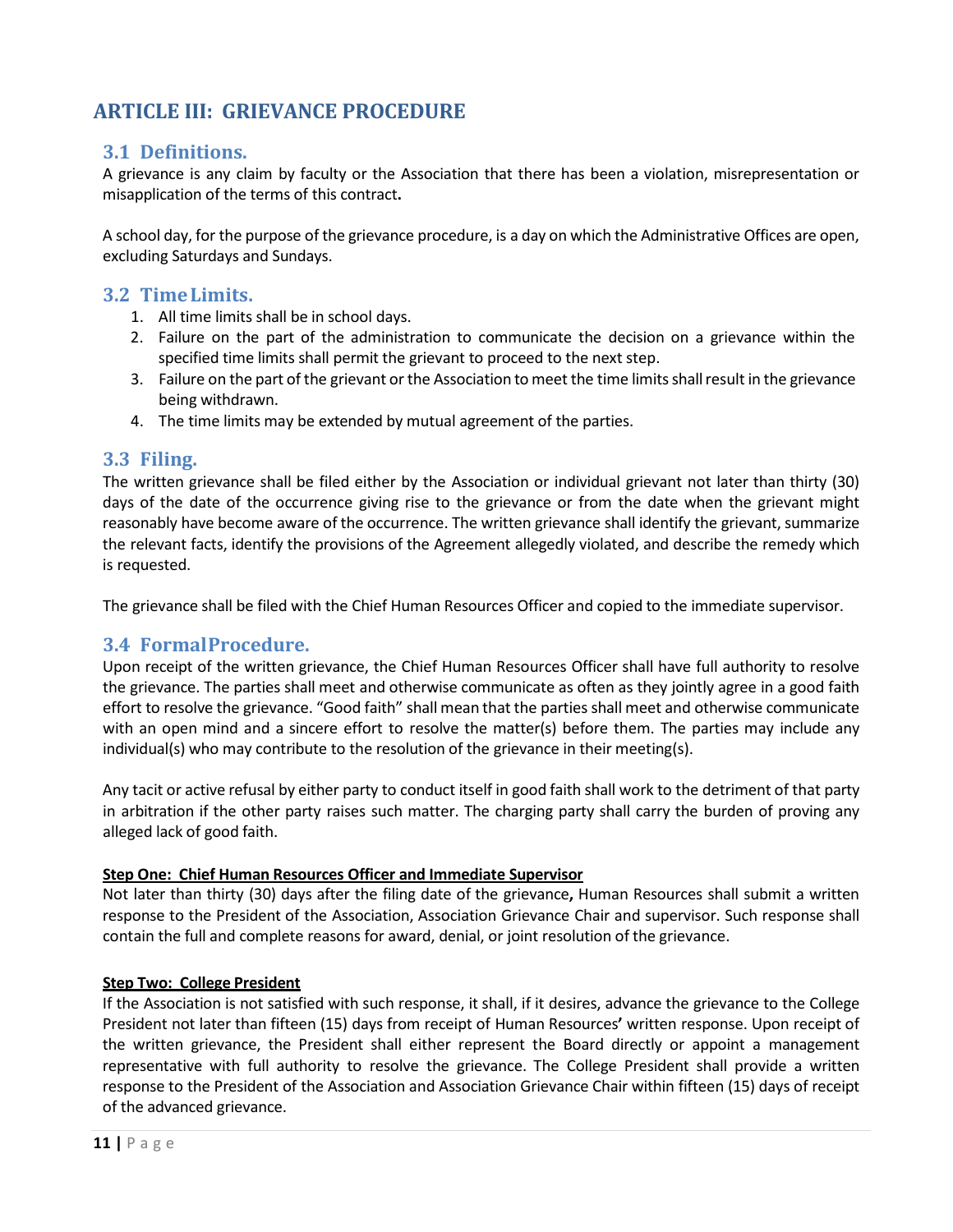#### **Step Three: Arbitration**

If the Association is not satisfied with such Board response, it shall, if it desires, proceed to binding arbitration by notifying the President or designee not later than fifteen (15) days from the date of the Board's written response. No individual or organization other than the Association shall have the right to proceed to binding arbitration. If the notice is not filed with the President or designee within fifteen (15 days) of the Board's written response or if there has been no mutual agreement to extend such time limits, the grievance shall be deemed withdrawn without prejudice or precedent.

The parties shall appoint a panel of arbitrators mutually approved by the legal representatives of each party.

The names of such arbitrators shall be listed numerically by lot and shall be in the possession of each party.

Each arbitrator in turn shall be contacted by the parties until one is available to participate in the grievance arbitration case pursuant to the conditions set forth herein.

Such panel of arbitrators may be available to hear cases in more than one district represented by IFT/AFT and, if such is the matter, for the next such case that arises in whichever district, the first arbitrator to be contacted shall be the one on the list immediately following the one who rendered the decision in the immediately preceding case.

Before the same arbitrator can be used in cases in the same district in any twelve-month calendar period, the parties shall first proceed through the entire rotation of arbitrators. If none is available and if either party objects to the use of the same arbitrator during such twelve-month period, the parties shall attempt to agree on an alternate arbitrator. If such agreement is not concluded within one week from the date of either party's original objection, the American Arbitration Association rules shall be used.

Such panel of arbitrators shall continue for at least two years. At the request of either party any name(s) shall be deleted from such panel after two years and replaced by any mutually approved arbitrator(s) whose name(s) shall fill the slot vacated by the deleted arbitrator(s) or added to the end of the list if it is expanded. No pending case shall be delayed as the result of the deletion for any reason of an arbitrator from the list.

Once the arbitrator has been selected, every effort shall be made to schedule the hearing within thirty (30) calendar days of the date of appeal to arbitration. If the hearing cannot be scheduled within sixty (60) calendar days of such appeal, the next available arbitrator shall be selected unless the parties otherwise mutually agree.

Briefs if required shall be due within thirty (30) calendar days of the completion of the hearing. Briefs shall be submitted in duplicate directly to the arbitrator, who upon receipt shall submit one copy to each party.

The arbitrator's decision shall be due within thirty (30) calendar days of his/her receipt of both briefs.

Failure of either or both parties to comply with any of the rules incorporated herein shall result in enabling either or both parties to implement American Arbitration Association procedures to (a) select an arbitrator for any pending grievance arbitration case and (b) resolve any dispute over failure to comply with these rules.

These rules shall become effective upon agreement of the arbitrators included herein to serve on such panel. Until such agreement is reached, the American Arbitration Association shall be used.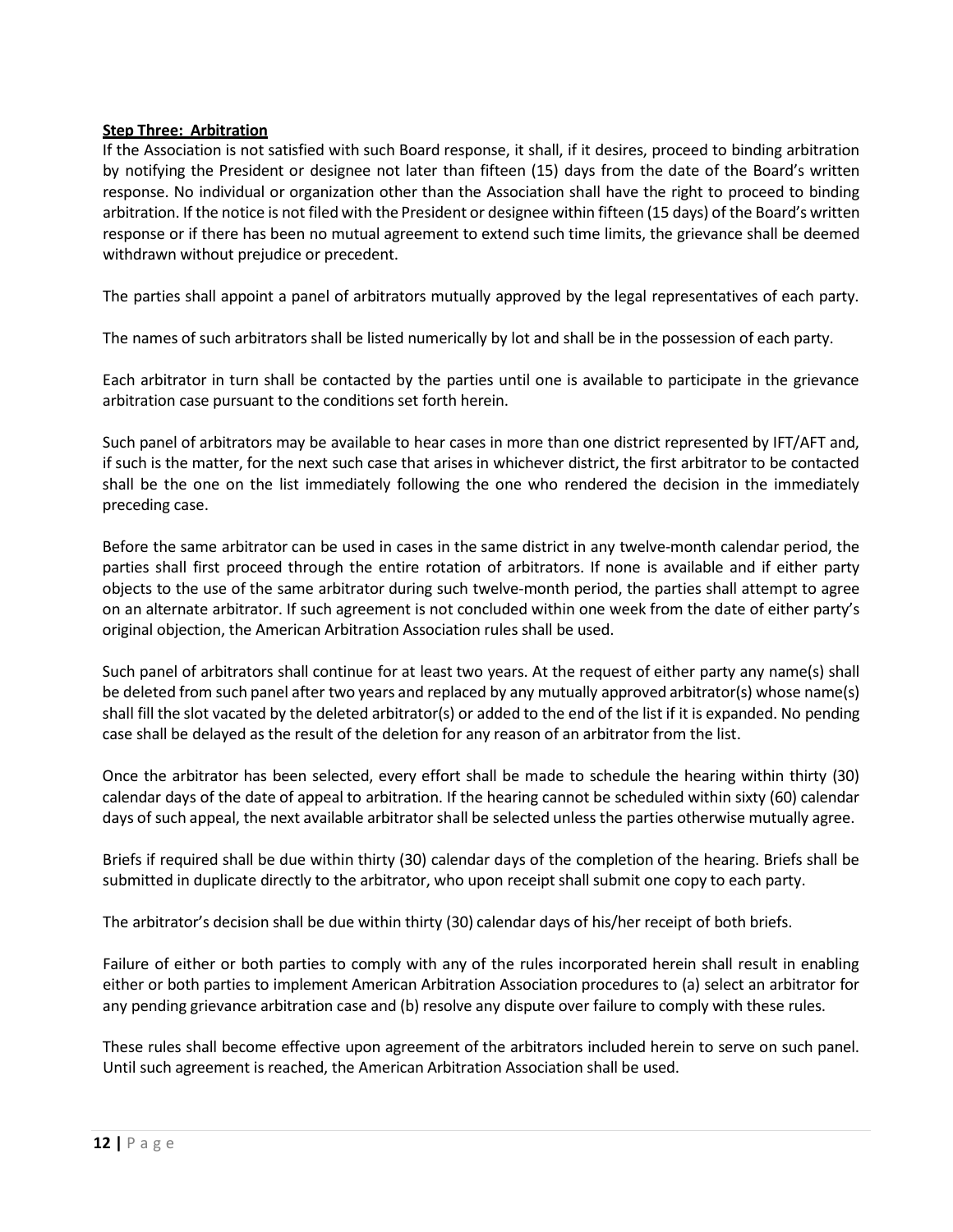#### AuthorityofArbitrator.

The arbitrator shall have no right to amend, modify, nullify, ignore, add to or subtract from the provisions of this Agreement. The arbitrator shall consider and decide only the specific issues submitted in writing and shall have no authority to make any decision or recommendation on any other issue not submitted. The decision of the arbitrator shall be final and binding on the parties.

#### <span id="page-12-0"></span>**3.5 ExpenseofArbitration.**

Each party shall bear the full cost of its representation in the arbitration. The cost of the arbitrator and of the American Arbitration Association shall be divided equally between the Board and the Association. If either party requests a transcript of the proceedings, that party shall bear the full cost of such transcripts. If both parties request a transcript the cost shall be equally divided. If the arbitrator requests a copy of the transcript these costs shall be divided equally between the Board and the Association.

#### <span id="page-12-1"></span>**3.6 EvidenceandHearings.**

At all steps of the grievance procedure and arbitration it is the right of the administration/board and the grievant and the Association to be represented.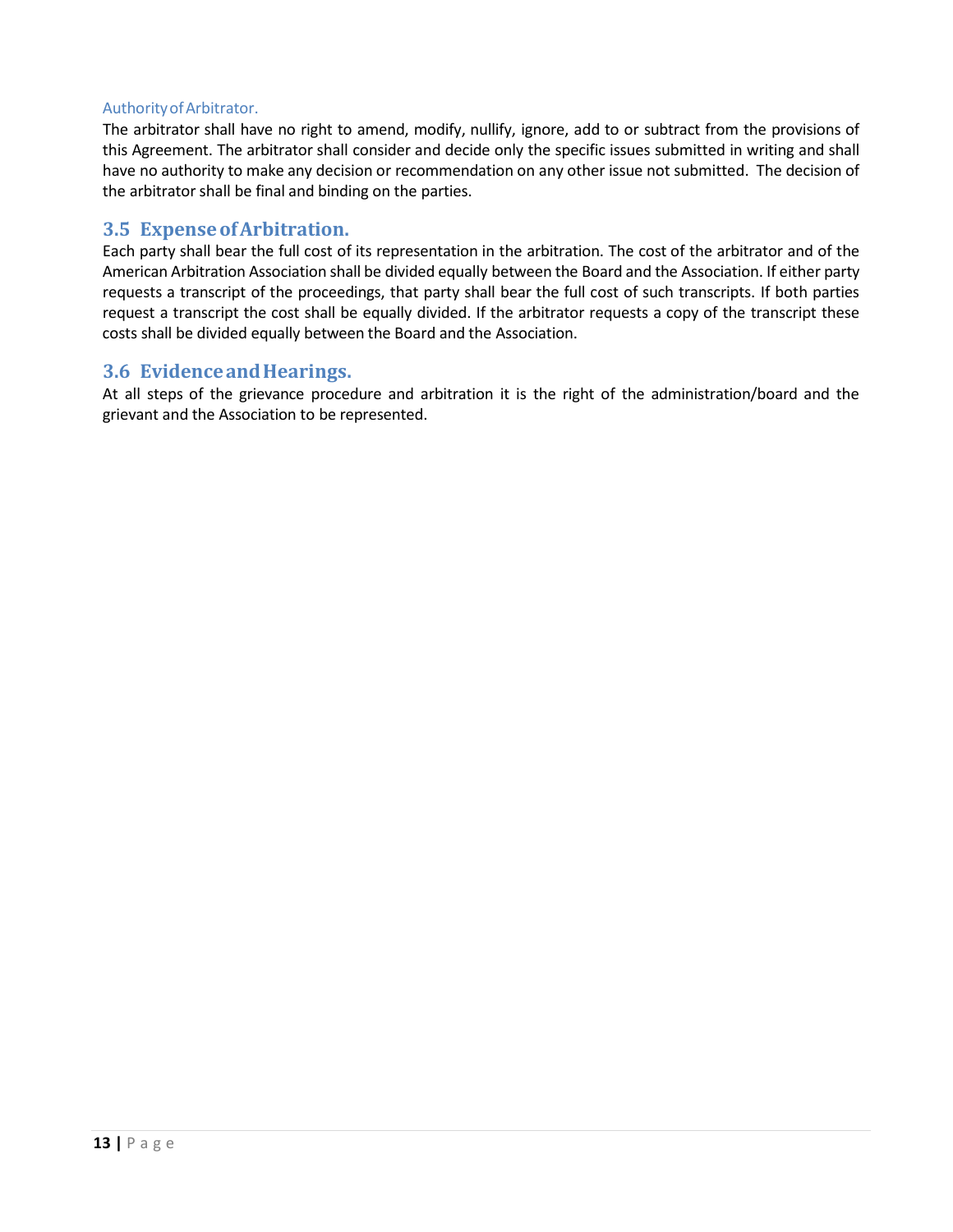# <span id="page-13-0"></span>**ARTICLE IV: CONDITIONS OF EMPLOYMENT**

## <span id="page-13-1"></span>**4.1 AcademicFreedom.**

- 1. Each faculty member is free to present instructional materials and to discuss issues which are pertinent to the subject and level taught within the parameters of the course or activity. Each faculty member is expected to present all facets of pertinent controversial issues in an unbiased manner. Further, the faculty member should be careful not to introduce into his/her teaching controversial matter which has no relation to his/her subject.
- 2. Each faculty member is entitled to full freedom in research and in the publication of the results, subject to satisfactory performance of his/her other academic duties; but research for pecuniary return should be based upon current Board policies.
- 3. Each faculty member is a citizen, a member of a learned profession, and a representative of an educational institution. When he/she speaks or writes as a citizen, he/she should be free from institutional censorship or discipline, but his/her special position in the community imposes special obligations. As a person of learning and an educational representative, he/she should remember that the public may judge his/her profession and his/her institution by his/her utterances. Hence, he/she should at all times be accurate, should exercise appropriate restraint, should show respect for the opinions of others, and should make every effort to indicate that he/she is not an institutional spokesperson.

## <span id="page-13-2"></span>**4.2 Instructor Workload.**

All full-time teaching faculty shall be required to teach a minimumofthirty (30) credit or contact hours annually. Faculty who have satisfied the minimum load requirement and teach in excess of thirty (30) credit or contact hours shall be paid at the voluntary overload rate for the full number of excess credit or contact hours. Any assignment above thirty (30) credit or contact hours which is not voluntary shall be considered involuntary overload, except any class needed to make credit or contact hour load shall be considered voluntary.

### <span id="page-13-3"></span>**4.4 Librarian Workload.**

Librarians shall work thirty-five (35) hours per week the same number of weeks during the academic year as instructional faculty. Schedules will be assigned by the dean/supervisor after consultation with the librarians. If a librarian works in excess of thirty-five (35) hours in a week, the librarian shall earn compensatory time at the rate of one (1) hour for each hour worked in excess of thirty-five (35) per week with the approval of the dean/supervisor. Compensatory time shall be taken on days during the academic year on which full time instructors are at work with the approval of the dean/supervisor. Disagreements about scheduling may be appealed to the Vice President of Teaching, Learning and Student Development.

For more information regarding Librarian Workload, see [Section](http://www.eccfaculty.org/contract/article6.html%23article6.16) 6.16.

### <span id="page-13-4"></span>**4.5 OfficeHours.**

Instructors shall, unless a reduction for multiple locations applies, hold not less than ten (10) office hours per week. This shall include a minimum of sixty (60) minutes of office hours each day they are assigned teaching responsibilities which shall be held on campus in their office or laboratory, or at another place on campus that is mutually convenient to the instructor and students. An office hour schedule must be submitted electronically or in another mutually agreed fashion to the dean/supervisor for approval by the first school day after the initial day on which the instructor is scheduled to teach. This may be extended in the case of extenuating circumstances upon submittal to the dean/supervisor of a request, which shall not be arbitrarily and capriciously denied. Modified office hours may be submitted to the dean/supervisor at any time. For the purpose of this section, a school day is a day on which the administrative offices are open, excluding Saturdays and Sundays.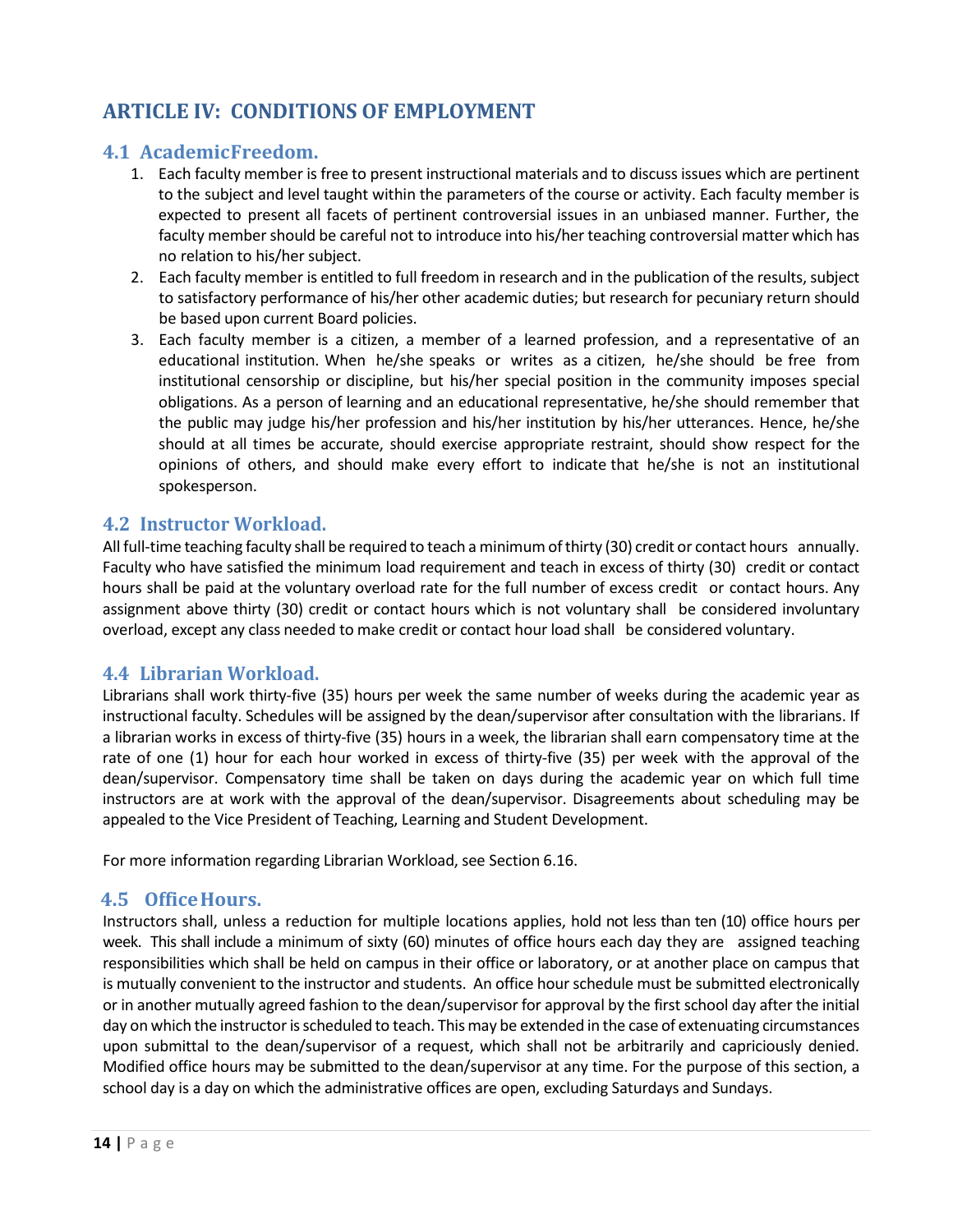All office hours will be posted outside the instructor's office, and the administrative assistant/office coordinator or dean/supervisor will be notified, preferably by email or in writing, if the instructor is not in the office or laboratory during office hours for any prolonged period. Each instructor shall schedule office hours at times convenient for the students.

When classes are taught off-campus or online and on campus office hours would not make the instructor more available to students, virtual office through the college's course management system may be scheduled with prior approval of the dean/supervisor.

If a faculty member teaches as multiple locations, then the total number of required office hours shall be reduced by one (1) hour if the faculty member is assigned to two (2) or more locations one (1) day per week and reduced by two (2) hours if assigned to two (2) or more locations two (2) or more days per week, except that such reduction shall not be applicable to any assignment which is part of a voluntary overload.

## <span id="page-14-0"></span>**4.6 OtherProfessionalDuties.**

In addition to the twenty-five (25) hours per week (15 credit/contact hour load and 10 office hours) required of full-time teaching faculty, full-time teaching faculty are expected to perform additional duties in accordance with Appendix B-1: Full-time Teaching Faculty Job Description. It is expected that performing these additional duties shall normally take a minimum of ten (10) hours per week.

## <span id="page-14-1"></span>**4.7 Outside Employment.**

Any professional/educational work performed by faculty outside the College during the academic year must be reported in writing or e-mail to the dean/supervisor as soon as reasonably possible prior to the commencement of such work. Faculty shall not perform any outside professional services which constitutes a conflict of interest with his/her primary job at Elgin Community College or provides impairment to the performance of the fulltime job at Elgin Community College.

### <span id="page-14-2"></span>**4.8 Full-Time Faculty Workload.**

Full-time faculty workload shall be assigned by the dean/supervisor in consultation with the faculty in the division. To the extent feasible, all full-time faculty will be assigned their contractual teaching load between the hours of 8 a.m. and 5 p.m., Monday through Friday. Should it not be possible to assign the regular contractual teaching load to a faculty member between these hours for any reason, the remainder of the load may be scheduled in the evening session or on Saturday. No more than five (5) consecutive days will be assigned during a week. A faculty member may not be assigned a Saturday class more than one (1) semester per academic year without his/her permission except when it is necessary to fill a full-time load. Other schedules may be made by mutual agreement between the faculty member and the appropriate dean. Conflicts may be appealed to the Vice President of Teaching, Learning and Student Development. However, the dean/supervisor, with the approval of the Vice President of Teaching, Learning and Student Development, maintains the discretion to assign courses or workload based on the interest of the College.

Load shall be offered and then assigned according to 4.29 Load Assignment Protocol.

### <span id="page-14-3"></span>**4.9 Team Teaching.**

For the purpose of this contract, team teaching will be defined as one (1) class section taught by multiple faculty who are each in instructional contact concurrently with all students in the section.

With prior written approval of the Vice President of Teaching, Learning and Student Development, faculty shall each be granted voluntary overload pay for participating in team teaching.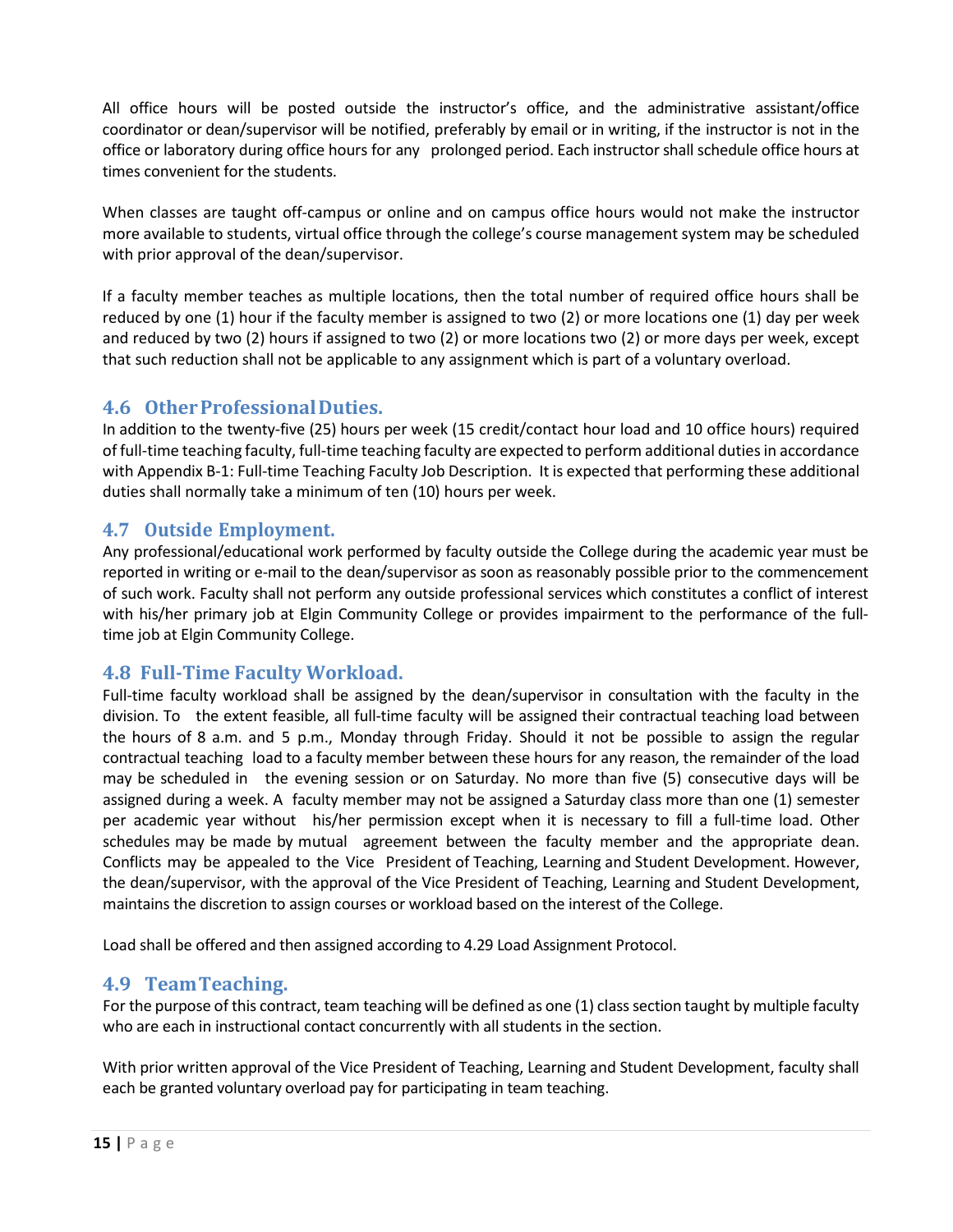The maximum class size for the purpose of team teaching will be defined as in the agreed upon Master Course Table.

Courses designated in the class schedule for team teaching shall be taught only with a team teaching approach. If the minimum class size is not reached the Vice President of Teaching, Learning and Student Development may cancel the class.

## <span id="page-15-0"></span>**4.10 Block Teaching.**

For the purpose of this contract, block teaching will be defined as the teaching of a class section by more than one faculty with each teaching separate and different portions of the class.

The credit/contact load assigned to faculty teaching in a block teaching format shall be calculated in proportion to the credit/contact load delivered by each faculty.

Class size maximums shall be in accordance with Section 4.23 of this contract.

Minimum class size shall be handled in the same way as courses not utilizing a block teaching approach.

For example, if four (4) faculty each teach one-fourth (1/4) of a four (4) credit/contact hour course, each will have one (1) credit/contact hour counted in his/her load and compensation will be based on this proportion of the course/credit hour load.

### <span id="page-15-1"></span>**4.11 Online Learning.**

For the purpose of this contract, instruction through online learning shall be defined as Online Instruction and Hybrid Instruction.

To promote faculty involvement in online learning, the College will, to the extent feasible, provide available technical training for faculty teaching online learning courses at no expense to the faculty member and provide course development opportunities that support online learning.

The faculty member shall own any online course materials they develop, but the College shall have the continuing right to use materials developed with College resources. Also see Article IX Intellectual Property.

The development and teaching of online sections are assigned and approved in writing by the instructional dean or designee. Online section seat maximums shall be in accordance with the agreed upon Master Course Table.

#### **A. Online Course Development**.

For the purposes of this contract, online course development shall refer to the development of courses that utilize the Internet as the principal source of access to the course content and communication for the student and faculty member. It is expected that online classes will utilize the Internet as the sole source of access, but certain online courses may be approved to allow a proctored testing requirement, either for third party accreditation purposes or otherwise, as approved by the Dean or designee.

- 1. A faculty member will receive compensation at the voluntary overload rate for the approved development of an online course, not previously developed, equivalent to the credit hours of the course. Proposed courses must be submitted in writing for review and pre-approved in writing by the dean or designee.
- 2. The materials developed for the approved new online course will be delivered to the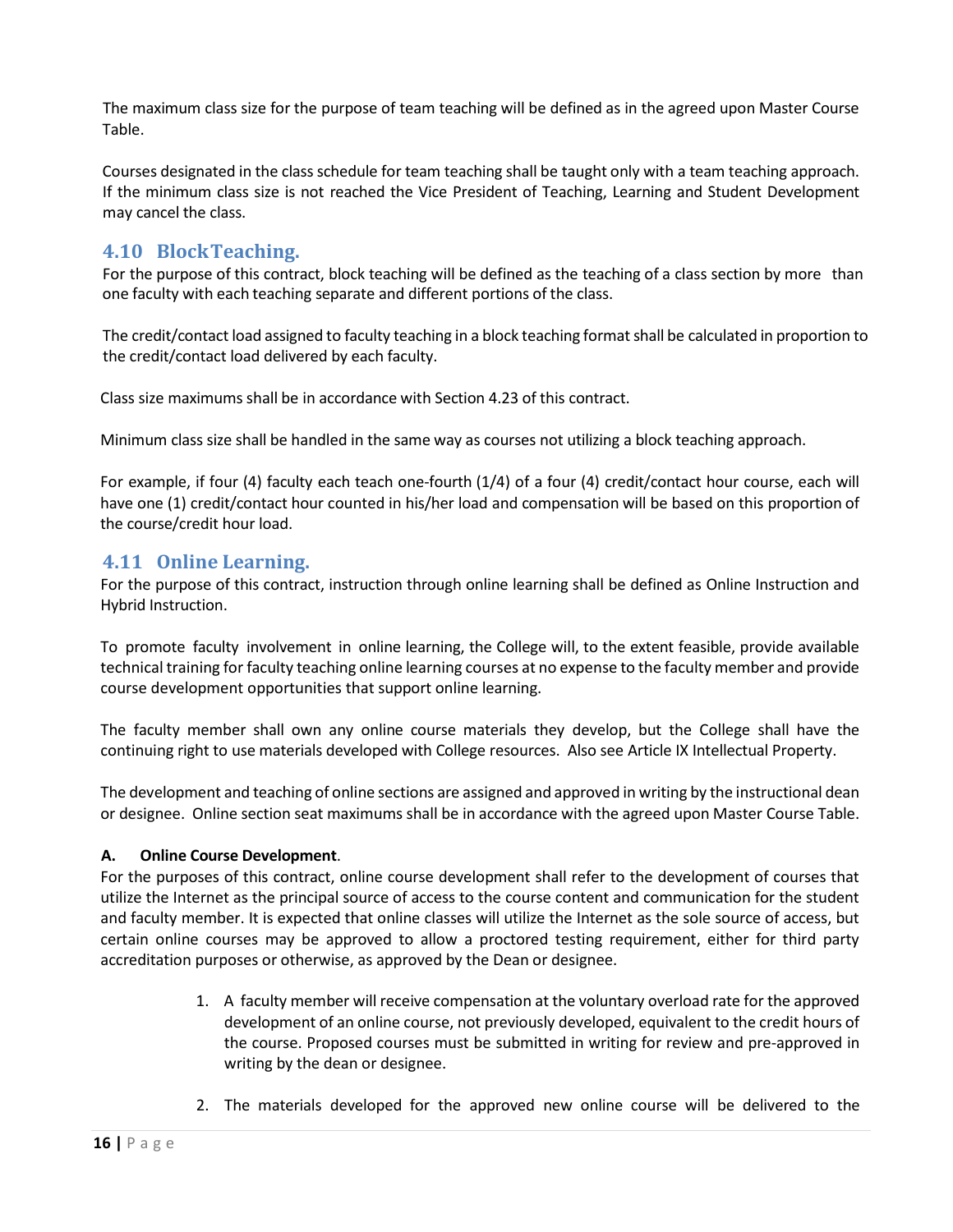appropriate instructional dean or designee at leastthreemonths prior to the implementation date of the course and are subject to written approval

- 3. Payment will be processed upon final delivery and approval of the final product by the instructional Dean or designee.
- 4. Faculty who utilize a publisher's course cartridge of commercially available/produced online courseware and other instructional materials as the primary source of instruction will not be compensated for course development.
- 5. Atthe dean's discretion, a fully online coursemay be developed froman existing hybrid course. In this case, the payment rate shall be 30 percent of the voluntary overload rate for full-time faculty or the unit adjunct faculty member rate, equivalent to the number of credit hours of the course to be developed. However, if the new online course utilizes a publisher's course content pursuant to #4 above, the faculty member shall not be compensated.

#### **Teaching Online Courses**:

- 1. In consideration of the modificationsthat are required in the maintenance of an online course, a faculty member teaching an online course through fall of 2017 will receive a stipend in the amount indicated below in addition to regular compensation each time he/she teaches the course in this format. After fall of 2017 a faculty member who was not paid to develop an online course will receive a stipend in addition to regular compensation the first time he/she teaches the course in online format, and the first time he/she teaches the course in a new or (as determined by the Dean or designee) substantially upgraded Course Management System. This stipend shall equal 15 percent of the voluntary overload rate or the Unit Adjunct rate for each credit/contact hour of the online class. If the course is taught asindependent study, the faculty member will receive a stipend equal to 15 percent of the independent study rate for each credit/contact hour of the online class.
- 2. At the Dean's discretion, the class maximum may be limited the first time a faculty member teaches a course in this format.
- 3. If an online course is taught by full-time faculty, the online assignment shall not exceed sixty percent (60%) of the faculty member's minimum load unless approved in writing by the dean or designee.
- 4. If anonline course istaught by a full-time facultymember, compensationshall be paid asregular load, independent study, voluntary overload or summer school rate, whichever is applicable and accepted by the faculty member. If an online course is taught by a UAF I or II faculty member, the compensation shall be paid at his/her pay rate or independent study rate, whichever is applicable and accepted by the faculty member.

#### **B. Hybrid Course Development.**

For the purposes of this contract, hybrid course development shall refer to the development of courses in which approximately 50 percent of instruction, evaluation and communication is provided electronically via the course management system and time required in a traditional classroom setting is reduced but not eliminated.

The instructor will determine the required number of face-to-face class sessions for hybrid courses based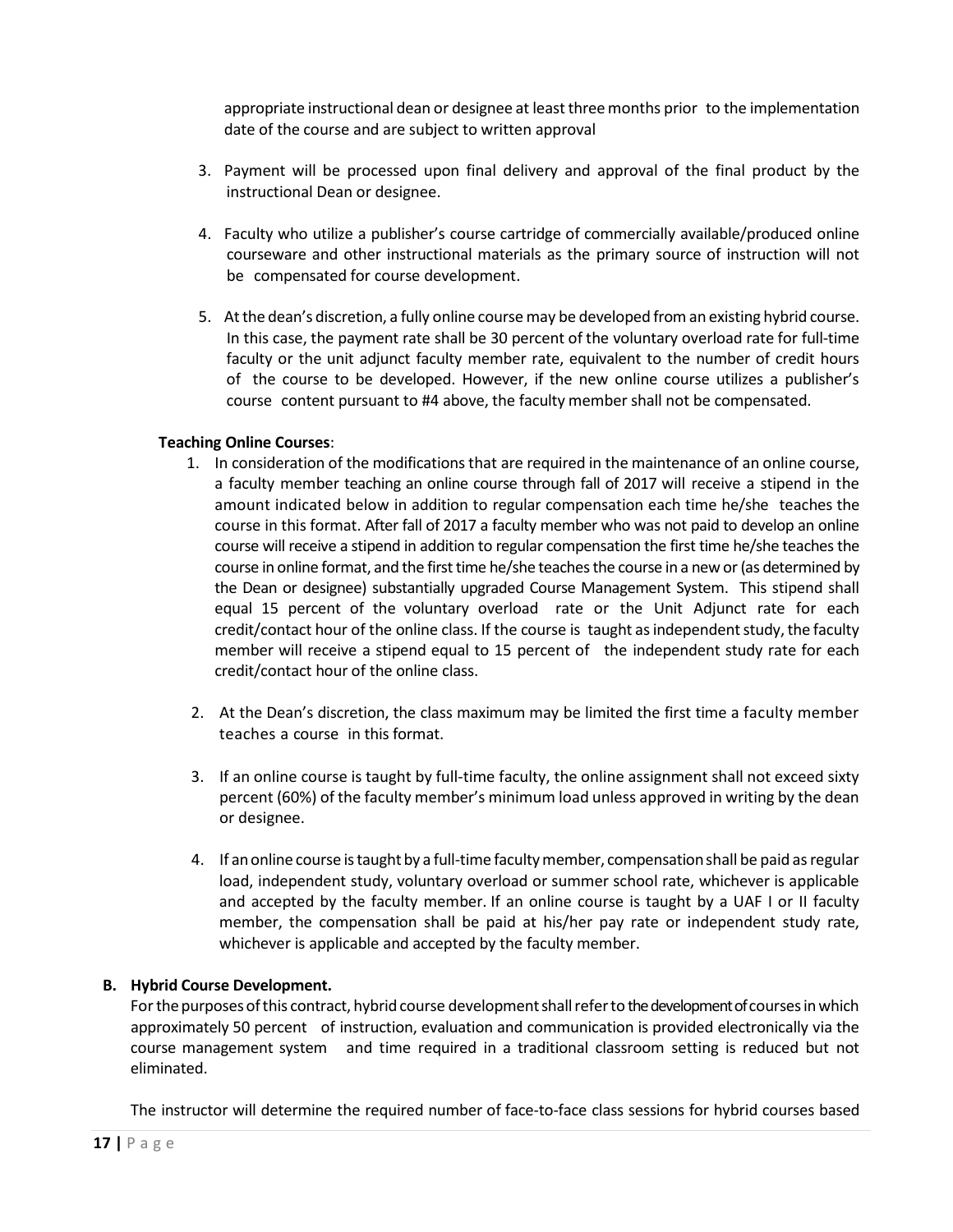on an understanding of the learning environment and approved in writing by the dean or supervising administrator. A hybrid course will have a reduction in seat time of approximately 50 percent of a face-toface course.

A faculty member will receive compensation at the voluntary overload rate for the approved development of a hybrid course, not previously developed, equivalent to the credit hours of the course. Proposed courses must be submitted in writing for review and pre-approved in writing by the instructional dean or designee.

- 1. The materials developed for the approved new hybrid course will be delivered to the appropriate instructional dean or designee at least three months prior to the implementation date of the course and are subject to written approval.
- 2. Payment will be processed upon final delivery and approval of the final product by the instructional dean or designee.
- 3. Faculty who utilize a publisher's course cartridge of commercially available/produced online courseware and other instructional materials as the primary source of instruction will not be compensated for the course development.
- 4. At dean's discretion, a hybrid course section of an existing online course may be developed from an existing online course. In this case, the payment rate shall be 30 percent of the voluntary overload rate for full-time faculty or the unit adjunct faculty member rate, equivalent to the number of credit hours of the course to be developed. However, if the new online course utilizes a publisher's course content pursuant to #4 above, the faculty member shall not be compensated.

#### **Teaching a Hybrid Course**:

- 1. In consideration of the modifications that are required in the maintenance of an online course, a faculty member teaching an online course through fall of 2017 will receive a stipend in the amount indicated below in addition to regular compensation each time he/she teaches the course in this format. After fall of 2017 a faculty member who was not paid to develop a hybrid course will receive a stipend in addition to regular compensation the first time he/she teaches the course in hybrid format, and the first time he/she teaches the course in a new or (as determined by the Dean or designee) substantially upgraded Course Management System. Thisstipend shall equal 15 percent of the voluntary overload rate or unit adjunct rate for each credit/contact hour of the hybrid class. If the course is taught as independent study, the faculty member will receive a stipend equal to 15 percent of the independent study rate for each credit/contact hour of the hybrid class*.*
- 2. At the Dean's discretion, the class maximum may be limited the first time a faculty member teaches a course in this format.
- 3. If a hybrid course istaught by a full-time faculty member, compensation shall be paid as regular load, independent study, voluntary overload or summer school rate, whichever is applicable and accepted by the faculty member. If a hybrid course istaught by a UAF I or II faculty member, the compensation shall be paid at his/her pay rate or independent study rate, whichever is applicable and accepted by the faculty member.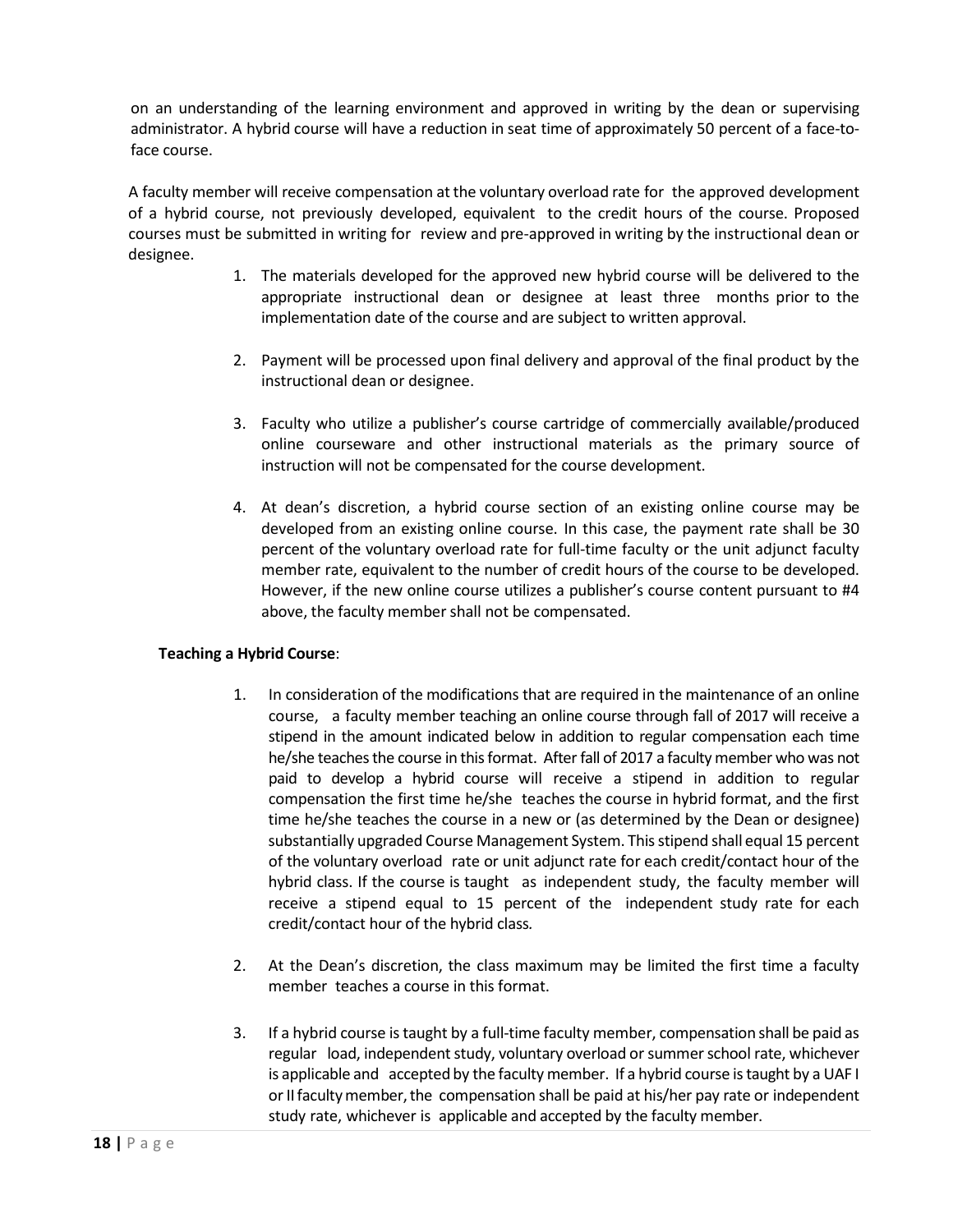## <span id="page-18-0"></span>**4.13 FacultyPersonnelRecords.**

All evaluative materials relating to a faculty member shall be retained in his/her official personnel file. When evaluative material is placed in the faculty member's official personnel file (hereinafter described in this section as "file"), a copy of such material shall concurrently be provided to the faculty member. The faculty member shall acknowledge receipt of such copy, but such acknowledgment shall not signify anything other than receipt of the material. Non-evaluative material may be placed in the file without a copy being provided to the faculty member.

Faculty shall have the right to examine his/her file upon request. When made during normal business hours, every effort shall be made to comply with the faculty member's request within one (1) business day; but in no case later than three (3) business days.

A designee of the College administration may be present during such review. Nothing shall be permanently removed from the file without the consent of the faculty member and the College. Faculty may reproduce material from his/her file at the customary cost, currently \$.10 per page.

No material from a faculty member's file shall be made available to personnel or agencies unconnected with the College without the faculty member's consent, except as required by law. Verification of employment does not require a faculty member's consent.

#### <span id="page-18-1"></span>**4.14 PayPeriod.**

Faculty shall be paid bi-weekly over twenty-six (26) paydays.

In the event the Board desires during the term of this Agreement to change the pay period to a semi-monthly pay period and the paid-to-date payroll process, the Board may reopen 4.14 Pay Period by written notice to the Association. If such written notice is given, 4.14 Pay Period and the paid-to-date payroll process shall be open for renegotiation.

### <span id="page-18-2"></span>**4.15 AcademicCalendar.**

By October 1 of each year, the College President or designee will provide the Association President with a copy of the Academic Calendar for the academic year that begins three (3) years from that semester. The proposed calendar will be sent directly to the Association President in time for the Association Senate to discuss changes and forward recommendations by November 1 to the Vice President of Teaching, Learning and Student Development's Team. The calendar shall include significant dates for fall, spring and summer terms.

### <span id="page-18-3"></span>**4.16 Length ofAcademic Year.**

The academic year shall consist of one hundred and sixty-eight (168) workdays, exclusive of holidays and spring vacation. The faculty will be encouraged to attend graduations appropriate to their area of instruction.

First year faculty are required to attend meetings for the two (2) workdays preceding their first semester of employment. All faculty shall attend instructional area meetings on Opening Day**.** (The attendance provisions of 4.18 Instructional Area Meetings do not apply.) One day following Opening Day will be available for preparation and, if needed, to complete other professional duties.

For the purpose of calculating daily rates of pay, the academic year shall consist of one hundred sixty-eight (168) days.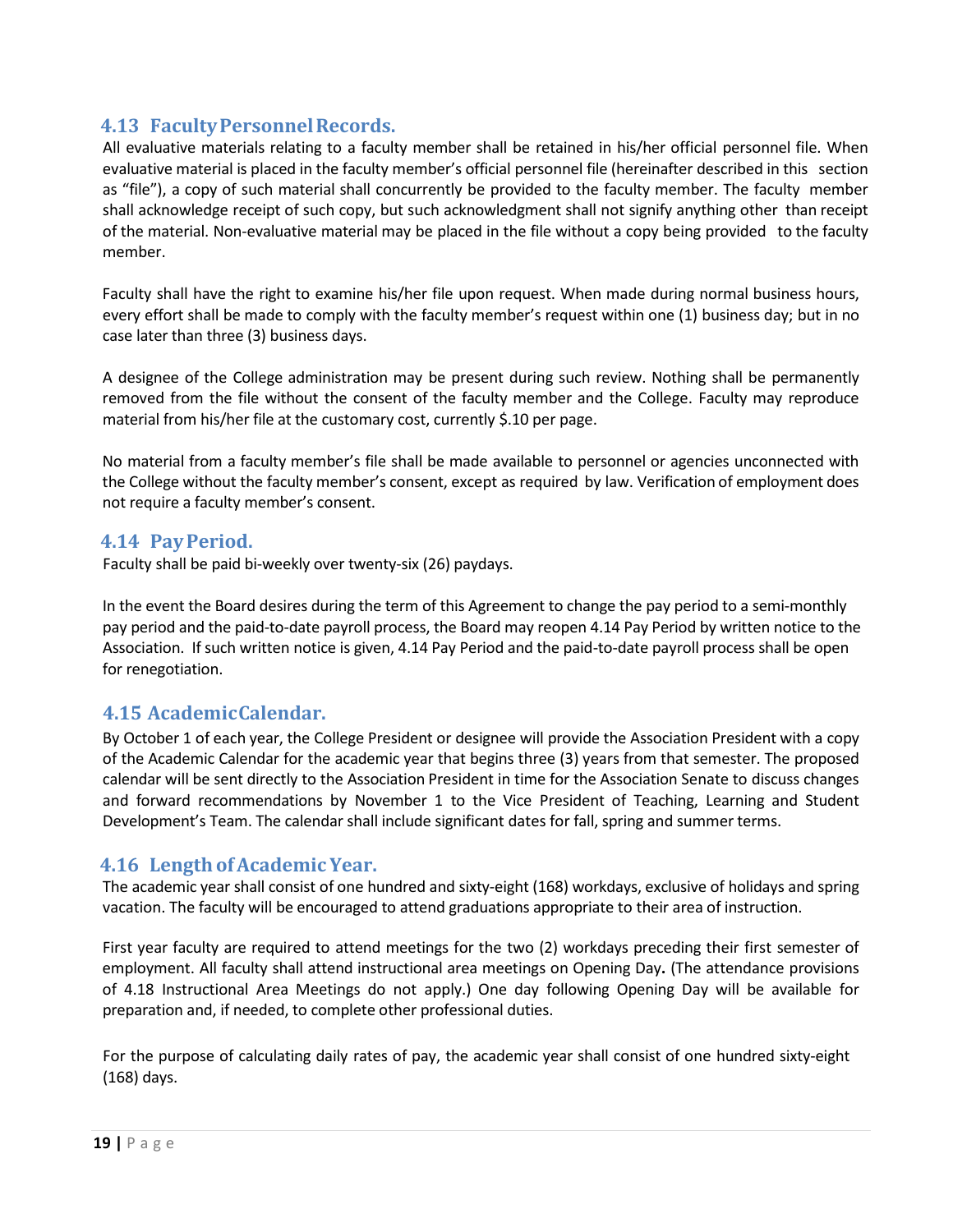## <span id="page-19-0"></span>**4.17 GrantRelatedActivities.**

Faculty are encouraged to seek competitive grants both within and outside the College. If resources are available, secretarial and editorial support may be given to faculty seeking grants. No grant that may increase demand upon or adversely affect the college's resources will be submitted without approval of the Dean and the President.

The faculty member who proposes the grant and is the principal author will normally be the director of the grant and may receive compensation as designated in the grant application for himself/herself and other necessary personnel.

#### <span id="page-19-1"></span>**4.18 InstructionalAreaMeetings.**

Instructional area meetings are defined as divisional, departmental meetings or college-wide faculty meetings**.**  Instructional area meetings will normally not be scheduled more than one (1) time per week during the academic year. If meetings conflict with classes, faculty will be given the minutes of the meeting. Attendance at meetings is expected. When possible, faculty unable to attend a scheduled meeting shall notify the appropriate person at least twenty-four (24) hours in advance. Meetings will be scheduled on Outlook (or current college system) and will be held on campus. Faculty are encouraged to maintain their calendar of activities on Outlook (or the current college system).

#### <span id="page-19-2"></span>**4.19 Seniority.**

Seniority shall mean the length of continuous full-time employment as faculty of the College. If it shall be necessary to resolve conflicts of seniority between faculty with the identical length of employment, the following factors shall be used in this order:

- 1. All prior adjunct employment as faculty at the College.
- 2. Date of Board action of hiring.
- 3. Lot drawn by Human Resources.

Seniority shall accrue during sabbatical leaves, all other leaves with pay, and leaves of absence.

Seniority may be used to resolve conflicts between faculty members who are qualified to teach and wish to teach the same courses as voluntary overload. In this particular instance seniority will be used to establish a rotation schedule.

Administrators who leave their administrative positions to become full-time tenure-track faculty shall accrue seniority only for that time spent as full-time faculty at the College. Time spent in administration shall not count in the calculation of seniority.

#### <span id="page-19-3"></span>**4.20 Release Time.**

- A. The Curriculum Committee Chair and Faculty Development Chair shall be granted six (6) hours release time each per academic year. None of these chair persons may expend more than three (3) hours of release time in an academic semester.
- B. The Faculty Association President shall be granted seven (7) hours release time or voluntary overload per academic year.
- C. The Faculty Association will receive an additional fifteen (15) hours of release time or voluntary overload per academic year to be divided among the Association's officers and committee chairs,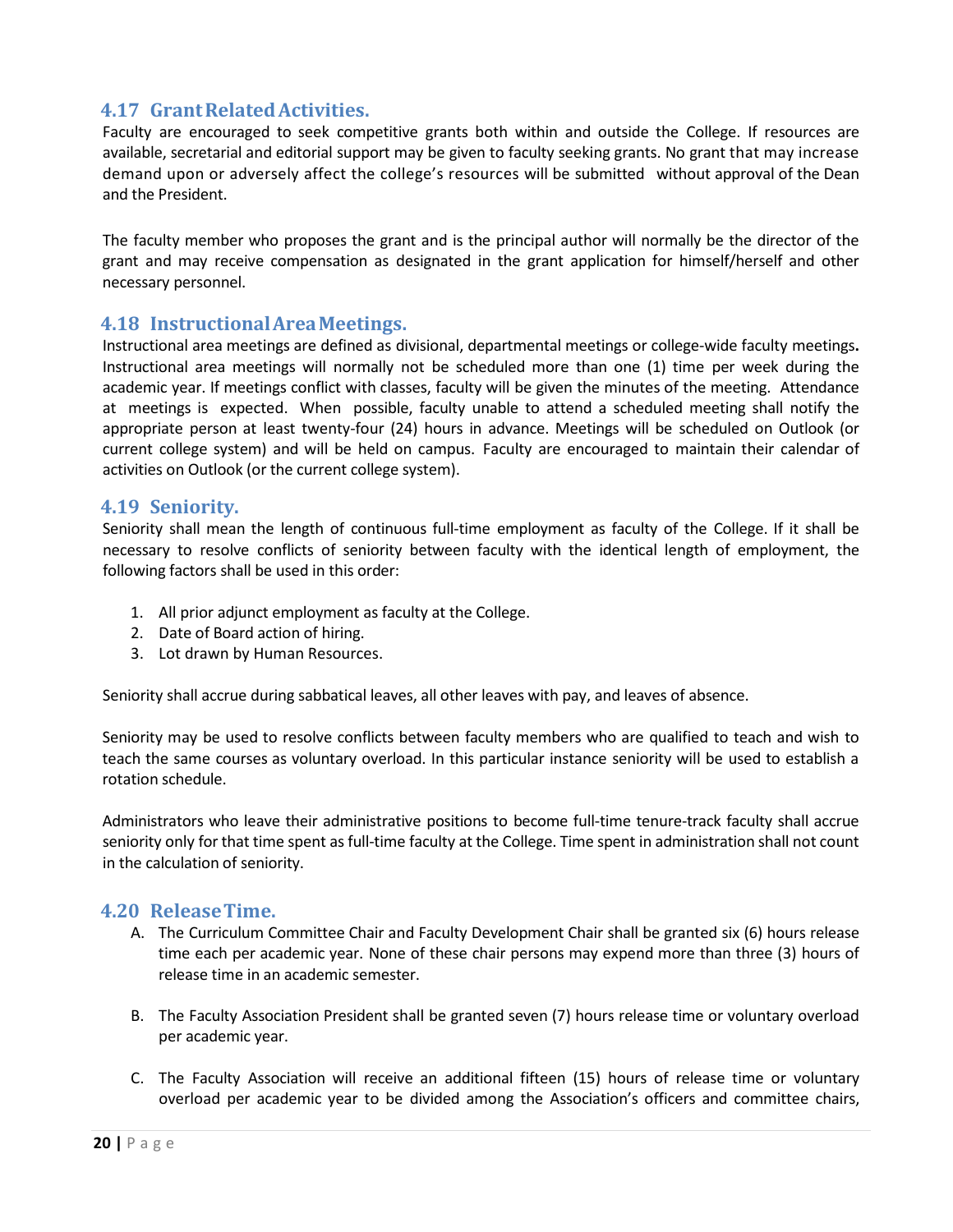excluding the committee chairs listed above. None of these other officers or chairpersons may receive more than three (3) hours of release time or voluntary overload in an academic semester. Release time may only be used when no voluntary overload classes are part of an instructor's assignment. The Association shall notify Human Resources of the distribution of these contact hours sixty (60) days prior to the beginning of the fall semester each year.

#### <span id="page-20-0"></span>**4.21 TenureandEvaluation.**

- A. Tenure Provision of the Illinois Public Community College Act. In the event Article IIIB., Tenure, Paragraphs 103B-1 through Paragraphs 103B-6 of the Illinois Public Community College Act as amended by Public Act 82-783, Article XI, Section 264, effective July 13, 1982, is repealed, the provisions of the Act shall remain as part of this Agreement. In the event Article IIIB is amended, such amendment shall become applicable to this Agreement on the effective date of said amendment.
- B. Criteria for Tenure. Criteria for tenure shall be given to new faculty at the time of their initial employment. Criteria for annual evaluation and tenure will not change, once given, for the duration of the non-tenured faculty status.
- C. Evaluation of Non-Tenured Faculty.
	- 1. During the first three (3) years of employment, the College President shall cause an annual evaluation to be made of non-tenured faculty. If the faculty member teaches in multiple modalities, the Dean may choose the modality to be evaluated; the faculty member will choose the course. The evaluation shall be performed by the non-tenured faculty member's dean/supervisor in accordance with procedures prescribed by the Faculty Evaluation Handbook.
	- 2. The Elgin Community College Board, at its option, may extend the probationary period for one (1) additional academic year by giving the non-tenured faculty member notice not later than sixty (60) days prior to the end of the semester.
	- 3. In the event it is determined by the College President that the evaluation of the performance and qualifications of a non-tenured faculty member should result in the Board considering the dismissal of the faculty member, the College President shall promptly advise the Board and shall give notice to the faculty member according to the following guideline:
		- a. Notification about non-renewal of contracts shall be given no later than sixty (60) days prior to the end of the semester.
		- b. The foregoing guideline shall not apply to reduction-in-force, to matters which arise or become known subsequent to the notification date, or to instances in which the affected faculty member shall agree to an alternate notification date.
- D. Evaluation of Tenured Faculty. Tenured faculty will be formally evaluated at least once each three (3) years according to criteria, procedures, deadlines and forms as specified in the Faculty Evaluation Handbook. If the faculty member teaches in multiple modalities, the Dean may choose the modality to be evaluated; the faculty member will choose the course. If formally evaluated more frequently, the faculty member's dean/supervisor shall discuss the reasons with the faculty member and Association representative (at the faculty member's option) prior to such formal evaluation.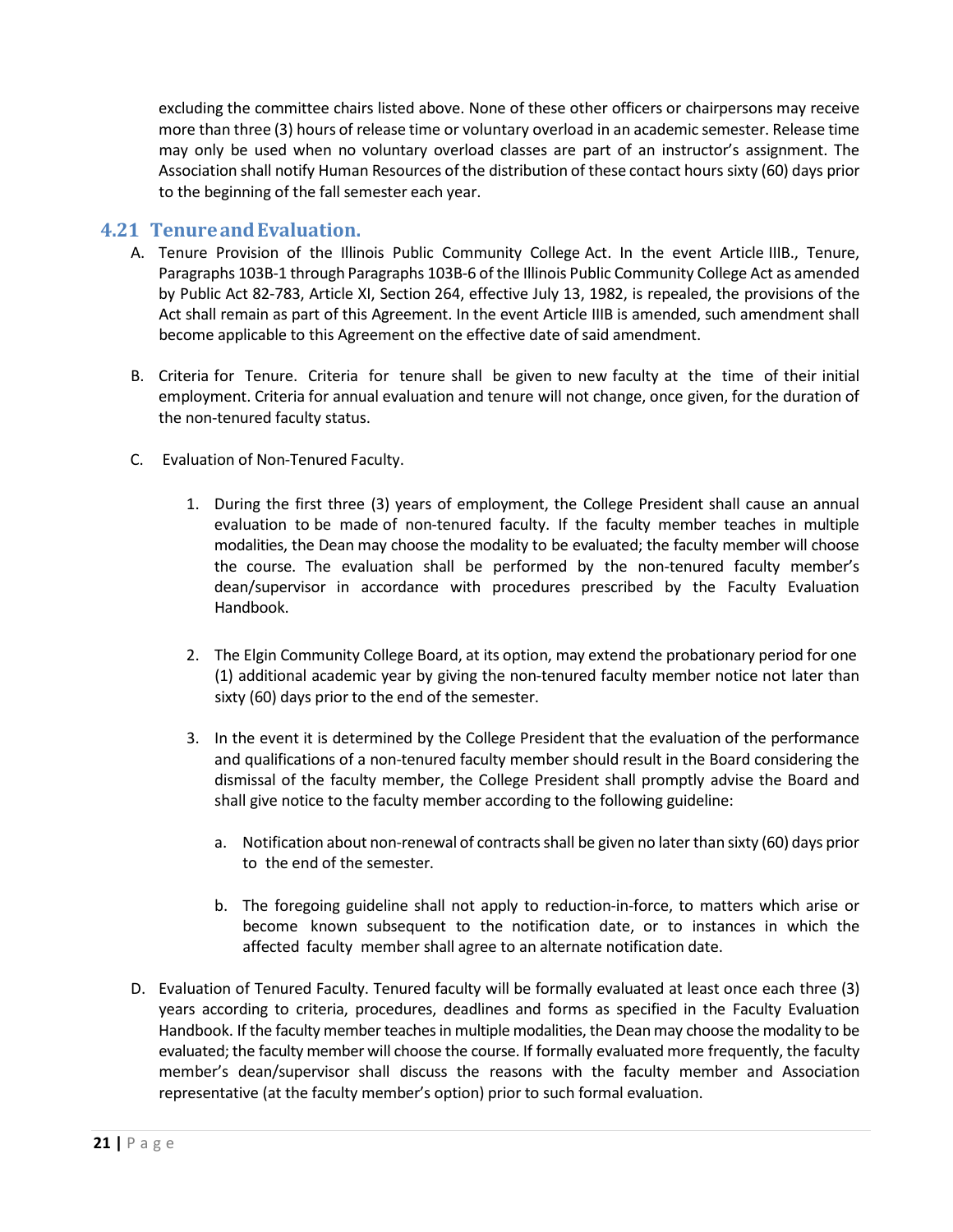- 1. Tenured teaching faculty members shall facilitate submission of student evaluations to the Office of Institutional Research (IR) for all classes every semester. Aggregate data reports shall only include identifiers down to the course level. Data on courses taught by just one faculty member shall not include individual course identifiers but rather shall be reported in a single aggregate category by division.
- 2. For tenured faculty members undergoing triennial evaluation, IR shall tabulate student evaluation data for all classes taught during the two semesters prior to the triennial review.
- 3. Student evaluations may be used for the purpose of improvement of instruction and may be compiled in the aggregate to meet accreditation and other assessment of learning accountability measures.

No punitive action may be taken against faculty based upon student evaluations.

- 4. Tenured faculty shall not be required to participate in formal peer evaluation of other tenured faculty,
- 5. Each year the faculty member will submit a self-evaluation, including a professional growth plan, to the dean/supervisor. The forms, procedure and deadlines for this evaluation are specified in the Faculty Evaluation Handbook.

See Letter of Agreement Regarding Faculty Evaluation Handbook, Appendix C-1.

### <span id="page-21-0"></span>**4.22 ReductioninForce.**

If the Board determines that it is necessary to decrease the number of faculty employed or to discontinue or reduce some service or program(s), the President of the College shall convene a meeting to discuss the proposed cuts with the Association. The Board shall make a reasonable effort to avoid layoff of faculty members whose positions could be maintained through the reduction or elimination of overload assignments.

Written notice shall be provided to the Association and the affected faculty member 60 days in advance of the action being taken. Such notice will be no later than 60 days before the end of the preceding academic year. In the event a tenured faculty member is not given notice within the time herein provided, he/she shall be deemed reemployed for the ensuing academic year. Dismissed faculty will receive a statement of honorable dismissal and the reason therefor.

Human Resources shall each year establish a list, categorized by positions, showing the seniority of each faculty member for each position entailing services such faculty member is competent to render. Copies of the list shall be distributed to the Association on or before February 1 of each year.

A full-time tenured faculty member shall not be dismissed as part of a reduction in force while any non-tenured faculty member, or any other faculty member with less seniority, is retained to render a service which the tenured full-time faculty member is competent to render. Faculty members on leave of absence/suspension at the time a reduction of force takes place shall be treated no differently from any other faculty members.

Within each program area, the order of layoff shall be in inverse order of seniority (subject to the requirements in the preceding paragraph). A faculty member shall have seniority in each program area in which he/she has full qualifications to teach. The order of layoff shall be as follows, with part-time faculty being laid off first in inverse order of seniority: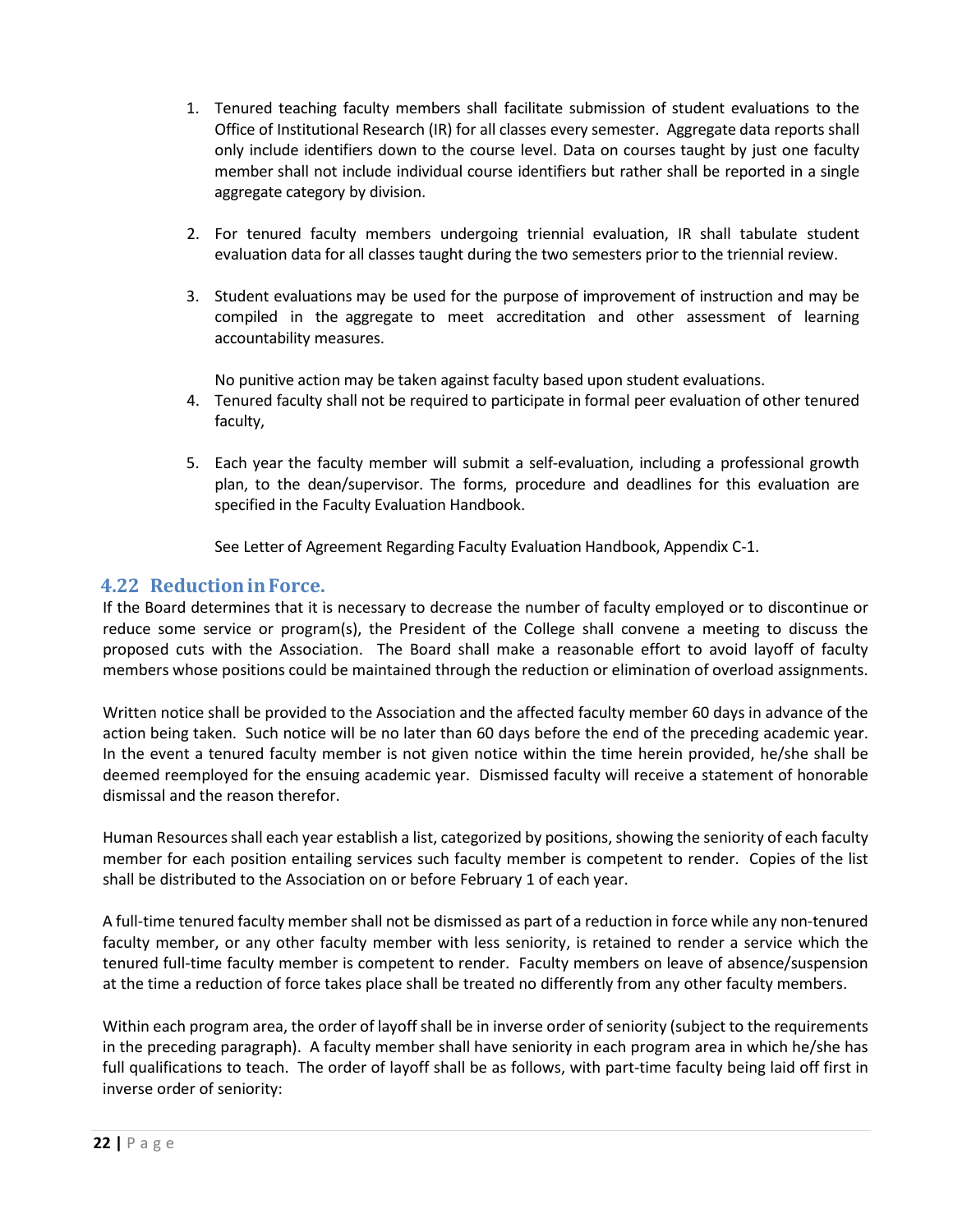- Non-Unit Adjunct Faculty
- Voluntary overload assignments
- Unit Adjunct Faculty I
- Unit Adjunct Faculty II
- Full-time Faculty

Prior to any layoff of non-unit adjunct faculty, a request shall be submitted to any full-time faculty member(s) assigned to teach voluntary overload in the program area to determine if any such full-time faculty member is willing, in his/her sole discretion, to forego the voluntary overload assignment.

With respect to faculty positions, a faculty member will be considered to have qualifications for another program area if he/she meets the minimum qualifications outlined in "Administrative Procedure 5.103: Minimum Requirements for Appointment". These qualifications will be reviewed collaboratively according to the Administrative Procedure review cycle. Additional course-level qualifications apply as documented on the approved master course outline available on CurricuNET.

For the period of 24 months from the beginning of the school year for which the faculty member was dismissed, any faculty member shall have the preferred right to reappointment to a position entailing services he or she is competent to render prior to the appointment of any new faculty member; provided that no non-tenured faculty member or other employee with less seniority shall be employed to render a service which a tenured faculty member is competent to render. When an offer of employment is made pursuant to this provision, it shall be transmitted in writing to the faculty member's last known address and to the Association. If the faculty member does not respond affirmatively to such offer within ten (10) calendar days of such receipt or within twenty (20) calendar days of the date of mailing, whichever shall occur first, the Board's obligation hereunder shall cease.

Any tenured faculty member laid-off hereunder and thereafter reemployed pursuant to the preceding paragraph, shall not suffer any loss of tenure rights as a consequence thereof. Any faculty member laid-off hereunder and subsequently re-employed shall not accrue seniority between the layoff and recall (if such should occur). If the faculty member is recalled to work in the twenty-four (24) month period, he/she will have their compensation and benefits reinstated.

### <span id="page-22-0"></span>**4.23 Class Size.**

The Master Course Table shall remain in full force and effect as long as it is mutually agreed upon by both the College and the Faculty Association.

Any changes in such Table shall be agreed upon between the Vice President Teaching, Learning and Student Development and the Association.

Class size maximums shall not exceed the numbers established by the Master Course Table without agreement by the faculty member involved.

Enrollment in ABE/GED/ESL classes will be based on documented average daily attendance at midterm (completion of 50% of the class meetings for that class) instead of tenth-day enrollment figures.

### <span id="page-22-1"></span>**4.24 Discrimination,HarassmentandRetaliation.**

See Administrative Procedure 3.403 for the College's policy against discrimination, harassment, and retaliation, which is incorporated herein by reference.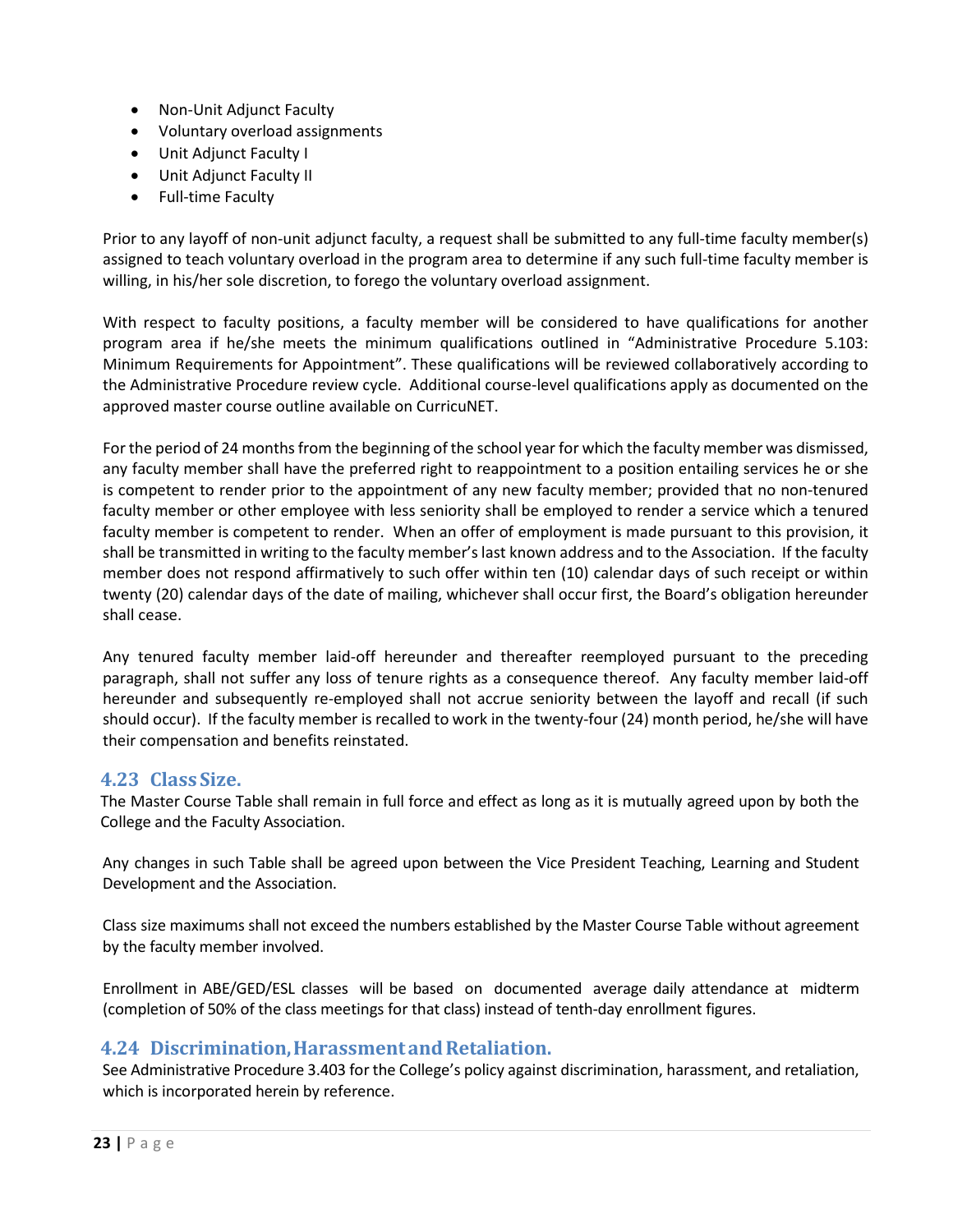#### I. Notification

- A. Any faculty member covered by this agreement who is accused of engaging in prohibited discrimination, harassment, or retaliation shall be notified of any investigation conducted pursuant to Administrative Procedure 3.403. Either Union representation or legal counsel is allowed at the investigative stage when an accused faculty member is being interviewed. If the faculty member chooses to have legal counsel present at the interview, a new meeting will be scheduled to accommodate all parties involved. The faculty member shall provide the College Paralegal with written notice of the attorney's name at least five (5) days prior to the interview. Failure to provide written notice or if the attorney fails to appear the interview will proceed as scheduled without legal counsel. In this case, the member has the right to invoke his/her Weingarten Rights.
- B. The results of an investigation conducted pursuant to Administrative Procedure 3.403 shall be a finding that each alleged violation of the College's policy against discrimination, harassment, and retaliation is either substantiated or not substantiated.
	- 1. The outcome of the investigation shall be reported to both the accused faculty member and to the complainant.
	- 2. If substantiated, the President or the President's designee shall review and decide whether discipline is appropriate as provided in the process outlined in the "Disciplinary Action" section below and subject to any applicable provisions of the Illinois Public Community College Act.

#### II. Disciplinary Action

Prior to any disciplinary action being initiated by the College arising from the results of an investigation pursuant to Administrative Procedure 3.403:

- A. The faculty member shall receive notification of the proposed discipline.
- B. The faculty member shall be provided the opportunity to reply in writing, or in person within thirty (30) days of notification.
- C. After an administrative review by the President or the President's designee of any response from the accused faculty member, the President or the President's designee shall within thirty (30) days of the reply referenced in subsection II(B) above notify the faculty member of any disciplinary action to be imposed in light of the investigative findings unless a different process is required under the Illinois Public Community College Act.
- D. Should the President or President's designee (or other decision maker as referenced in any applicable provision of the Illinois Public Community College Act) decide to impose disciplinary action, the faculty member has the right to challenge that action through the grievance procedure set forth in Article III of this Agreement within thirty (30) days after being notified of the disciplinary action.
- E. Should the faculty member decide not to pursue a grievance, the decision of the President or President's designee should be final.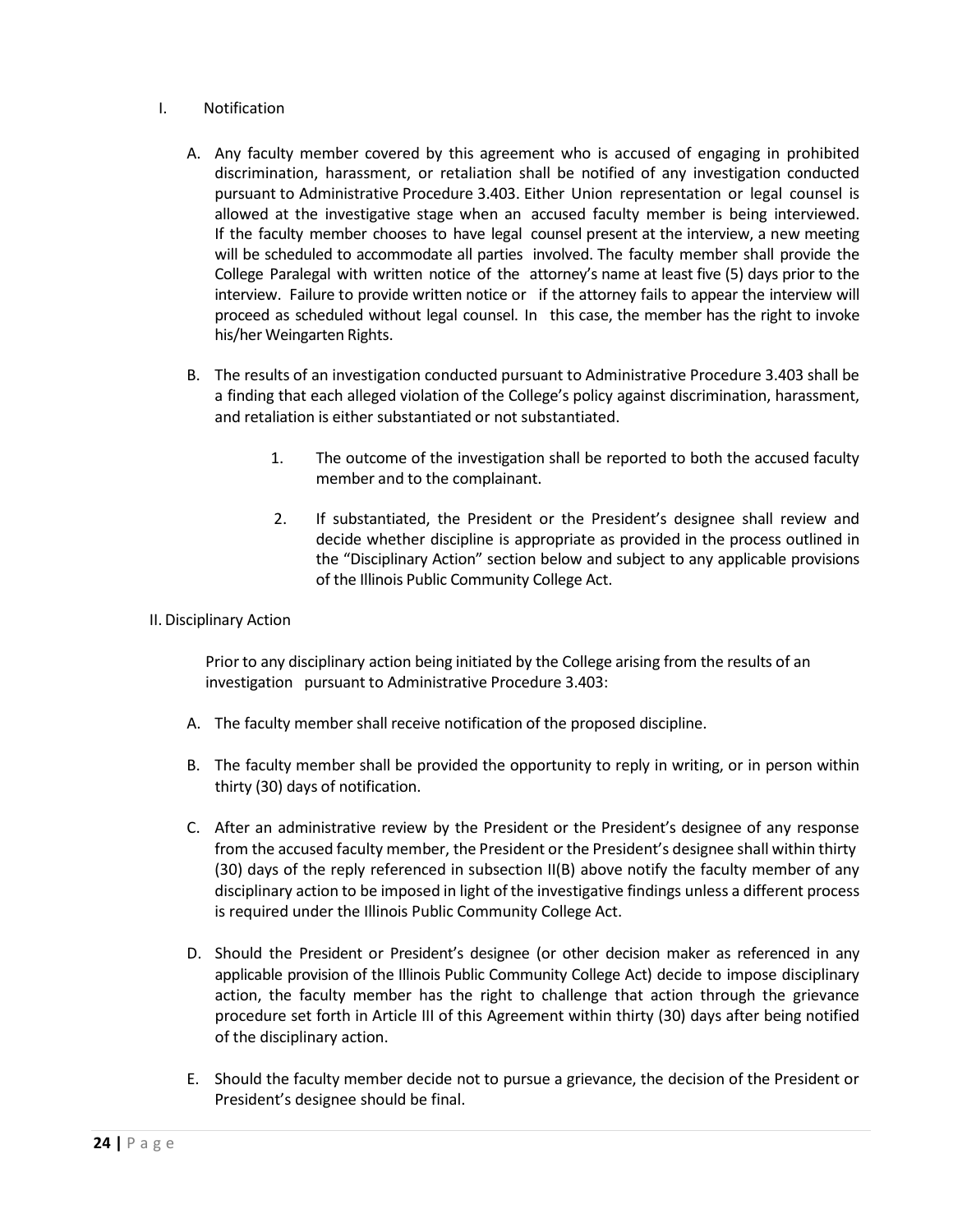## <span id="page-24-0"></span>**4.25 Discipline.**

Disciplinary actions are made subject to the grievance procedure. The College agrees that disciplinary action shall be in a timely fashion with progressive and corrective discipline, as appropriate.

#### <span id="page-24-1"></span>**4.26 InstructionalCoordinatorPosition.**

Instructional Coordinators will be appointed by the appropriate Dean and approved by the Vice President of Teaching, Learning and Student Development. Instructional coordinator designations are the prerogative of the Administration; however, a faculty member may not be assigned instructional coordinator duties without his or her expressed consent.

Every attempt will be made by the administration to select Instructional Coordinators from members of the bargaining unit. Under unusual circumstances where no unit member consents or where there are no bargaining unit members available from the respective discipline, non-unit members will be appointed to fill the Instructional Coordinator position.

An Instructional Coordinator shall be appointed for a term of one (1) year. Every such term of office shall commence on July 1 and shall expire on the succeeding June 30. Appointment of an Instructional Coordinator must be made by April 15 for the subsequent term's appointment.

Instructional Coordinators are not required to be on campus during the summer except for assisting in making schedule adjustments and faculty assignments. Provisions will be made for each Instructional Coordinator to have adequate secretarial and copying help.

Compensation stipend rates shall be consistent with the protocols set forth in the Instructional Coordinator Form. The number of faculty, credit hours, assessment, committees, and labs shall be determined from the prior year, less program withdrawals and plus program additions. During the first year of the program, compensation for program additions will be provided at the conclusion of the spring semester.

#### **INSTRUCTIONAL COORDINATOR COMPENSATION FORM FY –2017, 2018 and 2019**

Faculty Member: Course Prefixes:

|                                                       | <b>NUMBERS</b> | <b>RATES</b> |  |
|-------------------------------------------------------|----------------|--------------|--|
| Number of Full Time Faculty and Support Staff         |                | \$309.78     |  |
| Number of Part Time Faculty and Support Staff         |                | \$154.89     |  |
| <b>Student Credit Hours Generated</b>                 |                | \$0.15       |  |
| Assessment (# annual of programs)                     |                | \$144.00     |  |
| Program Review (# ICCB identified programs per review |                | \$480.00     |  |
| Number of A.A.S. Advisory Committees                  |                | \$260.09     |  |
| Light Lab                                             |                | \$380.00     |  |
| Heavy Lab                                             |                | \$1,012.00   |  |
|                                                       |                |              |  |
| <b>TOTAL COMPENSATION:</b>                            |                |              |  |
| <b>QUARTERLY PAYMENT:</b>                             |                |              |  |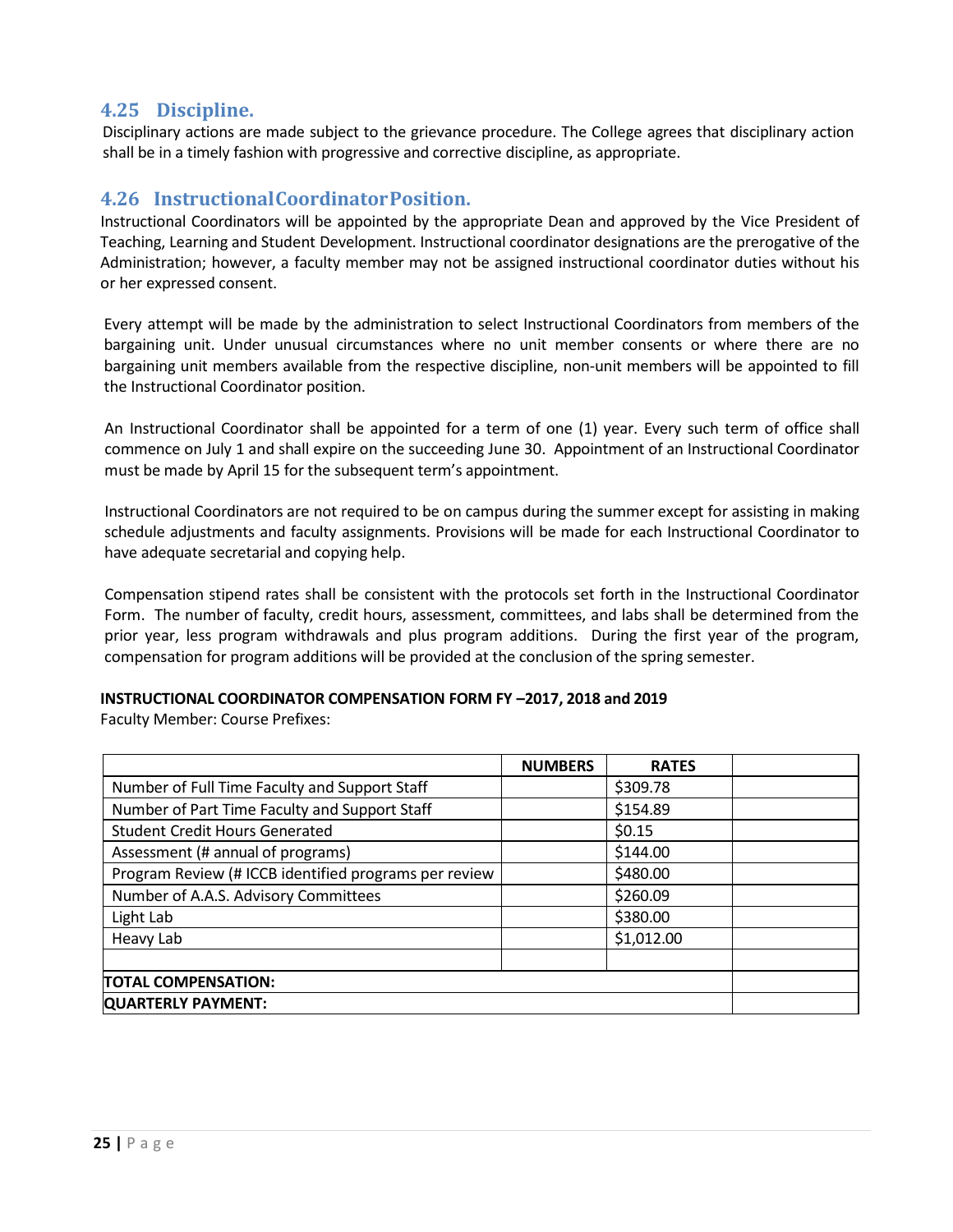All rates in this form will remain constant through the term of this contract.

Instructional Coordinators may choose release time in lieu of the stipend at the current voluntary overload rate. Release time may only be used when no voluntary overload classes are part of an instructor's assignment.

#### Laboratory Support:

Light laboratory spaces will be paid at the light lab rate if the Instructional Coordinator allocates fewer than 2.5 hours per week to lab maintenance. Heavy laboratory spaces will be paid at the heavy lab rate if the Instructional Coordinator allocates more than 2.5 hours per week to lab maintenance. This is comparable to the amount of time an instructor would spend in a three-credit or three-contact hour classroom per week. Lab support provided during concurrent class time or designated office hours shall not contribute to the Heavy/Light Lab calculation. A supported laboratory has at least 20 hours per week of assigned support staff or work study student time per week and/or a full time faculty member who has traditionally managed the lab as part of professional responsibility.

Changes to lab designation will be reviewed annually according to the established process and joint committee comprised of faculty and administration representatives. All requests for revision must be submitted no later than October 1 to be implemented the following academic year. Any changes in Light or Heavy lab designation shall be mutually agreed upon between the Vice President of Teaching, Learning, and Student Development and the Association.

### <span id="page-25-0"></span>**4.27 CommitteeSupport.**

The College will provide secretarial support for the Faculty Development Committee and Curriculum Committee meetings.

See Appendix C-1 Letter of Agreement Regarding Faculty Evaluation and Faculty Development Handbooks.

## <span id="page-25-1"></span>**4.28 Faculty Teaching in Multiple Divisions.**

A faculty member, who is properly qualified and was assigned less than the standard load in his or her primary division, due to a lack of available classes, may request a one-semester teaching assignment from unassigned sections for which they are qualified to teach in a secondary division by submitting a written notification to the dean of the primary division and a written request to the dean of the secondary division in which he or she wishes to teach. The secondary dean may interview the faculty member. Approval must be provided electronically or in writing by the dean of the secondary division to the faculty member and the dean of the primary division. Any disagreement may be appealed to the Vice President of Teaching, Learning and Student Development.

Subsequent requests for a one-semester teaching assignment shall not be arbitrarily and capriciously denied, as long as unassigned sections are available. In the event multiple faculty request to teach the same unassigned section in the secondary division, then among those faculty members seniority ranking shall be honored in the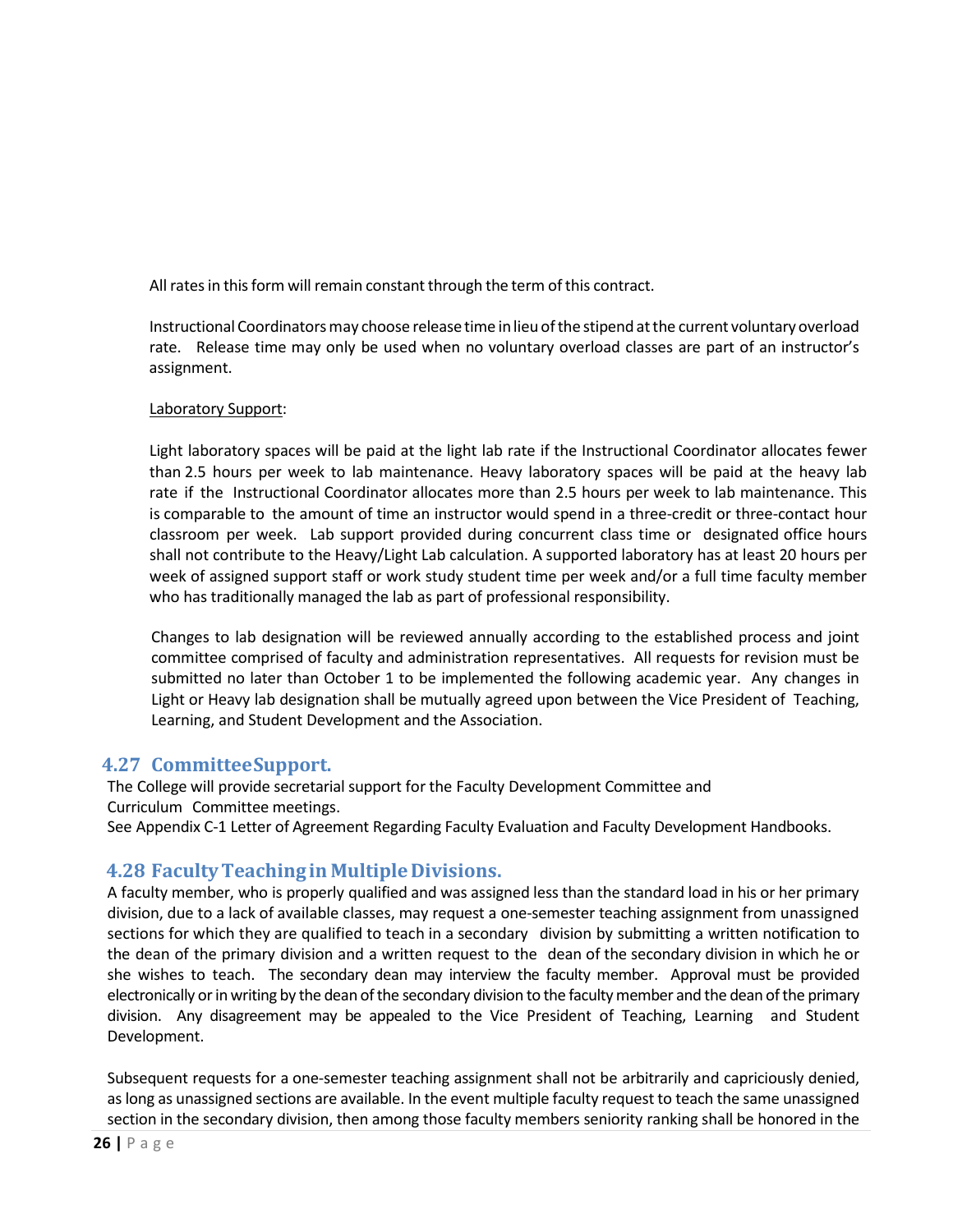second division.

In addition, a faculty member who has already been assigned the standard load in his or her primary division may use the above process to request an assignment to teach unassigned classes in a secondary division, if doing so would not cause the applicable overload limit to be exceeded for that faculty member, or if permission to exceed the applicable overload limit is granted by the Vice President of Teaching, Learning, and Student Development.

The College reserves the right to evaluate a faculty member who teaches in a secondary division for the first time. If a need exists for a subsequent evaluation, the unit member's dean/supervisor shall discuss the reasons with the unit member and Association representative (at the unit member's option) prior to such evaluation.

For the purpose of this section, a faculty member's "standard load" shall mean the maximum regular load for that faculty member specified in the load assignment protocol, section 4.29, not including any overload or excess load.

## <span id="page-26-0"></span>**4.29 Load Assignment Protocol**

Load shall be offered and then assigned, in consultation with the faculty in the division, as follows:

- Full-time faculty members shall be assigned their regular load and, if desired, one (1) overload section.
- Unit adjunct faculty II members shall be assigned by seniority up to a maximum of ten (10) credit or contact hours, or as close as possible without exceeding it, provided that such hours are available for assignment.
- Unit adjunct faculty I members shall be assigned by seniority:
	- a. For the fall 2017 semester and earlier, up to a maximum of six (6) credit or contact hours, or as close as possible without exceeding it, provided that such hours are available for assignment.
	- b. In all semester's subsequent to the fall 2017 semester, two courses totaling eight (8) credit or contact hours, if available, or otherwise two courses totaling seven (7) credit or contact hours, if available, or otherwise any number of courses totaling up to a maximum of six (6) credit or contact hours, or as close as possible without exceeding it, provided such hours are available for assignment.
- Full-time faculty members may be assigned additional hours up to a total of twenty-four (24) credit or contact hours (if available).
- At the dean's/supervisor's discretion and with approval of the Vice President of Teaching, Learning and Student Development, unit adjunct faculty II members may be offered, by seniority on a rotating basis, additional load never to exceed 12 credit/contact hours.
- At the dean's/supervisor's discretion and with approval of the Vice President of Teaching, Learning and Student Development, unit adjunct faculty I members may be offered, by seniority on a rotating basis, additional load never to exceed 12 credit/contact hours.
- When all contractual loads have been met, it will be at the dean's/supervisor's discretion to assign remaining load.

## <span id="page-26-1"></span>**4.30 CEOP & CVPP Safety/Security/Training**

Pursuant to the Campus Security Enhancement Act of 2008 (110 ILCS 12/20) Elgin Community College shall conduct training on its Campus Emergency Operations Plan (CEOP) and Campus Violence Prevention Plan (CVPP). The college shall designate the safety/security training for each academic year. Within the academic year, each faculty member shall complete this safety/security training provided by the college through choosing from among various modalities (e.g. synchronous and asynchronous), unless the faculty member has undergone the same training at the college within the past three (3) years. The training shall take no more than two hours per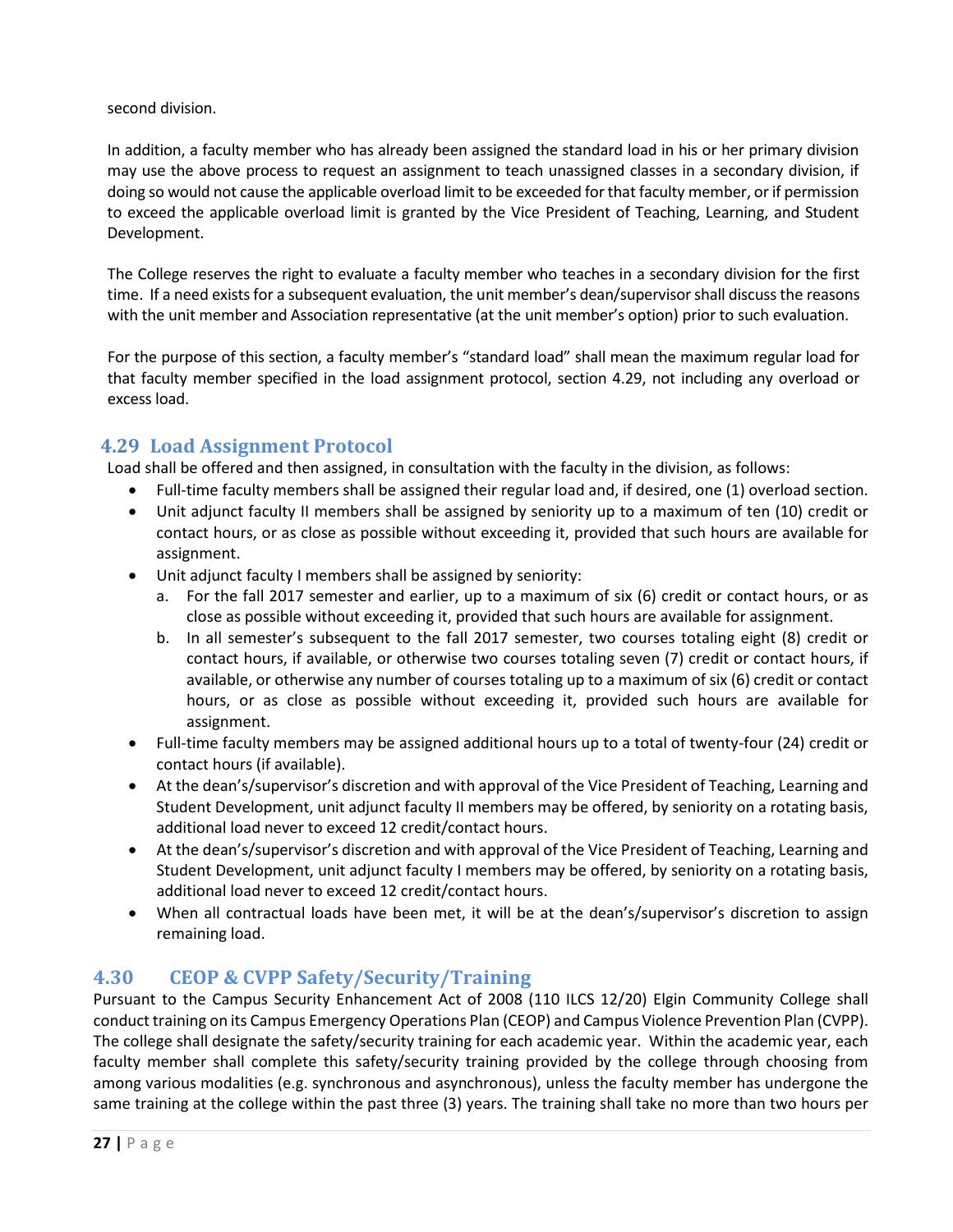year. Faculty may utilize scheduled office hours to complete the safety/security training.

## <span id="page-27-0"></span>**4.31 Syllabus**

For each course section taught, the faculty member shall provide a current course syllabus to students, by the first day of instruction for that section. Syllabi for each section must be submitted electronically to the division office by the first school day after the initial day on which the faculty member is scheduled to teach. This may be extended in the case of extenuating circumstances upon submittal to the dean/supervisor of a request, which shall not be arbitrarily and capriciously denied.

Syllabi must include but are not limited to the following, and the items indicated with an asterisk shall reflect the College's approved master course outline (available on CurricuNET via AccessECC).

Course Information:

- Course and Section Number
- Course Title\*
- Semester Offered
- Instructor Name, ECC issued email address, and phone
- Class Location (when applicable)
- Class Meeting Days & Times (when applicable)
- Office Location
- Office Hours
- Course Description\*
- Credit Hours\*
- IAI Designation (when applicable)\*
- Course Requirements (to include when applicable: text, prerequisites\*, technology, and other as needed)
- Course Learning Outcomes\*
- Grading Standards
- Attendance Policies
- Behavioral Expectations
- Topical Course Outline
- Evaluation/Assessment Methods
- Tentative Class Schedule (including general topics to be covered and relevant dates for major tests, papers or other comparable major assignments).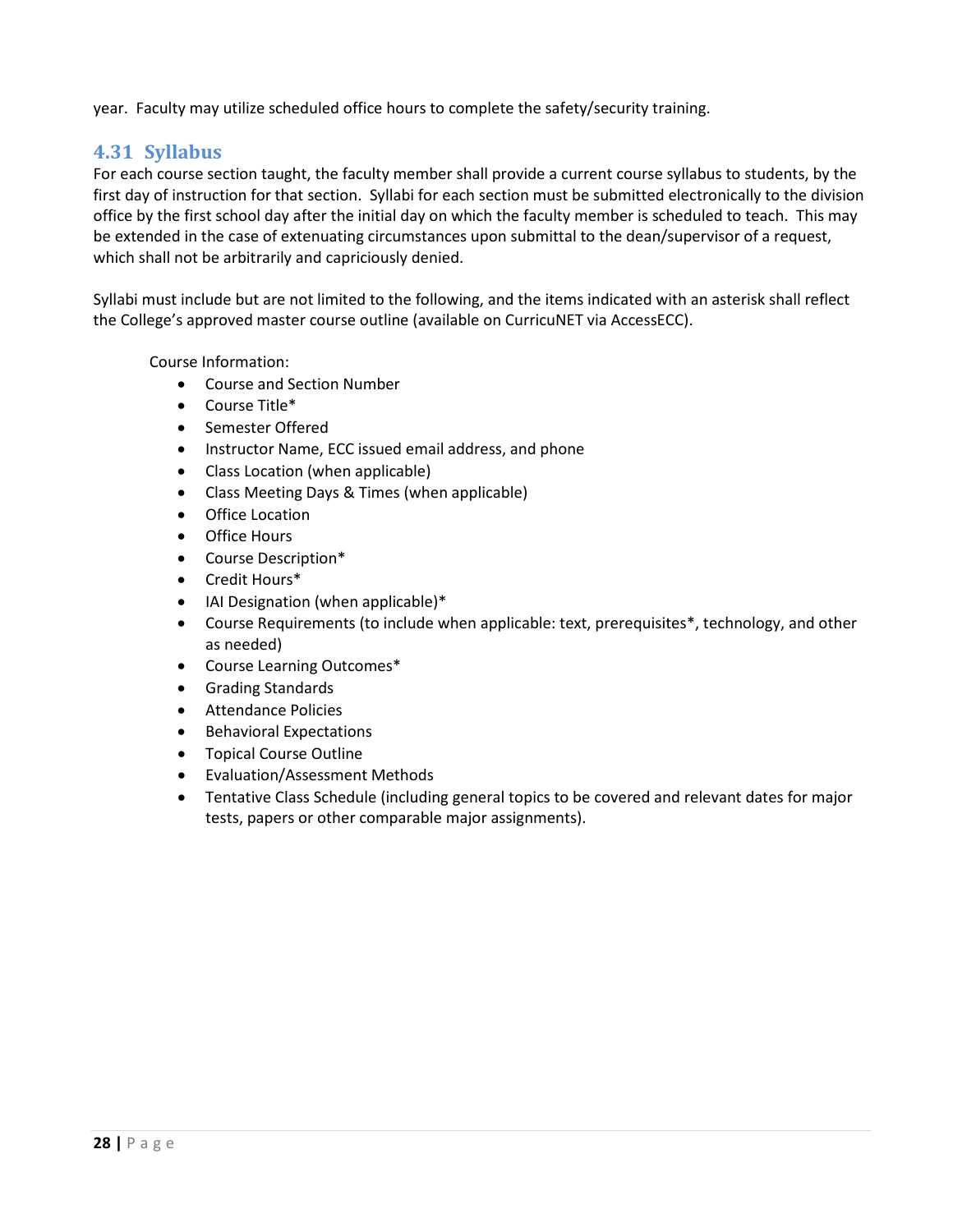## <span id="page-28-0"></span>**4.32 Cancellation**

In the event that a course assigned to a full-time teaching faculty member is cancelled, the following process shall apply to replace it, provided that the potential replacement course is between the hours of 8 a.m. and 5 p.m. Monday through Friday to the extent feasible (unless taught online or this condition is waived by the faculty member) is in the faculty member's discipline, and the faculty member is qualified and available to teach it.

- 1. The faculty member shall have the opportunity to select a course that remains unassigned.
- 2. If no such unassigned course exists, then the faculty member may select a course that had previously been assigned to a non-unit adjunct teaching faculty member.
- 3. If no such course assigned to a non-unit adjunct teaching faculty member exists, the faculty member shall have the opportunity to select a replacement course from a UAFI member, starting with the least senior unit adjunct faculty I (UAFI) member.
- 4. If no such course assigned to a unit adjunct teaching faculty I (UAFI) member exists, the faculty member shall have the opportunity to select a replacement course from a UAFII member, starting with the least senior unit adjunct faculty II (UAFII) member.
- 5. If no such course assigned to a unit adjunct teaching faculty II (UAFII) member exists, the faculty member shall have the opportunity to select a replacement course starting with those assigned to the least senior full-time faculty member.

As used in this section the phrase "to the extent feasible" means that, if no replacement course between the hours of 8 a.m. and 5 p.m. , Monday through Friday, has been assigned after following the above process, then a replacement course outside of this timeframe may be assigned.

For the purpose of determining whether a potential replacement course is between the hours of 8 a.m. and 5 p.m. Monday through Friday, scheduled class meeting times and any laboratory or rehearsal times, and any other commitments for which the faculty member's physical presence is required, shall be considered.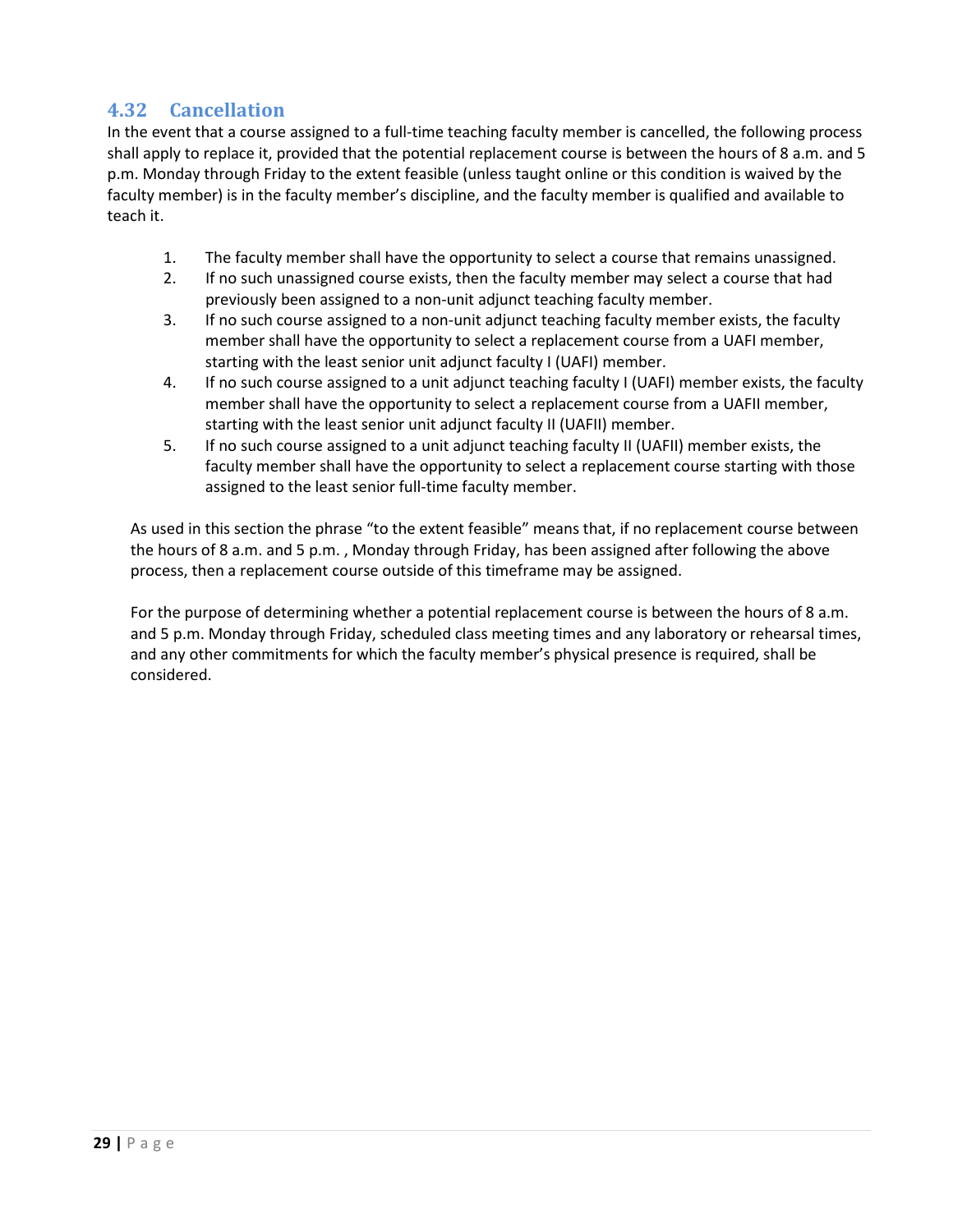## <span id="page-29-0"></span>**ARTICLE V: LEAVES**

## <span id="page-29-1"></span>**5.1 JuryDuty/CourtRelatedLeave.**

All faculty summoned as jurors must notify the appropriate dean/supervisor and Human Resources within ten (10) days of the date of the receipt of the summons issued to the faculty member, or the College Paralegal if subpoenaed for a work-related matter. Summoned/subpoenaed faculty required to appear in court during a day on which otherwise they would have been scheduled to work, will be paid their normal salary during this period, provided the faculty member shall promptly reimburse the College any monies paid for such service which must be reported as income to the Internal Revenue Service (other than payments for meals, travel or other expenses). Such time will not be deducted from accumulated sick leave or personal leave.

Faculty members who are a plaintiff or defendant in a criminal or civil proceeding unrelated to their employment by the College must use accumulated sick or personal leave for any absence from work.

#### <span id="page-29-2"></span>**5.2 Parental Leave.**

Employees who are seeking leave due to the birth or adoption and care of a newborn child of the employee may be entitled to Parental Leave following the conclusion of Leave as outlined in paragraph two a (2a) and two b (2b), subject to the following conditions:

- 1. Application forParental Leave shall be submitted to the Human Resources Department at least one hundred twenty (120) calendar days prior to the anticipated arrival of the child.
- 2. At the time of application the employee must designate all of his/her leave intentions.
- 3. Leave may be taken as follows:
	- a. If *eligible* for Family and Medical Leave Act (FMLA) the employee will be entitled to twelve (12) weeks of leave as outlined in Article V, Section 5.3.

OR

- b. If the employee is *not eligible* underthe provisions ofthe Family and Medical Leave Act he/she will be entitled to leave for up to 12 weeks as follows:
	- 1) During this time the employee must use any accumulated benefit time.
	- 2) The board will continue to pay health insurance premiums as if not on leave.
	- 3) After all benefit time has been exhausted, the employee shall pay for the employee and employer share of insurance premiums.
- 4. At the conclusion of Leave as outlined in paragraph two (2), the employee may request an unpaid Parental Leave up to forty (40) weeks. The employee will be responsible for maintaining all of his/her health insurance premium benefits, if he/she so desires, by making the appropriate payments to Human Resources as outlined in their application for Parental Leave.
- 5. An employee who is granted a Parental Leave will return to his/her former position at the conclusion of the leave provided the employee returns by the fifth week or earlier of the semester in which he/she wishes to return.
- 6. In the event that the leave ends after the fifth week of the semester, the college retains the right to keep the employee on leave until the start of the following semester.
- 7. This section shall not be applicable if the child is attending school (except kindergarten).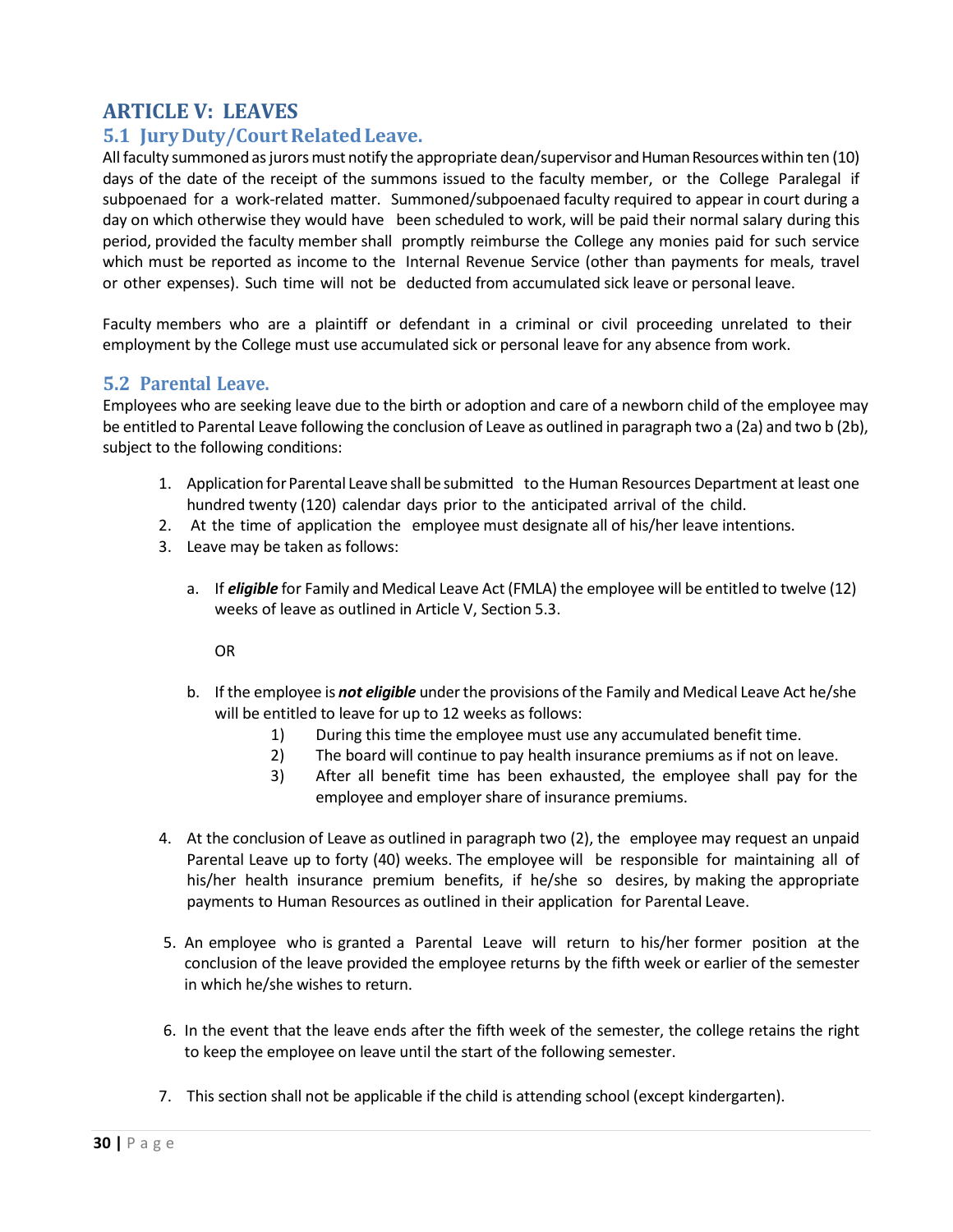## <span id="page-30-0"></span>**5.3 FamilyMedicalLeave.**

The Family Medical Leave Act (FMLA) entitles eligible employees of covered employers to take job-protected leave, which the FMLA does not require to be paid, for specified family and medical reasons with continuation of group health insurance coverage under the same terms and conditions as if the employee had not taken leave. Eligible employees are entitled to twelve workweeks of leave in a rolling 12-month period calculated as set forth in the FMLA.

Qualifying Reasons:

- the birth of a child and to care for the newborn child within one year of birth;
- the placement with the employee of a child for adoption or foster care and to care for the newly placed child within one year of placement;
- to care for the employee's spouse, child, or parent who has a serious health condition;
- a serious health condition that makes the employee unable to perform the essential functions of his or her job:
- any qualifying exigency arising out of the fact that the employee's spouse, son, daughter, or parent is a covered military member on "covered active duty."

The College will grant twenty-six workweeks of leave during a single 12-month period to care for a covered service member with a serious injury or illness if the eligible employee is the service member's spouse, son, daughter, parent, or next of kin (military caregiver leave).

An eligible employee is one who:

- works for a covered employer;
- has worked for the employer for at least 12 months;
- has at least 1,250 hours of service for the employer during the twelve (12) month period immediately preceding the leave; and
- works at a location where the employer has at least 50 employees within 75 miles.

Leave Designation:

An eligible faculty member may elect to substitute any accrued personal leave, or medical or sick leave, for any part of the twelve (12) week period of such family medical leave. Such designation shall be made prior to the conclusion of the leave.

Faculty members seeking FMLA leave are required to meet certain notification and documentation requirements that are available from Human Resources. The College reserves the right to designate a faculty member's absence from work as FMLA leave consistent with the law.\

For more information on FMLA leave procedures and requirements, faculty members should contact Human Resources.

## <span id="page-30-1"></span>**5.4 PersonalLeave.**

Each faculty member shall be granted two (2) days without loss ofsalary each academic year for personal leave. Such leave shall be for the purpose of completing matters which cannot reasonably be attended to or postponed to days or hours on which the faculty member is not required to be on campus. If unused, such leave shall accumulate as sick leave. Notice of planned utilization of personal leave shall be given in writing to the dean/supervisor or designee at least seventy-two (72) hours in advance, except in an emergency, when such notice shall be given orally as soon as possible, and thereafter promptly confirmed in writing. Personal days shall be taken in units of one-half (½) days.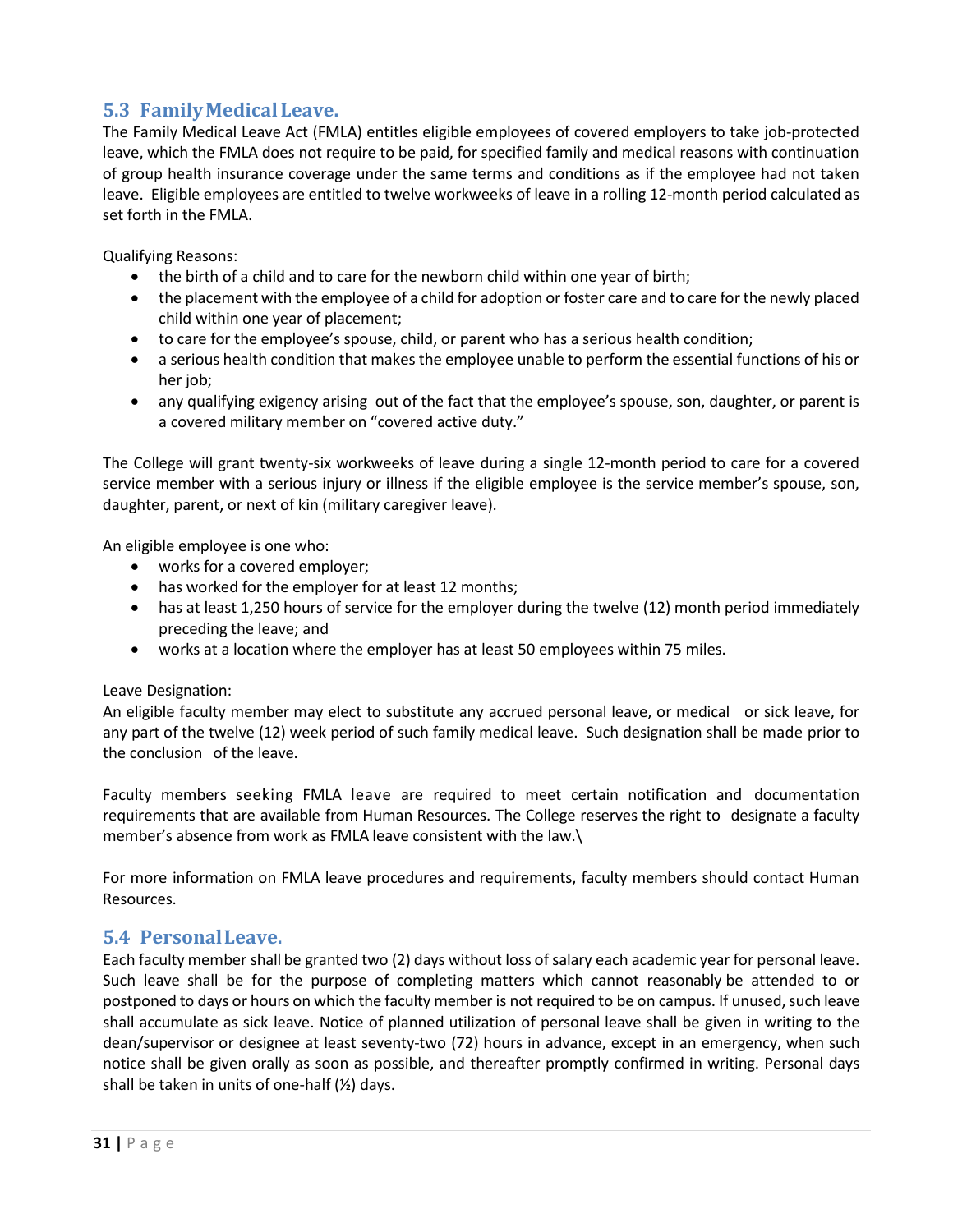When a teaching faculty member misses up to half of their schedule working hours for a given day, then they will report  $\frac{1}{2}$  day of leave time. When a teaching faculty member misses more than half of their scheduled working hours for a given day, then they will report a full day of leave time. Personal leave for librarians shall be reported in increments of 15 minutes.

Personal leave is not intended to be used for extension of a holiday or vacation period. Only in cases where personal leave and holiday or vacation period are unrelated will consideration be given.

## <span id="page-31-0"></span>**5.5 ProfessionalActivity / Meeting Leave.**

Leaves of absence without loss of pay or other benefits may be granted by the dean/supervisor for a faculty member to attend professional meetings. Refusal of a request for professional meeting leave may be appealed to the Vice President of Teaching, Learning and Student Development.

Faculty may use four (4) days during each year of this contract for professional activities of his/her choice.

Notice to use professional leave shall be given in writing to the dean/supervisor or designee at least seventytwo (72) hours in advance.

## <span id="page-31-1"></span>**5.6 ReligiousLeave.**

A faculty member may utilize up to three (3) days without loss of pay or deduction of personal leave to observe recognized religious holidays of his/her faith if such observance requires such leave. Notice of intent to utilize such leave shall be given in writing at least fifteen (15) calendar days in advance.

### <span id="page-31-2"></span>**5.7 SabbaticalLeave.**

- 1. The Board shall grant to four (4) eligible, full-time, tenured faculty who shall have appropriately applied for the same sabbatical leave, provided that, in the judgment of the Faculty Development Committee and concurrence of the Board by its resolution, such leave will clearly add to the effectiveness ofthe facultymemberin the performance of his/herresponsibilities atthe College and/or clearly accrue to the benefit of the College.
- 2. Tenured faculty are eligible to seek a sabbatical leave for an academic semester, an academic year or summer after having completed six (6) continuous years (including any non-sabbatical leave) of fulltime service as a faculty member of the College or since his/her last academic semester or academic yearsabbatical leave. Tenured faculty will be eligible to request an academic semester or academic year sabbatical leave three (3) years after the completion of a summer sabbatical. Furthermore, tenured faculty are eligible to request a summer sabbatical three
- 3. (3) years after the completion of an academic semester, academic year, or summer sabbatical. A faculty member shall not be eligible for any sabbatical leave following an academic year in which he/she was on leave of absence for sixty (60) days or more.
- 4. Faculty shallmake application forsabbatical leave in writing to the Vice President of Teaching, Learning and Student Development or designee pursuant to a reasonable timetable which shall be established. Such application shall include all the dates pertinent to such leave.
- 5. Two (2) sabbatical leaves shall be for a period of one (1) academic semester or one (1) academic year, and two (2) shall be for the summer term.
- 6. A. During the period of sabbatical leave, faculty shall receive one-half  $(\frac{1}{2})$  of his/her salary for an entire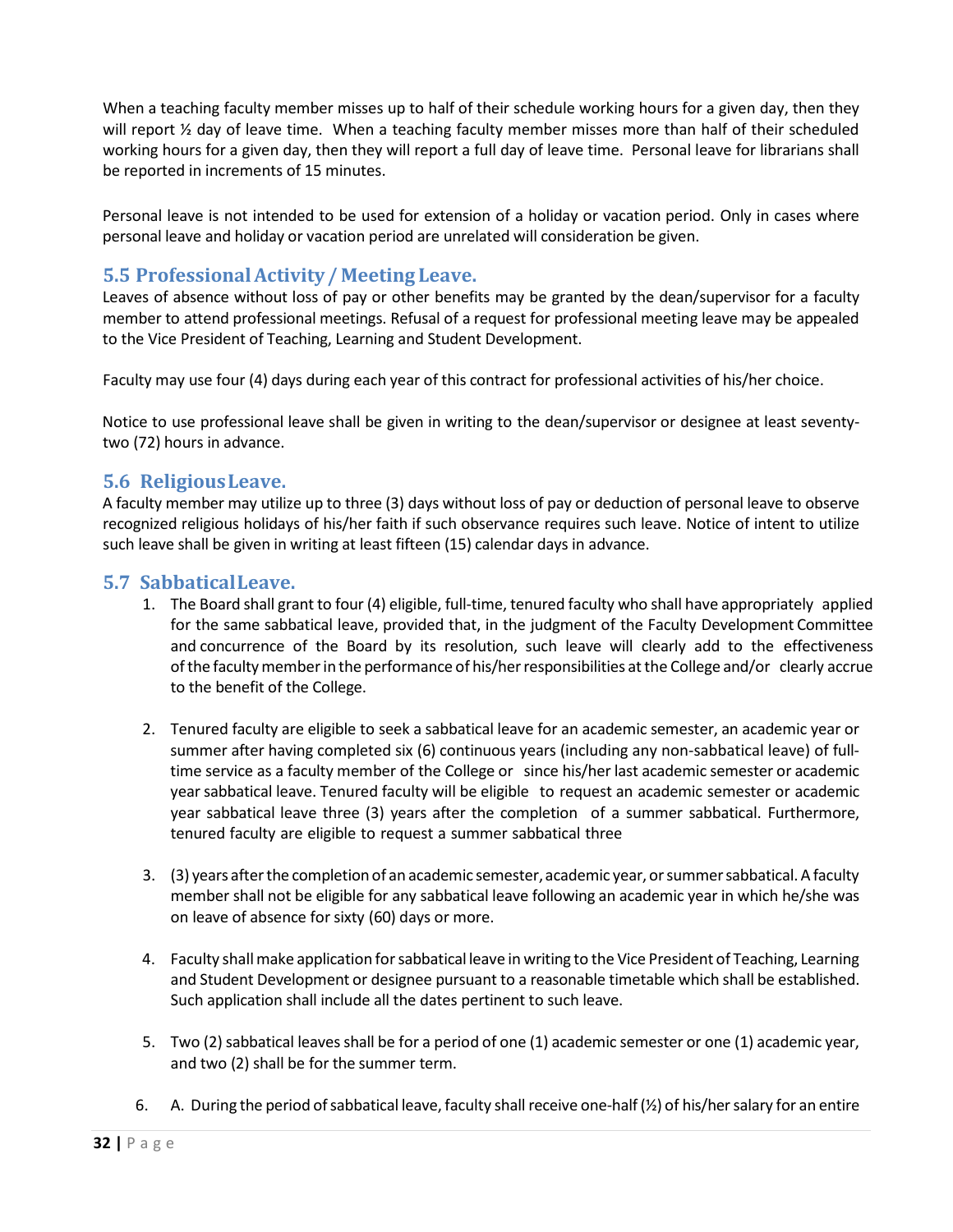academic year, or all of his/her salary for a leave of one (1) semester. Faculty on sabbatical leave during the summer session shall receive a stipend equal to six (6) credit hours multiplied by the summer school rate as referenced in section 6.14.

B.If, during the period of sabbatical leave, the faculty earn taxable remuneration for contracted work, the salary paid by the College shall be reduced accordingly. Faculty may accept a stipend or grant intended to cover expenses but which does not require the performance of specific duties. Taxable remuneration shall not include royalties, dividends, interest or like income not derived from work performed during the period of the sabbatical leave.

C.As used in the preceding subparagraph, "salary" shall not include any additional amounts for summer school, extra-duty stipends or overloads. All insurance benefits shall continue and sick leave and vertical movement on the salary schedule, if any,shall accrue during the term ofthe leave.

D. Faculty on sabbatical leave shall not teach at Elgin Community College or perform their customary duties, unless a request is submitted in writing to the dean and Vice President of Teaching, Learning, and Student Development and approved in writing by the President.

- 7. As a condition precedent to sabbatical leave, faculty shall agree to return to the College as full- time faculty for at least one (1) academic year immediately following the conclusion of such leave and shall execute a promissory note assuring restitution of all salary paid during such leave if he/she does not return, such to be payable in bi-monthly installments over a term not to exceed twice the length of the leave.
- 8. Faculty shall make a comprehensive written report to the College President and the Board at the conclusion of the leave. This report should include, but is not limited to, a summary of the program of study or project, an evaluation of the experience, and how the results of the leave will be used to improve instruction.

### <span id="page-32-0"></span>**5.8 SickLeave.**

Faculty shall have the right to utilize sick leave due to personal illness or disability or because of a medical emergency in the faculty member's immediate family defined as spouse, children, parents, grandparents and grandchildren. If the leave does not qualify as FMLA or is due to death to immediate family, the leave shall be limited to five (5) days. If extenuating circumstances arise, the College President may approve additional leave. A doctor's statement substantiating the illness and/or verifying ability to return to work may be required.

Sick leave shall be earned at the rate of twelve (12) days per year with unlimited accumulation. All sick days shall be available on the first day of the academic year. No payment for unused sick time accrued will be made. If legislation during the term of this contract requires the College to pay faculty members for unused accrued sick days, the maximum which may be accrued for payment is one hundred eighty (180) days.

Faculty who are disabled and have used all of his/her accumulated sick leave shall be paid one-half (½) his/her salary for a maximum of sixty (60) calendar days or until the State Universities Retirement System (SURS) begins disability payments, whichever comes first.

The Board authorizes ECCFA to establish a Sick Leave Bank. Donations to this bank will be open to all faculty members and will be voluntary. The bank shall be administered by Human Resources.

The Sick Leave Bank is subject to the following guidelines: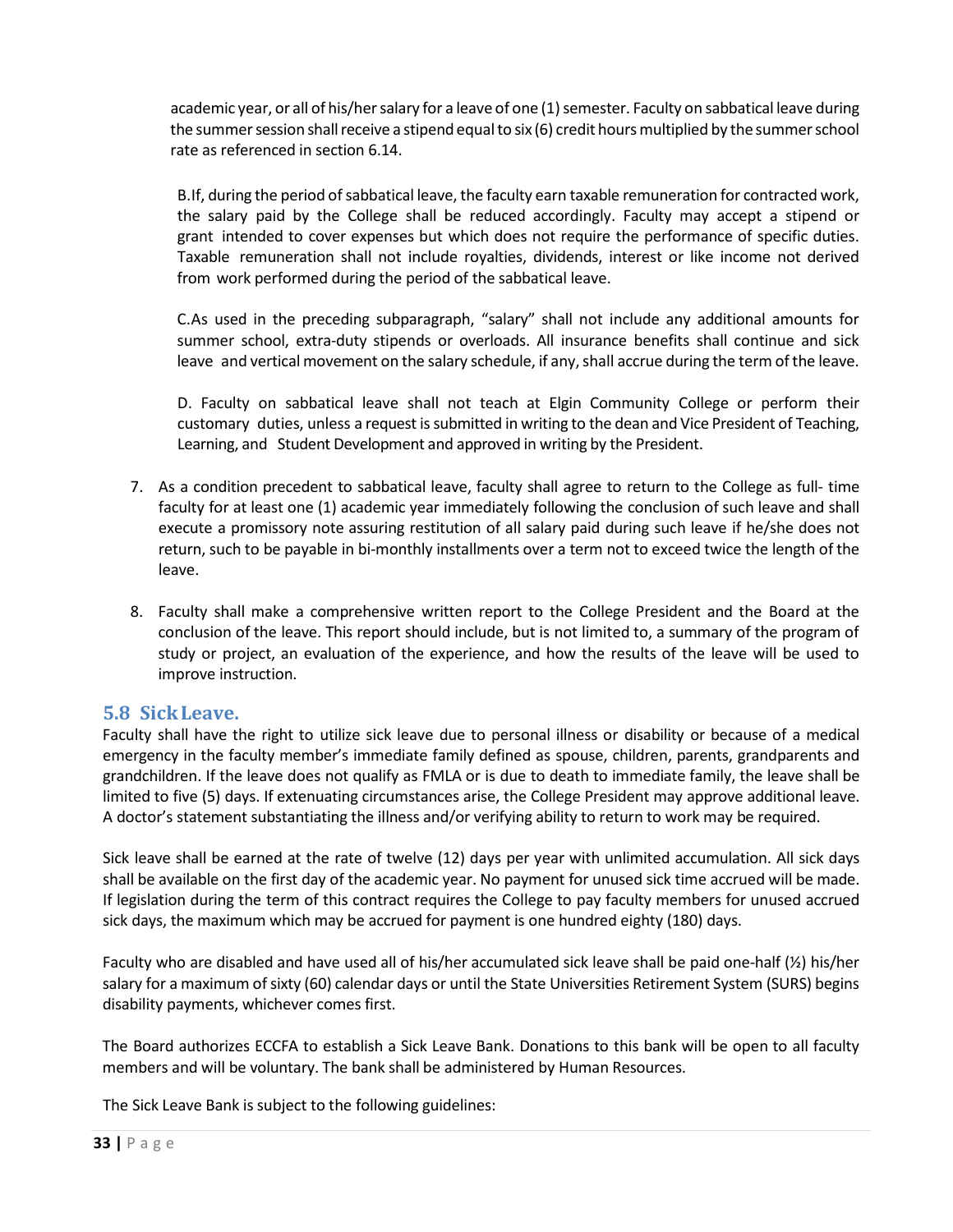- 1. Notices of participation in the bank must be provided on the appropriate form to Human Resources no later than September 30 for the current academic year.
- 2. Notice of withdrawal of participation must be made no later than September 30 for the current academic year. Days already donated shall remain in the bank.
- 3. Each faculty member may contribute up to two (2) sick days per academic year to the bank.
- 4. After depletion of personal sick leave, any ECC employee may apply to a faculty committee chaired by a member of the Human Resources staff for additional sick days from the bank. This committee will establish general guidelines for distribution of banked days. If the committee denies the request, the committee will notify the applicant in writing, with the reasons for denial.
- 5. The Sick Leave Bank shall be available only for the illness of the employee and not for the illness of a family member.
- 6. Employees applying to the bank must submit the request and all required documentation no later than thirty (30) calendar days after the employee has returned from leave, if all benefit time has been exhausted.

Employees applying to the bank shall absolve and hold harmless in all respects the Board of Trustees, the administration, ECCFA and the committee regarding the establishment and implementation of the Sick Leave Bank.

## <span id="page-33-0"></span>**5.9 Leave ofAbsence.**

Faculty may be granted an extended leave for the purpose of education improvement, work experience, family hardship or other personal reasons without remuneration, when the requested leave does not create a disruption of the activities of, nor an undue hardship upon, the College. Such leaves are not to exceed one academic year.

All requests for such leaves are to be made to the dean/supervisor and, if recommended, are submitted by the administration to the Board for approval. Faculty granted leave under this provision will, upon returning to work, be entitled to full reinstatement of all provisions of tenure, if applicable, and other suspended benefits. No sick leave, vacation time, nortime counted toward tenure status shall be accrued during such a leave. Faculty on leaves granted for educational improvements and work experience shall be advanced one (1) step on the salary schedule as though they were not on leave, provided they carry out the provisions of the leave. Those on leave for any other purpose shall not be advanced on the salary schedule.

During such period of authorized unpaid leave, the faculty member shall have the option, under COBRA, to continue participation in the College's insurance programs by making timely payments of all required premiums to the College.

Working another full-time or part-time job while on unpaid leave from the College is prohibited unless approved by the Board. For the purpose of this paragraph, a "job" shall mean a paid position of regular employment.

### <span id="page-33-1"></span>**5.10 Employment Status at Conclusion of Leave of Absence.**

Except as otherwise provided elsewhere in this contract, any faculty granted a leave of absence shall be treated by the Board upon termination of such leave in the same manner as though such faculty member had not been on leave of absence, provided only that all of the conditions of such leave have been complied with by the faculty member.

## <span id="page-33-2"></span>**5.11 Unemployment Compensation.**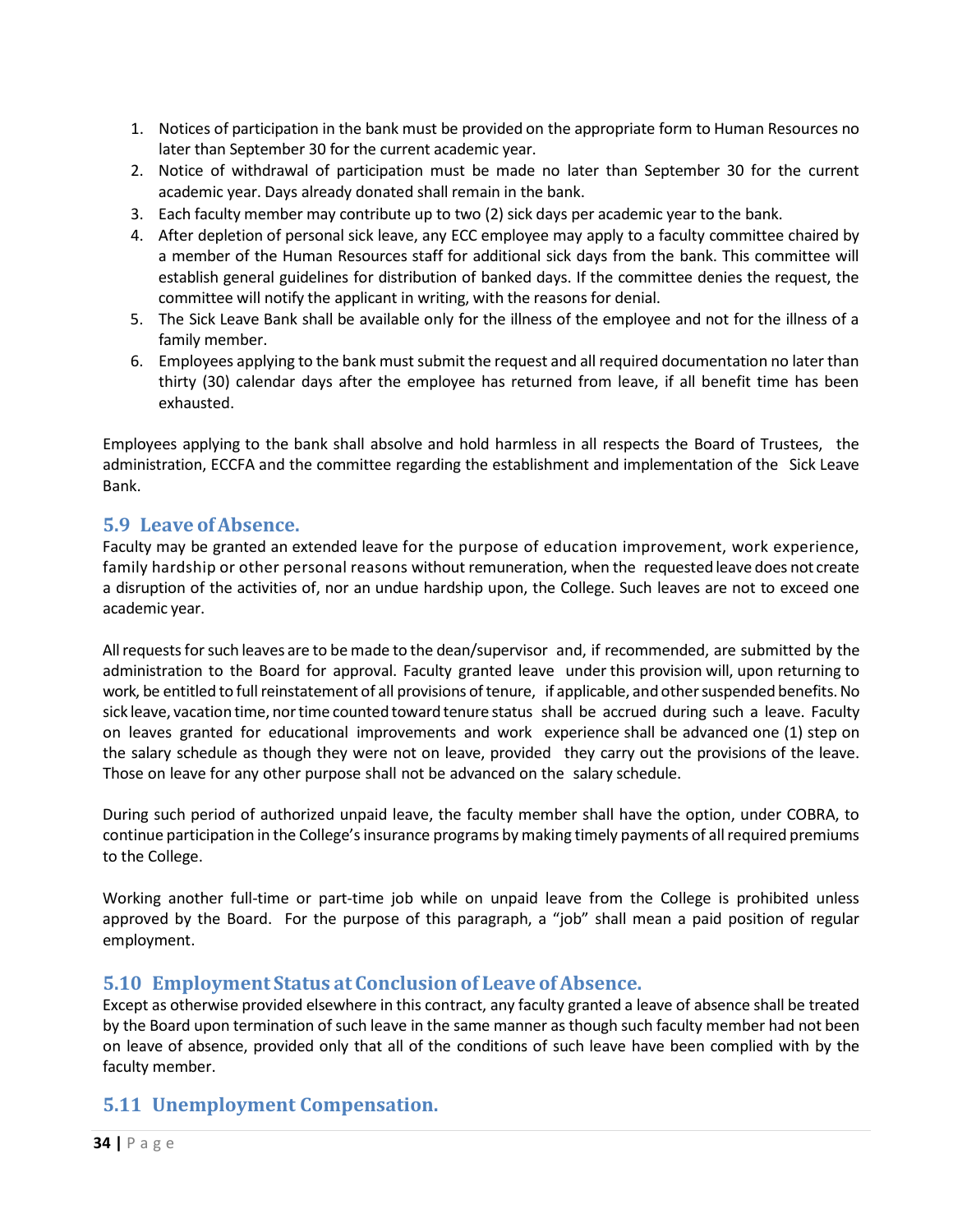As a condition precedent to all leaves of absence, faculty agree to waive any claim of whatsoever nature for unemployment compensation during the period of such leave.

## <span id="page-34-0"></span>**5.12 Notice of Intention to Return.**

In all instances where faculty are granted a leave of eight (8) months or more, as a condition thereof, faculty must advise Human Resources at least ninety (90) calendar days (or March 15, whichever occurs first) prior to the beginning of the next semester (after expiration of leave) of his/her intention of return. If notice is not given as required herein, it shall be treated as an election not to return to employment and as a resignation from the College.

### <span id="page-34-1"></span>**5.13 Victims' Economic Security andSafetyAct (VESSA).**

Faculty members who have worked for the College during any 12-month period may be entitled to a total of 12 workweeks of leave during any 12-month period under the Victims' Economic Security and Safety Act (VESSA). VESSA leave may be taken on an intermittent basis.

A faculty member may take VESSA leave to:

- 1. Seek medical attention for, or recovery from, physical or psychological injuries caused by domestic or sexual violence to the faculty member or faculty member's family or household member;
- 2. Obtain victim services for the faculty member or faculty member's family or household member;
- 3. Obtain psychological or counseling for the faculty member or faculty member's family or household member;
- 4. Participate in safety planning, including temporary or permanent relocation or other actions to increase the safety of the victim from future domestic or sexual violence; or
- 5. Seek legal assistance to ensure the health and safety of the victim, including participating in court proceedings related to the violence.

Faculty members who have paid sick leave available to them may use such leave concurrently with their VESSA leave. After exhausting his or her paid leave, the remainder of a faculty member's VESSA leave will be unpaid.

Faculty members who wish to apply for a VESSA leave are required to meet certain notification and documentation requirements that are available from the Human Resources. The College reserves the right to request one or more of the following:

- Documentation from a victim services organization, attorney, member of the clergy, or medical or other professional from whom the faculty member's family or household member has sought assistance;
- A police or court record; or
- Other corroborating evidence.

Faculty members must pay their share of health insurance premiums while on VESSA leave. If a faculty member fails to return to work following the conclusion of a VESSA leave, the Board may recover the health insurance premiums it paid on behalf of the faculty member.

For more information on VESSA leave procedures and requirements, faculty members should contact Human Resources.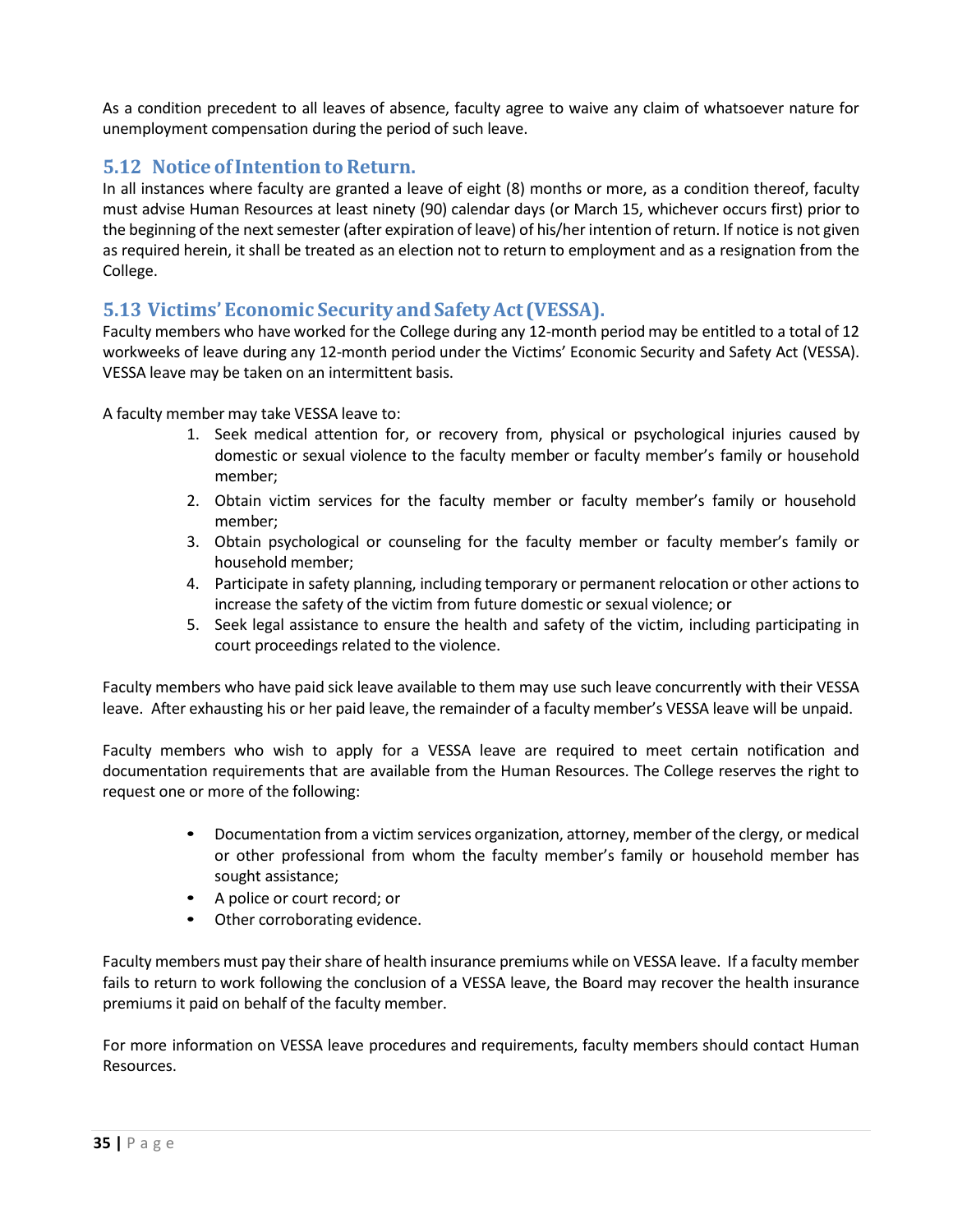# <span id="page-35-0"></span>**ARTICLE VI: COMPENSATION AND BENEFITS**

### <span id="page-35-1"></span>**6.1 MaintenanceofHealthBenefits.**

Health insurance benefits in effect on January 1, 2017 shall be maintained at their current levels, except for changes required by federal and/orstate law or the vendor, unless changes are agreed to by the Board and Association. In order to comply with federal mandates or to avoid penalties or taxes imposed by the Affordable Care Act, the Board may offer additional plans which will meet the requirements of the Affordable Care Act. The same provider will be used for all offered plans, and these plans shall be priced in the aggregate with the intent of keeping each plan viable. The Association will be notified in writing by Human Resources in the event of any vendor-required changes.

## <span id="page-35-2"></span>**6.2 HealthandDentalInsurance.**

A. Employee Health and Dental Coverage

Faculty enrolled in the health and dental benefits planswill pay the listed percentage ofthe employee premium:

- Effective July 1, 2017 13% (no increase to employee contribution)
- Effective July  $1, 2018 14\%$
- Effective July  $1, 2019 15\%$

#### B. Dependent Health and Dental Coverage

Faculty enrolled in the health and dental benefits plans will pay the listed percentage of the dependent premium:

- Effective July 1, 2017 22% (no increase to employee contribution)
- $\bullet$  Effective July 1, 2018 23%
- $\bullet$  Effective July 1, 2019 24%

#### Supplemental:

If, on or after September 1, 2018, the total dollar amount of health coverage costs for either individual or other coverage is at or above ninety percent (90%) of the then-existing thresholds for a Cadillac Plan Excise Tax, then the Board or the Association may reopen 6.2 Health and Dental Insurance by written notice to the other party, except that no such reopener shall apply if such Cadillac Plan Excise tax is inapplicable to the College. If an agreement cannot be reached by March 1, 2019, the Board reserves the right to modify the insurance plans in a reasonable manner only to the extent necessary to avoid penalty fees arising under the Cadillac Plan Excise Tax as defined below.

For the purposes of this section, a "Cadillac Plan Excise Tax" means a tax provided for under the Affordable Care Act (ACA) or any subsequently-enacted federal statute or any subsequently-promulgated federal regulation, and which imposes a tax on employer-provided health coverage in excess of costs above certain thresholds, which are currently provided for in Section 4980 i of the Internal Revenue Code, and are currently set at \$10,200 for single coverage and \$27,500 for coverage other than single coverage.

### <span id="page-35-3"></span>**6.3 GroupLifeInsurance.**

The Board shall provide at its expense group term life and accidental death and dismemberment insurance at two (2) times the annual base salary rounded to the next higher one thousand dollars (\$1,000), subject to a minimum of \$100,000 and a maximum of \$350,000.

#### <span id="page-35-4"></span>**6.4 Section 125 Plan.**

The Board shall provide a Section 125 Plan, which will include a flexible spending account (FSA). This plan shall provide an opportunity, pursuant to relevant Internal Revenue Service guidelines and regulations, for faculty to use tax-free dollars deducted from their paychecks to pay for allowable benefits and expenses (e.g. health,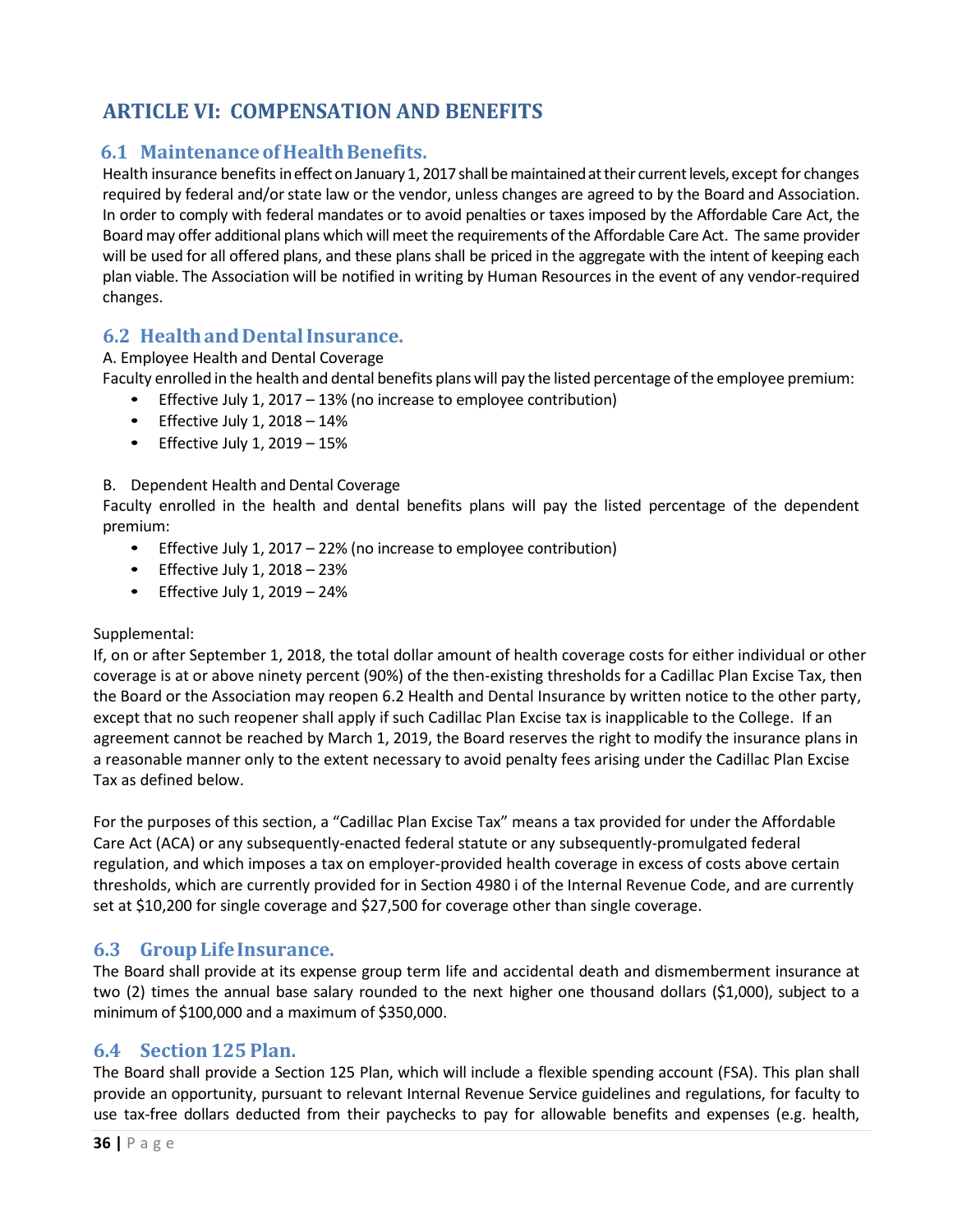dental or vision premiums, non-reimbursed medical expenses and/or dependent child care expenses) which are normally paid for with out-of-pocket and/or taxable dollars.

The Board shall pay the initial startup costs for the plan and the participating faculty shall pay the subsequent maintenance fees.

## **6.5 DomesticPartners.**

For the purposes of this agreement the term "spouse" shall include domestic partners, and all rights and benefits afforded to employee spouses and dependents under this agreement shall be extended to domestic partners as defined below. Similarly, dependent children of employees' domestic partners shall be defined as employees' dependent children for the purposes of this agreement.

The Board will afford domestic partner in accordance with regulations and requirements from insurance vendors, county, state and federal government.

To be eligible for coverage as a domestic partner, the College employee and the domestic partner must complete and file with Human Resources an "Affidavit of Domestic Partnership" in which they attest that (a) they are each other's sole domestic partner, responsible for each other's common welfare and financial obligations, (b) neither party is married, nor are they related by blood to a degree that would prohibit marriage in the State of Illinois, (c) the relationship is an exclusive mutual commitment similar to that of marriage and intend to remain so indefinitely, (d) each partner is at least 18 years of age and mentally competent to consent to contract, (e) the partnership must have been in existence for the past six (6) consecutive months prior to the filing of the Affidavit of Domestic Partnership.

#### **Additional Provisions**:

- 1. Notification of Changes: The parties must agree to notify Human Resources of any change in the circumstances which has been attested to in the documents qualifying a person for coverage as a domestic partner within thirty (30) calendar days.
- 2. Liability for False Statements: If any company or Elgin Community College suffers a loss because of false statement contained in the documents submitted in connection with coverage for a domestic partner or as a consequence of the failure to notify Human Resources of a changed circumstance, the company, or Elgin Community College, will be entitled to recover reasonable attorney fees in addition to damages for such losses.
- 3. Termination: The employee shall file a statement with Human Resources indicating the relationship has ended within 30 calendar days. A copy of the termination will be mailed to the other partner unless both have signed the termination statement.
- 4. COBRA: Domestic partners and their dependents are not eligible for benefits under COBRA or Section 125 as provided by applicable law.
- 5. Children of a domestic partner may be enrolled in the health, dental, voluntary vision and/or voluntary life plans if they meet the definition of an eligible dependent as defined by the College's plan documents.
- 6. All information supplied by the employee or the domestic partner will be kept confidential and this information is not released to any party outside Human Resources and the College's benefit providers. Except as a necessary conduit of information, Human Resources is not involved in the processing of the enrollments or the determination of eligibility for domestic partnership benefits. The determination of eligibility for domestic partnership health, dental, voluntary vision and/or voluntary life plan benefits is made by the College's benefit providers.
- 7. The value of benefits provided to an employee's domestic partner (and the domestic partner's eligible children, if any) is considered part of the employee's taxable income, unless the employee's domestic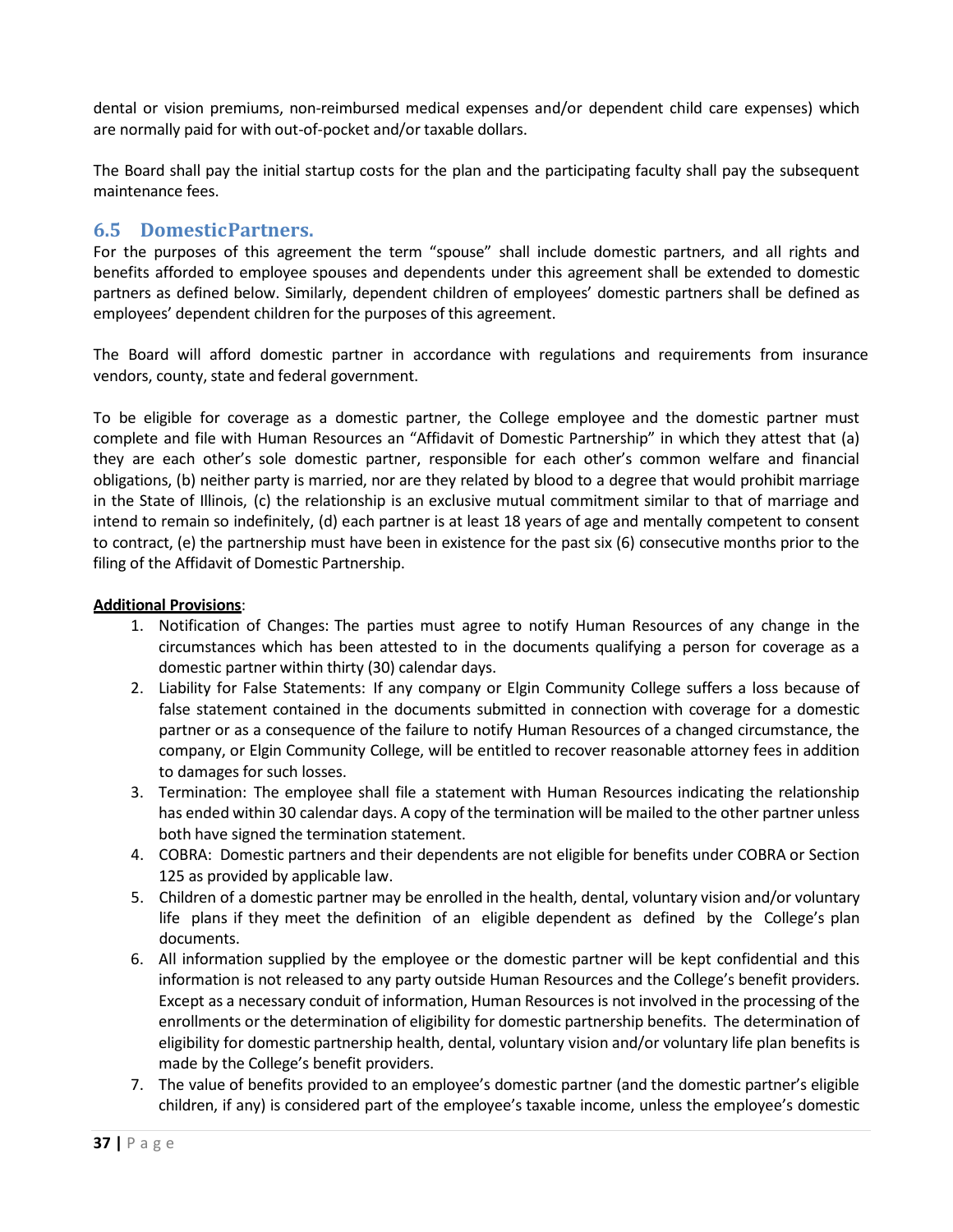partner qualifies as a dependent under Section 152 of the Internal Revenue Code. Additional information may be required by Human Resources to verify this.

## **6.6 Professional Expense Reimbursement and Professional Development Benefits**

Professional development activities may include professional travel expenses, conferences and workshops, tuition, and other professional activities. Professional expenses may include dues, books, professional publications, hardware, software, and other supplies used in the performance of your duties in your position with the college.

The following are examples of reimbursement claims which are not considered professional development activities or professional expenses: party expenses, snacks, candies for students or colleagues, gifts for students or staff, fitness center memberships, personal enrichment classes, cell phones or phone contracts, subscriptions to music download companies or movie providers, dues for professional associations not related to your position at the college, furniture, desks, chairs, equipment not directly utilized in performing the duties of your position.

A. **Professional Expense Reimbursement Benefit.** Each full-time faculty member will be granted reimbursement for incurred professional expenses directly applicable to their position with the college. The rate will be seven hundred and fifty dollars (\$750) per year for the duration of this agreement.

All requests for reimbursement must be submitted to the dean/supervisor for approval with attached original receipts and completion certificates. Reimbursement requests shall be submitted no later than thirty (30) days following the end of the calendar year in which the expense was incurred.

Disagreement may be appealed to the Vice President of Teaching, Learning and Student Development.

- B. **Professional Development Benefit.** For each full-time faculty member per active year, seven hundred and fifty dollars (\$750) per year during this agreement will be deposited in the Professional Development and Expense account for professional development activities. These funds will be allocated on a competitive basis by the Faculty Development Committee and shall be subject to the approval of the Vice President of Teaching, Learning and Student Development.
- C. **Restricted Funds for Professional Development:** On an annual basis, unused funds from both Professional Expense and Professional Development from previous and the current contract(s) shall be set aside in a restricted purposes account to be used for professional development by faculty. If professional development funds are exhausted for a particular year, the Chair of the Faculty Development Committee may request additional funds from the restricted purposes account from the Vice President of Teaching, Learning and Student Development. Such requests will not be capriciously or arbitrarily denied. No more than one year's worth of Professional Expense and Professional Development funds shall be accumulated in the restricted purposes account at any given time.

## **6.7 EquipmentMaintenanceandRepair.**

Faculty with assigned teaching loads involving laboratories may be awarded, with prior written approval by the dean, an additional contract for the increased responsibilities of laboratory management, i.e., equipment repair and preventive maintenance, in compliance with industry standards, inherently generated by the instructional area and not subsequently covered by maintenance agreements or qualified paraprofessionals. The contract shall be established between the College and the department faculty based on twenty-eight dollars (\$28) per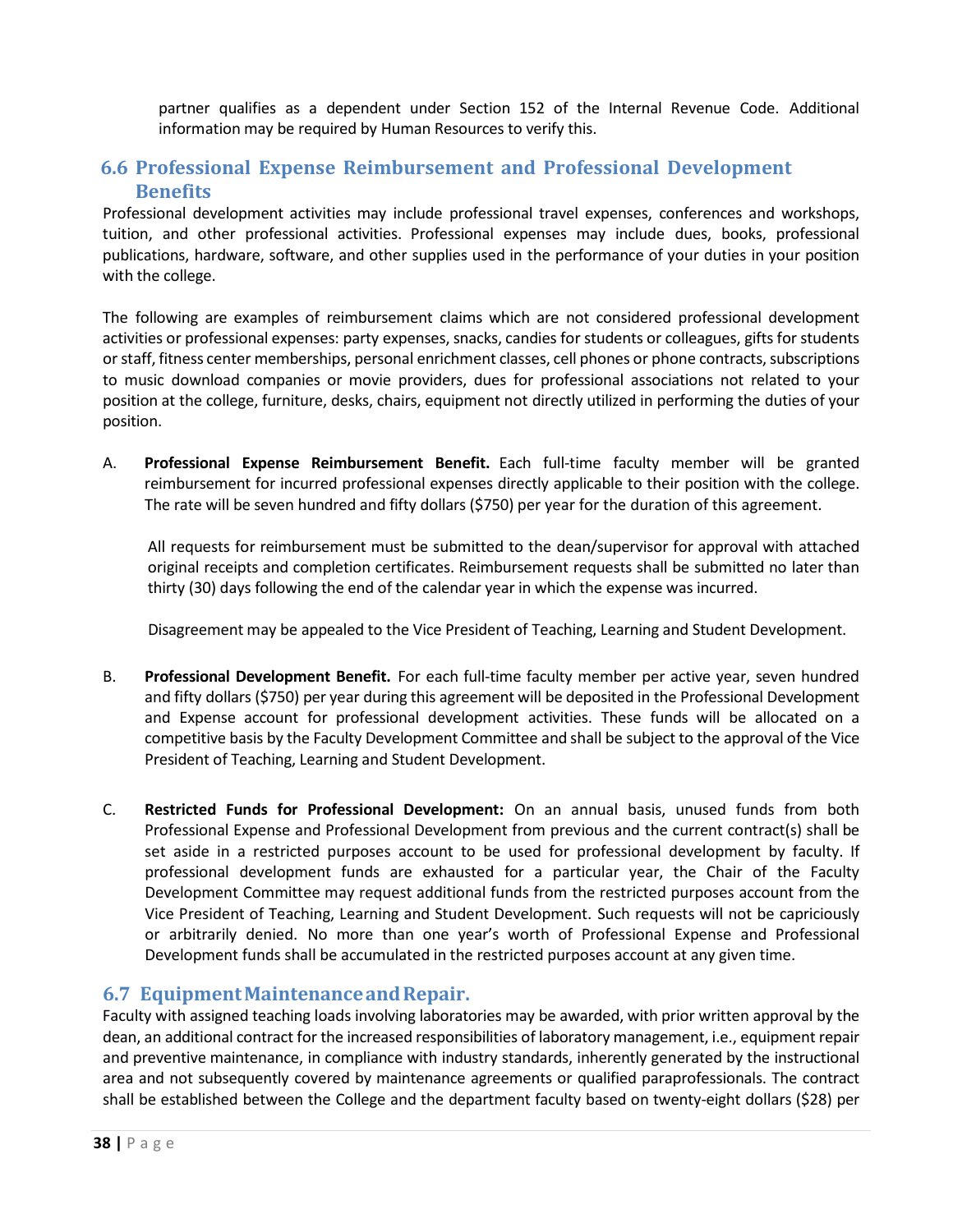hour. Timesheets are required in support of all hours worked for maintenance and repair.

## **6.8 Tuition Reimbursement.**

Each full-time faculty, spouse and children age 25 or younger shall have the right to receive

reimbursement of tuition for all credit courses taken at ECC, in which faculty, spouse or children age 25 or younger receive a grade of "C", "pass", or better. The tuition must be paid in full to request reimbursement and the request must be completed and submitted within ninety (90) days of semester completion or the request will be denied. Faculty shall contact Human Resources to exercise this option.

In the event an incomplete grade is revised to a grade of "C" or better after the expiration of 90 days from semester completion, then a reimbursement request may be submitted within ten (10) days thereafter along with written documentation reflecting the grade change; provided, that even in this case no reimbursement request shall be honored if submitted more than one-hundred and thirty (130) days after completion of the semester to which the course was taken.

## **6.9 Proficiency Testing.**

Faculty will be compensated thirty dollars (\$30) for each proficiency test they grade which can only be graded by faculty. Tests which can be scored by machines or by another employee with a master key will be scored in the Learning Skills Center.

When requested by the dean/supervisor, faculty will be compensated one hundred dollars (\$100) for each proficiency test they construct and grade. After the test has been constructed it will become the property of the College and will be kept on file in the dean's office.

## **6.10 Substituting.**

Faculty who substitute shall be paid the Lane II Step 2 Unit Adjunct II Librarians rate per hour. No faculty shall be paid extra for teaching two (2) sections at the same hour, nor shall he/she be required to do so. All substitutes must be hired by the appropriate dean/supervisor. Faculty may substitute for one another without remuneration when, in the opinion of the appropriate dean/supervisor, it is in the best interest of the College.

When one faculty member is substituting for the same class for more than six (6) consecutive hours of classroom time, the compensation for a full-time faculty substitute will be the voluntary overload rate, *pro rata*; a UAF member will be paid his or her unit adjunct rate, *pro rata,* or Lane II Step 2 Unit Adjunct II Librarians rate per hour, whichever is higher. Similarly, a UAF member will be paid his or her Unit Adjunct rate, *pro rata*, or the Lane II Step 2 Unit Adjunct II Librarians rate per hour, whichever is higher. All such pay shall be retroactive.

## **6.11 IndependentStudy.**

Independent Study is intended for those special circumstances when students need special consideration and supervision to earn credits for a class that is not otherwise available.

Independent Study shall be compensated at the rate of seventy-five dollars (\$75) per credit hour for each student in the class, except when assigned as part of a full-time teaching load.

## **6.12 Working atTwo or More Locations.**

Faculty whose work assignments require them to travel between two or more locations will be reimbursed at the established rate for mileage for the miles driven from the first site to the second site. Faculty will not be reimbursed for travel to assignments accepted as voluntary overload.

## **6.13 403(b) and 457 (b) PlanContributions.**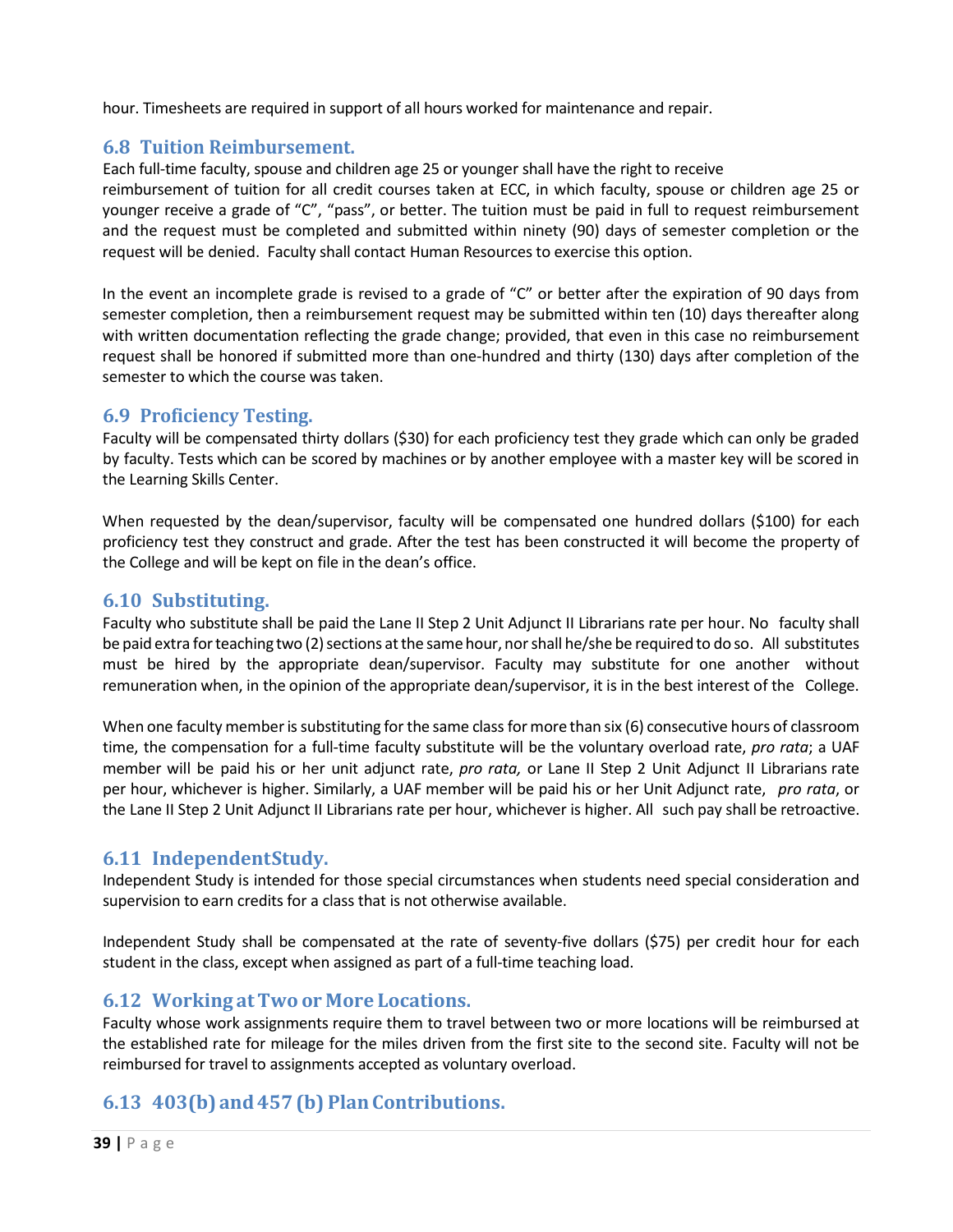The Board shall sponsor a 403(b) plan and a 457(b) plan, and shall provide eligible faculty members with the opportunity to elect salary reduction contributions to the plans. Eligible faculty members who wish to participate in the plans shall execute salary reduction agreements in a form authorized by the Board and plan administrator.

## **6.14 SummerSchoolContracts.**

Summer school contracts shall be treated as voluntary overloads and shall be compensated at one thousand sixty four dollars (\$1,064) per semester contact hour. During the summer instructors will provide students with contact information in their syllabi. Full-time faculty will have first refusal over adjunct instructors for classes offered in the discipline in which they teach. A faculty member cannot be assigned more than ten (10) credit hours of concurrent instruction, exclusive of independent study, without the written consent of the Vice President of Teaching, Learning and Student Development. No other provision in this contract shall relate to the summer school schedule unless expressly mentioned in this contract.

## **6.15 Voluntary Overload.**

Additional assignments accepted voluntarily during the academic year shall be paid at the rate of nine hundred forty- one dollars (\$941) per semester contact hour. The voluntary per hour rate for librarians shall be fifty-nine dollars (\$59) per hour.

No faculty shall accept additional assignments, credit or noncredit, in excess ofsixty (60) percent of the standard instructor workload without the agreement of his/her dean/supervisor and written approval of the Vice President of Teaching, Learning and Student Development and the Association. Fulltime faculty will have first refusal of one (1) class offered in their area and fulltime librarians will have first refusal of work in their areas when there is no conflict with their regular assignments. Non-teaching faculty, i.e., librarians, shall not accept additional assignments in excess of 10 days of the standard workload without the agreement of the dean/supervisor. Librarians hired after January 1, 2007, shall not accept voluntary overload assignments in excess of 45 days of the standard workload without the approval of the dean/supervisor.

Courses offered with other entities or community partners prior to January 1, 2007, shall be exempt from right of first refusal.

## **6.16 Involuntary Overload.**

Additional assignments which are made involuntarily shall be compensated at the pro rata rate of 1/30 of fulltime salary per credit hour of instruction for every hour over thirty (30) or 1/168 of annual salary for each day of work for librarians over one hundred sixty-eight (168). Librarians employed full-time prior to January 1, 2007, shall be guaranteed a minimum of thirty-seven (37) involuntary overload days during the calendar year plus an additional pool of sixteen (16) days to be worked during the calendar year. These additional days will be assigned by the Associate Dean of Library in consultation with the faculty.

Involuntary overload for librarians shall not be used for participation in professional development and/or institutional routines, unless otherwise directed by the dean/supervisor.

## **6.17 Salary.**

There will be no vertical movement in 2017. The maximum vertical movement in 2018 and 2019 is one (1) step per year. The maximum horizontal movement in 2017 will be as provided for under the previous contract on work completed prior to the end of 2016. The maximum horizontal movement in 2018 and 2019 is one (1) lane per year, except up to two (2) lanes per year for members who have been approved in a degree program prior to the end of 2016. In addition to approved graduate hours, faculty may move on the salary schedule by performing alternate activities which are recommended by the Faculty Development Committee and approved by the Vice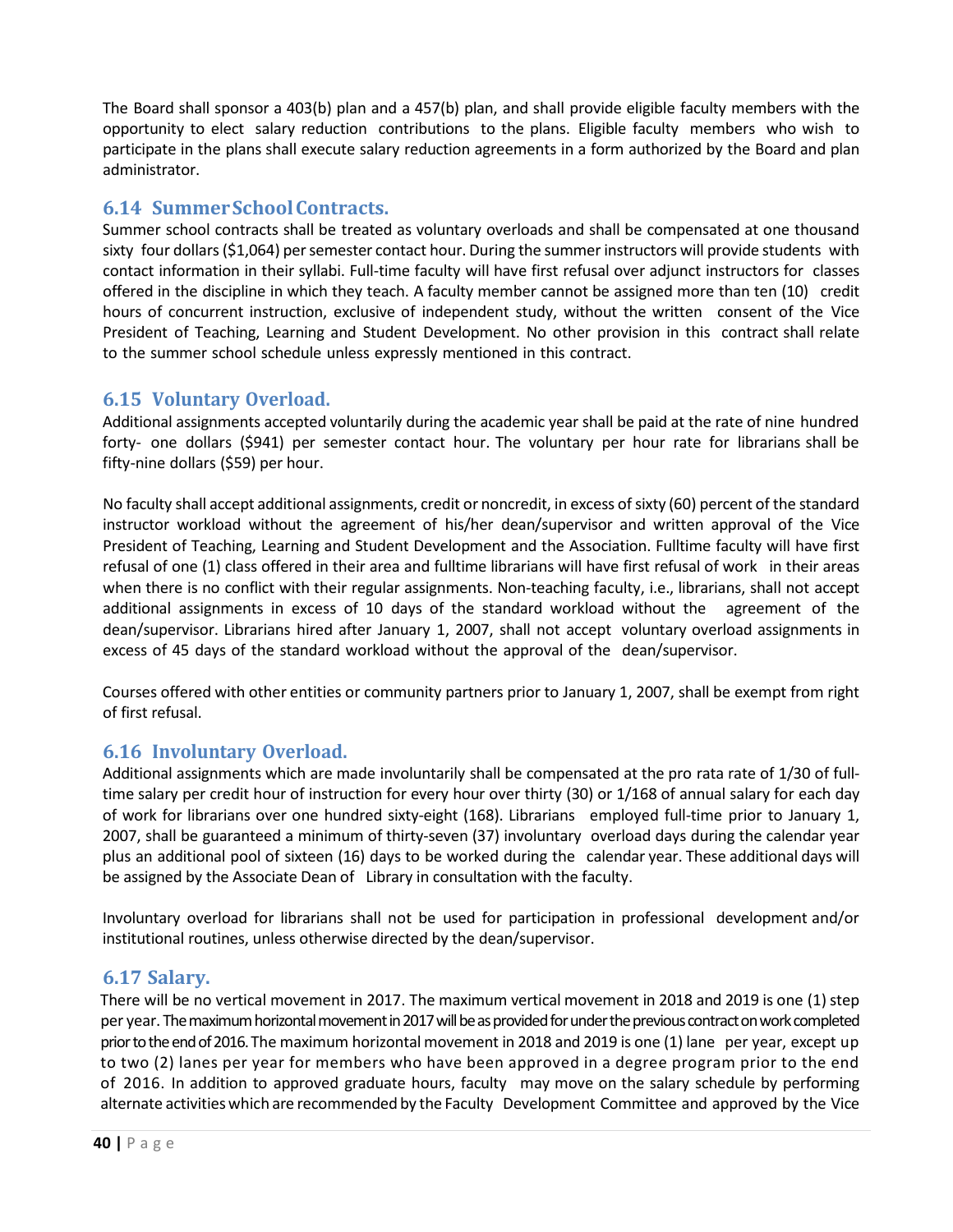President of Teaching, Learning and Student Development.

The source of funding, personal, institutional, or other, will not be a consideration for any professional growth activity. All applications that request preapproval of certified credit and approval of alternate lane credit for the coming salary year shall be submitted by the faculty to the dean/supervisor by October 1 of each year this contract is in effect.

Lane change activities completed by December 31, and documented no later than February 15, shall be awarded on the salary schedule for that calendar year.

In determining a faculty member's initial placement on the salary schedule, a Master of Fine Arts (MFA) shall be equivalent to Lane V (MA  $+$  30). Any faculty member with an MFA degree who was not initially placed at Lane V shall be given an additional (30) lane credits.

The ECCFA and the Board agree that benefits for faculty members who are appointed during the mid-year of the academic or contract cycles will be prorated.

#### **6.18 SURSContributionsandOtherDeductions.**

The Board shall deduct for faculty a sum of earnings pursuant to Section 15-157 of the Illinois Pension Code. The contributions, although designated as employee contributions under the Illinois Pension Code, are being paid by the Board to the State Universities Retirement System ("SURS") pursuant to Section 414(h)(2) of the Internal Revenue Code. Faculty are not permitted to receive the contributions directly instead of having them paid by the Board to SURS. The Board shall pick up these contributions by a reduction in the earnings of the faculty member, pursuant to Section 15-157.1 of the Illinois Pension Code.

The Board shall further deduct from earnings all monies as required by law or as authorized by the faculty member pursuant to this Agreement, or as otherwise authorized by the Board. Such withholding shall include any and all additional amounts required to be paid to SURS for the faculty member. The balance shall be payable to the faculty member as salary installments, as otherwise provided herein.

## **6.19 LongevityStep.**

A. In 2017, faculty shall not receive payment for a longevity step. In 2018 and 2019, faculty who have remained for one (1) year in lane ten (X), on step 20 of the salary schedule, shall receive an annual \$1,500.00 employer contribution to their 403(b) or 457(b) or receive the same payment subject to federal and state taxes.

B. In 2017, faculty shall not receive payment for a longevity step. In 2018 and 2019, faculty who have remained for one (1) year in lanes one (I) through ten (X) in the final step of their designated lane on the salary schedule, shall receive an annual \$1,000.00 employer contribution to their 403(b) or 457(b), or receive the same payment subject to federal and state taxes.

Human resources will notify employees of their options annually. If an election is not made prior to the scheduled date on the notice, the employer contribution will default to the payment, subject to federal and state taxes.

#### **6.20 Professor Emeritus.**

1. All full-time faculty retiring from the College will be appointed as a Professor Emeritus of Elgin Community College unless the Board, solely and exclusively, decides not to do so. Decisions to deny Professor Emeritus status shall not be arbitrary and capricious.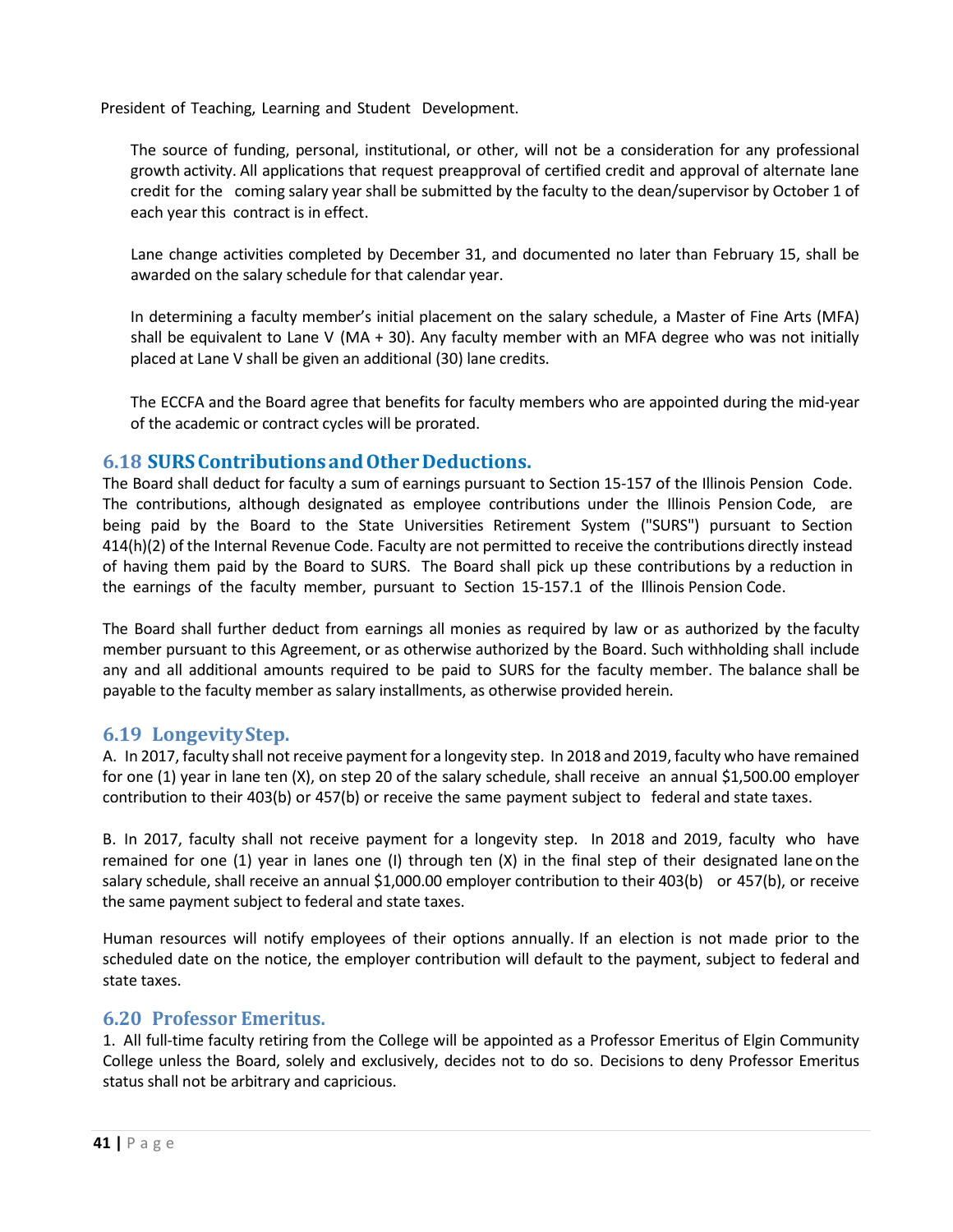2. Emeritus faculty members will be entitled to have their names listed in a section of the College catalog and to use the designation in any publications or professional associations.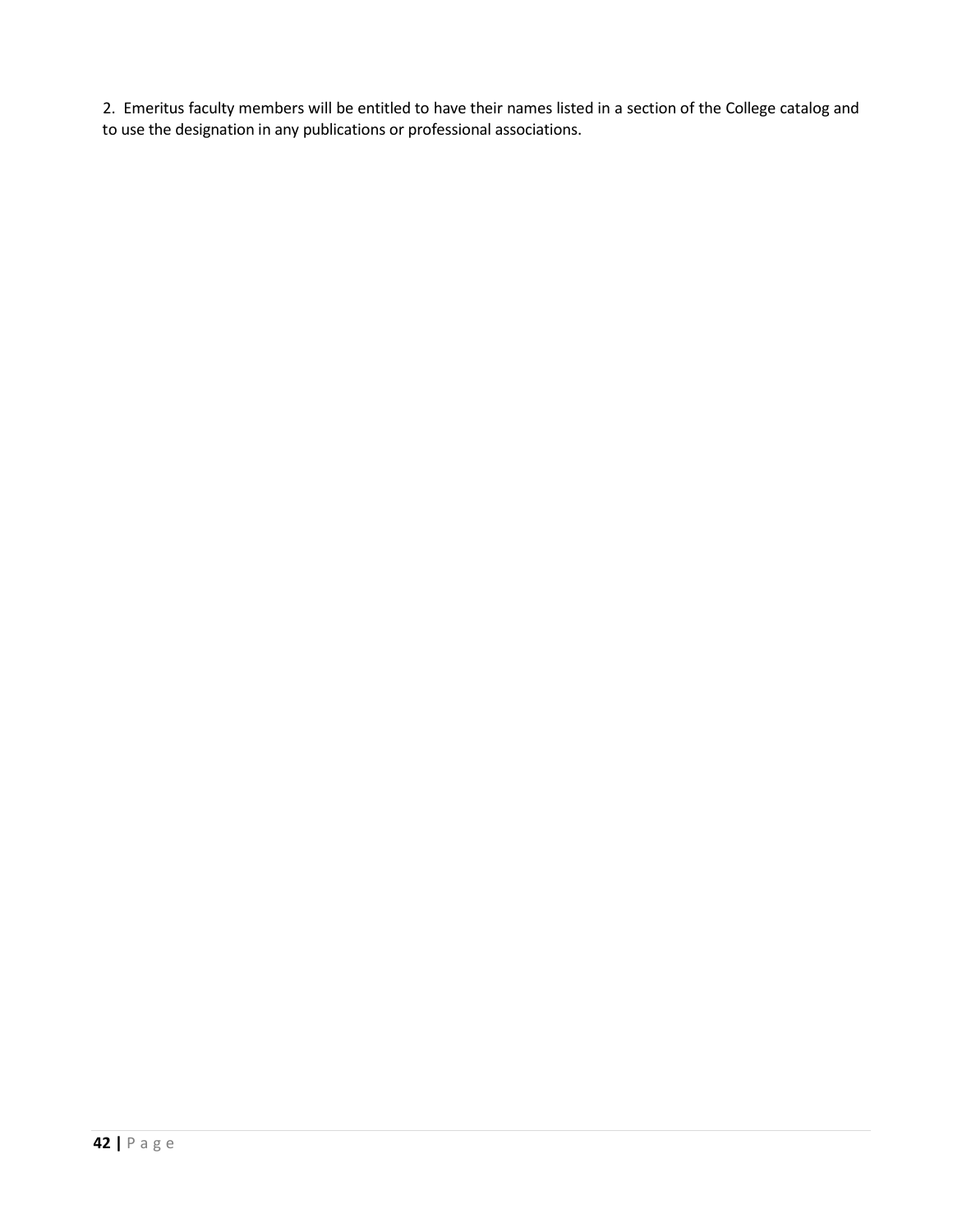## **ARTICLE VII: RANK**

Faculty will be awarded rank in the following categories:

Instructor, Assistant Professor I, Assistant Professor II, Associate Professor I, Associate Professor II, Professor I, and Professor II.

Rank will be awarded as indicated in Appendix A, Salary Schedule.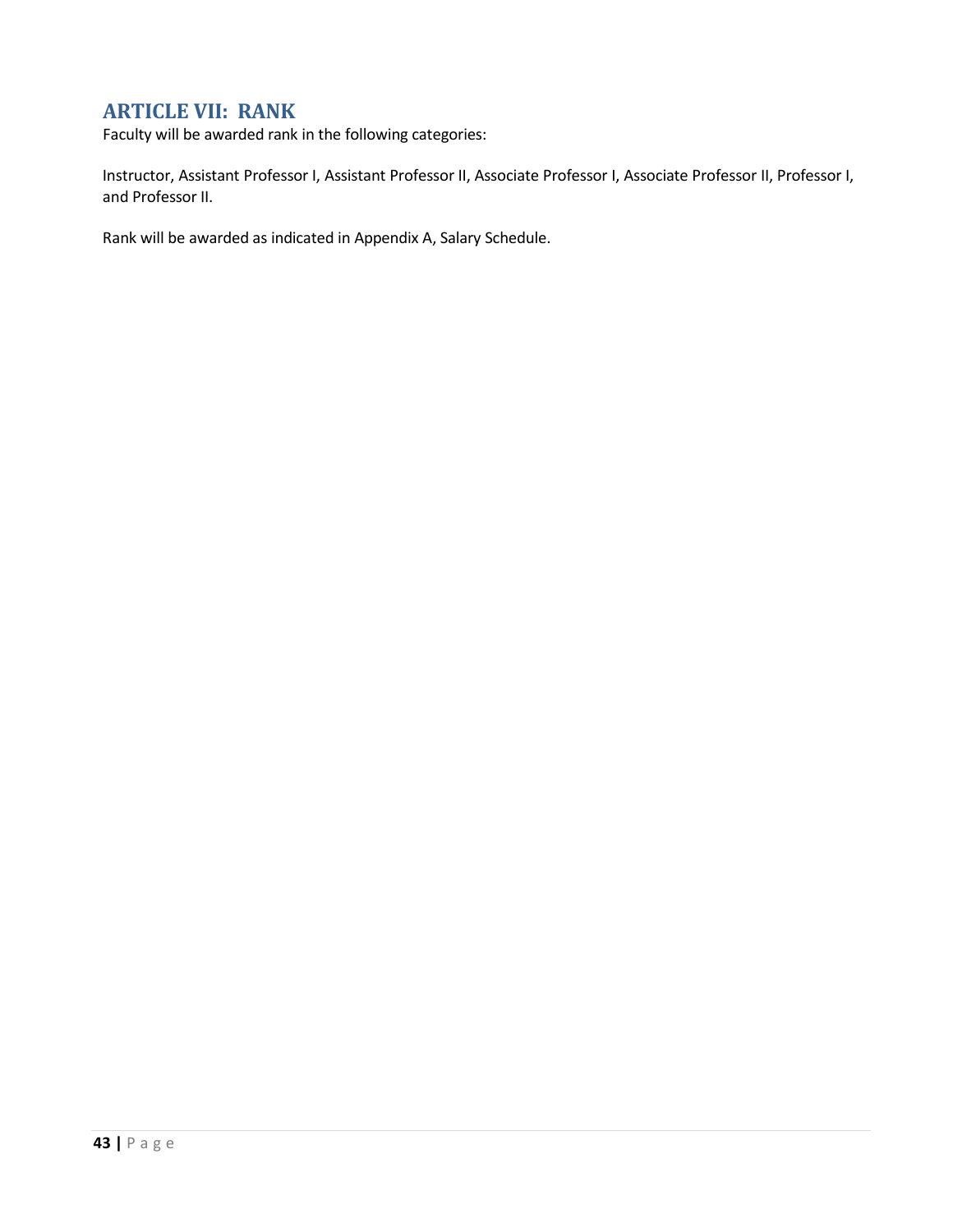## **ARTICLE VIII: CONDITIONS OF EMPLOYMENT UNIT ADJUNCT FACULTY II**

## **8.1 Other Applicable Sections.**

The following Sections from the 2017-2019 Agreement shall be applicable to Unit Adjunct Faculty II:

- 1.2 Recognition and Bargaining Unit
- Article II, ASSOCIATION-BOARD RELATIONS
- Article III, GRIEVANCE PROCEDURE
- 4.1: Academic freedom
- 4.9: Team Teaching
- 4.10: Block Teaching
- 4.11: Distance Learning
- 4.13: Faculty Personnel Records
- 4.15: Academic Calendar
- 4.17: Grant Related Activities
- 4.20: Release Time
- 4.21: Class Size
- 4.24: Sexual and Discriminatory Harassment
- 4.26: Instructional Coordinator Position
- 4.28: Faculty Teaching in Multiple Divisions
- 4.29: Load Assignment Protocol
- 4.30: CEOP & CVPP Safety/Security Training
- 4.31: Syllabus
- 5.1: Jury Duty/Court Related Leave
- 5.3: Family Medical Leave
- 5.13: Victims' Economic Security and Safety Act (VESSA)
- 6.5: Domestic Partners
- 6.7: Equipment Maintenance and Repair
- 6.9: Proficiency Testing
- 6.10: Substituting
- 6.11: Independent Study
- 6.12: Working at Two or More Locations
- 6.13: 403(b) and 457(b) Plan Contributions

Article IX: INTELLECTUAL PROPERTY RIGHTS

#### **Appendices**

C-1: Letter of Agreement Regarding Faculty Evaluation and Faculty Development Handbooks

- C-2: Letter of Agreement Regarding Qualifications for Unit Adjunct Faculty
- C-3: Letter of Agreement Regarding Standing Insurance Committee
- C-6: Letter of Agreement Regarding Excess Load for Unit Adjunct Faculty
- C-8: Letter of Agreement Regarding SURS Retirees/Annuitants
- C-10: Letter of Agreement Regarding Virtual Office Hours
- C-11: Letter of Agreement Regarding Limited Reopener Revision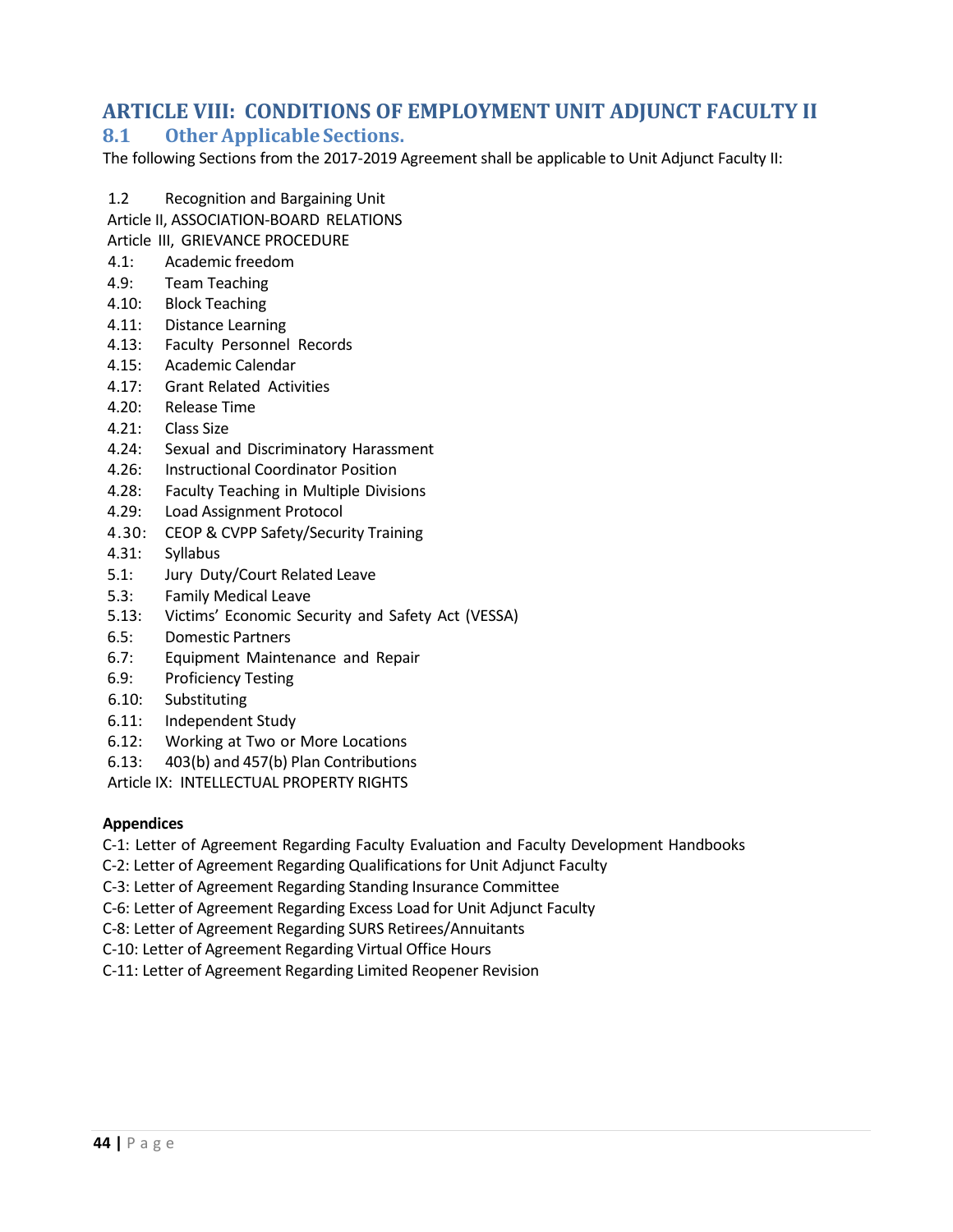## **8.2 Unit AdjunctFaculty IIWorkload.**

- 1. **Teaching Faculty.** The workload offered to unit adjunct faculty II shall be ten (10) credit or contact hours, or as close as possible without exceeding it, each semester, provided such hours are available and the faculty member is qualified to teach them. An exception may be made for excess load with the written approval of the Vice President of Teaching, Learning and Student Development and the Association within 48 hours of the request from the dean. Such approved load shall never exceed twelve (12) credit or contact hours, except as set forth in Appendix C-6 Letter of Agreement Regarding Excess Load for Unit Adjunct Faculty.
- 2. **Library Faculty.** The minimum workload offered to unit adjunct II library faculty shall be 14 hours per week during the academic year plus an additional 126 clock hours during the remainder of the calendar year. Such unit adjunct library faculty may work as many additional hours as are available and for which they are qualified-not to exceed 21 hours per week-without the written approval of Vice President of Teaching, Learning and Student Development and the Association within 48 hours of the request from the dean. Such additional approved load shall never exceed twenty-eight (28) clock hours per week. A unit adjunct II library faculty will have preference over unit adjunct I and non- unit adjunct library faculty for work they are qualified to do.
- 3. **Determination of Load.** The minimum time allotted for initial load selection shall be ten (10) days. Subsequent selection, if other courses become available, faculty will have two (2) days to make their selection, or longer at the discretion of the dean/supervisor. However, the dean/supervisor, with the approval of the Vice President of Teaching, Learning and Student Development, maintains the discretion to assign courses or workload based on the interest of the College.

Load shall be offered and then assigned according to 4.29 Load Assignment Protocol.

4. **Seniority.** Seniority will be used to resolve conflicts between unit adjunct faculty II members who are qualified to teach and wish to teach the same courses. Seniority will be used to resolve conflicts between unit adjunct library faculty who are qualified and wish to work the same hours.

Seniority is determined in the following order:

- 1. Date of entry into the bargaining unit as a unit adjunct II.
- 2. The total number of semesters worked as adjunct faculty at the College, the person having taught more semesters being senior.
- 3. Lot drawn by Human Resources for each instance.
- 5. **Cancellation**. In the event that a course assigned to a unit adjunct teaching faculty II (UAFII) member is cancelled, or lost due to reassignment to another instructor which resulted, directly or indirectly, from a class cancellation, then the following process shall apply to replace the cancelled or lost assignment, provided that the potential replacement course is in the UAFII member's discipline, the UAFII member is qualified and available to teach it, and the potential replacement course would not cause the instructor to exceed ten (10) credit or contact hours:
	- a. UAFII shall have the opportunity to be reassigned to a course that remains unassigned. If no such unassigned course exists, then the UAFII may select a course that had previously been assigned to a non-unit adjunct teaching faculty member.

If no such course assigned to a non-unit adjunct teaching faculty member exists, the UAFII member shall have the opportunity to select a replacement course from a UAFI member,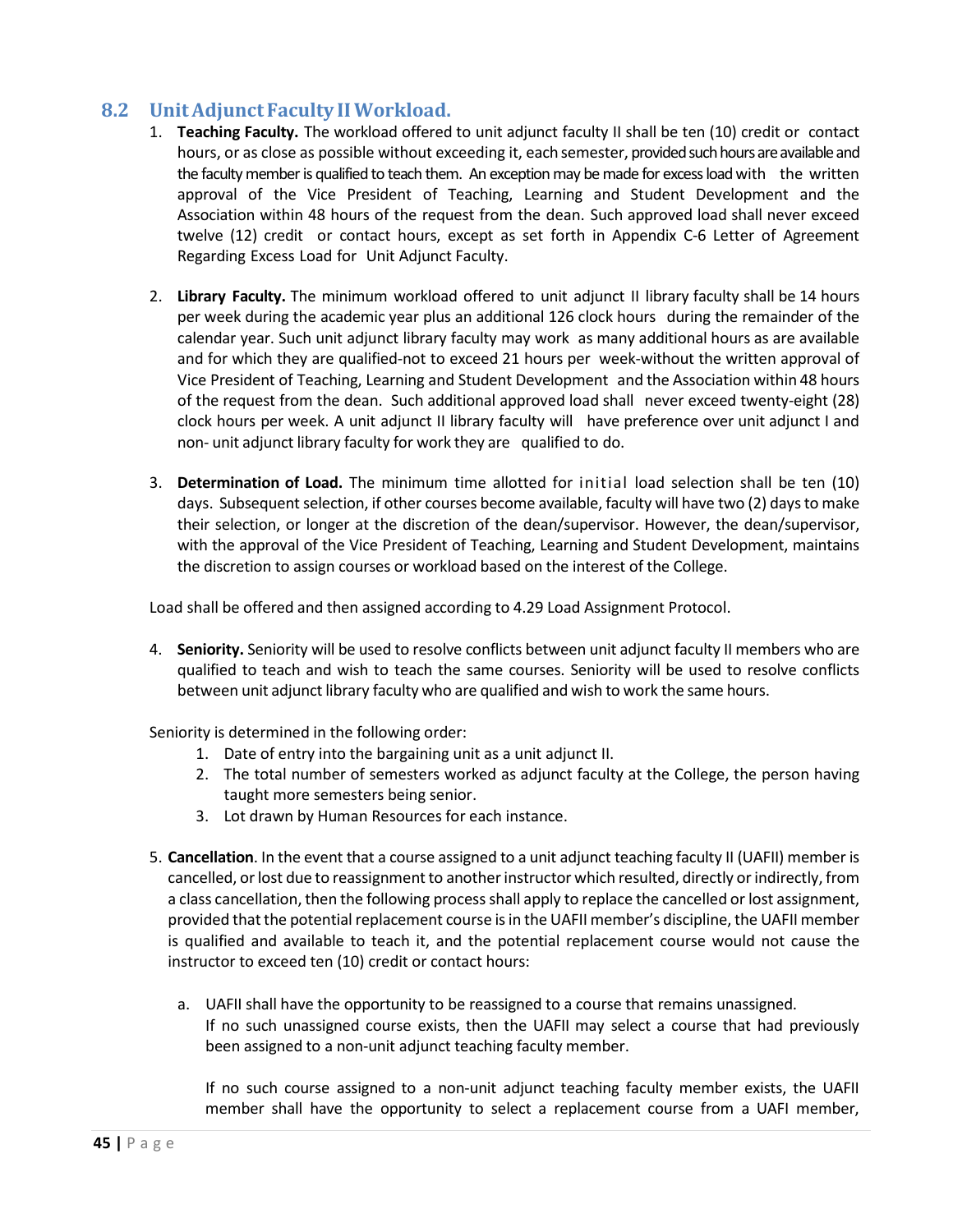starting with the least senior unit adjunct faculty I (UAFI) member.

If no such course assigned to a unit adjunct teaching faculty I (UAFI) member exists, the UAFII member shall have the opportunity to select a replacement course starting with those assigned to the least senior unit adjunct faculty II (UAFII) member.

If within five (5) calendar days before the official first day of classes, a unit adjunct teaching faculty II member's assigned class is cancelled or lost due to reassignment to another instructor which resulted, directly or indirectly, from a class cancellation and if a replacement class is not available when the unit adjunct teaching faculty II member can teach, and if an independent study is not offered, the College shall pay the unit adjunct teaching faculty II member a one hundred dollar (\$100) stipend.

6. **Working Hours.** Unit Adjunct Faculty II members shall not exceed the maximum number of working hours on average per week as defined by the Affordable Care Act (ACA) as the maximum hours an individual can work and still be considered part time. This calculation will include actual time spent in the classroom per week, office hours, and a reasonable configuration of grading, preparation, and extra-duty time and will be averaged over the maximum period of time allowed by ACA rules. If a further clarification provided by the IRS changes this configuration, the ECCFA or the Board will be allowed to impact bargain.

#### **8.3 OfficeHours.**

Instructors shall hold office hours on campus, at a place mutually convenient to the instructor and students, a minimum of twenty-five (25) minutes per week for every hour of load assignment. An office hour schedule must be submitted electronically or in another mutually agreed fashion to the dean/supervisor for approval by the first school day after the initial day on which the instructor is scheduled to teach. This may be extended in the case of extenuating circumstances upon submittal to the dean/supervisor of a request, which shall not be arbitrarily and capriciously denied. Modified office hours may be submitted to the dean/supervisor at any time. For the purpose of this section, a school day is a day on which the Administrative Offices are open, excluding Saturdays and Sundays.

All office hours will be posted outside the instructor's office, and the administrative assistant/office coordinator or dean/supervisor will be notified, preferably by email or in writing, if for any reason the instructor is not in the office or laboratory during office hours for any prolonged period. Each instructor shall schedule office hours at times mutually convenient to the instructor and students. When classes are taught off-campus or online and on campus office hours would not make the instructor more available to students, virtual office hours through the college's course management system may be scheduled with prior approval of the dean/supervisor.

If the instructor teaches at a location, excluding the main campus, at which facilities to hold office hours are not available, reasonable alternative arrangements may be made with the approval of the Dean/supervisor.

## **8.4 InstructionalAreaMeetings.**

Unit adjunct faculty II members will attend instructional area meetings that apply specifically to them under the same terms as full-time faculty under Section 4.18. If unit adjunct faculty II members are unable to attend, they will be given materials and/or minutes from the meeting.

## **8.5 ProfessionalExpenseandDevelopment.**

Each unit adjunct faculty II will be granted two hundred dollars (\$200) per active semester, not including summer semester, for professional development activities and incurred professional expenses that occur during an active semester directly applicable to their position at the college. If a unit adjunct II faculty does not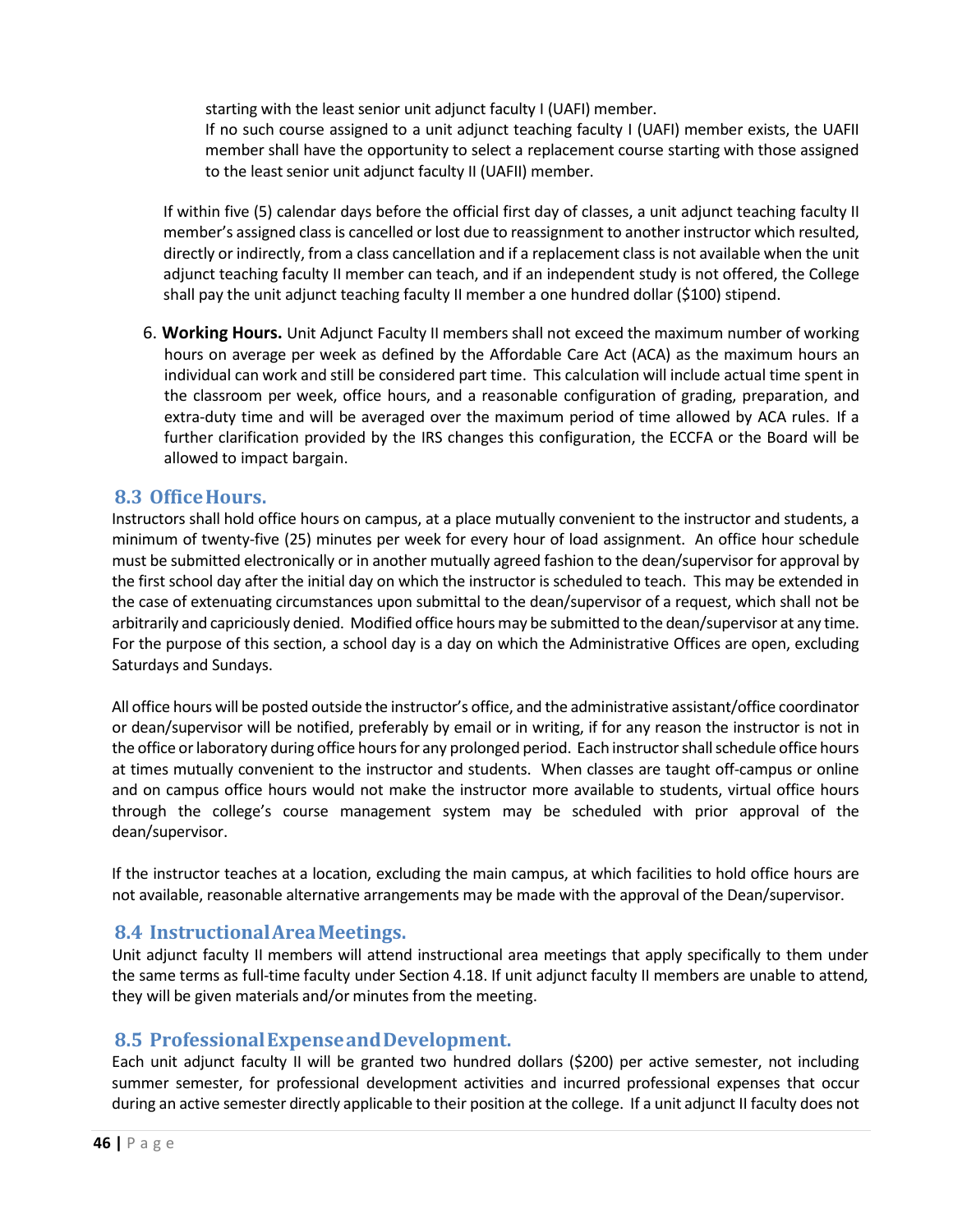use all of the \$200 during an active fall semester, the remainder will carry over and be added to the spring semester if the unit adjunct II is active in the spring.

Professional development activities and incurred professional expenses may include professional travel expenses, conferences and workshops, tuition, books, professional publications, hardware and software, and other professional activities and supplies. The following are examples of reimbursement claims which are not considered professional development activities and professional expenses: party expenses, snacks, candiesfor students or colleagues, gifts for students or staff, fitness center memberships, personal enrichment classes, cell phones or phone contracts, subscriptions to music download companies or movie providers, dues for professional associations not related to your position at the college, furniture, desks, chairs, equipment not directly utilized in performing the duties of your position.

All requests for reimbursement must be submitted to the dean/supervisor for approval with attached original receipts and completion certificates. After utilizing all funds deposited to professional development under previous contracts, unused monies on a per member basis, up to two-hundred dollars(\$200) per UAII member, shall be automatically deposited in the Unit Adjunct Faculty Professional Development and Expense account. Accumulated professional development funds, less any encumbered funds, cannot exceed the total of three-hundred dollars (\$300) per total number of unit adjuncts at the end of the academic year. These funds will be allocated on a competitive basis by the Faculty Development Committee and shall be subject to the approval of the Vice President of Teaching, Learning and Student Development.

Reimbursement requests must be submitted no later than thirty (30) calendar days following the end of the academic year in which the expense was incurred.

## **8.6 Evaluation.**

Unit adjunct faculty II shall be evaluated in the manner prescribed in all applicable sections of the Faculty Evaluation Handbook. No tenure status will be accrued or granted to the unit adjunct faculty II member. Unit adjunct faculty I who attain unit adjunct faculty II status shall be evaluated three (3) years from their last evaluation and on a triennial basis thereafter. If the faculty member teaches in multiple modalities, the Dean may choose the modality to be evaluated; the faculty member will choose the course. If formally evaluated more frequently, the unit member's dean/supervisor shall discuss the reasons with the unit member and Association representative (at the unit member's option) prior to such formal evaluation.

- A. Unit Adjunct Faculty II members shall facilitate submission of student evaluations to the Office of Institutional Research (IR) for all classes every semester. Aggregate data reports shall only include identifiers down to the course level. Data on courses taught by just one faculty member shall not include individual course identifiers but rather shall be reported in a single aggregate category by division.
- B. For Unit Adjunct Faculty II members undergoing triennial evaluation, IR shall tabulate student evaluation data for all classes taught during the two semesters prior to the triennial review.
- C. Student evaluationsmay be used forthe purpose of improvement of instruction, and may be compiled in the aggregate to meet accreditation and other assessment of learning accountability measures. No punitive action may be taken against faculty based upon student evaluations.
- D. Each year the faculty member will submit a self-assessment, including a professional growth plan, to the dean/supervisor. The forms, procedure and deadlines for this evaluation are specified in the Faculty Evaluation Handbook.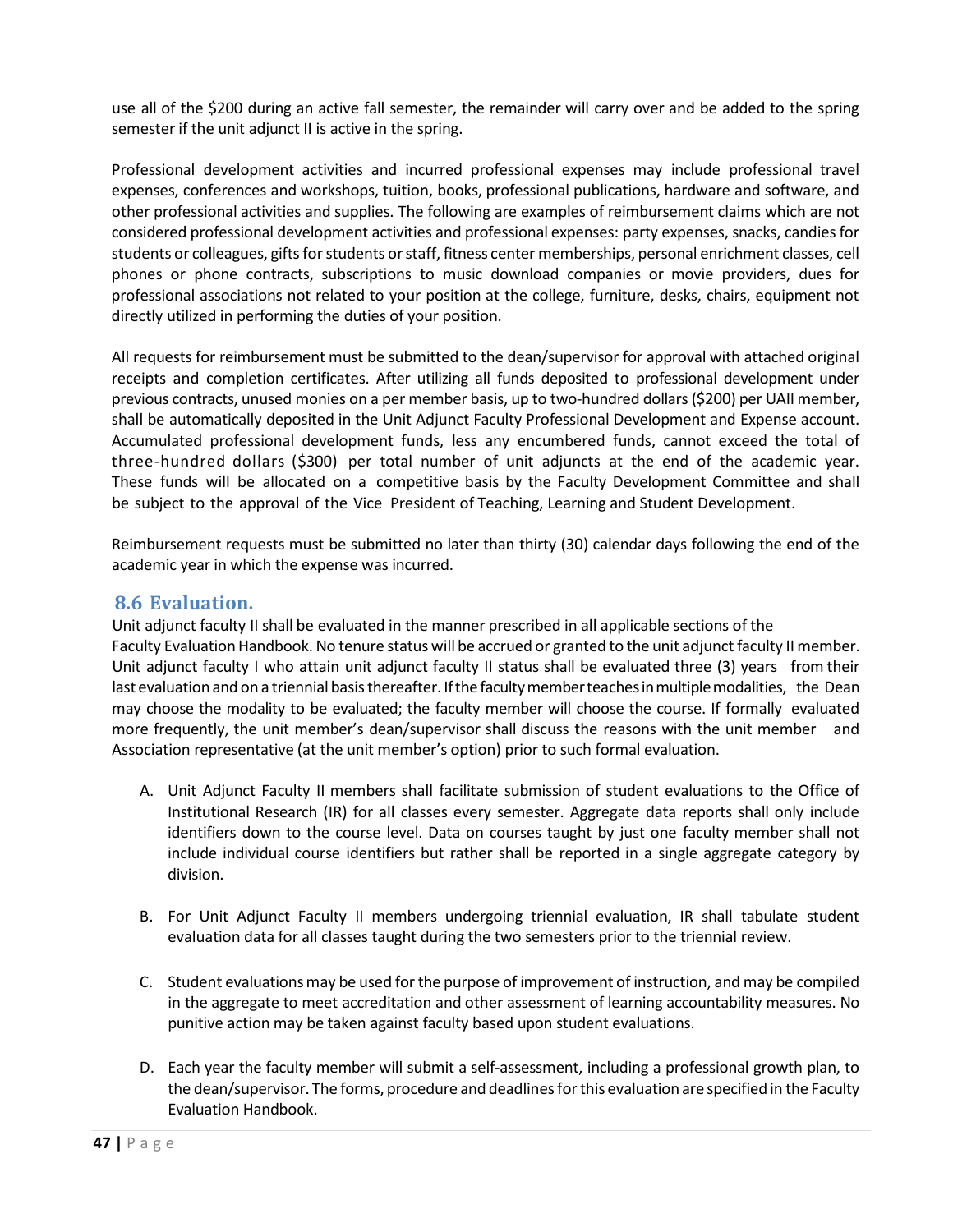## **8.7 Discipline.**

Disciplinary actions are made subject to the grievance procedure. The College agrees that disciplinary action shall be in a timely fashion with progressive and corrective discipline, as appropriate.

#### **8.8 Salary.**

- 1. No vertical movement shall be granted in 2017. In 2018 and 2019, vertical step movement shall be granted to active members of the bargaining unit who taught during the previous calendar year.
- 2. Vertical step movement, when appropriate, occurs at the beginning of the spring semester.
- 3. The maximum horizontal movement is one (1) lane per year. Lane change activities completed by December 31 and documented no later than February 15 shall be awarded on the salary schedule for that calendar year.
- 4. Alternate lane movement shall be permitted according to criteria and procedures outlined in the Faculty Development Handbook.Work experience shall not be considered an eligible alternate activity for unit adjunct faculty. The source of funding, personal, institutional, or other, will not be a consideration for any professional growth activity.
- 5. Initial placement on the schedule beyond Lane I shall be based on transcripts or other documentation submitted by the unit adjunct faculty member to Human Resources. This documentation shall be required within 45 calendar days of the start of the semester in which the instructor qualifies for membership in the bargaining unit.
- 6. For purposes of compensation placement for unit adjunct faculty, placement at Lane 2 shall require a master's degree or equivalent experience. Equivalent experience shall be defined as formal recognition within their vocational field in terms of external certification, licensing, or journeyman status to be approved by both the dean and Human Resources.

## **8.10 Professional Resources.**

Each unit adjunct faculty II shall receive a permanent parking tag, a voice mail number, an e-mail address and access to a copy machine. Unit adjunct faculty II names, voice mail numbers, and office numbers shall appear in the employee directory.

Shared office space and a shared space for confidential meetings shall be provided for each unit adjunct faculty member. Upon request, each unit adjunct office shall be equipped with secured file space for each person assigned to that office.

Further, an appropriate number of computers and printers, and a telephone extension will be provided.

## **8.11 Unit AdjunctFaculty WhoAcceptAdministrativePositions.**

Unit adjunct faculty members who accept a temporary administrative position will be considered inactive in the bargaining unit and the terms of the contract shall not apply to them for the duration of the administrative appointment. At the termination of the temporary administrative appointment they may return to the bargaining unit at the same seniority and salary placement they held previously. Time spent in a temporary administration position shall not count in the calculation of seniority. Unit adjunct faculty members who accept a regular (non-temporary) administrative position will forfeit membership, and the terms of the contract shall not apply to them.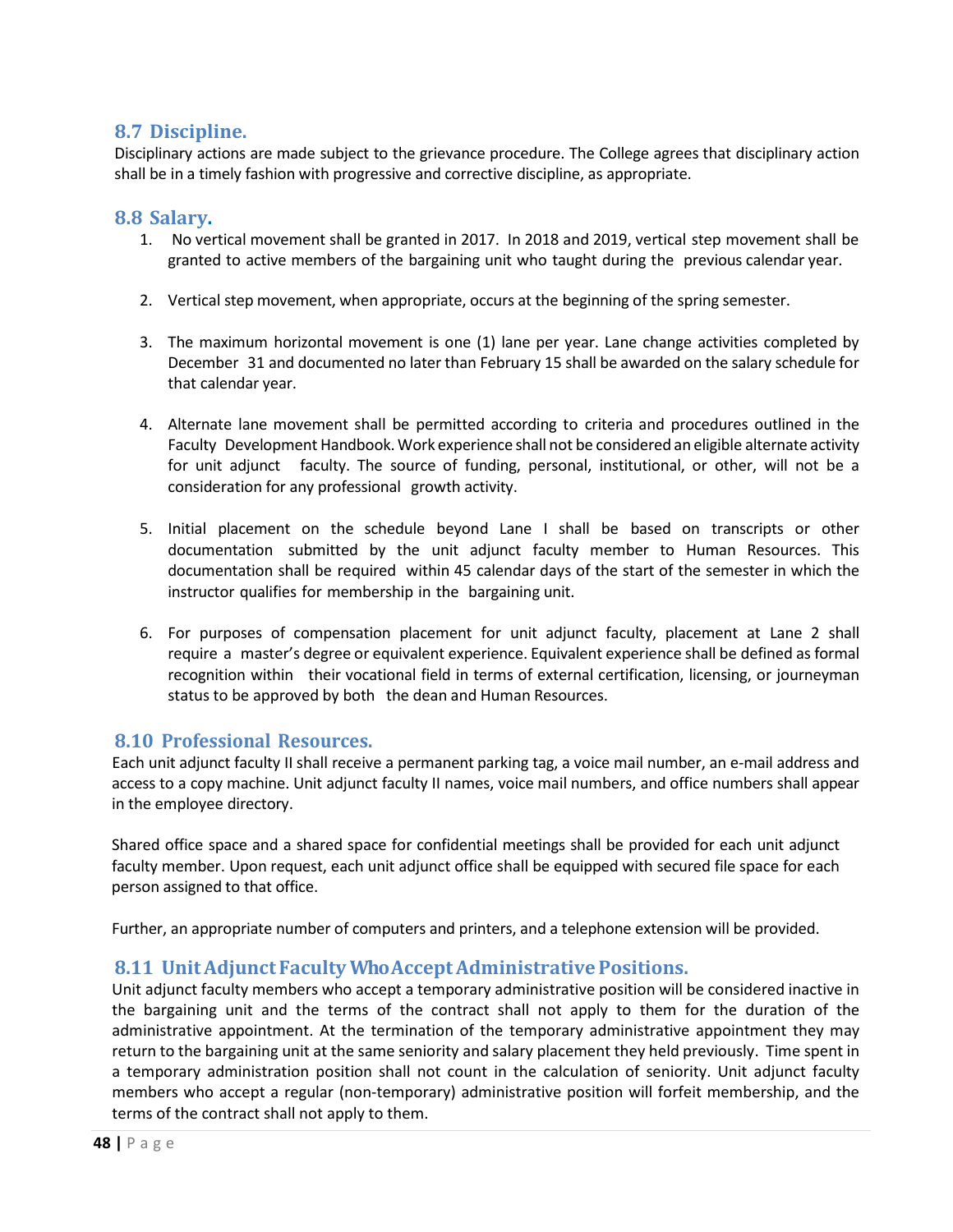## **8.12 Sick/Professional Meeting Leave.**

Unit adjunct faculty II shall have the right to utilize sick leave due to personal illness or disability or because of a medical emergency or death in the faculty member's family defined as spouse, children, parents, grandparents and grandchildren. If extenuating circumstances arise, the College President may approve additional leave. A doctor's statement substantiating the illness and/or verifying ability to return to work may be required.

Sick leave for Unit adjunct II teaching faculty shall be earned at the rate of three (3) days per semester with unlimited accumulation for reporting to SURS. All sick days shall be available on the first day of the semester. Only three (3) sick days may be used per semester. No payment for unused sick time accrued will be made. One (1) day of the three (3) may be used for personal or professional meeting leave. Notice to use a sick day for personal or professional meeting leave shall be given in writing to the dean/supervisor or designee at least seventy-two (72) hours in advance, except in an emergency; when such notice shall be given orally as soon as possible, and thereafter promptly confirmed in writing. Following the use of one sick day for professional activity/meeting leave, a request may be made to the dean/supervisor to use one of the remaining sick days for professional activity/meeting leave. The request shall not be arbitrarily or capriciously denied.

Unit adjunct library faculty II shall earn six (6) days sick leave per calendar year with unlimited accumulation for reporting to SURS. All sick days shall be available on the first day of the year. No payment for unused sick time accrued will be made. Two (2) days of the six (6) may be used for personal or professional meeting leave. Notice to use a sick day for personal or professional meeting leave shall be given in writing to the dean/supervisor or designee at least seventy-two (72) hours in advance, except in an emergency; when such notice shall be given orally as soon as possible, and thereafter promptly confirmed in writing. Only six (6) sick days per year may be used. Following the use of one sick day for professional activity/meeting leave, a request may be made to the dean/supervisor to use one of the remaining sick days for professional activity/meeting leave. The request shall not be arbitrarily or capriciously denied.

The Board authorizes ECCFA to establish a Sick Leave Bank. Donations to this bank will be open to all faculty members and will be voluntary. The bank shall be administered by Human Resources.

The Sick Leave Bank is subject to the following guidelines:

- 1. Notices of participation in the bank must be provided on the appropriate form to Human Resources no later than September 30 for the current academic year.
- 2. Notice of withdrawal of participation must be made no later than September 30 for the current academic year. Days already donated shall remain in the bank.
- 3. Each faculty member may contribute up to two (2) sick days per academic year to the bank.
- 4. After depletion of personal sick leave, any ECC employee may apply to a faculty committee chaired by a member of the Human Resources staff for additional sick days from the bank. This committee will establish general guidelines for distribution of banked days. If the committee denies the request, the committee will notify the applicant in writing, with the reasons for denial.
- 5. The Sick Leave Bank shall be available only for the illness of the employee and not for the illness of a family member.
- 6. Employees applying to the bank must submit the request and all required documentation no later than thirty (30) calendar days after the employee has returned from leave, if all benefit time has been exhausted.

Employees applying to the bank shall absolve and hold harmless in all respects the Board of Trustees, the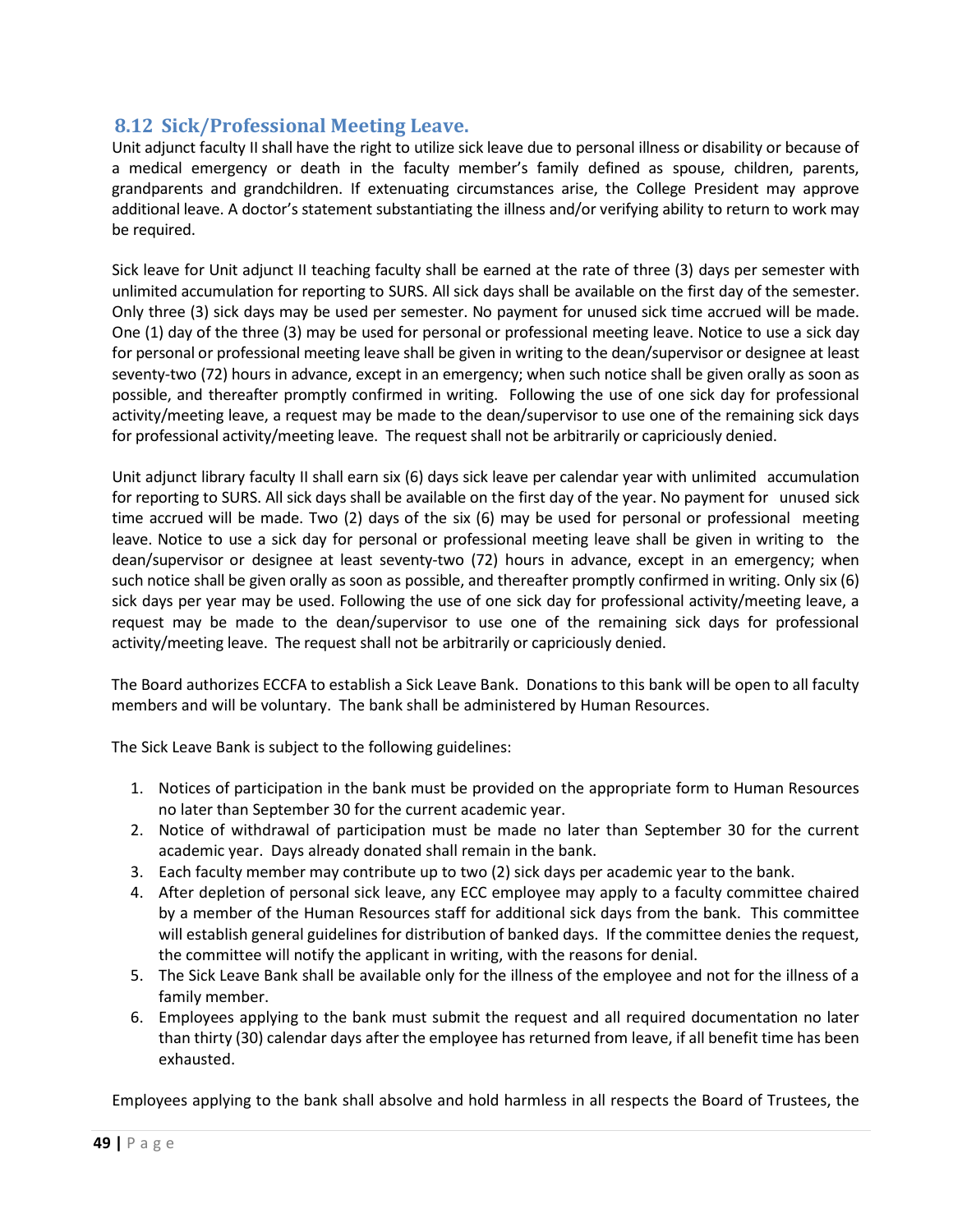administration, ECCFA and the committee regarding the establishment and implementation of the Sick Leave Bank.

## **8.13 InactiveStatus.**

A unit adjunct faculty II member who is not teaching or providing library service at the college, irrespective of the reason, during a fall or spring semester will be considered an inactive member of the bargaining unit.

Unit adjunct faculty II members who are inactive for four (4) consecutive semesters excluding summers, will no longer be considered part of the bargaining unit. The terms of this contract shall not apply to unit adjunct faculty members during semesters when they are inactive. No annual step movement or seniority will be accumulated for semesters of inactivity.

A unit adjunct faculty member II who resigns from the college in writing will no longer be considered a bargaining unit member and must re-apply for employment if he or she wishes to return to the college.

To re-enter the bargaining unit, adjunct faculty II who have forfeited their membership through inactivity or resignation must qualify again by criterion set forth in Article I of this contract. Employment prior to the period of inactivity or resignation will not count toward qualification.

#### **8.14 Sabbatical Leave.**

- 1. The Board shall grant to two (2) eligible unit adjunct faculty II who shall have appropriately applied for sabbatical leave, provided that, in the judgment of the Faculty Development Committee and concurrence of the Board by its resolution, such leave will clearly add to the effectiveness of the faculty member in the performance of his/her responsibilities at the College and/or clearly accrue to the benefit of the College. Unit adjunct faculty II are eligible to seek a sabbatical leave for an academic semester (excluding summer) or academic year (excluding summer) after having completed six (6) continuous years of active service in a bargaining unit subject to this Agreement. Unit adjunct faculty II may be eligible to request subsequent sabbatical leaves after having completed an additional six (6) continuous years of service in a bargaining unit subject to this Agreement since the completion of the last sabbatical year. A unit adjunct faculty II member shall not be eligible for any sabbatical leave following an academic year in which he/she was on leave of absence for sixty (60) days or more. For purposes of interpreting this paragraph, "six (6) continuous years of active service" shall be defined as a unit adjunct faculty II member who has taught or served as a librarian in a bargaining unit subject to this Agreement for at least ten (10) of the last twelve (12) semesters over the six (6) year period, excluding summer.
- 2. Faculty shall make application for sabbatical leave in writing to the Vice President of Teaching, Learning and Student Development or designee pursuant to a reasonable timetable which shall be established. Such application shall include all the dates pertinent to such leave.
- 3. Two (2) sabbatical leaves shall be available each calendar year.
- 4. A. During the period of sabbatical leave, unit adjunct faculty II shall be compensated at his/her current salary of the average contact hours worked over the preceding six teaching semesters (excluding summer). However, in no case shall unit adjunct faculty II receive compensation exceeding the equivalent of 10 contact hours for a sabbatical leave.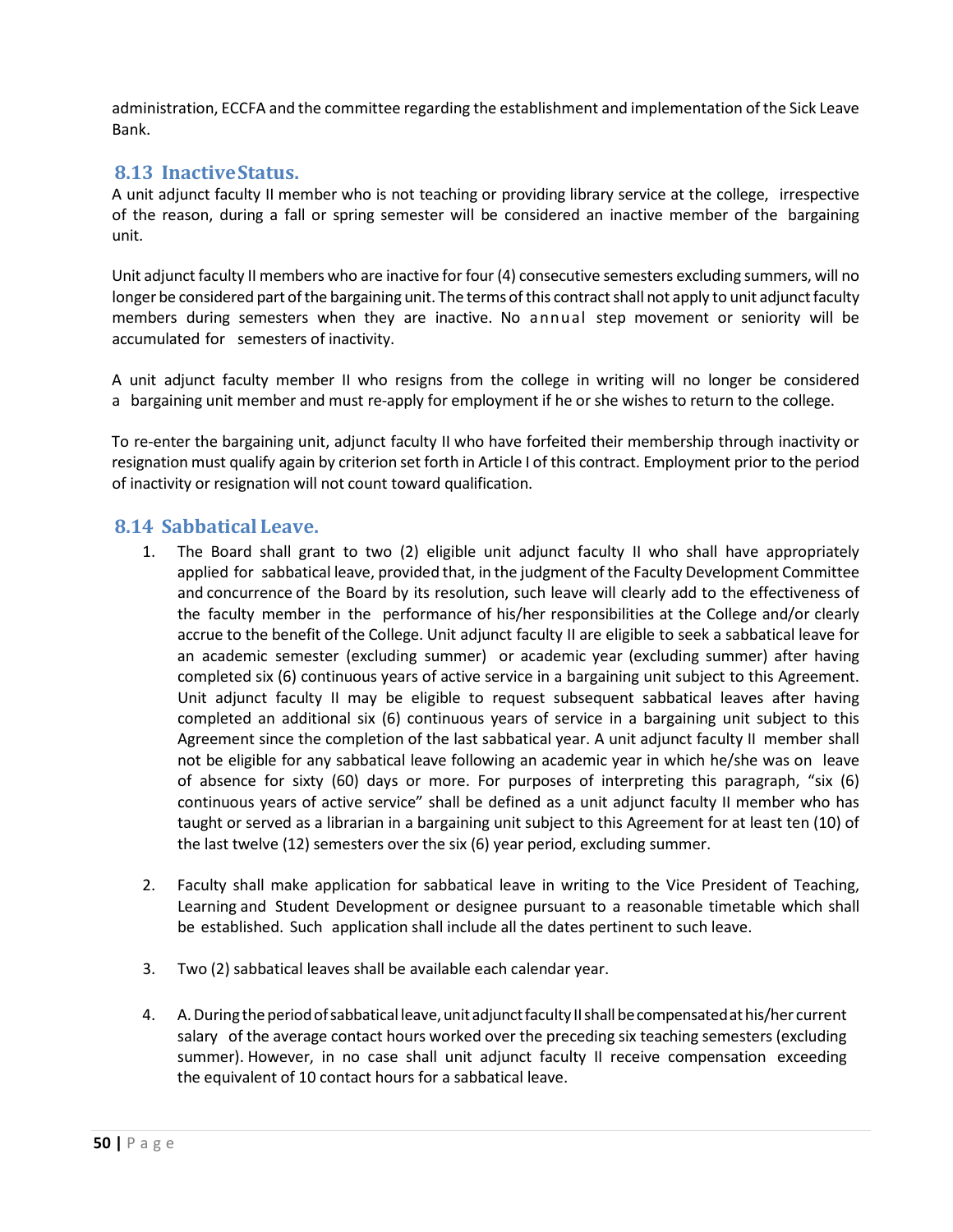B. Leave and vertical movement on the salary schedule, if any, shall accrue during the term of the leave.

C. Unit adjunct faculty II on sabbatical leave shall not teach at Elgin Community College or perform their customary duties, unless a request is submitted in writing to the dean and the Vice President of Teaching, Learning and Student Development and approved in writing by the President.

- 5. As a condition precedent to sabbatical leave, unit adjunct faculty II shall agree to return to the College as unit adjunct II faculty for at least one (1) academic year immediately following the conclusion of such leave and shall execute a promissory note assuring restitution of all salary paid during such leave if he/she does not return, such to be payable in bi-monthly installments over a term not to exceed twice the length of the leave.
- 6. Unit adjunct faculty II shall make a comprehensive written report to the College President and the Board at the conclusion of the leave. This report should include, but is not limited to, a summary of the program of study or project, an evaluation of the experience, and how the results of the leave will be used to improve instruction.

## **8.15 CommitteeAppointmentandParticipation.**

From time to time the College President or Administration will establish ad hoc or standing advisory committees. If unit adjunct faculty II representation is requested, those unit adjunct faculty II mutually acceptable to the Association and the College may serve and will be paid twenty-eight dollars (\$28) per committee meeting hour. When a meeting is convened but subsequently cancelled or lasts less than one-hour, or when a scheduled meeting is cancelled (via Outlook or email) or otherwise not held and the faculty member is not provided a minimum two (2) hour advance notice of such and arrives at the meeting location, the faculty member shall receive one hour of pay. Unit adjunct faculty II shall submit timesheets recording their participation for those hours biweekly to the dean or administrator from whose budget the unit adjunct will be paid. No unit adjunct faculty II will be required to participate on any committee.

## **8.16 Tuition Reimbursement.**

Unit adjunct faculty II, spouses, and children age 25 or younger shall have the right to receive reimbursement of tuition for all credit courses taken at ECC, in which they receive a grade of "C", or better. The tuition must be paid in full to request reimbursement and the request must be completed and submitted within ninety (90) days of semester completion or the request will be denied.

In the event an incomplete grade is revised to a grade of "C" or better after the expiration of 90 days from semester completion, then a reimbursement request may be submitted within ten (10) days thereafter along with written documentation reflecting the grade change; provided, that even in this case no reimbursement request shall be honored if submitted more than one-hundred and thirty (130) days after completion of the semester in which the course was taken.

## **8.17 Reduction in Force**.

If the Board determines that it is necessary to discontinue a service or program(s), the President of the College shall convene a meeting to discuss the proposed cuts with the Association. The Board shall make a reasonable effort to avoid layoff of faculty members whose positions could be maintained through the reduction or elimination of overload assignments.

Written notice shall be provided to the Association and the affected faculty member 60 days in advance of the action being taken. Dismissed faculty will receive a statement of honorable dismissal.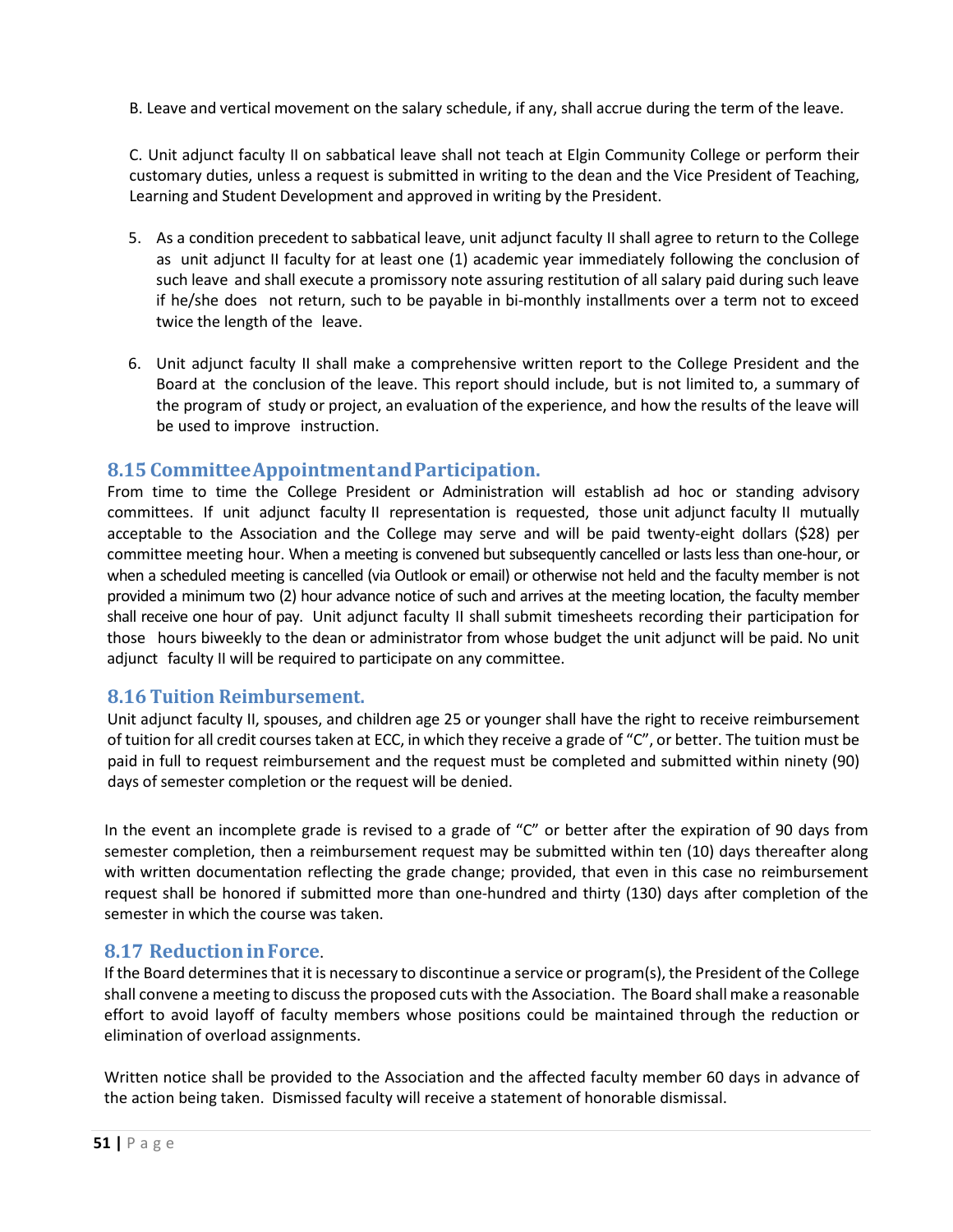Human Resources shall each year establish a list showing the seniority of each faculty member. Copies of the list shall be distributed to the Association on or before February 1 of each year.

Faculty members on leave of absence/suspension at the time of reduction of force takes place shall be treated no differently from other faculty members.

Within each program area, the order of layoff shall be in inverse order of seniority (subject to the requirement for laying off full-time faculty members set forth in section 4.22 of this Agreement). A faculty member shall have seniority in each program area in which he/she has full qualifications to teach. The order of layoff shall be as follows, with part-time faculty being laid off first in inverse order of seniority:

- Non-Unit Adjunct Faculty
- Voluntary overload assignments
- Unit Adjunct Faculty I
- Unit Adjunct Faculty II
- Full-time Faculty

Prior to any layoff of non-unit adjunct faculty, a request shall be submitted to any full-time faculty member(s) assigned to teach voluntary overload in the program area to determine if any such full-time faculty member is willing, in his/her sole discretion, to forego the voluntary overload assignment.

With respect to faculty positions, a faculty member will be considered to have qualifications for another program area if he/she meets the minimum qualifications outlined in "Administrative Procedure 5.103: Minimum Requirements for Appointment". These qualifications will be reviewed collaboratively according to the Administrative Procedure review cycle. Additional course-level qualifications apply as documented on the approved master course outline available on CurricuNET.

If the Board determines to employ additional part-time faculty any time during the 24 month period from the beginning of the academic year for which the faculty member was dismissed, such position(s) shall be offered first and in inverse order to the faculty members laid-off hereunder in the pertinent programs. Such offer of employment shall be transmitted in writing to the faculty members last known address and to the Association. If the faculty member does not respond affirmatively to such offer within ten (10) calendar days of such receipt or within twenty (20) calendar days of the date of mailing, whichever shall occur first, the Board's obligation hereunder shall cease.

Any part-time faculty member laid-off hereunder and thereafter reemployed pursuant to the preceding paragraph, shall not count any year or portion thereof between layoff and recall (if such should occur) in the two years after being laid-off. Any faculty member laid-off hereunder and subsequently re-employed shall not accrue seniority between the layoff and recall (if such should occur). If the faculty member is recalled to work in the twenty-four (24) month period, he/she will have their compensation and benefits reinstated.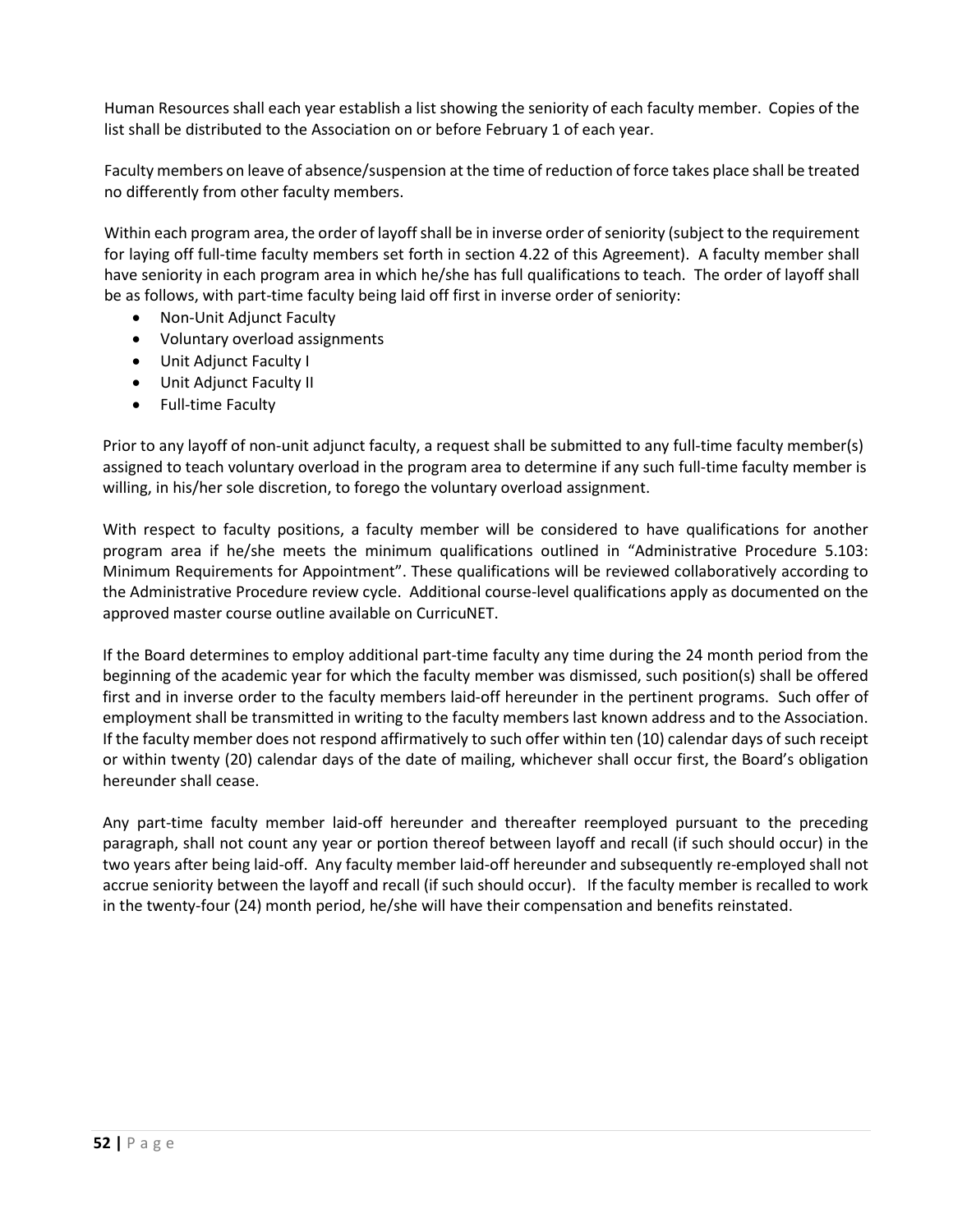## **ARTICLE IX: INTELLECTUAL PROPERTY RIGHTS**

## **9.1 Definition ofCopyrightableWork.**

Works of authorship fixed in any tangible medium of expression, now known or later developed, from which they can be perceived, reproduced, or otherwise communicated, either directly or with the aid of a machine or device, including, but not limited to, the following:

- A. Literary works, (includes works, other than audiovisual works, expressed in words, numbers, or other verbal or numerical symbols, or indicia, regardless of the nature of the material objects, such as books, periodicals, manuscripts, phono records, films, tapes, disks or cards in which they are embodied).
- B. Musical works and any lyrics
- C. Dramatic works and any music
- D. Choreographic and pantomime works
- E. Pictorial, graphic, or 3-dimensional art works
- F. Motion pictures and other audiovisual works
- G. Sound recordings
- H. Course syllabus
- I. Compilations and derivative works, such as translations, adaptations, and musical arrangements, but only the material contributed by the author of such works as distinguished from the preexisting material.

## **9.2 OwnershipofCopyrights, Scope andApplicability.**

The responsibilities of the faculty of Elgin Community College include creation of scholarly and artistic works; creation and use of teaching materials for the classroom; and the broad dissemination and distribution of such works. The College does not claim ownership of copyrightable materials produced by faculty members except in cases where a written agreement or employment contract makes other provisions. Such agreements may be developed and executed, for example, in each of the following cases if:

- A. Production of a copyrightable work requires significant College resources, (funding, special facilities, unusual demands on existing facilities, services, and/or support staff time), over and above those normally needed to conduct the teaching, research, and creative activities of a faculty member.
- B. A sponsored research agreement, or other agreement for the purpose of or supporting creation of, a copyrightable work that requires that the rights be assigned to the College or through the College, to a third party.
- C. The faculty member(s) desire the assistance of a College office for marketing, licensing, and/or distributing a copyrightable work which would not otherwise be assigned to the member.
- D. The faculty member creating a copyrightable work has been hired for the purpose and/or the job responsibilities of the faculty member explicitly and in writing are defined to include creation ofspecific works.
- E. The College wishes to obtain or protect a right to use the copyrightable work without royalties or other restrictions, or to establish a right to create derivative works.
- F. Other situations in which the College may be deemed to have an interest or incur a risk in a copyrightable work that goes beyond the normal involvement of the College in the scholarly, reactive, and professional work of its faculty members.

The agreement referred to in 9.2 above will stipulate the nature of the copyrightable work(s) and the disposition of the property rights in the work(s). The College shall not have the right to market the work or any derivative work unless explicitly granted by the owner.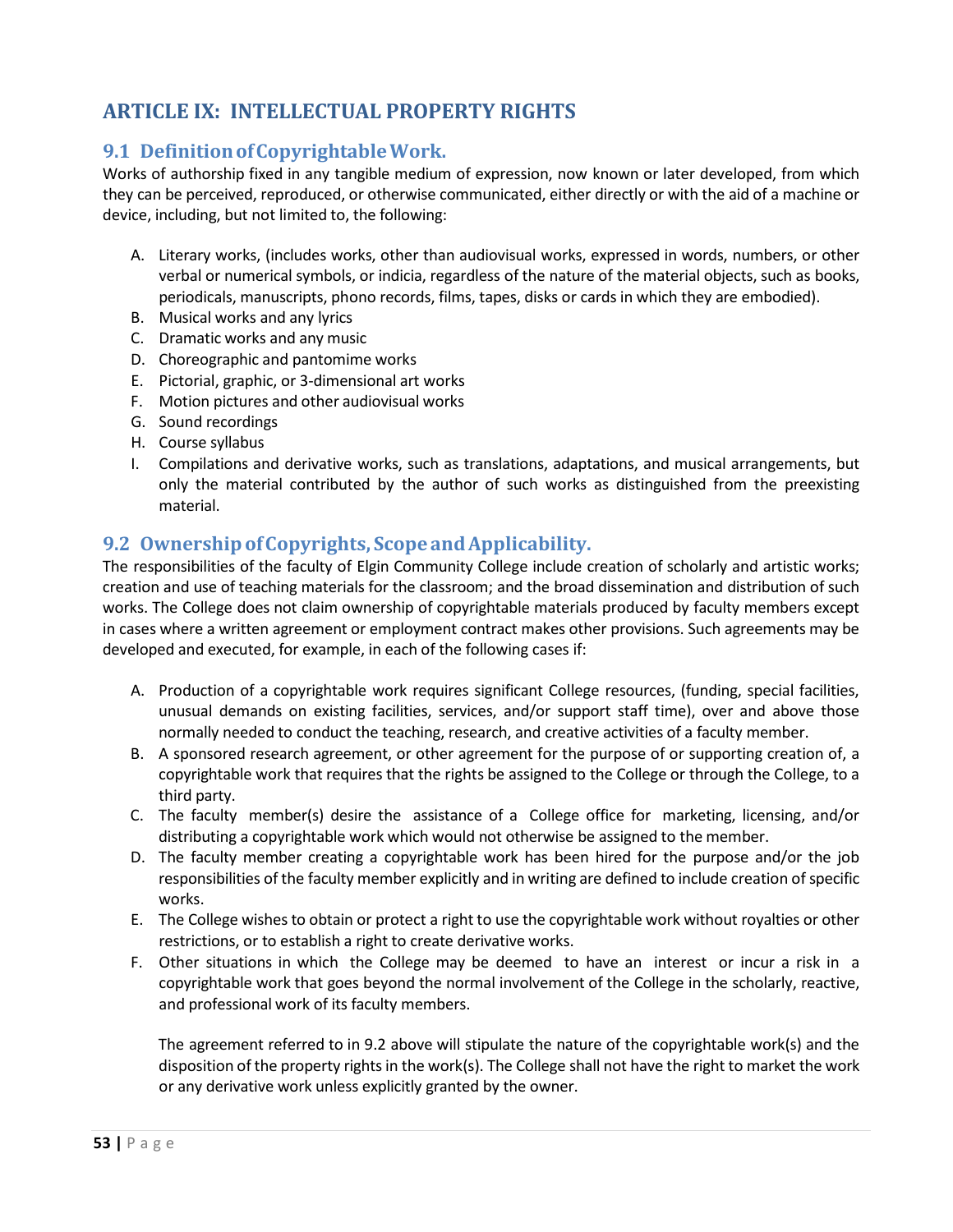## **ARTICLE X: CONDITIONS OF EMPLOYMENT UNIT ADJUNCT FACULTY I**

## **10.1 Other Applicable Sections.**

The following Sections from the 2017-2019 Agreement shall be applicable to Unit Adjunct Faculty I:

1.3:Recognition and Bargaining Unit

Article II: ASSOCIATION-BOARD RELATIONS

Article III: GRIEVANCE PROCEDURE

- 4.1: Academic Freedom
- 4.9: Team Teaching
- 4.10: Block Teaching
- 4.11: Distance Learning
- 4.13: Faculty Personnel Records
- 4.15: Academic Calendar
- 4.17: Grant Related Activity
- 4.20: Release Time
- 4.23: Class Size
- 4.24: Sexual and Discriminatory Harassment
- 4.26: Instructional Coordinator Position
- 4.28: Faculty Teaching in Multiple Divisions
- 4.29: Load Assignment Protocol
- 4.30: CEOP & CVPP Safety/Security Training
- 4.31: Syllabus
- 5.1: Jury Duty/Court Related Leave
- 5.3: Family Medical Leave
- 5.13: Victims' Economic Security and Safety Act (VESSA)
- 6.5: Domestic Partners
- 6.7: Equipment Maintenance and Repair
- 6.9: Proficiency Testing
- 6.10: Substituting
- 6.11: Independent Study
- 6.13: 403(b) and 457(b) Plan Contributions
- 8.3: Office Hours
- 8.11: Unit Adjunct Faculty Who Accept Administrative Positions
- 8.15: Committee Appointment and Participation
- 8.17: Reduction in Force

Article IX: INTELLECTUAL PROPERTY RIGHTS

#### **Appendices**

C-1: Letter of Agreement Regarding Faculty Evaluation and Faculty Development Handbooks

- C-3: Letter of Agreement Regarding Standing Insurance Committee
- C-6: Letter of Agreement Regarding Excess Load for Unit Adjunct Faculty
- C-8: Letter of Agreement Regarding SURS Retirees/Annuitants
- C-10: Letter of Agreement Regarding Virtual Office Hours
- C-11: Letter of Agreement Regarding Limited Reopener Revision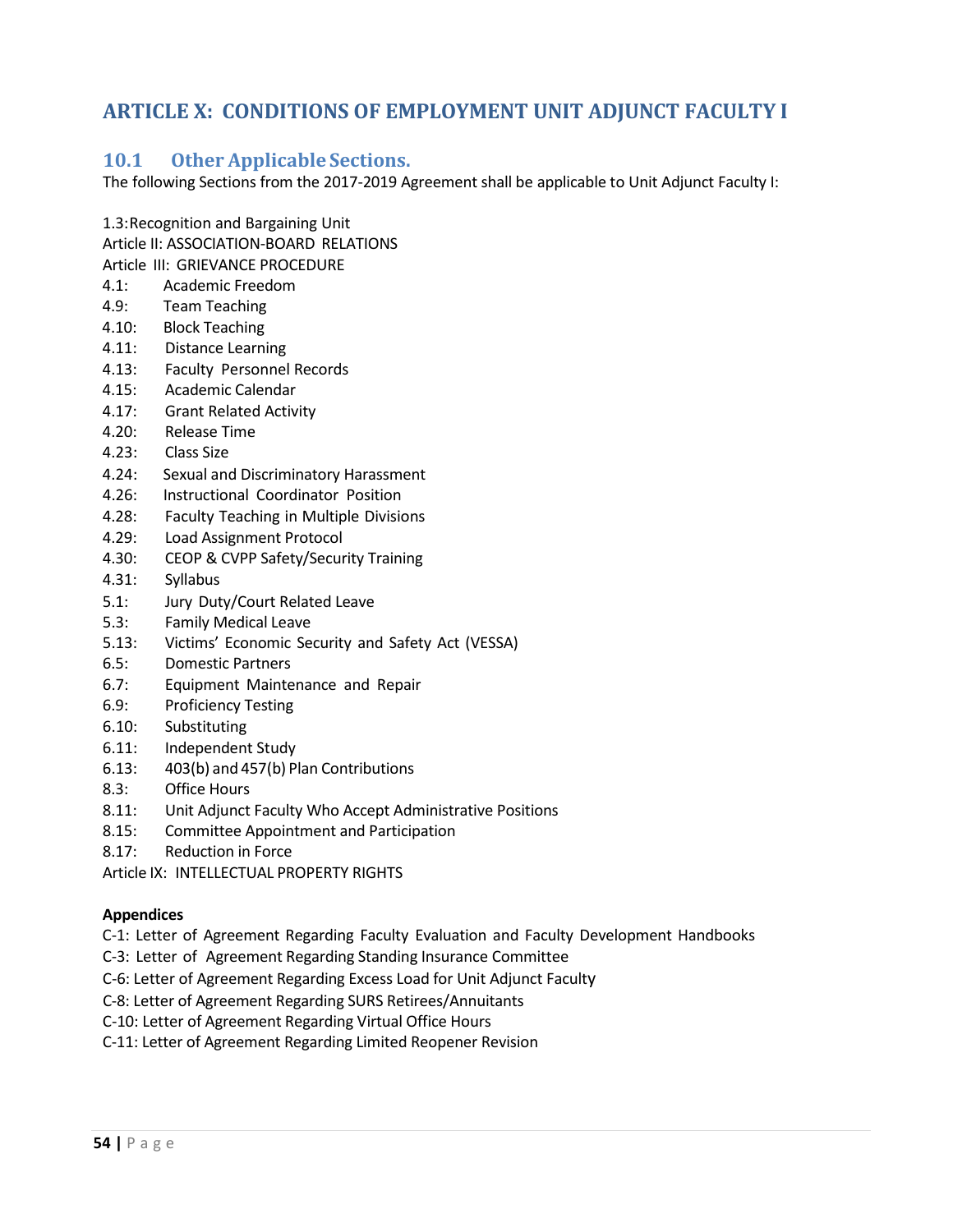#### **10.3 Inactive Status.**

A unit adjunct faculty I member who is not teaching or providing library service at the college, irrespective of the reason, during a fall or spring semester will be considered an inactive member of the bargaining unit.

Unit adjunct faculty I members who are inactive for three (3) consecutive semesters excluding summers will no longer be considered part of the bargaining unit. The terms of this contract shall not apply to unit faculty members during semesters when they are inactive. No annual step movement or seniority will be accumulated for semesters of inactivity.

A unit adjunct facultymember I who resignsfromthe college in writing will no longer be considered a bargaining unit member and must re-apply for employment if he or she wishes to return to the college.

To re-enter the bargaining unit, adjunct faculty I who have forfeited their membership through inactivity or resignation must qualify again by criterion set forth in Article I of this contract. Employment prior to the period of inactivity or resignation will not count toward qualification.

## **10.4 Unit Adjunct Faculty I Workload.**

- **1. Teaching Faculty.** The workload offered to unit adjunct faculty I shall be comprised of one of the following provided such hours are available for assignment and the faculty member is qualified to teach them:
	- For the fall 2017 semester and earlier, up to a maximum of six (6) credit or contact hours, or as close as possible without exceeding it.
	- In all semesters subsequent to the fall of 2017 semester, two courses totaling eight (8) credit or contact hours, if available, or otherwise two courses totaling seven (7) credit or contact hours, if available, or otherwise any number of courses totaling up to a maximum of six (6) credit or contact hours, or as close as possible without exceeding it.

In any semester, an exception may be made for excess load with the written approval of the Vice President of Teaching, Learning and Student Development and the Association within 48 hours of the request from the Dean. Such approved load shall never exceed twelve (12) credit or contact hours, except as set forth in Appendix C-6 Letter of Agreement Regarding Excess Load for Unit Adjunct Faculty.

**2. Library Faculty.** The minimum workload offered to unit adjunctlibrary faculty I shall be seven (7) hours per week during the academic year plus an additional 63 hours during the remainder of the calendar year. Such unit adjunct library faculty may work asmany additional hours as are available and for which they are qualified not to exceed fourteen (14) hours per week without the written approval of the Vice President for Teaching, Learning and Student Development and the Association within 48 hours of the request from the dean. Such additional approved load shall never exceed twenty-eight (28) clock hours per week.

A unit adjunct library faculty I will have preference over non-unit adjunct library faculty for work they are qualified to do.

**3. Determination of Load.** The minimum time allotted for initial load selection shall be ten (10) days. Subsequent to initial load selection, if other courses become available, faculty will have two (2) days to make their selection, or longer at the discretion of the dean/supervisor. However, the dean/supervisor, with the approval of the Vice President of Teaching, Learning and Student Development maintains the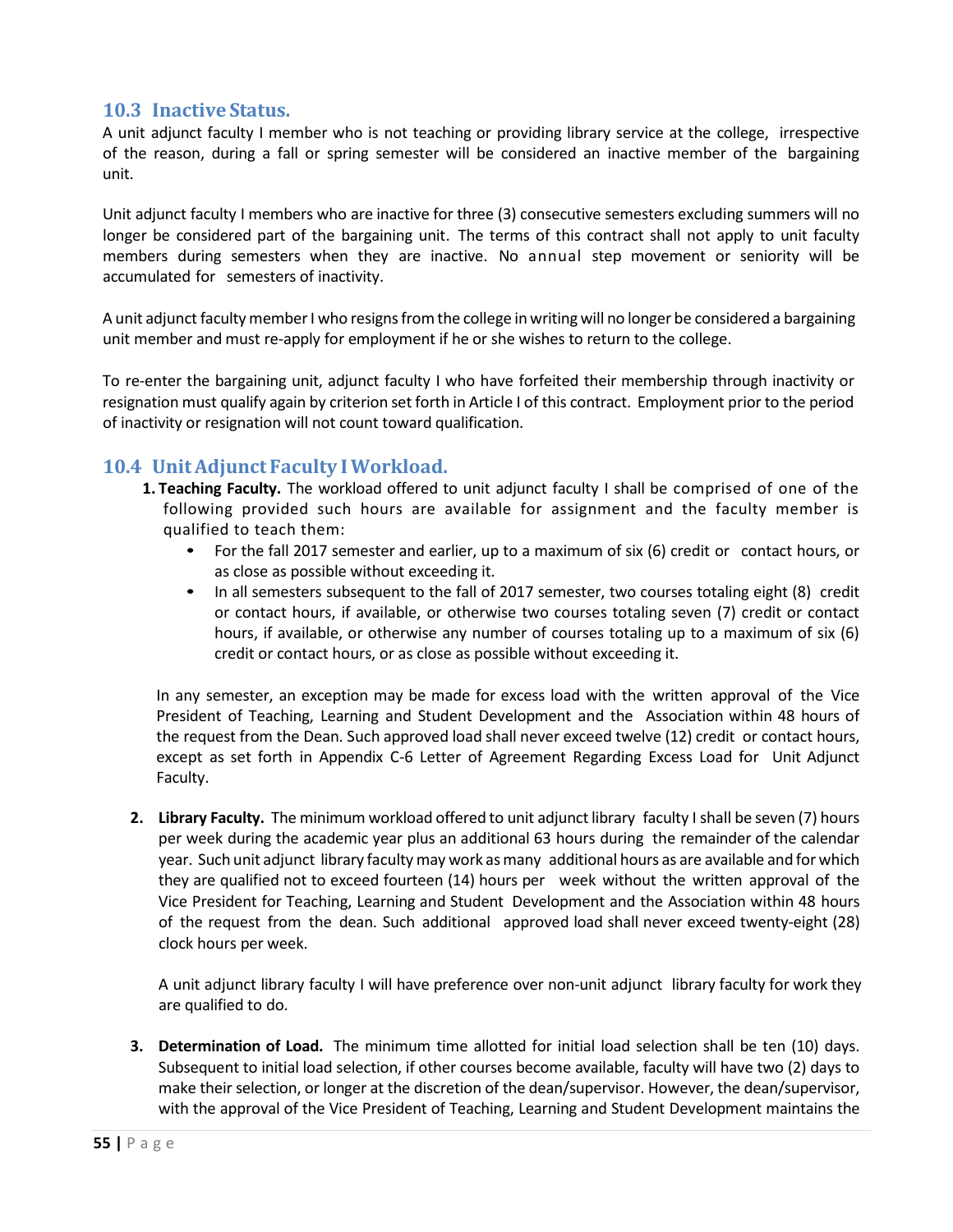discretion to assign courses or workload based on the interest of the College.

Load shall be offered and then assigned according to the 4.29 Load Assignment Protocol.

**4. Seniority.** Seniority will be used to resolve conflicts between unit adjunct faculty I members who are qualified to teach and wish to teach the same section of a course. Seniority will be used to resolve conflicts between unit adjunct library faculty I who are qualified and wish to work the same hours.

Seniority is determined in the following order:

- 1. Date of entry into the bargaining unit as a unit adjunct I.
- 2. The total number of semesters worked as adjunct faculty at the College, the person having taught more semesters being senior.
- 3. Lot drawn by Human Resources for each instance.
- **5. Cancellation.** In the event that a course assigned to a unit adjunct teaching faculty I (UAFI) member is cancelled or lost due to reassignment to another instructor which resulted, directly or indirectly, from a class cancellation, then the following process shall apply to replace the cancelled or lost assignment provided that the potential replacement course isin the UAFI member's discipline, the UAFI member is qualified and available to teach it, and the potential replacement course would not cause the instructor to exceed eight (8) credit or contact hours (or six credit or contact hours for the fall 2017 semester or earlier):
	- a. UAFI shall have the opportunity to be reassigned to a course that remains unassigned.
	- b. If no such unassigned course exists, then the UAFI may select a course that had previously been assigned to a non-unit adjunct teaching faculty member.
	- c. If no such course assigned to a non-unit adjunct teaching faculty member exists, the UAFI member shall have the opportunity to select a replacement course starting with those assigned to the least senior UAFI member.

If within five (5) calendar days before the official first day of classes, a UAFI member's assigned class is cancelled, or lost due to reassignment to another instructor which resulted, directly or indirectly, from a class cancellation, and if a replacement class is not available when the UAFI member can teach, and if an independent study is not offered, the college shall pay the UAFI member a one hundred dollar (\$100) stipend.

**6. Working Hours.** Unit Adjunct Faculty I members shall not exceed the maximum number of working hours on average per week as defined by the Affordable Care Act (ACA) as the maximum hours an individual can work and still be considered part time. This calculation will include actual time spent in the classroom per week, office hours, and a reasonable configuration of grading, preparation, and extra-duty time and will be averaged over the maximum period of time allowed by ACA rules. If a further clarification provided by the IRS changes this configuration, the ECCFA or the Board will be allowed to impact bargain.

## **10.5 Evaluation.**

Unit adjunct faculty I shall be evaluated in the manner prescribed in all applicable sections of the Faculty Evaluation Handbook.

Unit adjunct faculty I who have taught six (6) semesters or more shall be evaluated every two (2) years. Unit adjunct faculty I who have taught two (2) to five (5) semesters shall be evaluated annually. If the faculty member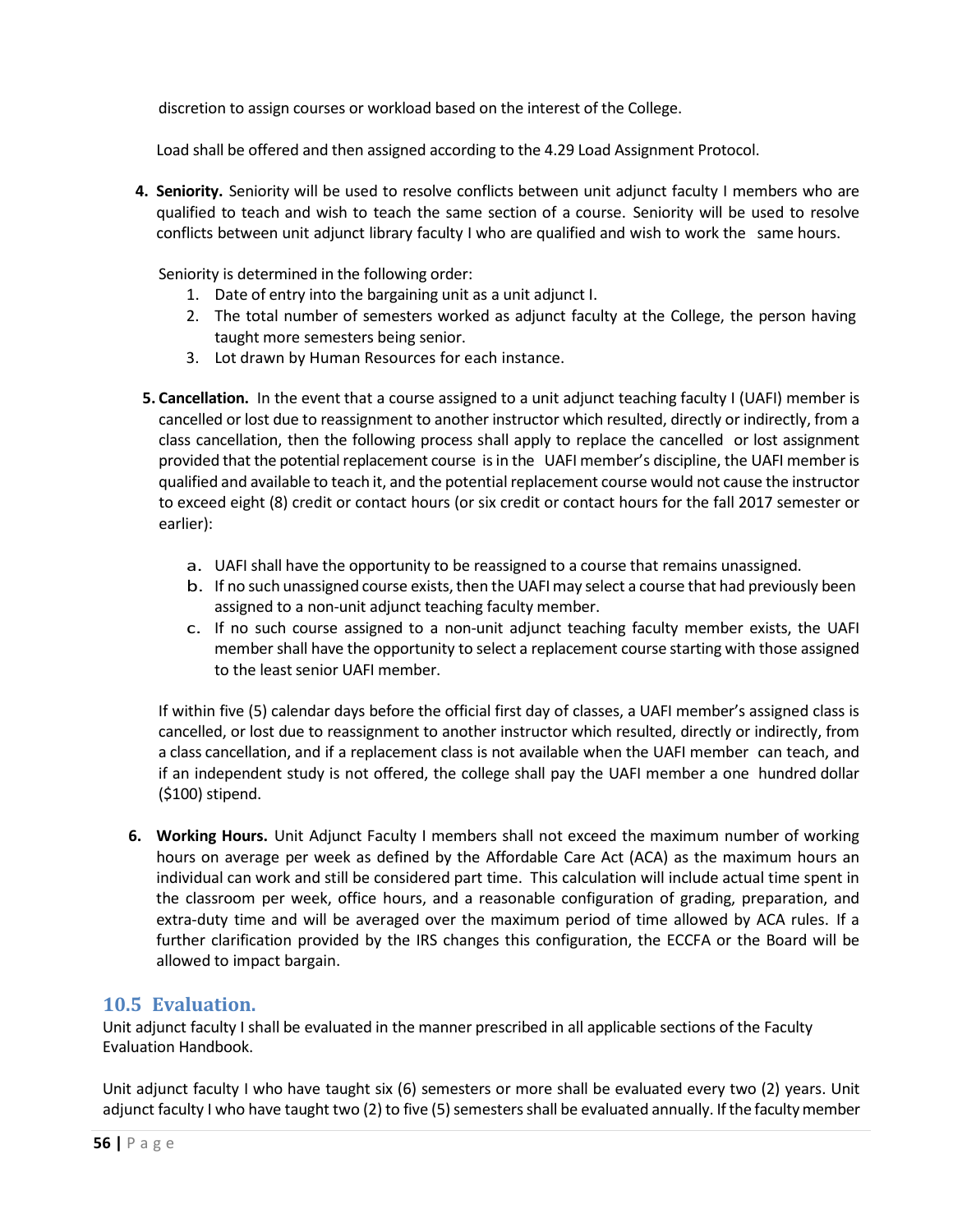teaches in multiple modalities, the dean may choose the modality to be evaluated; the faculty member will choose the course. At the dean's discretion or upon recommendation of the evaluator(s), the dean may waive an evaluation cycle.

At the dean's discretion or upon recommendation of the evaluator(s), one additional evaluation may be performed annually by the dean or designee. Prior to an additional evaluation, the dean will discuss the reasons with the unit adjunct faculty I member and an Association representative (at the unit adjunct faculty I member's option). At the dean's discretion, unit adjunct faculty I may be evaluated for each new course delivered.

The dean shall request from the Instructional Coordinator a list of qualified persons to serve as evaluators. The list may be drawn from Instructional Coordinators, Program Directors, administrative designees, and/or UAF II, full-time faculty or other qualified individuals within the discipline or a related discipline. The deans shall assign evaluators from that list.

Evaluations will be performed by one of the following:

- **1.** Faculty member (or two (2) faculty members, if requested by the evaluating faculty member or instructional coordinator).
- **2.** The dean or dean's designee.
- **3.** Other qualified individual.

The evaluation procedure for unit adjunct faculty I shall include a classroom visitation with pre- and postconferences and student evaluation of instruction. Student evaluations of instruction shall be completed for all sections taught. All evaluative materials shall be given to the dean.

Each year the unit adjunct faculty I member willsubmit a self-assessment, including a professional growth plan, to the dean/supervisor. The forms, procedure and deadlines for this evaluation are specified in the Faculty Evaluation Handbook.

If an evaluator or the UAFI to be evaluated has a concern regarding an evaluation, he/she may confer with the dean prior to the next evaluation cycle**,** and**,** if necessary**,** the dean may participate in the evaluation process.

The rate of pay for one full-time or UAFII faculty member to perform an evaluation of a UAFI or non-unit adjuncts will be \$125. However, if two faculty members perform the evaluation the rate of pay will be \$150 for the evaluation process.

Unit adjunct faculty I librarians shall be evaluated in the manner prescribed in all applicable sections of

## **10.7 Instructional Meetings.**

Unit adjunct faculty I members are encouraged to attend instructional area meetings. If adjunct faculty I members are unable to attend, they will be given materials and/or minutes from the meeting.

## **10.8 Professional Resources.**

Each unit adjunct faculty I shall receive a permanent parking tag, a voice mail number, an e-mail address, and access to a copy machine. Unit adjunct faculty I names, voice mail numbers, and office numbers shall appear in the employee directory.

Shared office space and a shared space for confidential meetings shall be provided for each unit adjunct faculty I member. Upon request, each unit adjunct office shall be equipped with secured file space for each person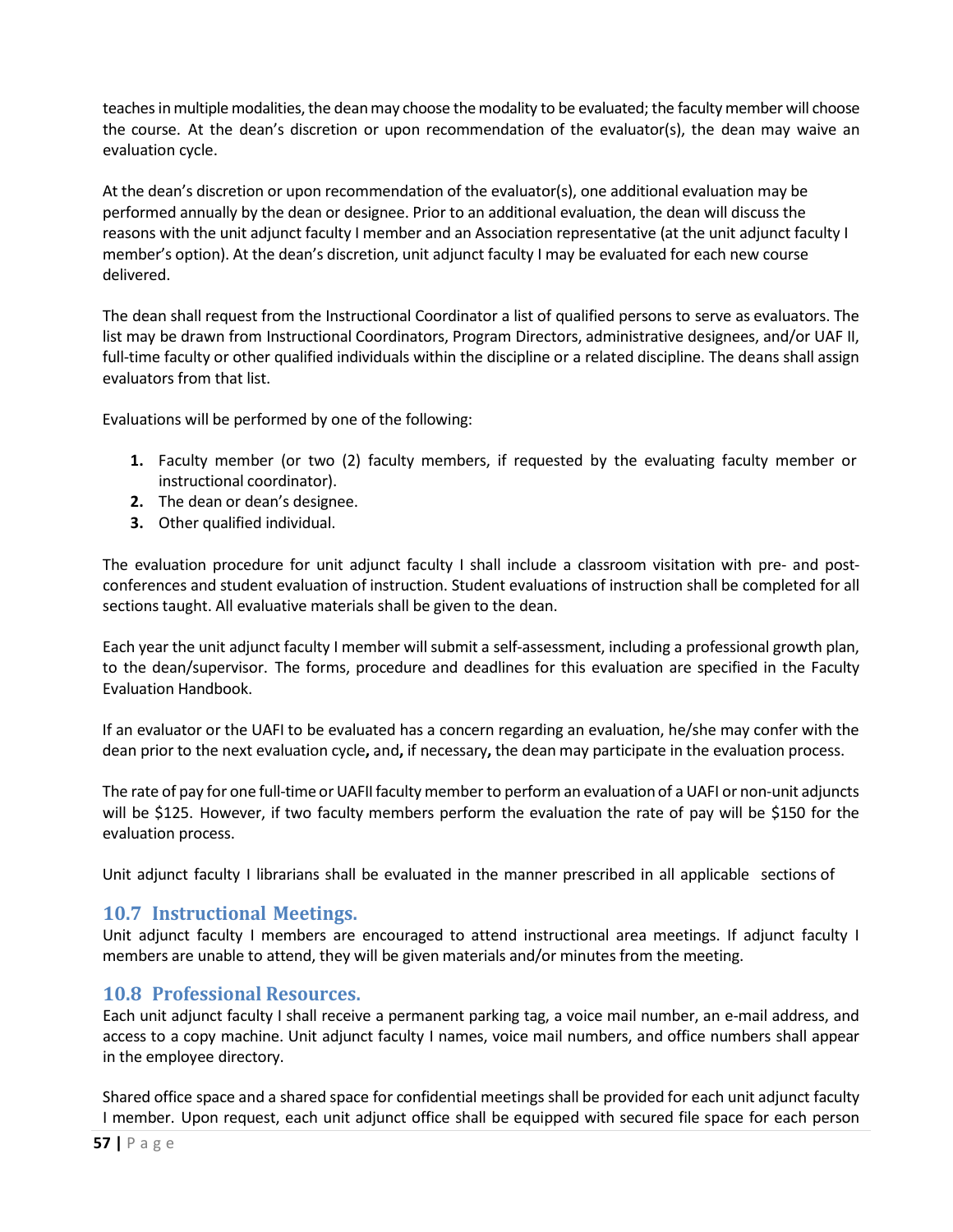assigned to that office. Further, an appropriate number of computers and printers and a telephone extension will be provided.

## **10.11 ProfessionalExpenseandDevelopmentBenefit.**

Each unit adjunct faculty I will be granted two hundred dollars(\$200) per active semester, not including summer semester, for professional development activities and incurred professional expenses that occur during an active semester directly applicable to their position at the college. If a unit adjunct I faculty does not use all of the \$200 during an active fall semester, the remainder will carry over and be added to the spring semester if the unit adjunct I is active in the spring.

Professional development activities and incurred professional expenses may include professional travel expenses, conferences and workshops, tuition, books, professional publications, hardware and software, and other professional activities and supplies. The following are examples of reimbursement claims which are not considered professional development activities and professional expenses: party expenses, snacks, candies for students or colleagues, gifts for students or staff, fitness center memberships, personal enrichment classes, cell phones or phone contracts, subscriptions to music download companies or movie providers, dues for professional associations not related to your position at the college, furniture, desks, chairs, equipment not directly utilized in performing the duties of your position.

All requests for reimbursement must be submitted to the dean/supervisor for approval with attached original receipts and completion certificates. After utilizing all funds deposited to professional development under previous contracts, unused monies on a per member basis, up to two-hundred dollars (\$200) per UAI member, shall be automatically deposited in the Unit Adjunct Faculty Professional Development and Expense account. Accumulated professional development funds, less any encumbered funds, cannot exceed the total of threehundred dollars (\$300) per total number of unit adjuncts at the end of the academic year. These funds will be allocated on a competitive basis by the Faculty Development Committee and shall be subject to the approval of the Vice President of Teaching, Learning and Student Development.

Reimbursement requests must be submitted no later than thirty (30) calendar days following the end of the academic year in which the expense was incurred.

## **10.12 Tuition Reimbursement.**

Unit adjunct teaching faculty I will earn tuition reimbursement for credit courses at a rate of one credit hour for each credit hour taught beginning August, 2005. Unit adjunct librarian faculty I will earn tuition reimbursement for credit courses at a rate of eight (8) credit hours per calendar year beginning August, 2008. The tuition reimbursement hours will accumulate and can be used for the member, their spouse and children age 25 or younger and shall have the right to receive reimbursement of tuition for all credit courses taken at ECC, in which they receive a grade of "C" or better. Accumulated hours will be forfeited if a member's status is no longer UAF-I. The tuition must be paid in full to request reimbursement and the request must be completed and submitted within ninety (90) days of semester completion or the request will be denied.

In the event an incomplete grade is revised to a grade of "C" or better after the expiration of 90 days from semester completion, then a reimbursement request may be submitted within ten (10) days thereafter along with written documentation reflecting the grade change; provided, that even in this case no reimbursement request shall be honored if submitted more than one-hundred and thirty (130) days after completion of the semester in which the course was taken.

## **10.13 SickLeave/Professional Meeting Leave.**

Unit adjunct faculty I shall have the right to utilize sick leave due to personal illness or disability or because of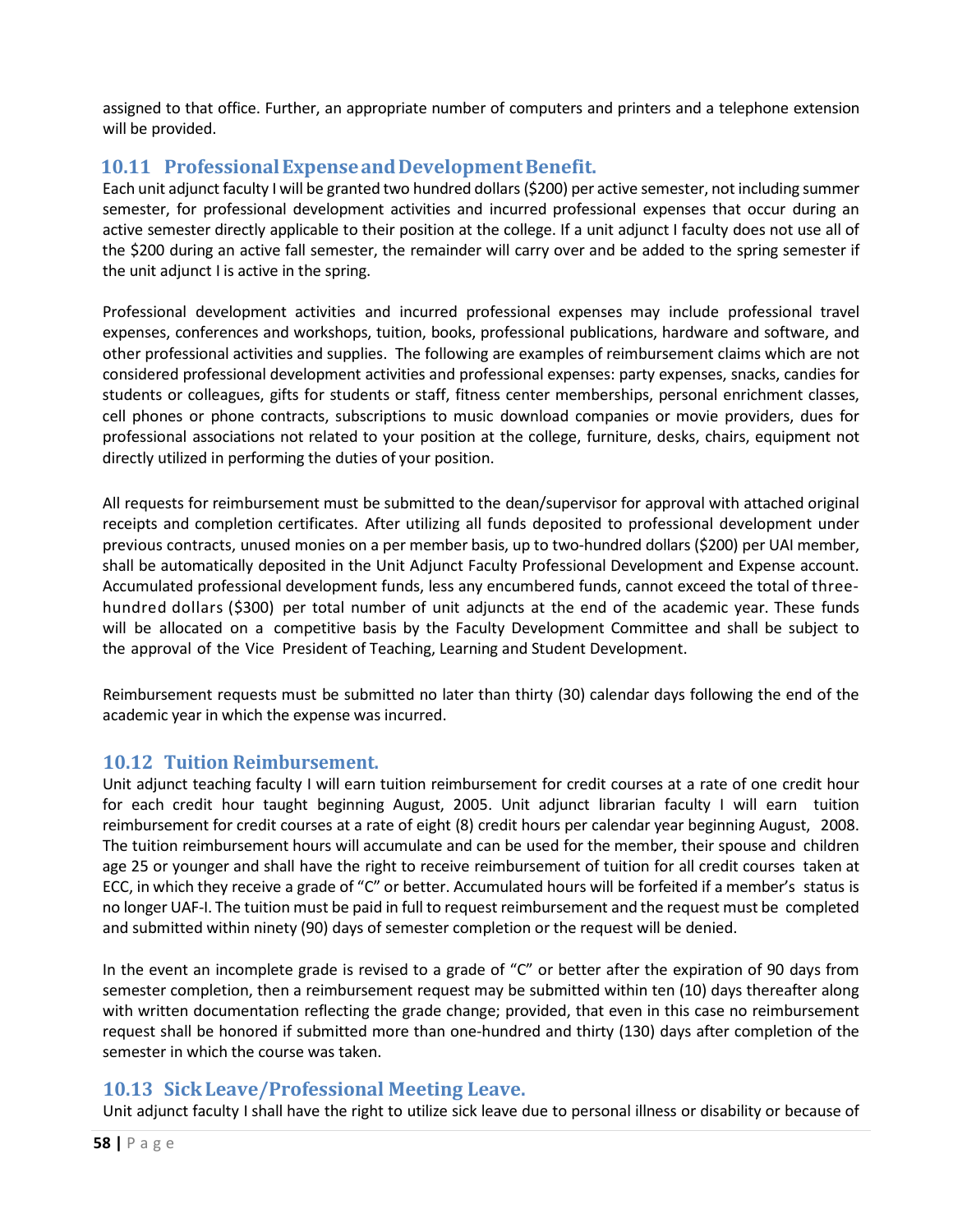a medical emergency or death in the faculty member's family defined as spouse, children, parents, grandparents and grandchildren. If extenuating circumstances arise, the College President may approve additional leave. A doctor's statement substantiating the illness and/or verifying ability to return to work may be required.

Sick leave for unit adjunct teaching faculty I shall be earned at the rate of one (1) day per semester per class taught, not to exceed two (2) days, with unlimited accumulation for reporting to SURS. All sick days shall be available on the first day of each class. Only two (2) days may be used per semester. No payment for unused sick time accrued will be made. A sick day may be used for personal or professional meeting leave. Notice to use a sick day for personal or professional meeting leave shall be given in writing to the dean/supervisor or designee at least seventy-two (72) hours in advance, except in an emergency when such notice shall be given orally, as soon as possible, and thereafter promptly confirmed in writing. Following the use of one sick day for professional activity/meeting leave, a request may be made to the dean/supervisor to use the remaining sick day, if any, for professional activity/meeting leave. The request shall not be arbitrarily or capriciously denied.

Unit adjunct library faculty I shall earn three (3) days sick leave per calendar year with unlimited accumulation for reporting to SURS. All sick days shall be available on the first day of the year. Only three (3) sick days per year may be used. No payment for unused sick time accrued will be made. A sick day may be used for personal or professional meeting leave. Notice to use a sick day for personal or professional meeting leave shall be given in writing to the dean/supervisor or designee at least seventy-two (72) hours in advance, except in an emergency; when such notice shall be given orally as soon as possible, and thereafter promptly confirmed in writing. Following the use of one sick day for professional activity/meeting leave, a request may be granted by the dean/supervisor to use one of the remaining sick days for professional activity/meeting leave. The request shall not be arbitrarily or capriciously denied.

The Board authorizes ECCFA to establish a Sick Leave Bank. Donations to this bank will be open to all faculty members and will be voluntary. The bank shall be administered by Human Resources.

The Sick Leave Bank is subject to the following guidelines:

- 1. Notices of participation in the bank must be provided on the appropriate form to Human Resources no later than September 30 for the current academic year.
- 2. Notice of withdrawal of participation must be made no later than September 30 for the current academic year. Days already donated shall remain in the bank.
- 3. Each faculty member may contribute up to two (2) sick days per academic year to the bank.
- 4. After depletion of personal sick leave, any ECC employee may apply to a faculty committee chaired by a member of the Human Resources staff for additional sick days from the bank. This committee will establish general guidelines for distribution of banked days. If the committee denies the request, the committee will notify the applicant in writing, with the reasons for denial.
- 5. The Sick Leave Bank shall be available only for the illness of the employee and not for the illness of a family member.
- 6. Employees applying to the bank must submit the request and all required documentation no later than thirty (30) calendar days after the employee has returned from leave, if all benefit time has been exhausted.

Employees applying to the bank shall absolve and hold harmless in all respects the Board of Trustees, the administration, ECCFA and the committee regarding the establishment and implementation of the Sick Leave Bank.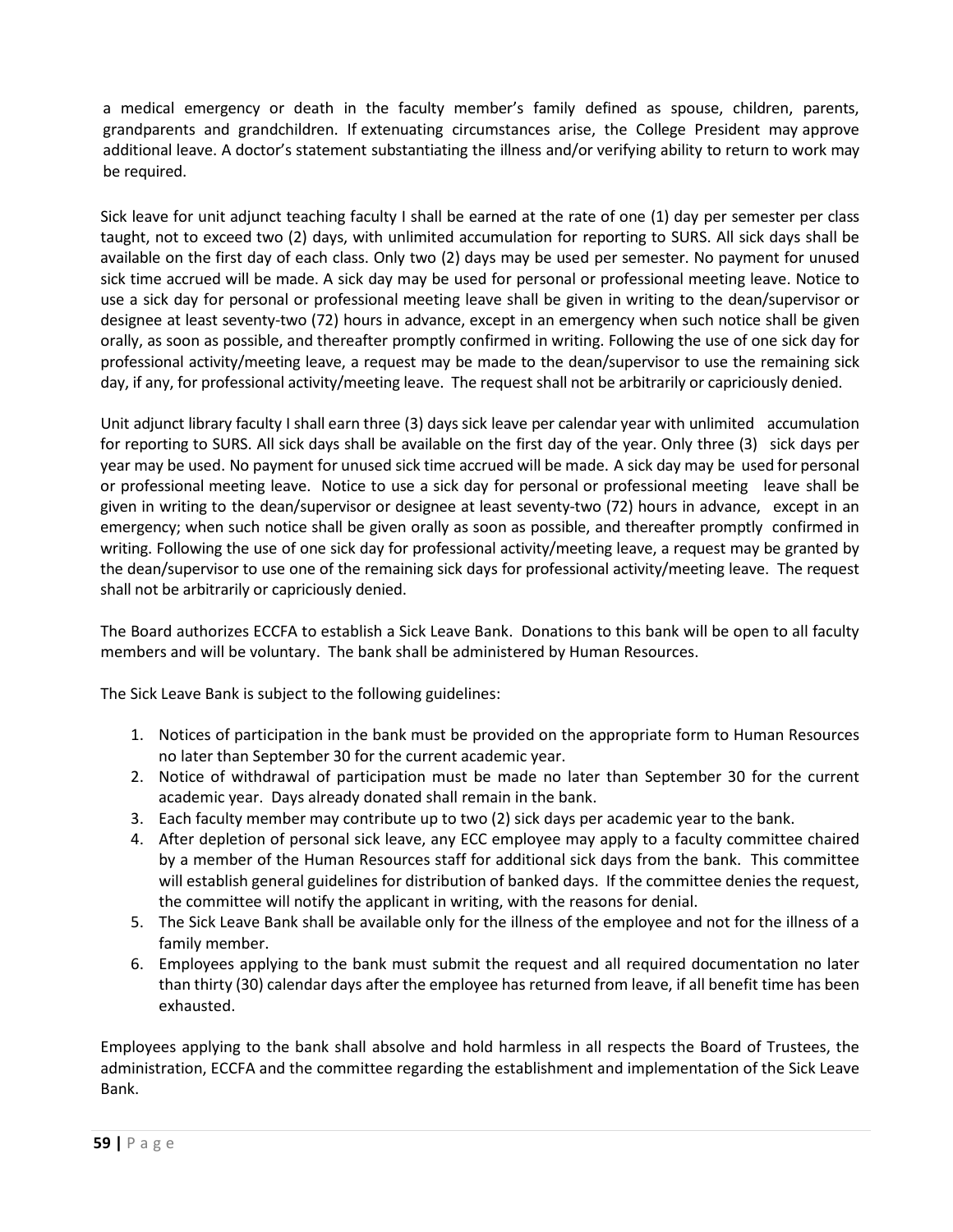## **10.15 Salary.**

To be considered for initial placement beyond Lane I, Human Resources must receive original official transcripts within 45 days of notification of unit status. Copies will not be accepted.

The maximum horizontal movement is one (1) lane per year. Lane change activities completed by December 31 and documented no later than February 15 shall be awarded on the salary schedule for that calendar year.

For purposes of compensation placement for unit adjunct faculty, placement at Lane 2 shall require a masters degree or equivalent experience. Equivalent experience shall be defined as formal recognition within their vocational field in terms of external certification, licensing, or journeyman status to be approved by both the dean and Human Resources.

The "Alternate lane movement shall be permitted January, 2002" provision of 8.8.4 does not apply; however, UAIs shall be permitted to use alternate lane activities beginning January, 2009.

## **10.16 Discipline.**

Disciplinary actions are made subject to the grievance procedure. The College agrees that disciplinary action shall be in a timely fashion with progressive and corrective discipline, as appropriate.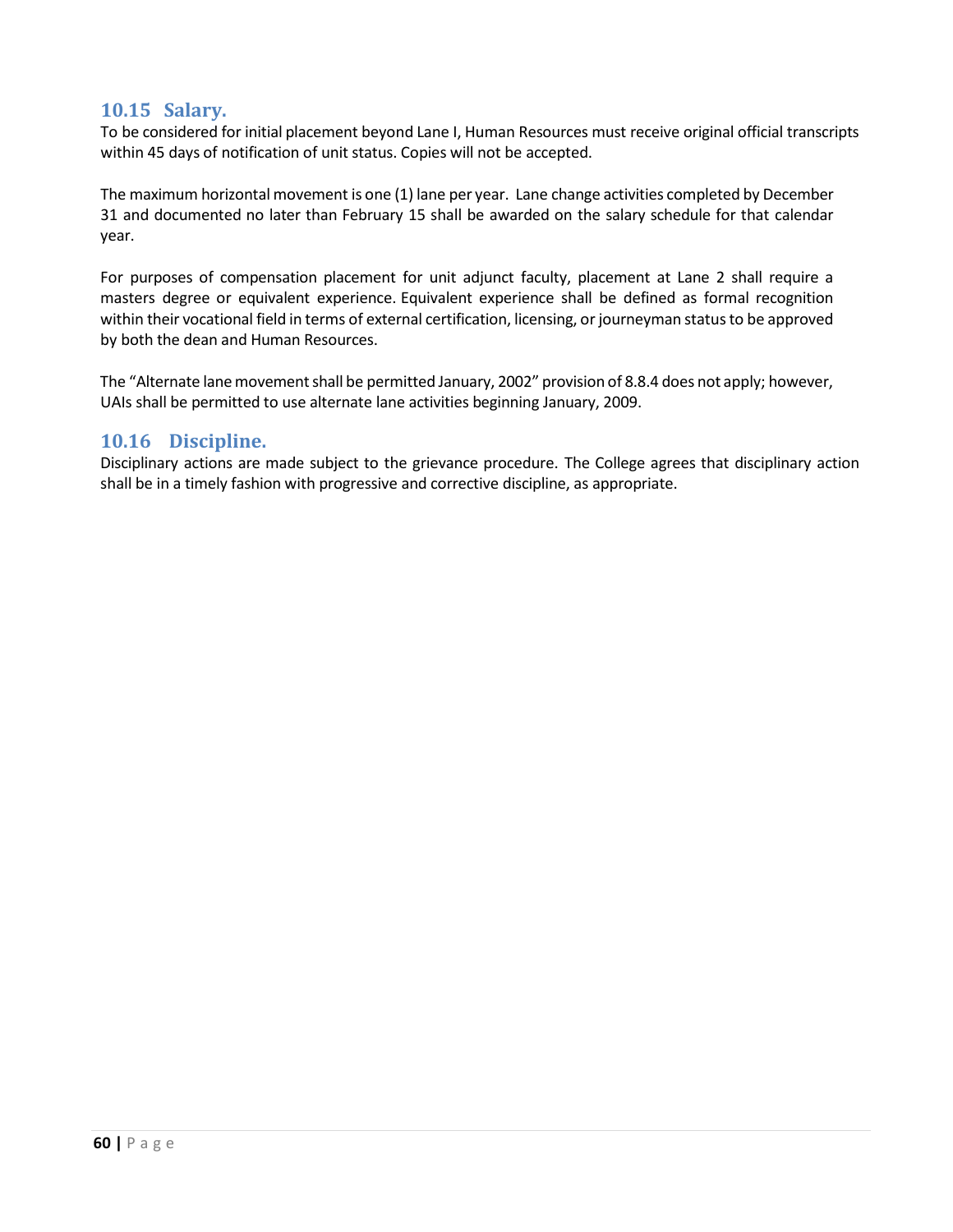## **ARTICLE XI: MISCELLANEOUS**

## **11.1 SavingsClause.**

If any provision of this Agreement is subsequently declared by legislative or judicial authority to be unlawful, unenforceable, or not in accordance with applicable statutes, all other provisions of this Agreement shall remain in full force and effect for the duration of this Agreement, and the parties shall meet as soon as possible to agree on a substitute provision.

## **11.2 EntireAgreement.**

The parties acknowledge that during the negotiation which resulted in this Agreement, each had the unlimited right and opportunity to make demands and proposals with respect to any subject or matter not removed by law from the area of collective bargaining, and that the understandings and agreements arrived at by the parties after the exercise of that right and opportunity are set forth in this Agreement. Therefore, the Board and the ECCFA, for the duration of this Agreement, each voluntarily and unqualifiedly waives the right, and each agrees that the other shall not be obligated to bargain collectively with respect to any subject or matter referred to, or covered in this Agreement. This Agreement may only be amended during its term by the parties' mutual agreement in writing.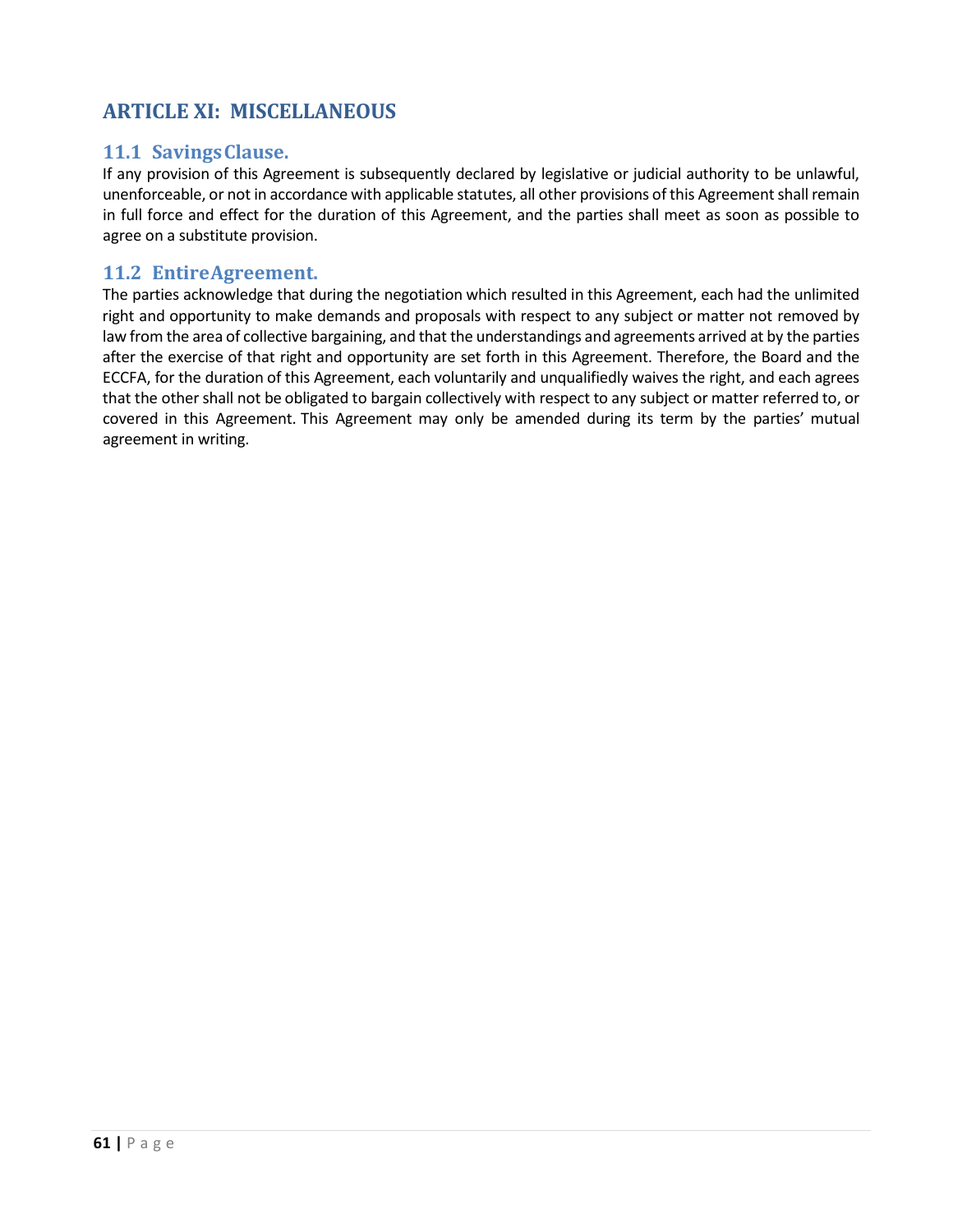#### APPENDIX A: SALARY SCHEDULES

# Appendix A-1: 2017-2019 Full-Time Salary and Rank Schedule

|                  |               |        |                | $\mathbf{H}$ |               | $\mathbf{III}$ |               | IV       |               | v             |               | VI      |              | VII                  |               | VIII      |               | IX      |               | x         |                               |
|------------------|---------------|--------|----------------|--------------|---------------|----------------|---------------|----------|---------------|---------------|---------------|---------|--------------|----------------------|---------------|-----------|---------------|---------|---------------|-----------|-------------------------------|
| Step             |               | MA     |                | $MA+8$       |               | $MA+16$        |               | $MA+24$  |               | $MA+30$       |               | MA+38   |              | MA+46                |               | $MA+54$   |               | $MA+60$ |               | $MA+75$   |                               |
|                  | <sup>\$</sup> | 49,161 |                | \$50,881     | $.$ \$        | 52,662         |               | \$54,505 | $\mathbb{S}$  | 56,413        | $\mathbb{S}$  | 58,387  | \$           | 60,431               | $\mathcal{S}$ | 62,546    | $\sqrt{3}$    | 64,735  | $\mathcal{S}$ | 67,001    | Instructor                    |
|                  |               | 51,373 | $\mathbb{S}^-$ | 53,171       | $\mathbb{S}$  | 55,032         | $\mathbb{S}$  | 56,958   | $\mathbb{S}$  | 58,952        |               | 61,015  |              | 63,150               | <sup>S</sup>  | 65,360    | l \$          | 67,648  | -S            | 70,016    |                               |
|                  | 3 IS          | 53,585 | $\mathbb{S}^-$ | 55,461       | <sup>\$</sup> | 57,401         | $\mathbb{S}$  | 59,411   | $\mathbb{S}$  | 61,490        | S             | 63,642  |              | 65,870               | <b>S</b>      | 68,175    | l \$          | 70,562  | -S            | 73,031    |                               |
|                  |               | 55,797 | <sup>\$</sup>  | 57,750       |               | 59,771         | $\mathbb{S}$  | 61,863   | <sup>S</sup>  | 64,029        | -S            | 66,270  |              | 68,590               | - \$          | 70,990    | - \$          | 73,474  |               | 76,046    | Assistant Professor I         |
|                  |               | 58,009 | S.             | 60,040       | <sup>S</sup>  | 62,141         | $\mathbb{S}$  | 64,316   | <sup>S</sup>  | 66,567        | -S            | 68,897  |              | 71,309               | -8            | 73,804    | -S            | 76,388  | -8            | 79,061    |                               |
|                  | $6 \,$ $\,$   | 60,222 | \$.            | 62,330       | -S            | 64,511         | $\mathbb{S}$  | 66,770   | - \$          | $69,106$   \$ |               | 71,525  |              | 74,027               | -S            | 76,619    | - \$          | 79,301  | S             | 82,076    |                               |
|                  |               | 62,434 | <sup>\$</sup>  | 64,619       | <sup>S</sup>  | 66,881         | $\mathbb{S}$  | 69,222   | <sup>S</sup>  | 71,644        |               | 74,152  |              | 76,747               |               | 79,434    | - \$          | 82,213  | -8            | 85,091    | <b>Assistant Professor II</b> |
|                  | $8 \mid S$    | 64,646 | <sup>\$</sup>  | 66,909       | $\sqrt{3}$    | 69,250         | $\mathbb{S}$  | 71,675   | -S            | 74,183        | -S            | 76,780  |              | $79,466$   \$        |               | 82,248    | <b>S</b>      | 85,127  |               | 88,106    |                               |
|                  | -S            | 66,858 | <sup>\$</sup>  | 69,199       | $\mathcal{S}$ | 71,620         | -S            | 74,127   | -S            | 76,722        | S             | 79,407  |              | 82,186               | -S            | 85,062    | -\$           | 88,040  | -S            | 91,121    |                               |
| $10 \mid S \mid$ |               | 69,071 |                | \$71,489     | -S            | 73,990         | -S            | 76,580   | S             | 79,261        | <b>S</b>      | 82,035  |              | $84,906$   \$        |               | 87,877    | -\$           | 90,953  | - \$          | 94,137    | Associate Professor I         |
| 11S              |               | 71,283 | <sup>\$</sup>  | 73,778       | -S            | 76,360         |               | 79,033   | <sup>S</sup>  | 81,799        | -S            | 84,662  |              | 87,625               |               | 90,692    | -S            | 93,866  | -S            | 97,151    |                               |
| $12 \text{ s}$   |               | 73,495 | -SS            | 76,068       | -S            | 78,730         | -S            | 81,486   | <sup>S</sup>  | 84,338        | - \$          | 87,290  |              | 90,345               | -S            | 93,507    | -S            | 96,780  | <sup>\$</sup> | 100,166   |                               |
|                  | $13 \mid S$   | 75,707 | S.             |              |               | 81,100         | <sup>\$</sup> | 83,938   | $\mathcal{S}$ | 86,876        | -S            | 89,916  |              | 93,064               | -S            | 96,321    | $\sqrt{3}$    | 99,692  | <sup>\$</sup> | 103,182   | Associate Professor II        |
| 14S              |               | 77,919 | <sup>\$</sup>  | 80,647       | <sup>S</sup>  | 83,469         | $\mathbf{\$}$ | 86,391   | S.            | 89,414        | S             | 92,544  |              | 95,784               |               | 99,135    | -S            | 102,605 | <sup>\$</sup> | 106,196   |                               |
|                  | $15 \mid$ \$  | 80,132 |                | \$82,937     |               | \$85,839       | -S            | 88,843   | S.            | 91,953        | S.            | 95,171  |              | 98,502               |               | \$101,950 | <b>S</b>      | 105,519 | <sup>\$</sup> | 109,211   |                               |
| 16               |               |        | \$.            | 85,227       |               | 88,209         | <sup>\$</sup> | 91,297   | - \$          | 94,492        | <sup>\$</sup> | 97,799  | $\mathbb{S}$ | 101,222              | <sup>\$</sup> | 104,765   | -\$           | 108,431 |               | \$112,227 | Professor I                   |
| 17               |               |        |                |              |               | 90,579         | S.            | 93,749   | -\$           | 97,031        | <sup>\$</sup> | 100,426 | S.           | 103,941              | S.            | 107,579   | <sup>\$</sup> | 111,345 |               | \$115,242 |                               |
| 18               |               |        |                |              |               |                |               | 96,202   | \$            | 99,569        |               | 103,054 |              | 106,661              | -SS           | 110,394   | \$            | 114,258 | <sup>\$</sup> | 118,256   |                               |
| 19               |               |        |                |              |               |                |               |          |               |               |               | 105,681 |              | 109,380              |               | \$113,208 | <sup>S</sup>  | 117,171 | S.            | 121,272   | Professor II                  |
| 20               |               |        |                |              |               |                |               |          |               |               |               | 108,309 |              | $112,100$ \$ 116,023 |               |           | $\mathcal{S}$ | 120,084 | <sup>\$</sup> | 124,287   |                               |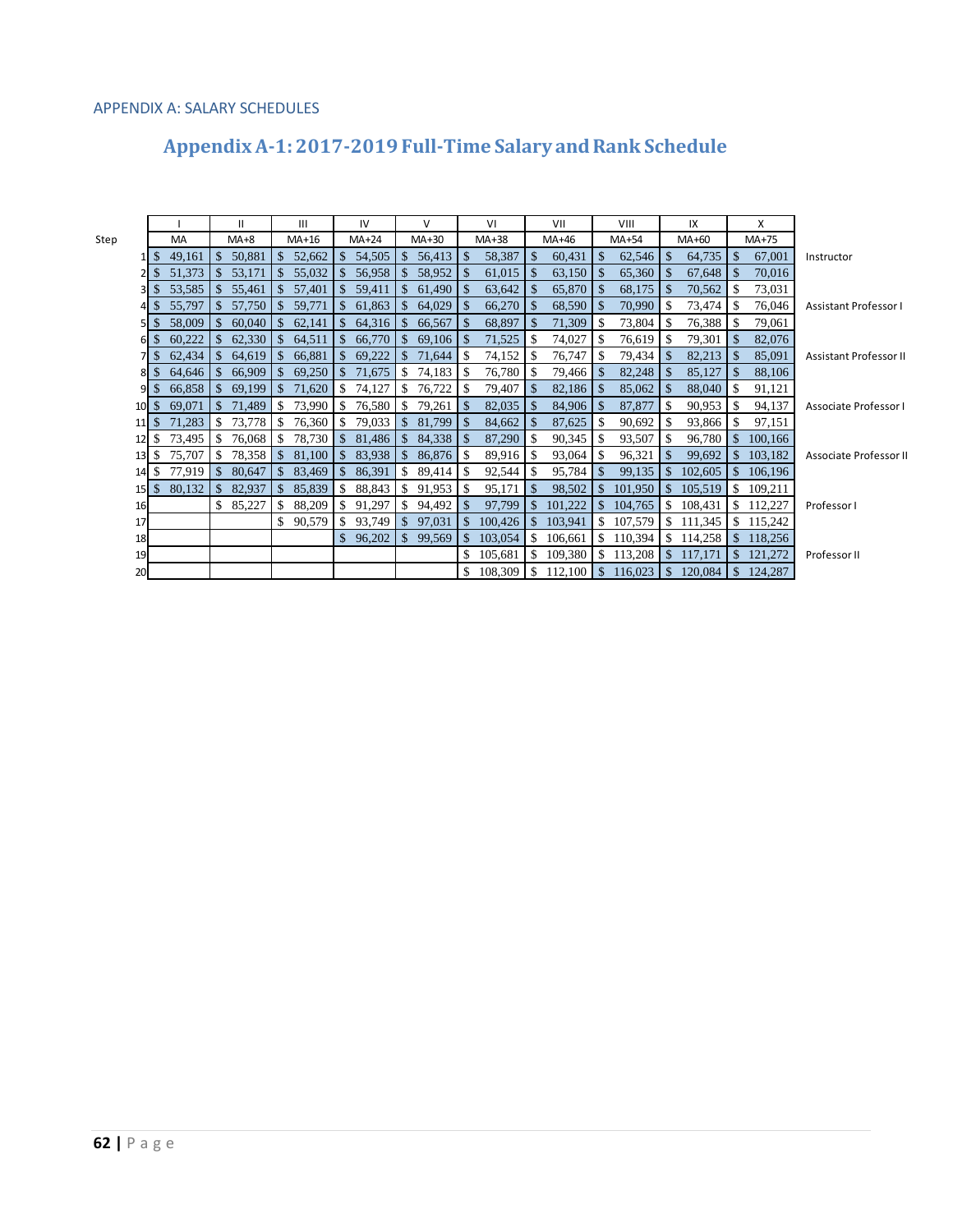# **Appendix A-2: 2017-2019 UnitAdjunct Faculty II Teaching Salary Schedule**

**2017** 

|              | Less than |                |    | MA or      |              |       | <b>MA+75 or</b>  |
|--------------|-----------|----------------|----|------------|--------------|-------|------------------|
| <b>Step</b>  |           | <b>Masters</b> |    | Equivalent | <b>MA+30</b> |       | <b>Doctorate</b> |
|              | \$        | 984            | \$ | 1,018      | \$           | 1,054 | \$<br>1,091      |
| $\mathbf{2}$ | \$        | 1,028          | \$ | 1,064      | \$           | 1,101 | \$<br>1,140      |
| 3            | \$        | 1,072          | \$ | 1,110      | \$           | 1,149 | \$<br>1,189      |
| 4            | \$        | 1,117          | \$ | 1,156      | \$           | 1,196 | \$<br>1,238      |
| 5            | \$        | 1,161          | \$ | 1,201      | \$           | 1,244 | \$<br>1,287      |
| 6            | \$        | 1,181          | \$ | 1,222      | \$           | 1,265 | \$<br>1,309      |
|              | \$        | 1,200          | \$ | 1,242      | \$           | 1,286 | \$<br>1,331      |

**2018** 

|              |                | Less than | MA or |            |              |       |                  | <b>MA+75 or</b> |  |
|--------------|----------------|-----------|-------|------------|--------------|-------|------------------|-----------------|--|
| <b>Step</b>  | <b>Masters</b> |           |       | Equivalent | <b>MA+30</b> |       | <b>Doctorate</b> |                 |  |
|              | \$             | 994       | \$    | 1,028      | \$           | 1,064 | \$               | 1,102           |  |
| $\mathbf{2}$ | \$             | 1,038     | \$    | 1,075      | \$           | 1,112 | \$               | 1,151           |  |
| 3            | \$             | 1,083     | \$    | 1,121      | \$           | 1,160 | \$               | 1,201           |  |
| 4            | \$             | 1,128     | \$    | 1,167      | \$           | 1,208 | \$               | 1,250           |  |
| 51           | \$             | 1,172     | \$    | 1,213      | \$           | 1,256 | \$               | 1,300           |  |
| 6            | \$             | 1,192     | \$    | 1,234      | \$           | 1,277 | \$               | 1,322           |  |
|              | \$             | 1,212     | \$    | 1,255      | \$           | 1,298 | \$               | 1,344           |  |

**2019**

|              |                | Less than |    | <b>MA</b> or |    |              | <b>MA+75 or</b>  |
|--------------|----------------|-----------|----|--------------|----|--------------|------------------|
| <b>Step</b>  | <b>Masters</b> |           |    | Equivalent   |    | <b>MA+30</b> | <b>Doctorate</b> |
|              | \$             | 1,004     | \$ | 1,039        | \$ | 1,075        | \$<br>1,113      |
| $\mathbf{z}$ | \$             | 1,049     | \$ | 1,085        | \$ | 1,123        | \$<br>1,163      |
| 3            | \$             | 1,094     | \$ | 1,132        | \$ | 1,172        | \$<br>1,213      |
| 4            | \$             | 1,139     | \$ | 1,179        | \$ | 1,220        | \$<br>1,263      |
| 5            | \$             | 1,184     | \$ | 1,226        | \$ | 1,268        | \$<br>1,313      |
| 6            | \$             | 1,204     | \$ | 1,246        | \$ | 1,290        | \$<br>1,335      |
|              | \$             | 1,224     | \$ | 1,267        | \$ | 1,311        | \$<br>1,357      |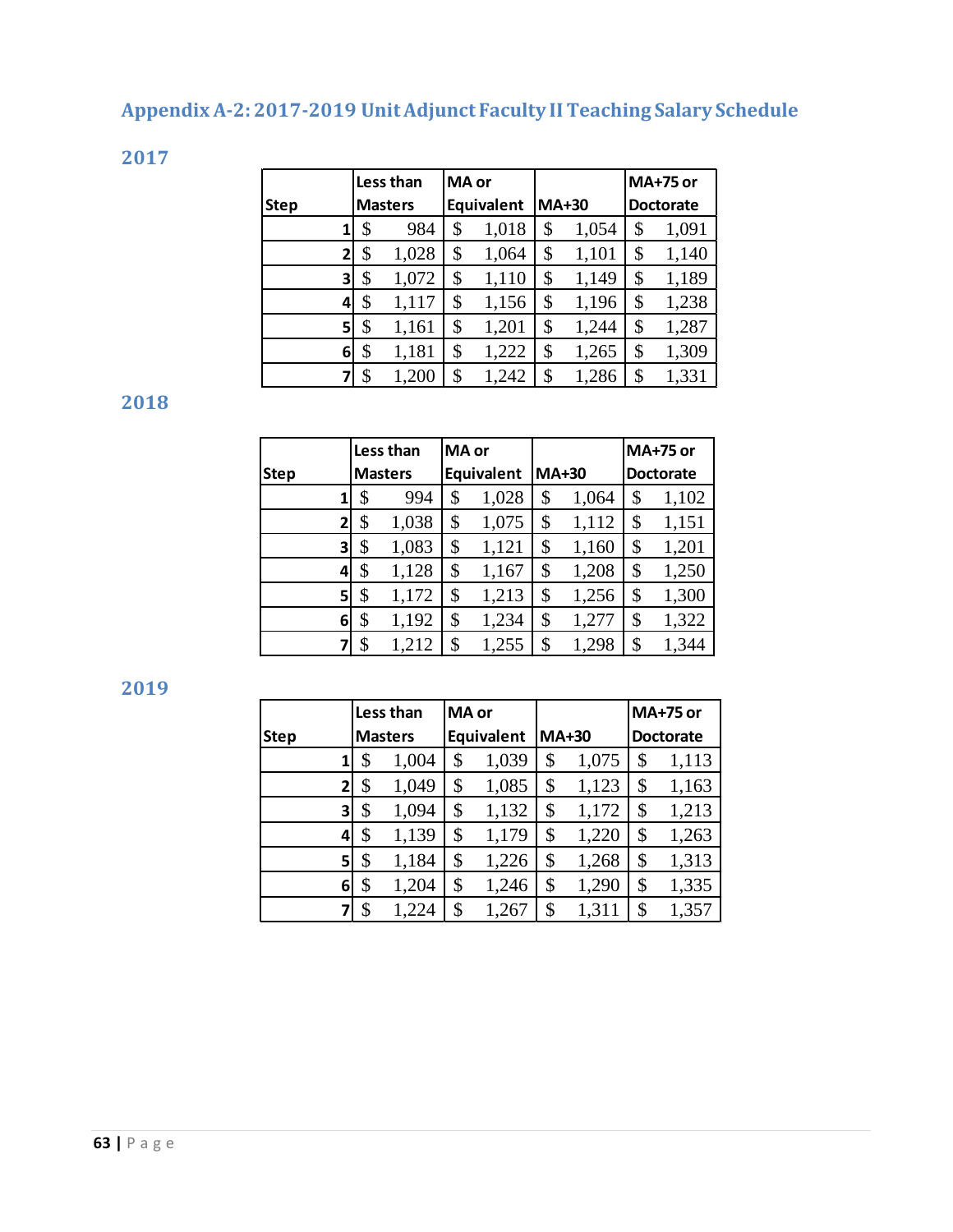# **Appendix A-3: 2017-2019 Unit Adjunct Faculty II Librarian Salary Schedule**

**2017**

| Less than   |                |    |                | MA or |                   |              |       | <b>MA+75 or</b>  |
|-------------|----------------|----|----------------|-------|-------------------|--------------|-------|------------------|
| <b>Step</b> |                |    | <b>Masters</b> |       | <b>Equivalent</b> | <b>MA+30</b> |       | <b>Doctorate</b> |
|             |                | \$ | 43.40          | \$    | 44.92             | \$           | 46.49 | \$<br>48.12      |
|             | 2              | \$ | 45.35          | \$    | 46.94             | \$           | 48.59 | \$<br>50.29      |
|             | 3              | \$ | 47.31          | \$    | 48.96             | \$           | 50.68 | \$<br>52.45      |
|             | 4              | \$ | 49.26          | \$    | 50.98             | \$           | 52.77 | \$<br>54.62      |
|             | 5 <sup>1</sup> | \$ | 51.21          | \$    | 53.01             | \$           | 54.86 | \$<br>56.78      |
|             | 61             | \$ | 52.08          | \$    | 53.90             | \$           | 55.79 | \$<br>57.74      |
|             |                | \$ | 52.95          | \$    | 54.80             | \$           | 56.72 | \$<br>58.71      |

**2018** 

|             |                | Less than |       |            |              |       |                  | <b>MA+75 or</b> |  |
|-------------|----------------|-----------|-------|------------|--------------|-------|------------------|-----------------|--|
|             |                |           | MA or |            |              |       |                  |                 |  |
| <b>Step</b> | <b>Masters</b> |           |       | Equivalent | <b>MA+30</b> |       | <b>Doctorate</b> |                 |  |
|             | \$             | 43.83     |       | 45.37      | \$           | 46.96 | \$               | 48.60           |  |
| 2           | \$             | 45.81     | \$    | 47.41      | \$           | 49.07 | \$               | 50.79           |  |
| 3           | \$             | 47.78     |       | 49.45      | \$           | 51.18 | \$               | 52.97           |  |
| 4           | \$             | 49.75     | \$    | 51.49      | \$           | 53.30 | \$               | 55.16           |  |
| 5           | \$             | 51.72     | \$    | 53.53      | \$           | 55.41 | \$               | 57.35           |  |
| 6           | \$             | 52.60     | \$    | 54.44      | \$           | 56.35 | \$               | 58.32           |  |
|             | \$             | 53.48     | \$    | 55.35      | \$           | 57.29 | \$               | 59.29           |  |

**2019** 

|             | Less than      |    | MA or             |              |       | <b>MA+75 or</b>  |
|-------------|----------------|----|-------------------|--------------|-------|------------------|
| <b>Step</b> | <b>Masters</b> |    | <b>Equivalent</b> | <b>MA+30</b> |       | <b>Doctorate</b> |
| 1           | \$<br>44.27    | \$ | 45.82             | \$           | 47.43 | \$<br>49.09      |
| 2           | \$<br>46.26    | \$ | 47.88             | \$           | 49.56 | \$<br>51.29      |
| 3           | \$<br>48.26    | \$ | 49.95             | \$           | 51.69 | \$<br>53.50      |
| 4           | \$<br>50.25    | \$ | 52.01             | \$           | 53.83 | \$<br>55.71      |
| 51          | \$<br>52.24    | \$ | 54.07             | \$           | 55.96 | \$<br>57.92      |
| 6           | \$<br>53.13    | \$ | 54.99             | \$           | 56.91 | \$<br>58.90      |
|             | \$<br>54.01    | \$ | 55.90             | \$           | 57.86 | \$<br>59.88      |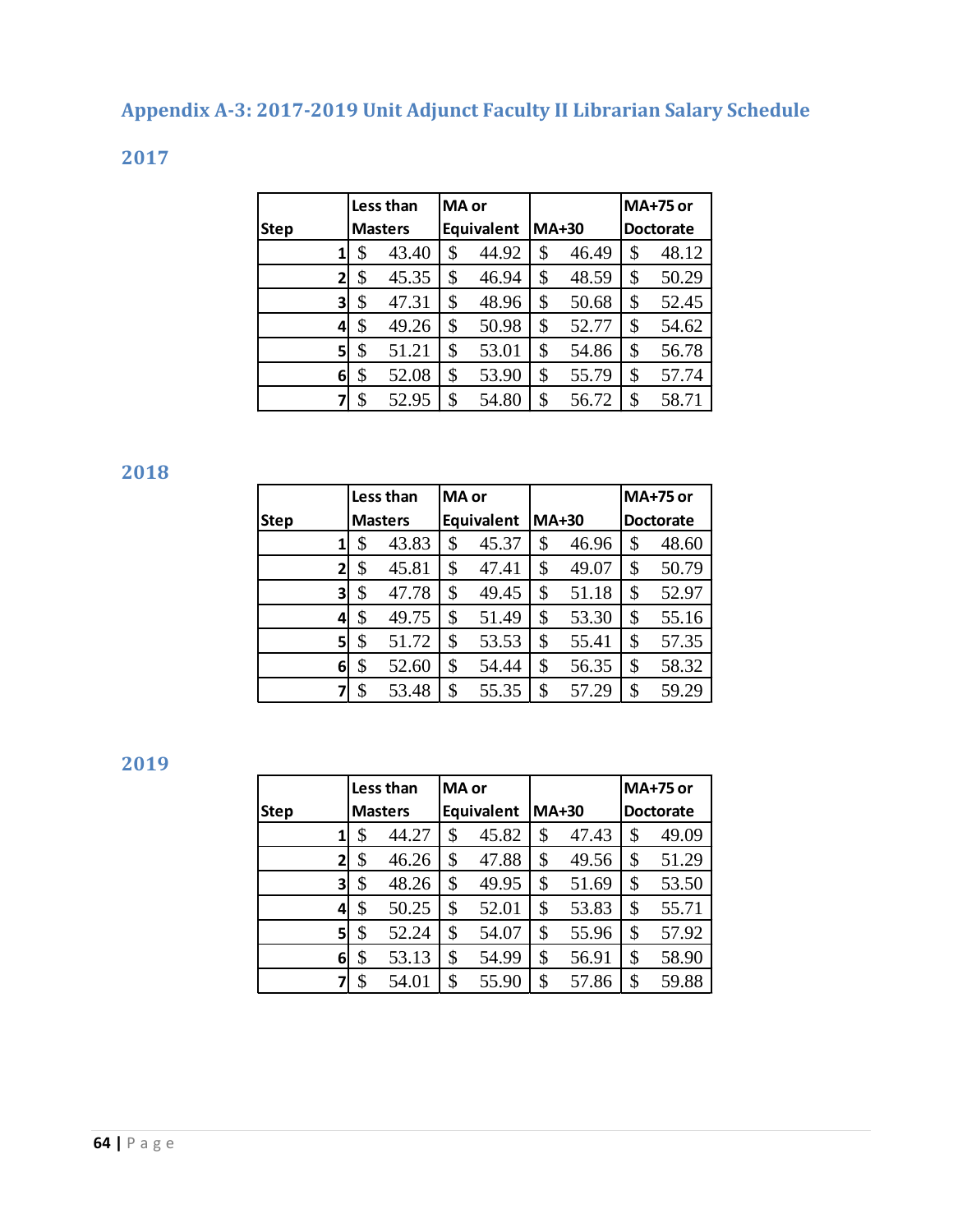# **Appendix A-4: 2017-2019 UnitAdjunctFaculty I Teaching SalarySchedule**

| 2017        |                |  |  |  |                    |  |           |
|-------------|----------------|--|--|--|--------------------|--|-----------|
|             | Less than      |  |  |  | <b>MA or</b>       |  | IMA+75 or |
| <b>Step</b> | <b>Masters</b> |  |  |  | Equivalent   MA+30 |  | Doctorate |
|             |                |  |  |  | 944                |  |           |

**2018**

|      | Less than      |  | lMA or |                    |     | MA+75 or  |  |  |
|------|----------------|--|--------|--------------------|-----|-----------|--|--|
| Step | <b>Masters</b> |  |        | Equivalent   MA+30 |     | Doctorate |  |  |
|      |                |  |        | 953                | 986 |           |  |  |

**2019**

|             | Less than      |     | lMA or                    |     |     | MA+75 or  |  |  |
|-------------|----------------|-----|---------------------------|-----|-----|-----------|--|--|
| <b>Step</b> | <b>Masters</b> |     | <b>Equivalent   MA+30</b> |     |     | Doctorate |  |  |
|             |                | 930 |                           | 962 | 996 |           |  |  |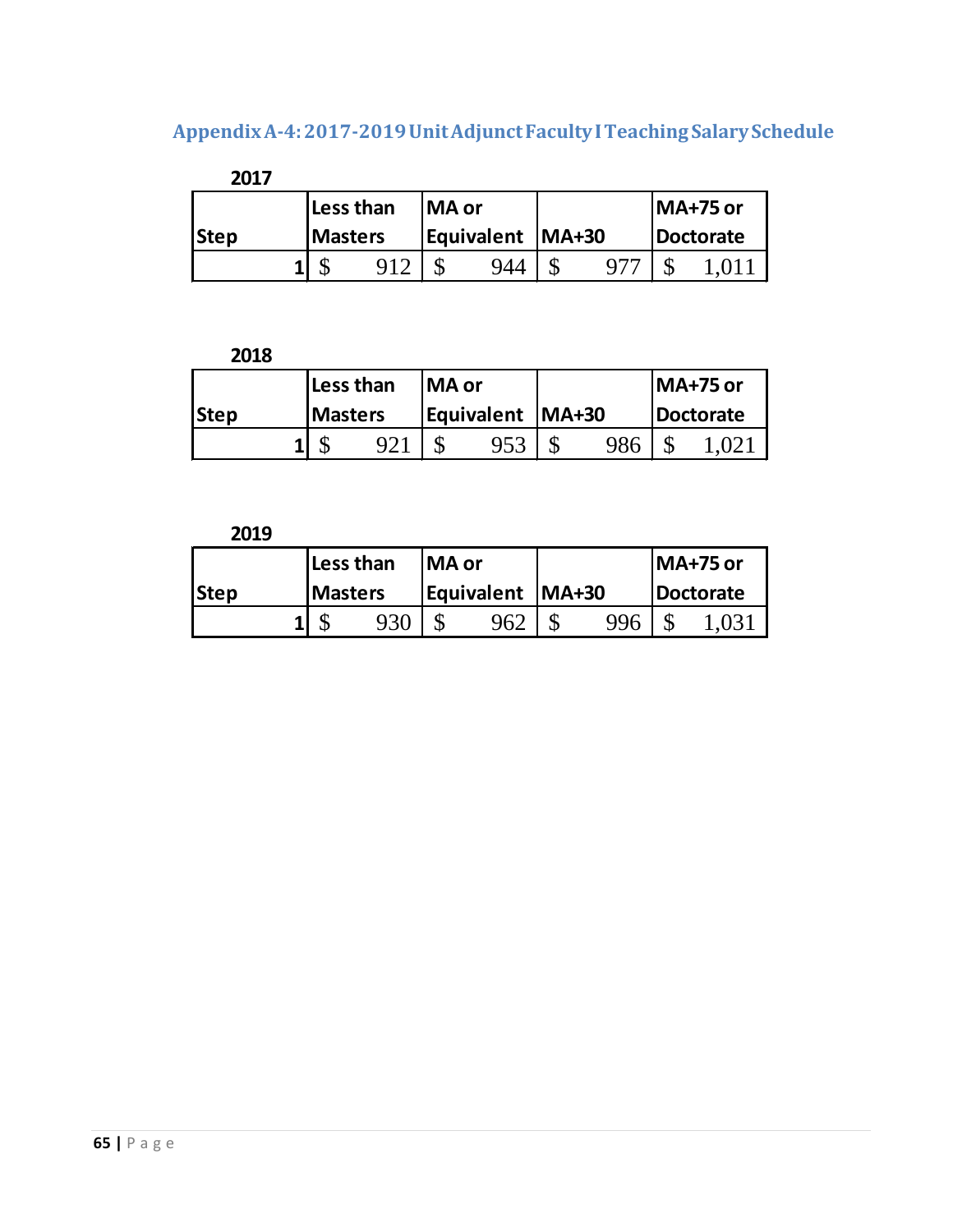# **Appendix A-5: 2017-2019 Unit Adjunct Faculty I Librarian Salary Schedule**

| 2017 |                 |               |                    |       |           |                 |  |
|------|-----------------|---------------|--------------------|-------|-----------|-----------------|--|
|      | Less than       | <b>IMA</b> or |                    |       |           | <b>MA+75 or</b> |  |
| Step | <b>IMasters</b> |               | Equivalent   MA+30 |       | Doctorate |                 |  |
|      |                 |               |                    | 43.09 |           |                 |  |

| 2018 |                 |           |               |                    |  |                  |                 |  |
|------|-----------------|-----------|---------------|--------------------|--|------------------|-----------------|--|
|      |                 | Less than | <b>IMA</b> or |                    |  |                  | <b>MA+75 or</b> |  |
| Step | <b>IMasters</b> |           |               | Equivalent   MA+30 |  | <b>Doctorate</b> |                 |  |
|      |                 |           |               | 04                 |  |                  |                 |  |

|      | Less than      |  | <b>IMA</b> or      |       |  |       | IMA+75 or        |       |
|------|----------------|--|--------------------|-------|--|-------|------------------|-------|
| Step | <b>Masters</b> |  | Equivalent   MA+30 |       |  |       | <b>Doctorate</b> |       |
|      |                |  |                    | 42.46 |  | 43.96 |                  | 45.49 |

*Equivalent is defined in Article 10.15*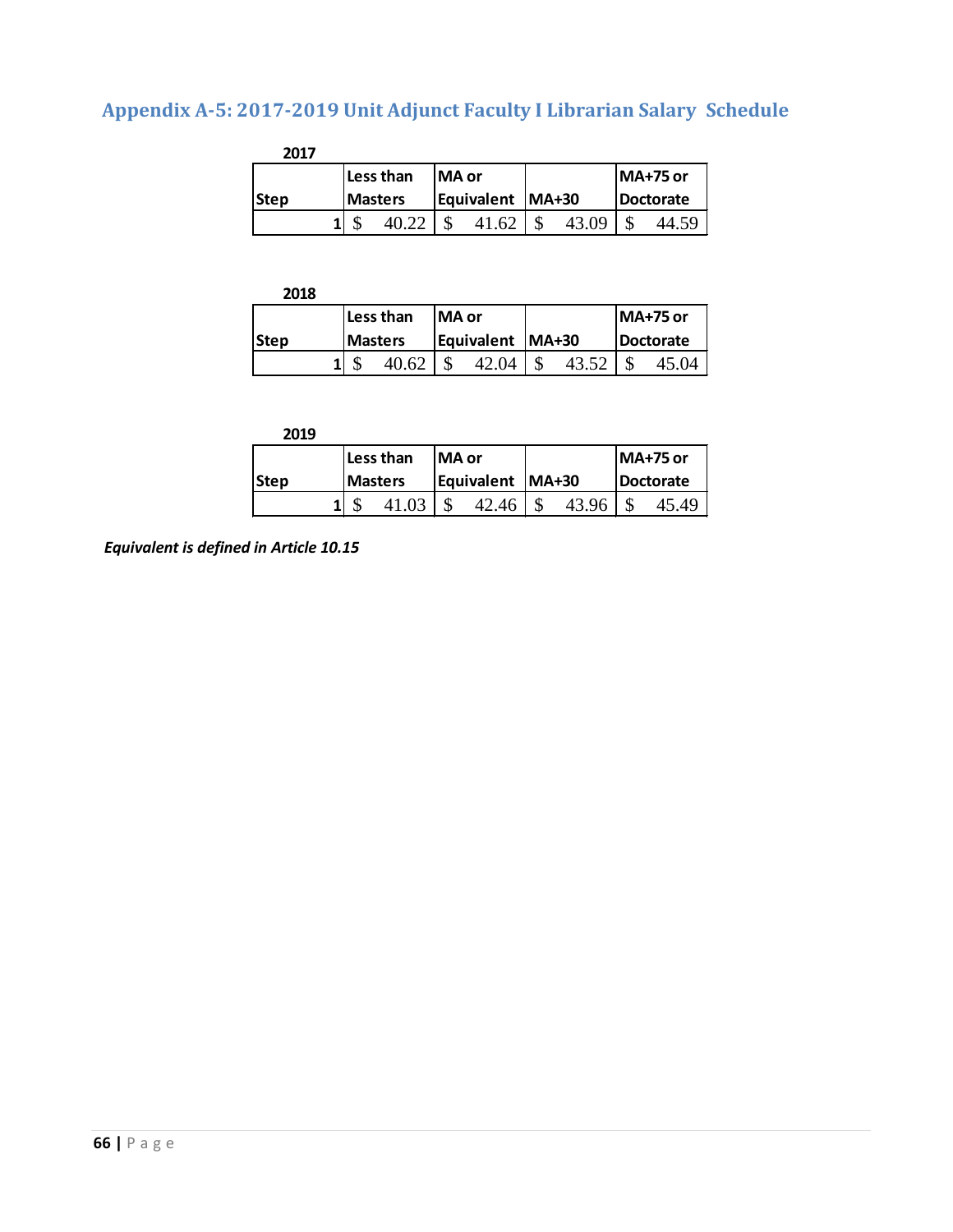## **APPENDIX B: JOB DESCRIPTIONS**

## **Appendix B-1: Full-Time Teaching FacultyJob Description**

#### **JOB SUMMARY**

Full-time teaching faculty provide instruction aligned with the college's strategic goals and evaluate students' progress to facilitate achievement of their educational goals.

In addition to the job description, faculty members teaching in grant supported programs are required to adhere and to comply with all provisions, qualifications, policies, and procedures set forth in the grant. In the event that the grant requirements contradict or add to the job description, the requirements of the grant will take precedence.

This provision shall not be used to shift administrative responsibilities to the faculty member. Further, the Vice President of Teaching, Learning and Student Development agrees to meet and discuss grant requirements with the Association President and/or Association representatives.

#### JOB TASKS/ELEMENTS

#### **Deliver Instruction**

- 1) Conduct assigned classes and/or labs
- 2) Prepare lessons
- 3) Provide course syllabus (which shall include course information, grading standards, attendance policies, classroom behavioral expectations, and course outline)
- 4) Utilize learning outcomes assessment and measuresto improve learning/instruction

If a lab is involved:

- 5) Prepare labs
- 6) Enforce lab safety procedures

#### **Evaluate Student Progress**

- 1) Keep accurate record of student performance
- 2) Provide students with timely feedback

#### **Provide Student Assistance**

- 1) Maintain office hours and voice-mail/e-mail communication
- 2) Give career and academic advice
- 3) Refer students to student support services
- 4) Accommodate special needs students

#### **Develop Curriculum**

- 1) Review/select textbooks and instructional materials
- 2) Develop/revise courses
- 3) Develop/revise degree/certificate programs
- 4) Review/revise course outlines
- 5) Participate in articulation of courses/programs If

occupational program is involved:

6) Consult with advisory committees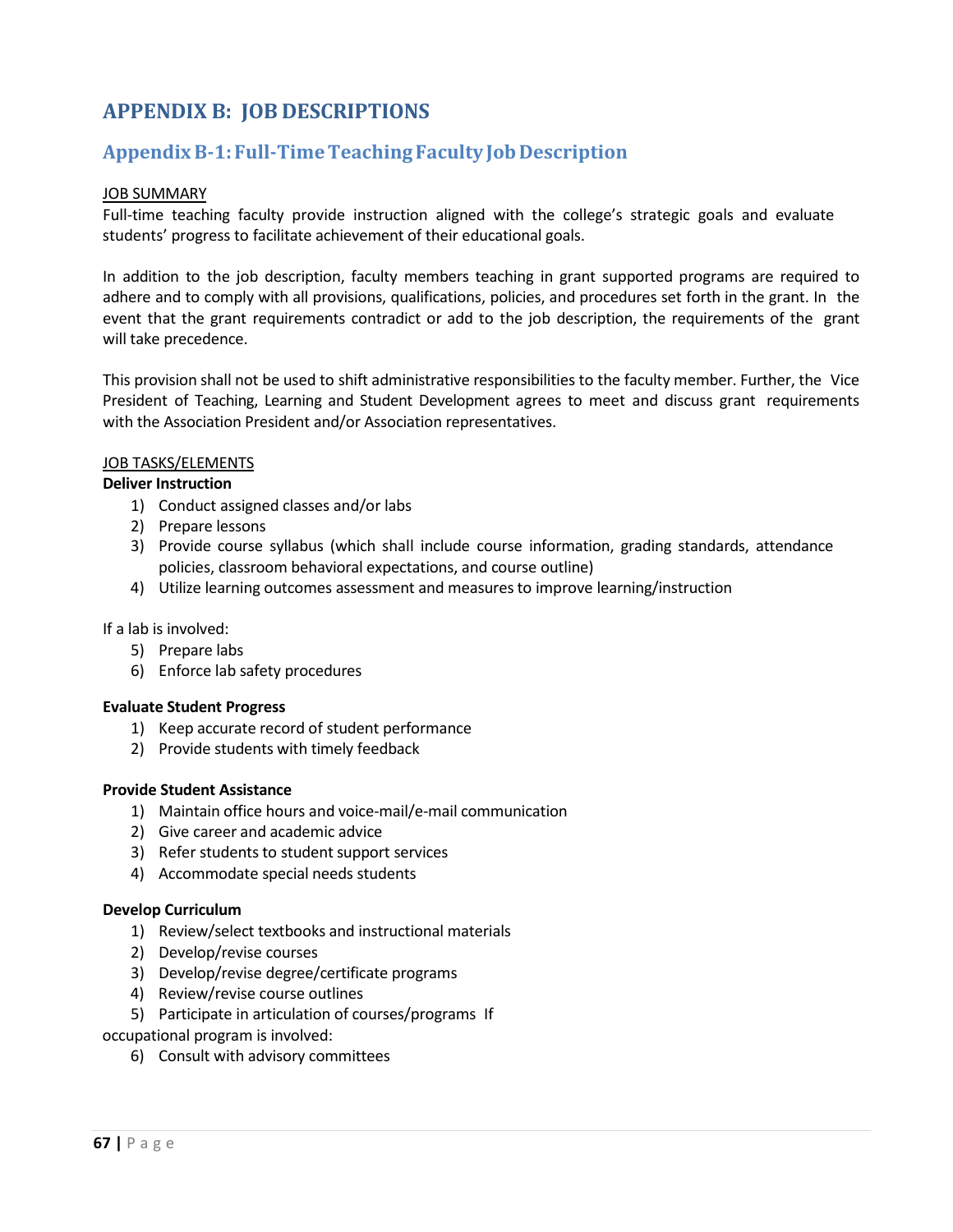#### **Participate in Professional Development**

- 1) Participate in professional growth activities that are aligned with the college's strategic goals.
- 2) Keep current on research and technologies in assigned specialties
- 3) Participate in professional growth activities
- 4) Participate in professional organizations

#### **Participate in Departmental Routines**

- 1) Assist in scheduling of classes
- 2) Assist in setting departmental goals, learning outcomes and selection of textbooks
- 3) Participate in assessment of student learning outcomes at the college, program and course-level
- 4) Assist in assessing new equipment and/or supplies
- 5) Serve on standing committees
- 6) Serve on ad hoc committees (for example, search, college task-force, or instructional area committees)
- 7) Participate in program review
- 8) Comply with registration/records procedures
- 9) Verify student enrollment
- 10) Attend College-wide faculty meetings
- 11) Serve on non-tenure faculty evaluation committees in accordance with the agreed upon Faculty Evaluation Handbook
- 12) Complete the requirements of the evaluation process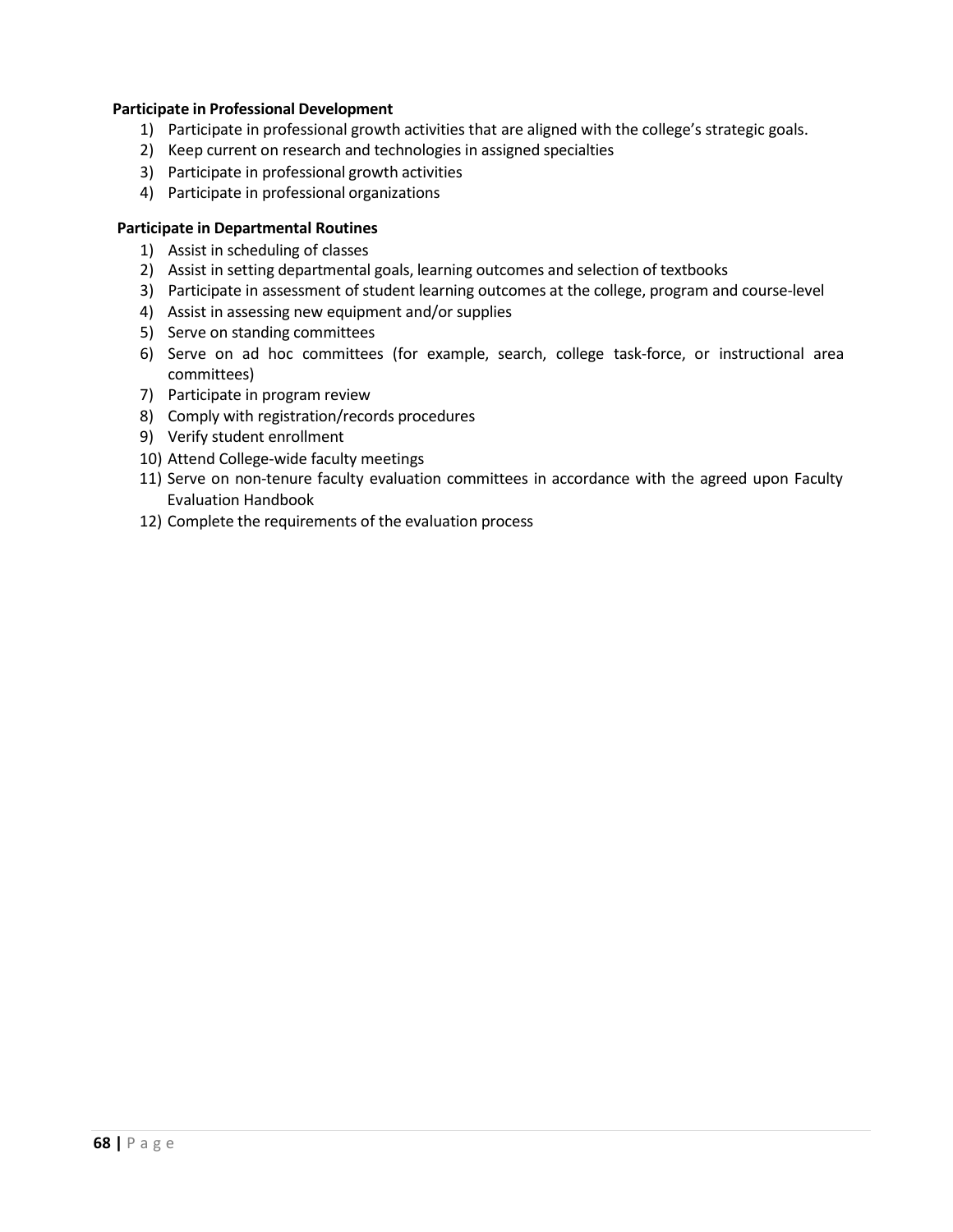## **Appendix B-3: Full-TimeTechnical Services LibrarianJobDescription**

#### JOB SUMMARY

Full-time technical services librarian faculty manage the automated library services, select materials and manage the library collection to provide students with access to library resources needed to attain their educational objectives.

#### JOB TASKS/ELEMENTS

#### **Manage Automated Library Computer Services System**

- 1. Work with IT to identify/troubleshoot software problems
- 2. Train library staff on use of computer system

#### **Assist Administration in Management of Library Acquisitions**

- 1. Monitor print and non-print budgets
- 2. Recommend library materials for purchase
- 3. Solicit faculty input on acquisitions

#### **Coordinate and Assist Technical Services Staff**

- 1. Train technical services staff in technical services procedures
- 2. Help establish work procedures for technical services staff

#### **Manage Library Collection**

- 1. Catalog library materials
- 2. Maintain library catalog and collection

#### **Assist Administration in Coordinating Library Publicity**

- 1. Develop information materials
- 2. Create library exhibits
- 3. Create bibliographies of library materials

#### **Participate in Library Routines**

- 1. Assist in development and revision of library policies and procedures
- 2. Assist in development and revision of library mission statement and goals
- 3. Help conduct program review
- 4. Compile data for internal/external reports
- 5. Recommend part-time staff for hire
- 6. Assist administration in coordinating library services with other college areas.
- 7. Monitor budget for supplies, services and automation
- 8. Assist in budget planning

#### **Participate in Professional Development**

- 1. Keep current on research and technologies in assigned specialties
- 2. Participate in professional growth activities
- 3. Participate in professional organizations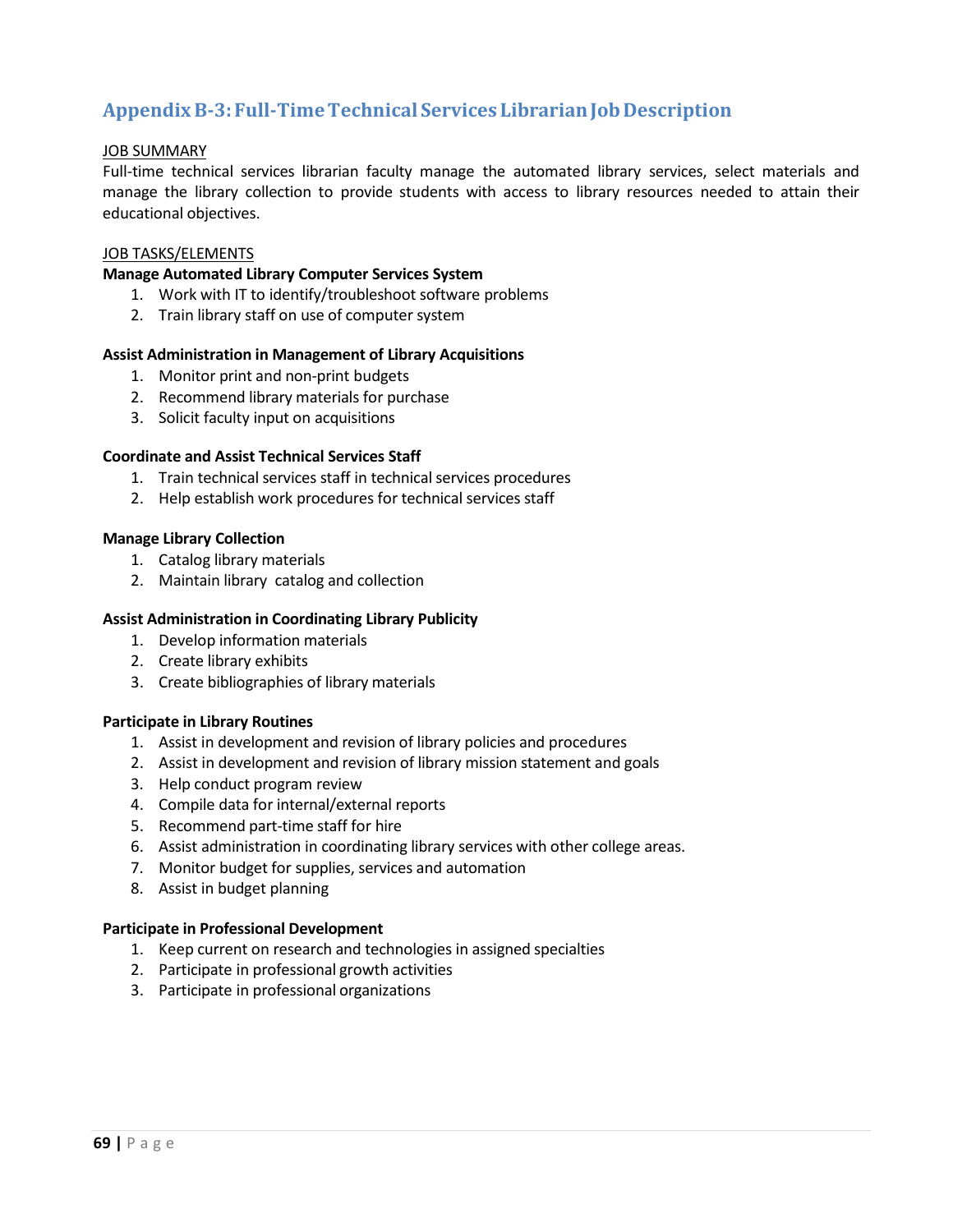#### **Participate in Institutional Routines**

- 1. Serve on standing committees
- 2. Serve on ad hoc committees (for example, search or other departmental committees)
- 3. Attend College-wide faculty meetings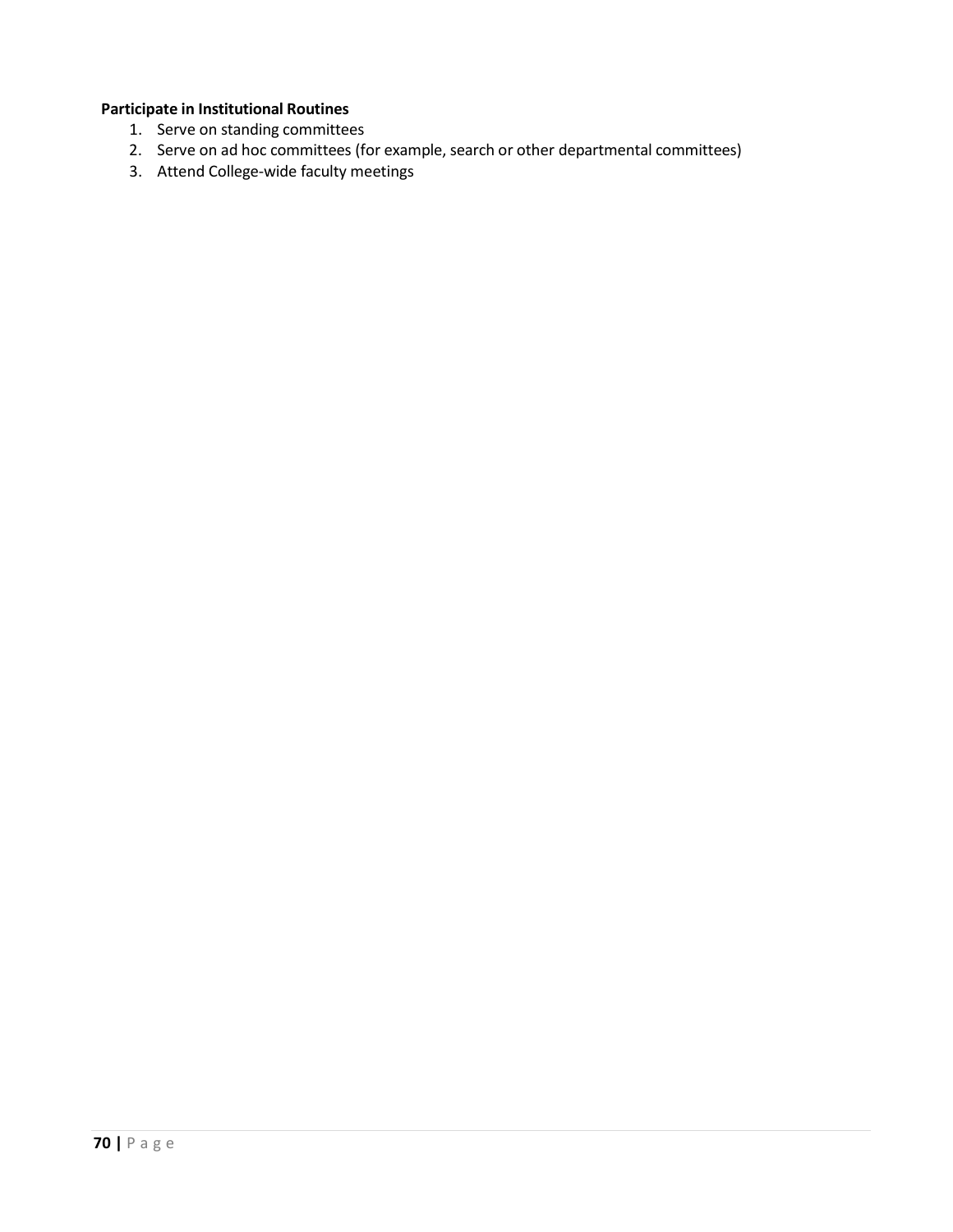## **Appendix B-4: Full-TimePublic Services LibrarianJob Description**

#### SUMMARY

Full-time public service librarian faculty coordinate and provide reference service to library patrons, library instruction to individuals and classes, circulation, and periodical services to help ensure students' academic success as well as provide them with lifelong information-finding skills.

#### JOB TASKS/ELEMENTS

#### **Coordinate and Provide Reference Service to Library Patrons**

- 1. Conduct reference interview to determine patron's information needs
- 2. Assist patrons with research using appropriate tools and materials
- 3. Support college operations by providing research and resources for reports, projects and other documents

#### **Provide Library Information Literacy Instruction to Classes**

- 1. Coordinate and plan library information literacy instruction with faculty
- 2. Provide library information literacy instruction to students
- 3. Coordinate, develop, schedule and provide library instructional programs
- 4. Assess effectiveness of library instruction program, modify and reassess as needed

#### **Coordinate and Assist Circulation Staff**

- 1. Train staff in circulation procedures
- 2. Help establish work procedures for circulation staff

#### **Manage Periodical Collection**

- 1. Monitor periodicals budget
- 2. Recommend periodicals for purchase
- 3. Maintain and update periodical databases, records and library catalog

#### **Assist Administration in Coordinating Library Publicity**

- 1. Develop information materials
- 2. Create library exhibits
- 3. Create bibliographies of library materials

#### **Participate in Library Routines**

- 1. Assist in development and revision of library policies and procedures
- 2. Assist in development and revision of library mission statement and goals
- 3. Help conduct program review
- 4. Compile data for internal/external reports
- 5. Recommend part-time staff for hire
- 6. Assist administration in coordinating library services with other college areas
- 7. Assist in budget planning

#### **Participate in Professional Development**

- 1. Keep current on research and technologies in assigned specialties
- 2. Participate in professional growth activities
- 3. Participate in professional organizations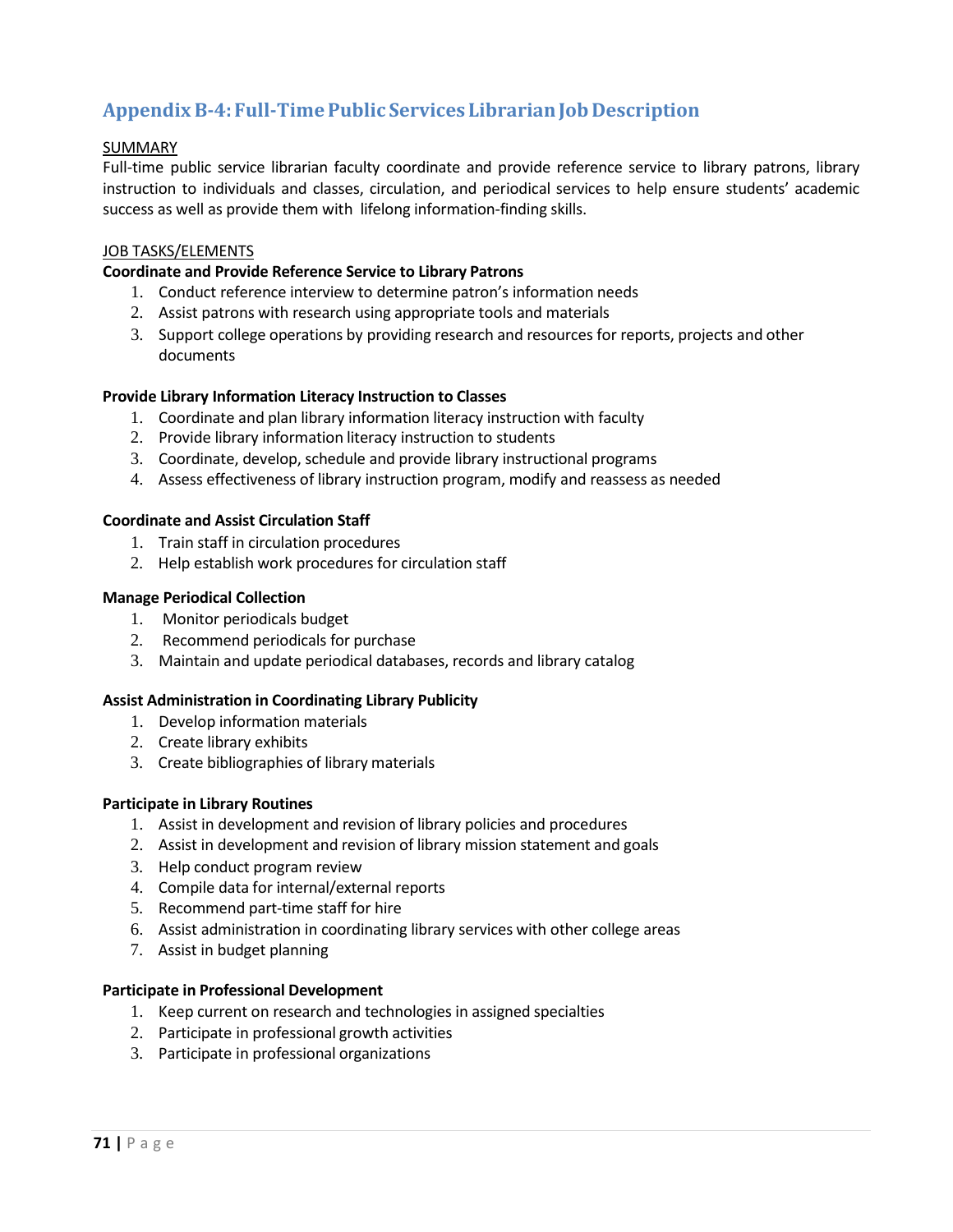## **Participate in Institutional Routines**

- 1. Serve on standing committees
- 2. Serve on ad hoc committees (for example, search or other departmental committees)
- 3. Attend college-wide faculty meetings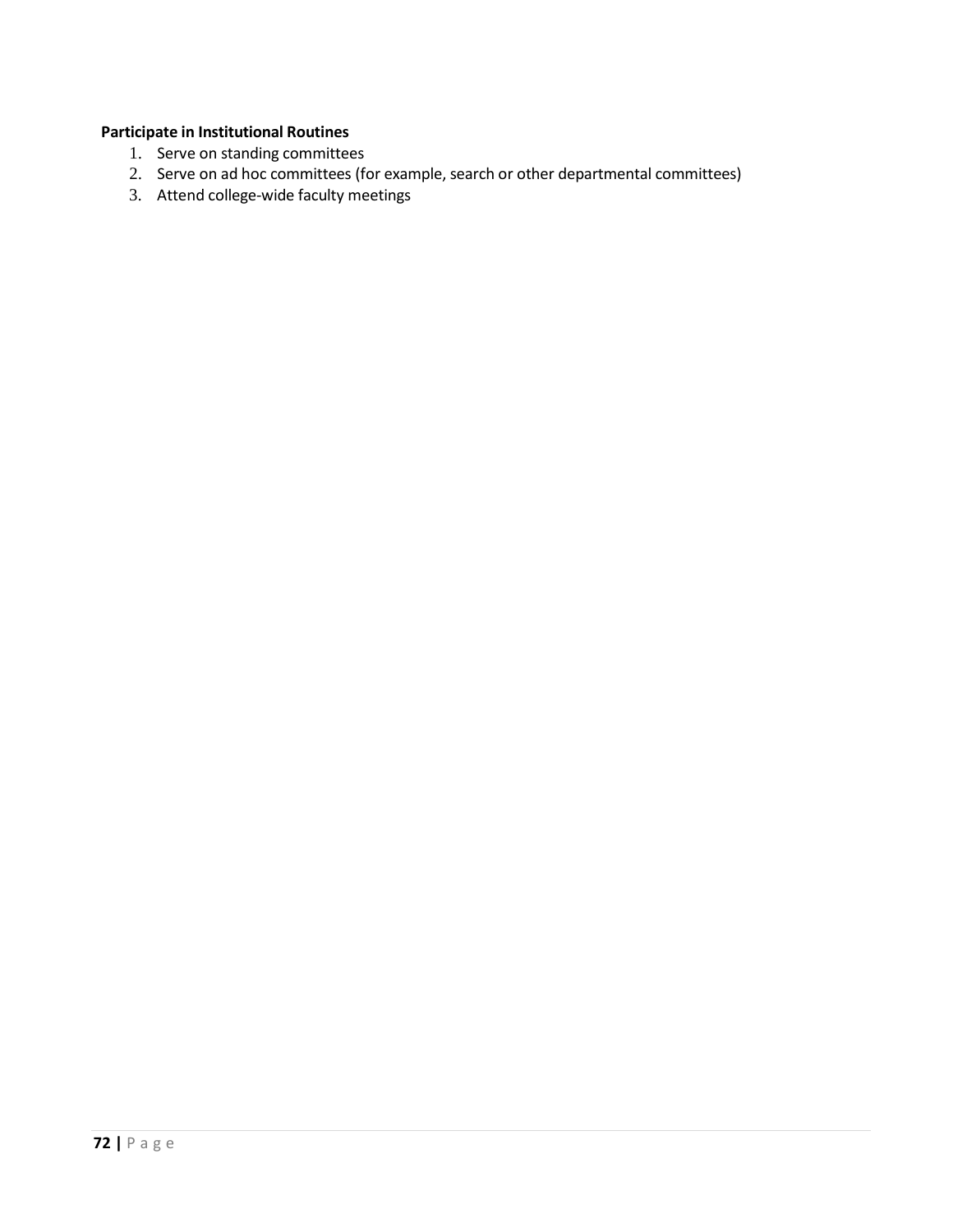# **Appendix B-5: Full-TimeArchives/InterlibraryLoanLibrarianJobDescription**

# SUMMARY

Full-time Archives/Interlibrary Loan Librarian Faculty provides leadership for the college's archives collection and the library's interlibrary loan service. Librarian/Archivist will identify, collect, organize, and promote the archive materials as a collection of primary resource materials for students, faculty, staff and administration. Included in the collection are materials about the founding and history of the college in a variety of formats including print, visual, oral and electronic. Librarian/Archivist will conduct interlibrary loan services by working with other libraries to cooperatively share our resources and borrow from other libraries on a local, national, and occasionally international level. Librarian/Archivist will provide reference assistance to students, faculty, staff and community and conduct bibliographic instruction.

#### JOB TASKS/ELEMENTS

#### **Manage the College Archives**

- 1. Collaborate with other college offices to collect significant historical materials about ECC
- 2. Establish procedures for the acquisition of archival materials from each department
- 3. Determine the most appropriate method for preserving and accessing fragile materials
- 4. Maintain special collections of community resources
- 5. Request appropriate supplies, equipment and budget

#### **Provide Access to the College Archives**

- 1. Organize and index the archive collection
- 2. Assist users with retrieval of information and research related to the archives collection

#### **Promote the College Archives**

- 1. Work with classroom faculty to encourage use of the archives as primary source materials
- 2. Publicize the collection to the college community through presentations, articles, informational materials, and displays

# **Manage Interlibrary Loan Services**

- 1. Coordinate the lending and borrowing of library materials between libraries
- 2. Develop and maintain Interlibrary Loan policies and procedures, including using the library's automated circulation system
- 3. Maintain Interlibrary Loan records and statistics
- 4. Use databases, on-line searches, OCLC, the internet and other standard library tools to solve difficult requests from library users and other libraries

# **Provide Reference Service to Library Users**

- 1. Conduct reference interviews to determine user's information needs
- 2. Assist patrons with research using appropriate tools and materials

# **Provide Library Information Literacy Instruction to Classes**

- 1. Coordinate and plan library information literacy instruction with faculty
- 2. Provide library information literacy instruction to students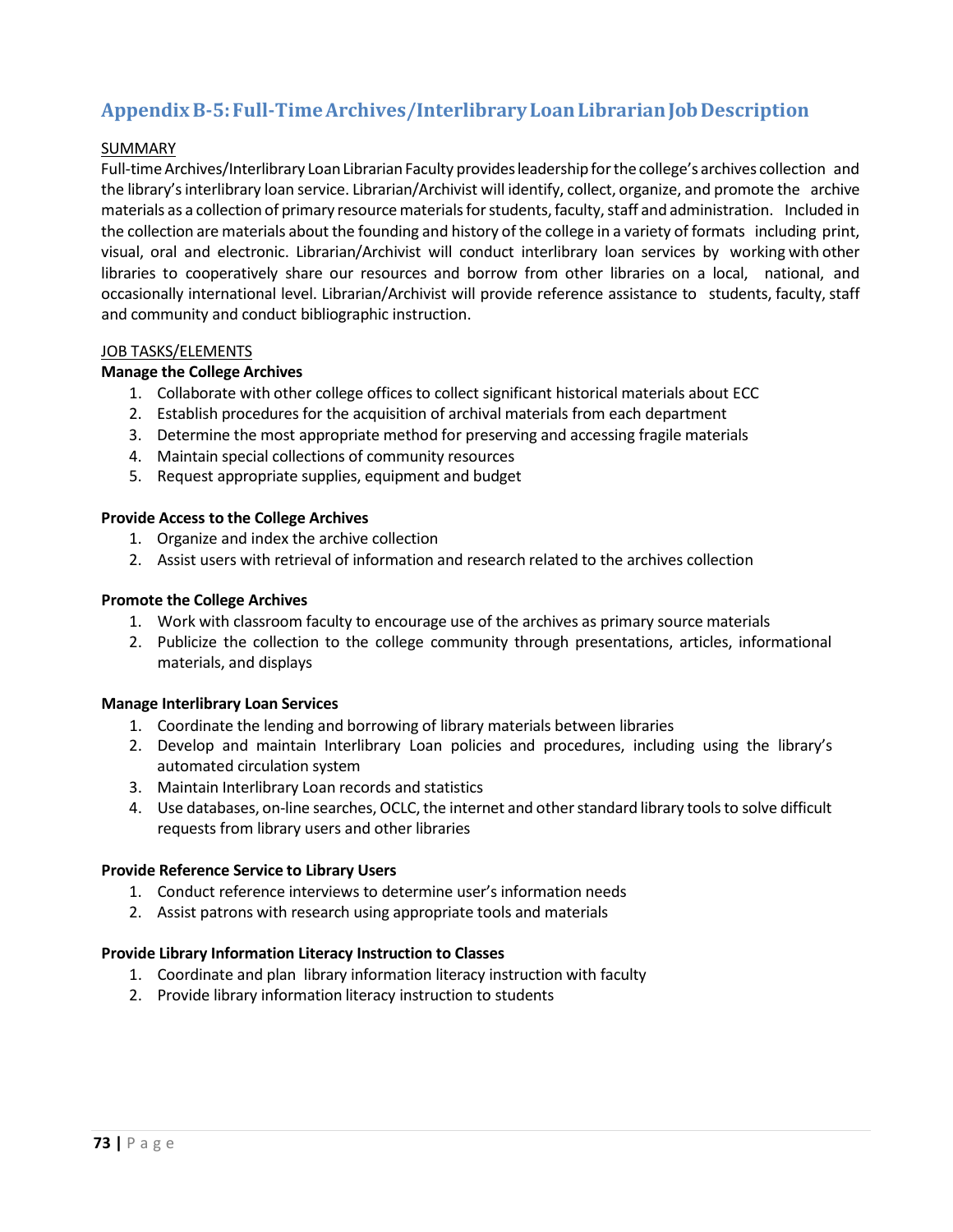# **Participate in Library Routines**

- 1. Assist in the development and revision of library policies and procedures
- 2. Assist in the development and revision of library mission statement and goals
- 3. Assist with program review
- 4. Compile data for internal/external reports
- 5. Recommend part-time staff for hire
- 6. Assist administration in coordination of library services with other College areas

#### **Participate in Professional Development**

- 1. Keep current on research and technologies in assigned specialties
- 2. Participate in professional growth activities
- 3. Participate in professional organizations

# **Participate in Institutional Routines**

- 1. Serve on standing committees
- 2. Serve on ad hoc committees (for example, search or other departmental committees)
- 3. Attend College-wide faculty meetings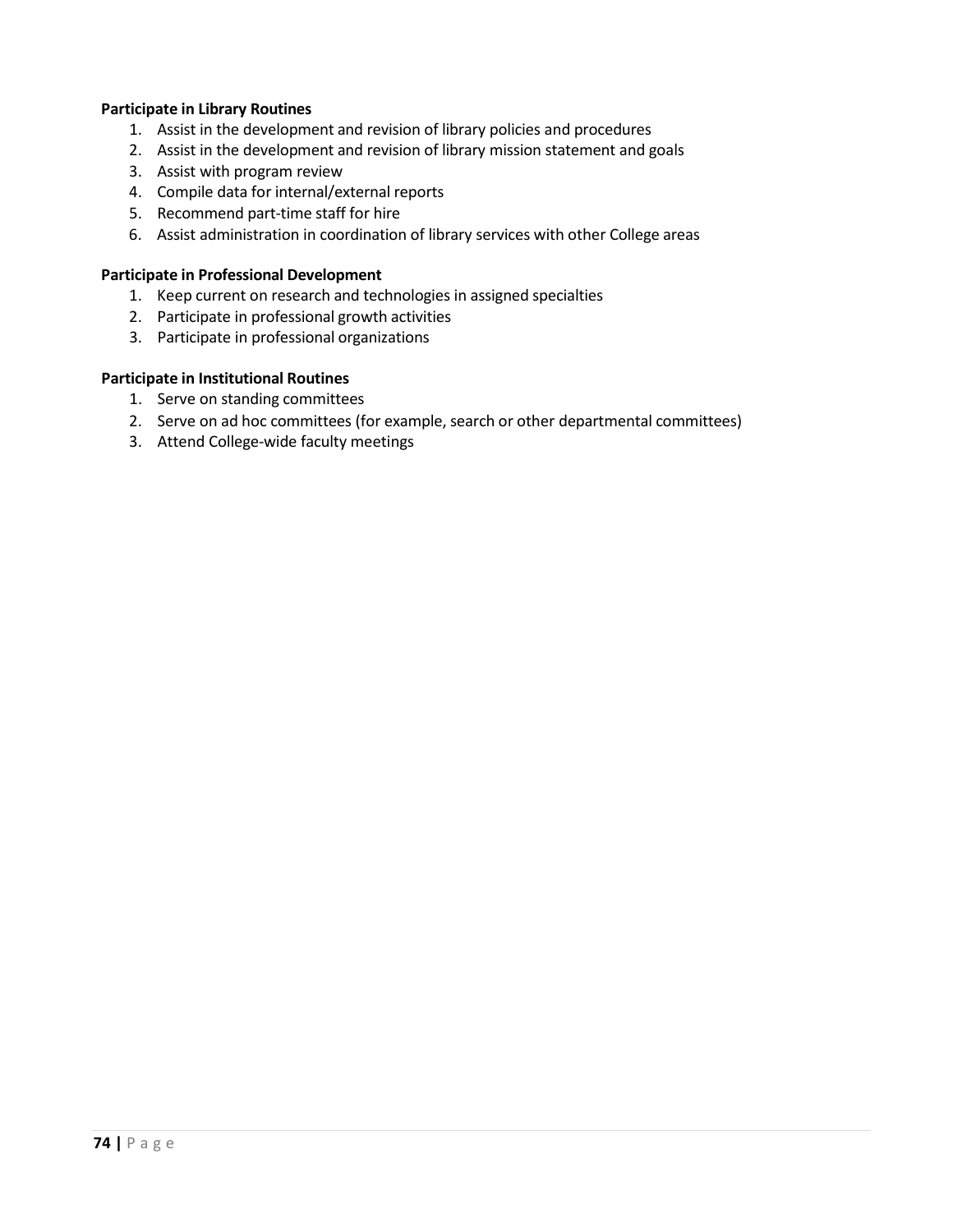# **Appendix B-6: Full-TimeDistance LearningLibrarianJobDescription**

# SUMMARY

Full-time Distance Learning Librarian Faculty will coordinate the development and provision of information literacy instruction and library resources for distance learning students, in addition to providing services to library patrons on campus. Distance Learning Librarian will explore, develop, and share strategies and best practices for integration of emerging technologies to engage online and face- to-face learners.

# JOB TASKS/ELEMENTS

# **Develop Library Online Resources and Services**

- 1. Coordinate and plan web-based library information literacy instruction with faculty for online and hybrid courses
- 2. Work collaboratively with other library faculty to create online modules to support information literacy instruction
- 3. Coordinate maintenance of the library website for most effective use of electronic instructional tools and databases
- 4. Regularly assess effectiveness of online library instruction program and modify as necessary
- 5. Participate in evaluation and selection of paper and electronic materials for the library collection

# **Provide Information Literacy Instruction**

- 1. Help develop and provide library information literacy instruction to face-to-face and online classes
- 2. Help develop and provide library instruction workshops for faculty and staff

# **Provide Reference Service to Library users**

- 1. Conduct reference interview to determine users' information needs
- 2. Assist patrons with research using appropriate tools and materials
- 3. Investigate and assess viability and adoption of online reference

# **Participate in Library Routines**

- 1. Assist in development and revision of library policies and procedures
- 2. Assist in development and revision of library mission statement and goals
- 3. Help conduct program review
- 4. Compile data for internal/external reports
- 5. Recommend part-time staff for hire
- 6. Assist administration in coordinating library services with other College areas
- 7. Assist in budget planning

# **Participate in Professional Development**

- 1. Keep current on research and technologies in assigned specialties
- 2. Participate in professional growth activities
- 3. Participate in professional organizations

# **Participate in Institutional Routines**

- 1. Serve on standing committees
- 2. Serve on ad hoc committees (for example, search or other departmental committees)
- 3. Attend College-wide faculty meetings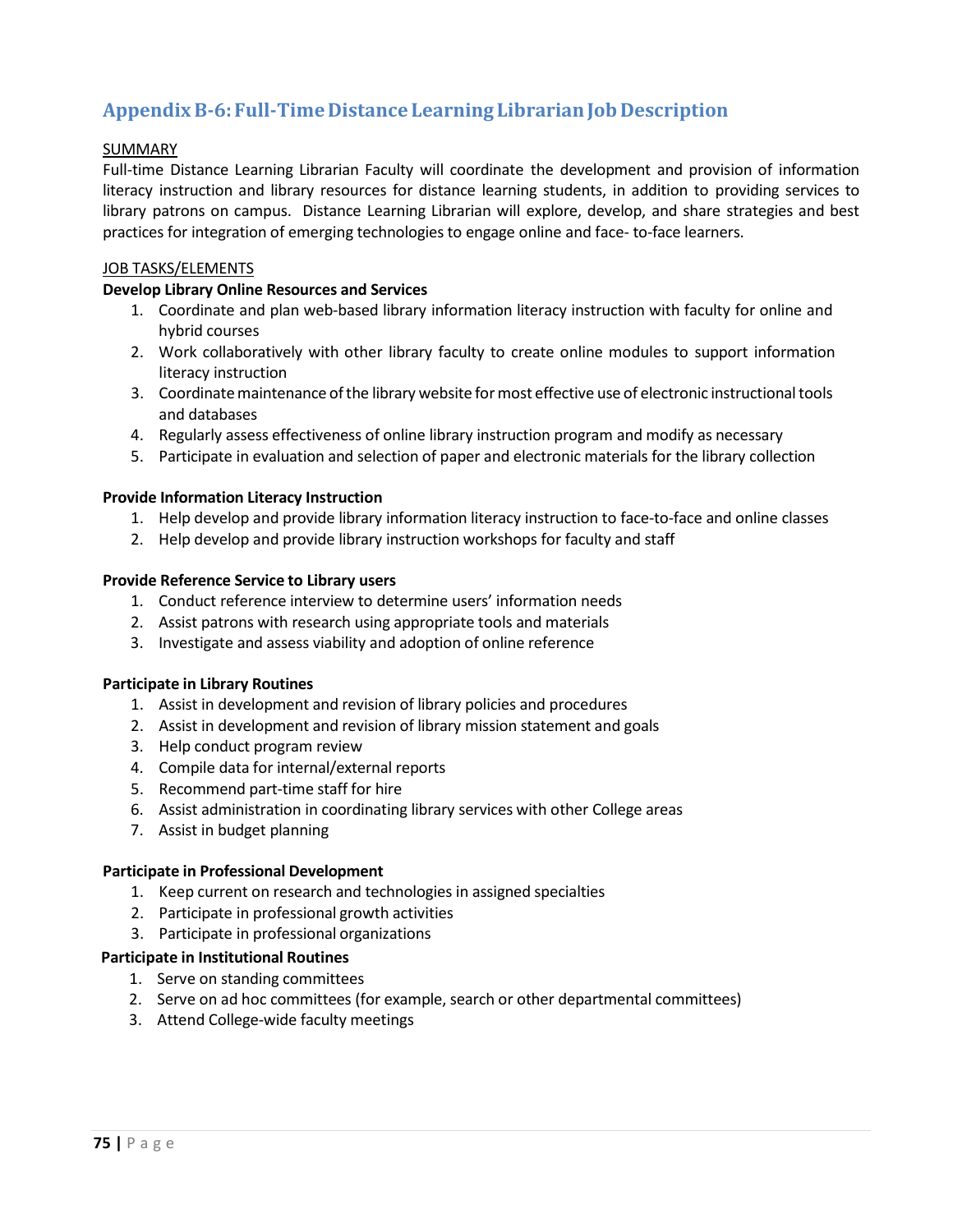# **Appendix B-7: InstructionalCoordinator JobDescription**

# SUMMARY

The Instructional Coordinator works with the dean, faculty, and community to implement activities pertaining to areas of assignment to promote program and student success.

# JOB TASKS/ELEMENTS

# **Prepare Schedule(s)**

- 1. Obtain faculty input and use enrollment data to draft recommended class schedule according to established timelines
- 2. Review schedule with the dean
- 3. Verify schedule accuracy
- 4. Coordinate interdepartmental offerings
- 5. Recommend instructor assignment ensuring load protocol is followed
- 6. Recommend class schedule that seeks to enhance enrollment opportunities for students
- 7. Monitor student enrollments during the registration cycle recommending adjustments to schedule to Dean

# **Participate in Staffing Process**

- 1. Recruit part-time applicants
- 2. Review part-time applications
- 3. Interview and recommend prospective part-time faculty for hire
- 4. Recommend assignment of faculty evaluators
- 5. Justify need for new full-time faculty
- 6. Participate on search committees for new faculty and staff within their assignment
- 7. Facilitate the mentoring of new adjunct and full-time faculty
- 8. Serve on tenure committees within their assignment

# **Manage and Assess Curriculum**

- 1. Articulate courses with high schools, colleges and universities
- 2. Coordinate text selections for courses, as needed within department
- 3. Facilitate the regular review and updating of course outlines
- 4. Update program narratives in the catalog, as applicable
- 5. Facilitate development and assessment of courses and programs
- 6. Coordinate standardization of programs/courses internally
- 7. Coordinate standardization of programs/courses with external agencies and/or area employers
- 8. Initiate advisory committee activities, as required by the program
- 9. Develop and maintain program entrance standards, as required by the program
- 10. Monitor and report annual departmental progress with course and program assessment
- 11. Facilitate departmental program review process per the established ICCB Program Review cycle

# **Gather and Disseminate Information**

- 1. Act as a communication link between the dean and faculty
- 2. Attend instructional coordinator(s) meetings
- 3. Coordinate collection of information and preparation of report(s)/requests (i.e., goals, equipment requests, budget, etc.)
- 4. Submit departmental report(s)
- 5. Hold departmental meetings
- 6. Coordinate information requests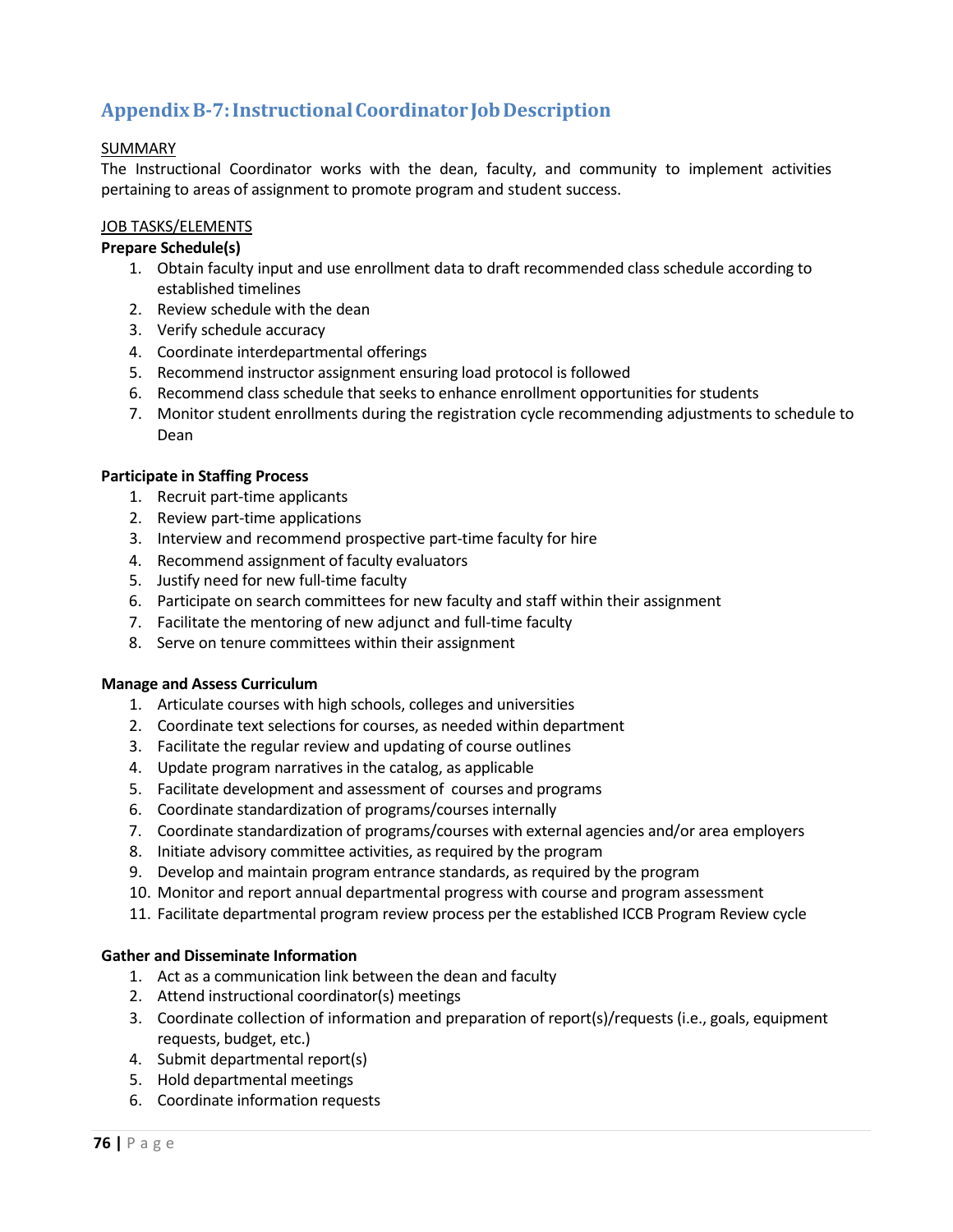7. Provide department plans to promote student success/retention

#### **Marketing and Promotion**

- 1. Collaborate with Marketing staff to determine marketing and/or promotional needs
- 2. Collaborate with Marketing to determine market segments
- 3. Enhance communication with high school counterparts, as needed by program
- 4. Coordinate inter-institutional faculty visits
- 5. Build community and business relations, as needed by program
- 6. Coordinate career-oriented activities in collaboration with other areas of the college
- 7. Recommend advisory committee members

# **Budget**

- 1. Submit budget requests
- 2. Monitor expenditures
- 3. Develop prioritized equipment list
- 4. Review and evaluate equipment price(s)
- 5. Prioritize equipment repair list

#### If lab(s) is/are involved:

#### **Maintain Labs, Equipment and Supplies**

- 1. Inventory departmental resources
- 2. Order supplies and/or parts
- 3. Maintain lab records
- 4. Oversee preventative maintenance
- 5. Schedule equipment service
- 6. Solicit donations in accordance with Administrative Procedures
- 7. Supervise lab personnel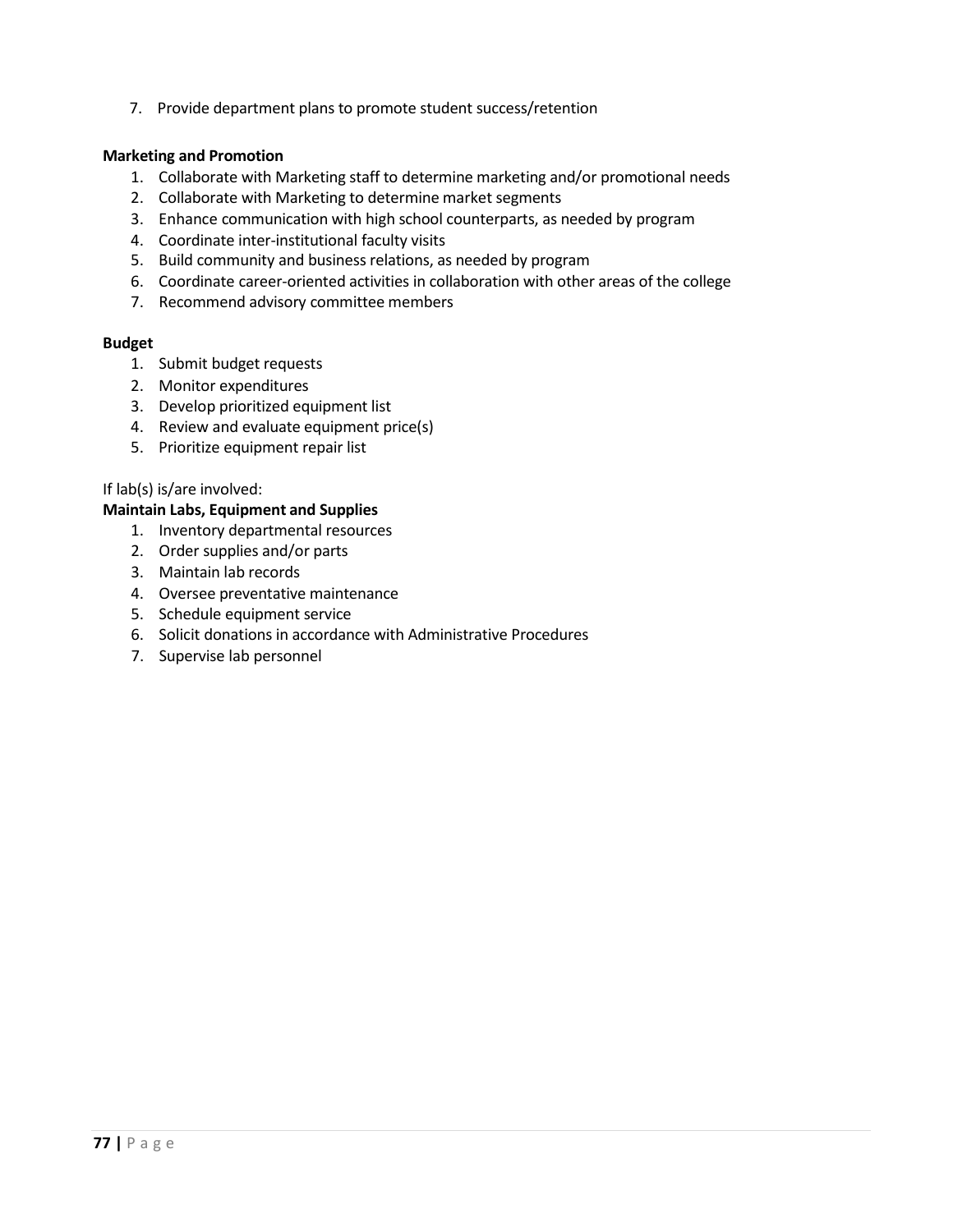# **Appendix B-8: UnitAdjunct Teaching Faculty IIJob Description**

# SUMMARY

Unit adjunct teaching faculty II provide instruction aligned with the college's strategic goals and evaluate students' progress to facilitate achievement of their educational goals.

In addition to the job description, faculty members teaching in grant supported programs are required to adhere and to comply with all provisions, qualifications, policies, and procedures set forth in the grant. In the event that the grant requirements contradict or add to the job description, the requirements of the grant will take precedence.

This provision shall not be used to shift administrative responsibilities to the faculty member. Further, the Vice President of Teaching, Learning and Student Development agrees to meet and discuss grant requirements with the Association President and/or Association representatives.

# JOB TASKS/ELEMENTS

#### **Deliver Instruction**

- 1. Conduct assigned classes and/or labs
- 2. Prepare lessons
- 3. Provide course syllabus (which shall include grading standards, attendance policies, classroom behavioral expectations, and course outline)
- 4. Utilize learning outcomes assessment and measures to improve learning/instruction.

#### If a lab is involved:

- 5. Prepare labs
- 6. Enforce lab safety procedures

#### **Evaluate Student Progress**

- 1. Keep accurate record of student performance
- 2. Provide students with timely feedback

#### **Provide Student Assistance**

- 1. Maintain office hours and voice-mail/e-mail communication
- 2. Give career and academic advice
- 3. Refer students to student support services
- 4. Accommodate special needs students

#### **Develop Curriculum (if assigned course(s) is (are) taught only by unit adjunct faculty)**

- 1. Review/select textbooks and instructional materials
- 2. Develop/revise courses
- 3. Review/revise course outlines

#### **Participate in Professional Development**

- 1. Participate in professional growth activities that are aligned with the college's strategic goals
- 2. Keep current on research and technologies in assigned specialties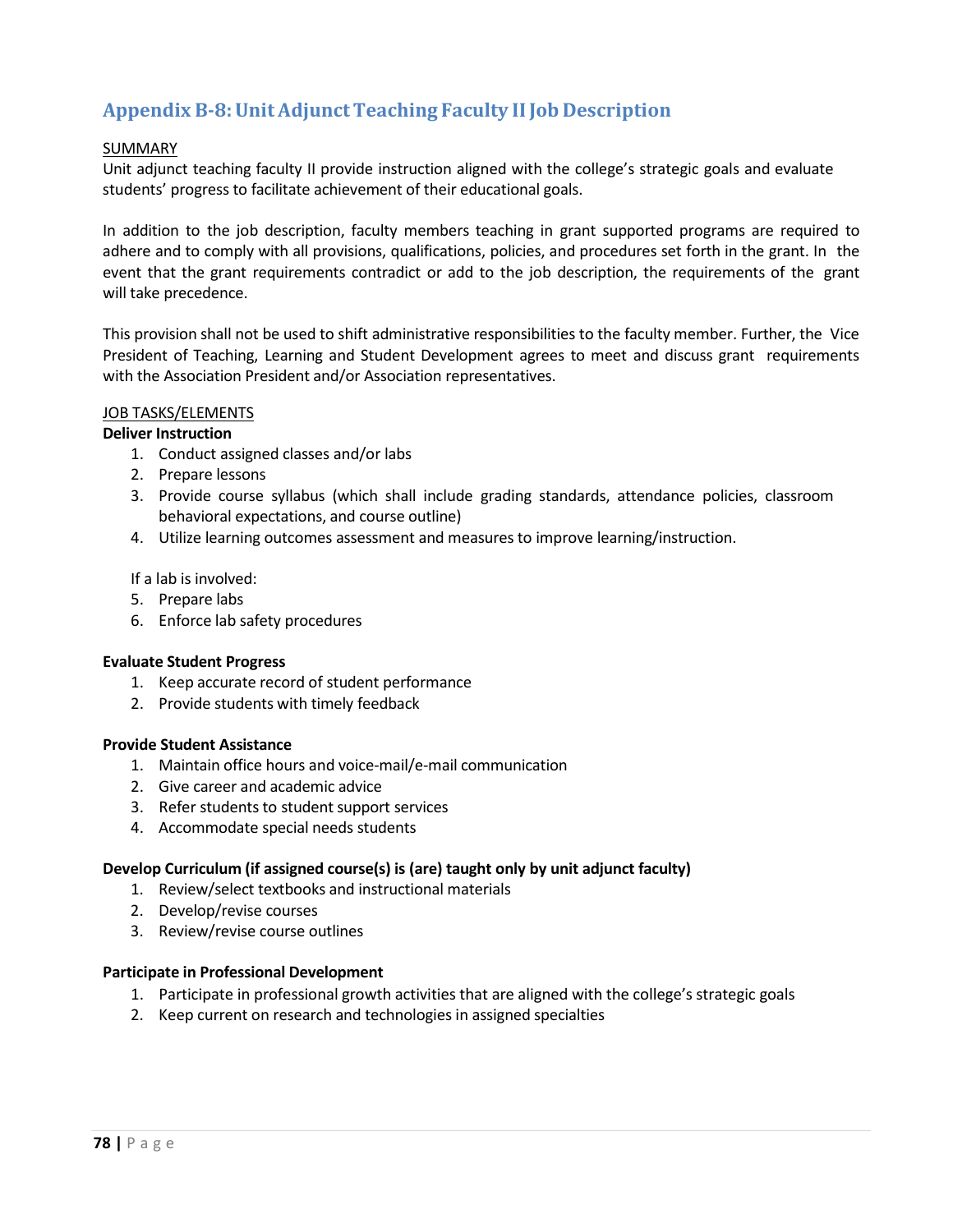# **Participate in Departmental/Institutional Routines**

- 1. Participate in program review
- 2. Comply with registration/records procedures
- 3. Verify student enrollment
- 4. Participate in assessment of student learning outcomes at the course-level, excluding any associated course assessment report writing.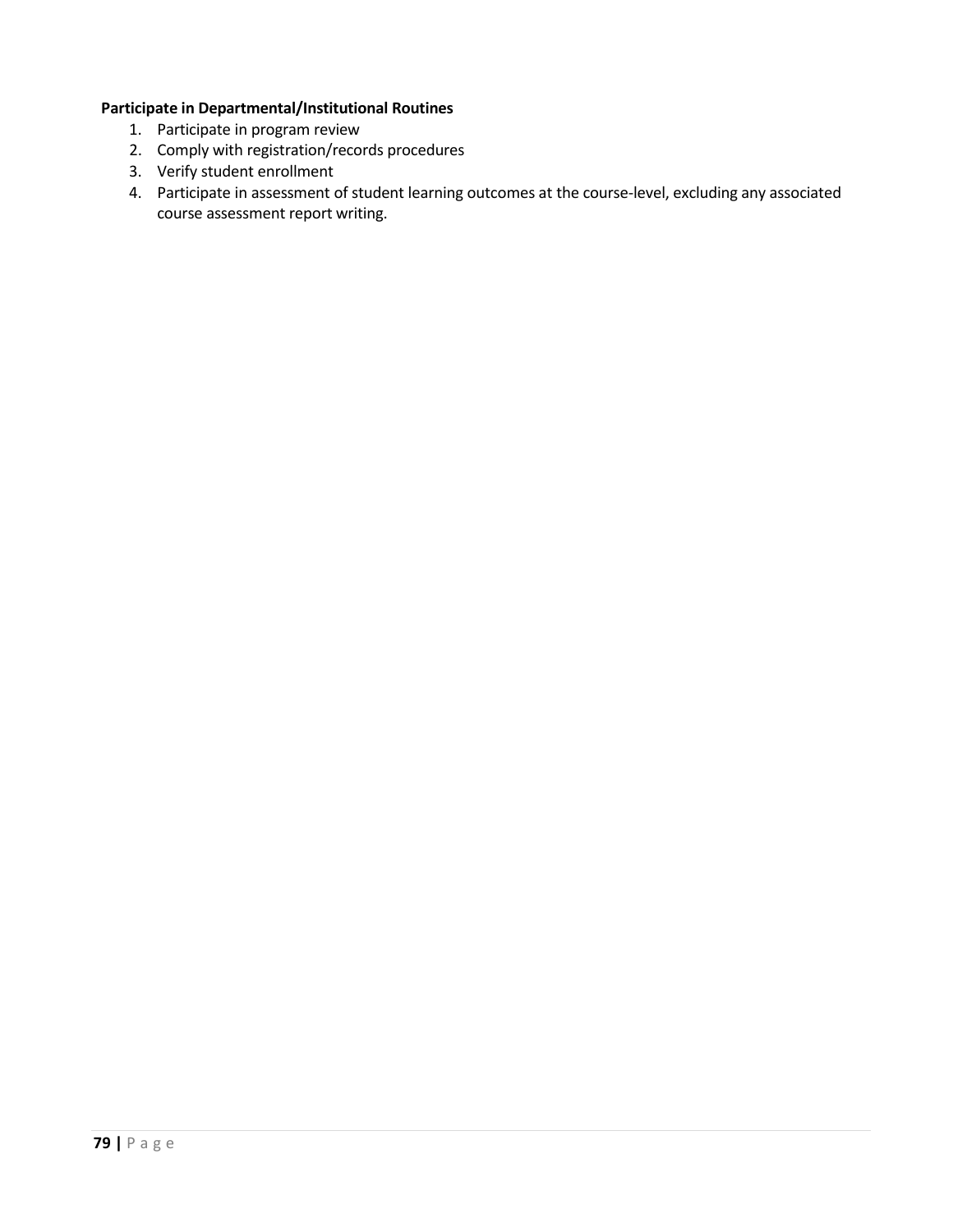# **Appendix B-10: UnitAdjunctLibrarianJob Description**

# SUMMARY

Unit adjunct librarians provide reference service to library patrons, bibliographic instruction to individuals and classes, help maintain the library databases including the catalog, support interlibrary loan, circulation and periodical services with assistance as needed to help ensure students academic success as well as provide them with lifelong information-finding skills.

# JOB TASKS/ELEMENTS

#### **Reference Service to Library Patrons**

- 1. Conduct reference interview to determine patron's information needs
- 2. Assist patron in research with appropriate tools and materials

#### **Provide Library Information Literacy Instruction to Classes**

- 1. Coordinate and plan library information literacy instruction with faculty
- 2. Provide library information literacy instruction to students

#### **Assist Circulation Staff**

- 1. Provide back-up service for circulation staff
- 2. Help establish work procedures for circulation staff

#### **Develop Library Publicity**

- 1. Develop information materials
- 2. Create library exhibits
- 3. Create bibliographies of library materials

#### **Assist with Collection Maintenance**

- 1. Catalog new materials and help maintain electronic databases
- 2. Weed titles from collection
- 3. Suggest titles to add to collection

#### **Participate in Library Routines**

- 1. Assist in the development and revision of library policies and procedures
- 2. Assist in the development and revision of library mission statement and goals.
- 3. Help compile data for internal and external reports
- 4. Participate in hiring of library staff
- 5. Help coordinate library services with other College areas

#### **Participate in Professional Development**

- 1. Keep current on research and technologies in assigned specialties
- 2. Participate in professional growth activities
- 3. Participate in professional organizations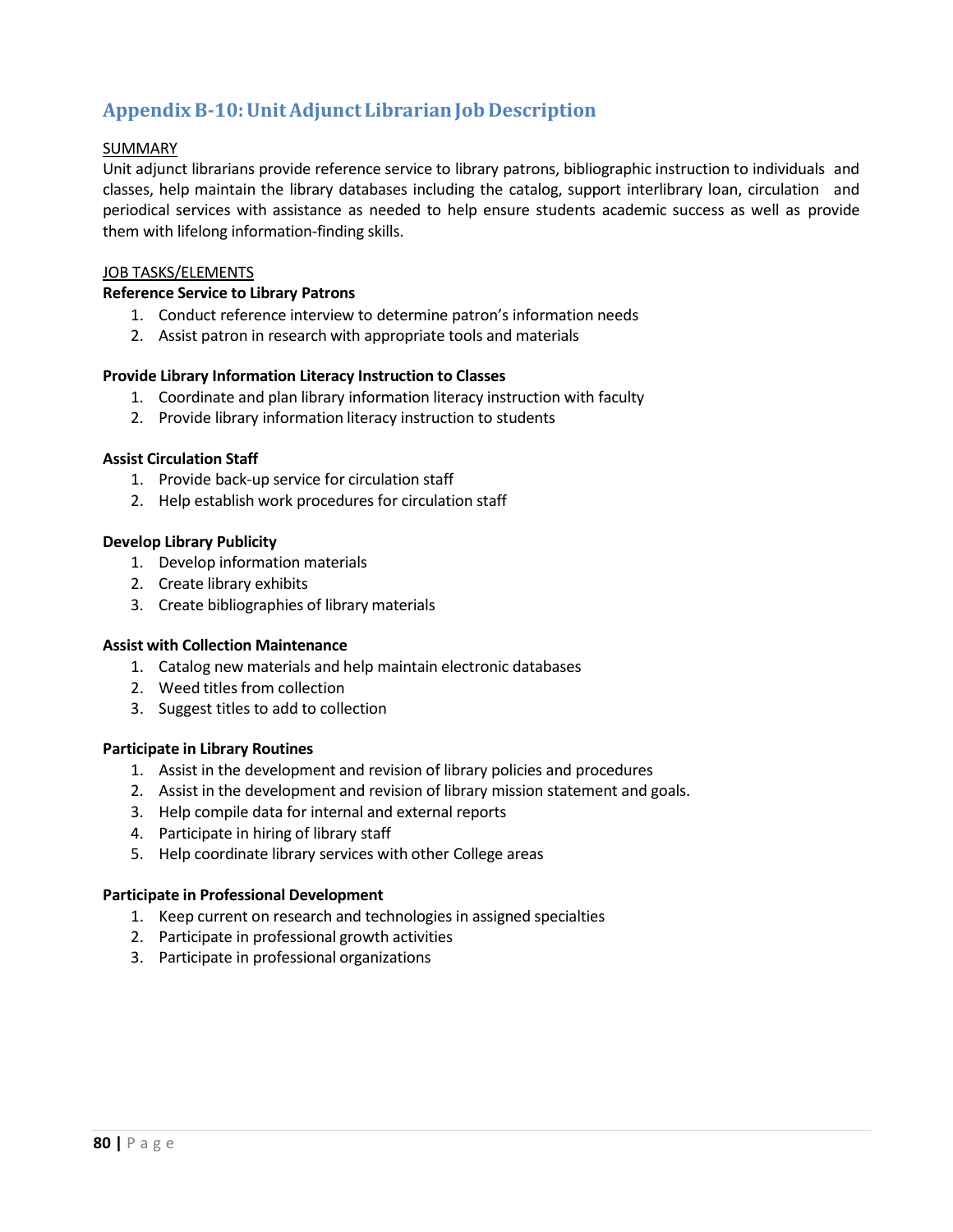# **Appendix B-11: UnitAdjunct Teaching Faculty I Job Description**

# SUMMARY

Unit adjunct teaching faculty I provide instruction aligned with the college's strategic goals and evaluate students' progress to facilitate achievement of their educational goals.

In addition to the job description, faculty members teaching in grant supported programs are required to adhere and to comply with all provisions, qualifications, policies, and procedures set forth in the grant. In the event that the grant requirements contradict or add to the job description, the requirements of the grant will take precedence.

This provision shall not be used to shift administrative responsibilities to the faculty member. Further, the Vice President of Teaching, Learning and Student Development agrees to meet and discuss grant requirements with the Association President and/or Association representatives.

# JOB TASKS/ELEMENTS

# **Deliver Instruction**

- 1. Conduct assigned classes and/or labs
- 2. Prepare lessons
- 3. Provide course syllabus (which shall include grading standards, attendance policies, classroom behavioral expectations, course outline and contact information)
- 4. Verify student enrollment and submit grade sheets

#### If a lab is involved:

- 5. Prepare labs
- 6. Enforce lab safety procedures

# **Evaluate Student Progress**

- 1. Keep accurate record of student performance
- 2. Provide students with timely feedback

# **Provide Student Assistance**

- 1. Maintain office hours and voice-mail/e-mail communication
- 2. Refer students to student support services
- 3. Accommodate special needs students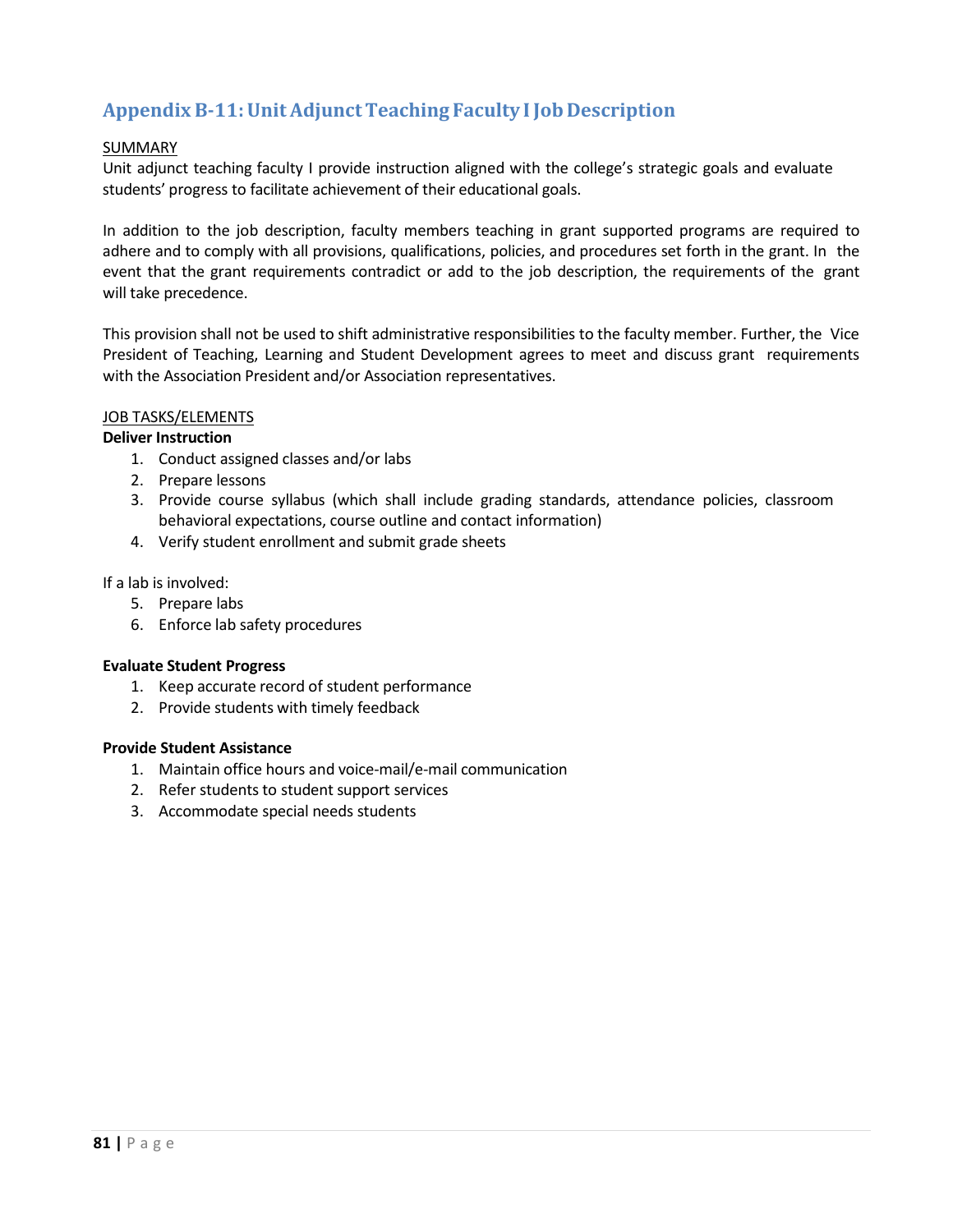# **APPENDIX C: LETTERS OF AGREEMENT**

# **Appendix C-1: Letter of Agreement Regarding Faculty Evaluation And Faculty Development Handbooks**

ECCFA and the Elgin Community College Board of Trustees agree to form two (2) committees to review and make recommendations for the current Faculty Evaluation Handbook and the current Faculty Development Handbook, on matters that concern wages, hours, terms, and conditions of employment under the Illinois Educational Labor Relations Act. Each committee shall be made up of an equal number of faculty and administration. These committees shall complete their charge and submit their recommendations to the College President for approval by the Faculty Senate and College Board. Committee recommendations shall be made by November 15, 2017, unless the parties mutually agree to an alternative date.

If the parties do not submit recommendations by the agreed upon date or in the event that the parties cannot reach agreement on the committees' recommendations within thirty (30) days of their submission, matters in dispute shall be submitted to a mutually agreed third party for resolution.

It is understood that by agreeing to language on these issues, both parties do so without prejudice to any existing grievances/arbitrations.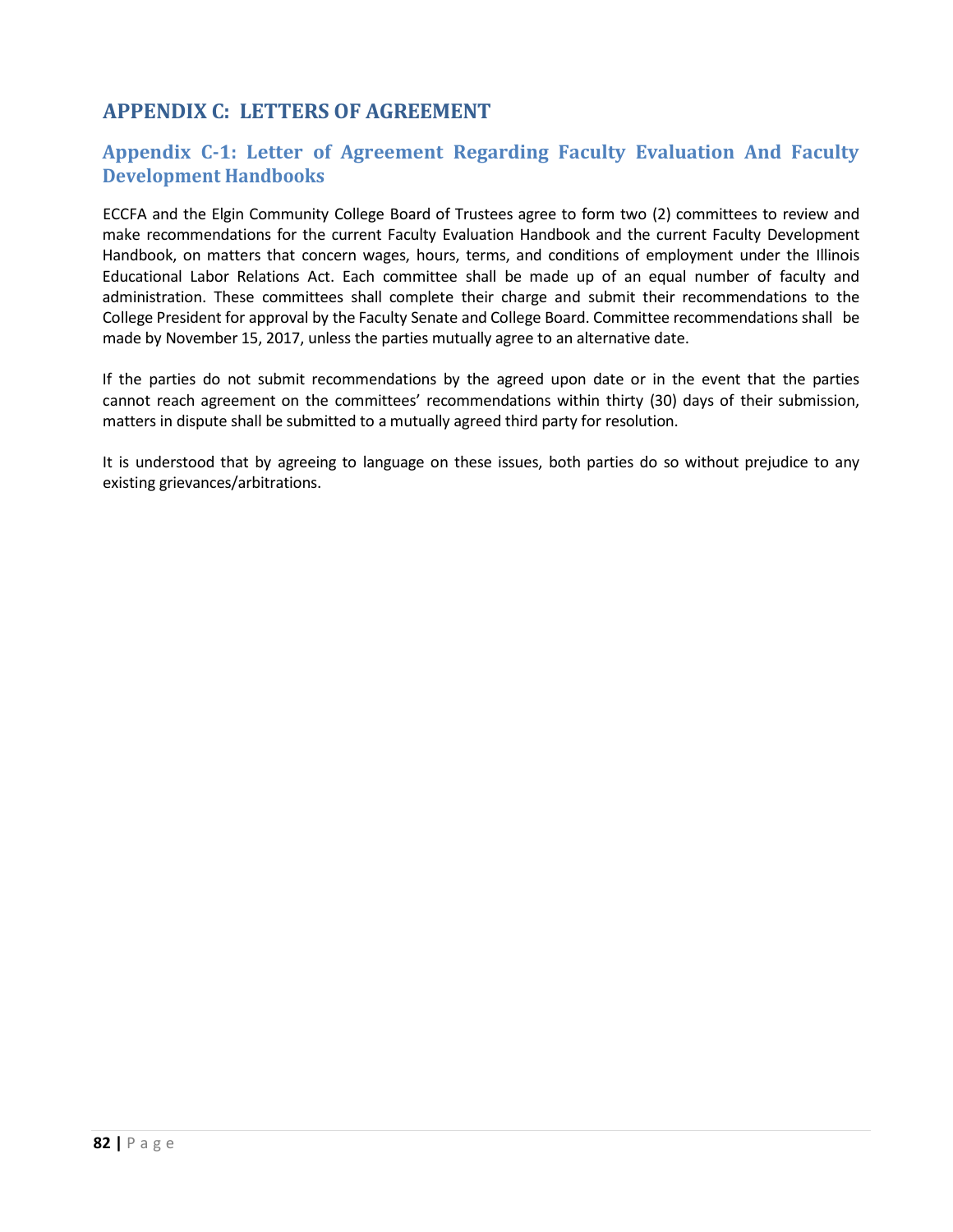# **Appendix C-2: Letter Of Agreement Regarding Qualifications For Unit Adjunct FacultyII**

Unit adjunct faculty II members with three years of prior teaching experience as of January 1, 2007, shall teach in his/her assigned discipline or vocational area subject to the following considerations:

If the unit adjunct faculty II member does not currently meet the minimum hiring qualifications in his/her assigned discipline or vocational area he/she shall make annual progress toward the achievement of the necessary academic credentials at an accredited institution. Progress shall be defined as earning a "C" or better in a minimum of 2 credit courses per academic year.

Such unit adjunct faculty II members shall receive priority in the allocation of funds from the unit adjunct faculty II professional development fund. Such members shall also have access to a fund established with a single deposit of nine thousand one hundred dollars (\$9,100.00) for assistance in meeting this requirement.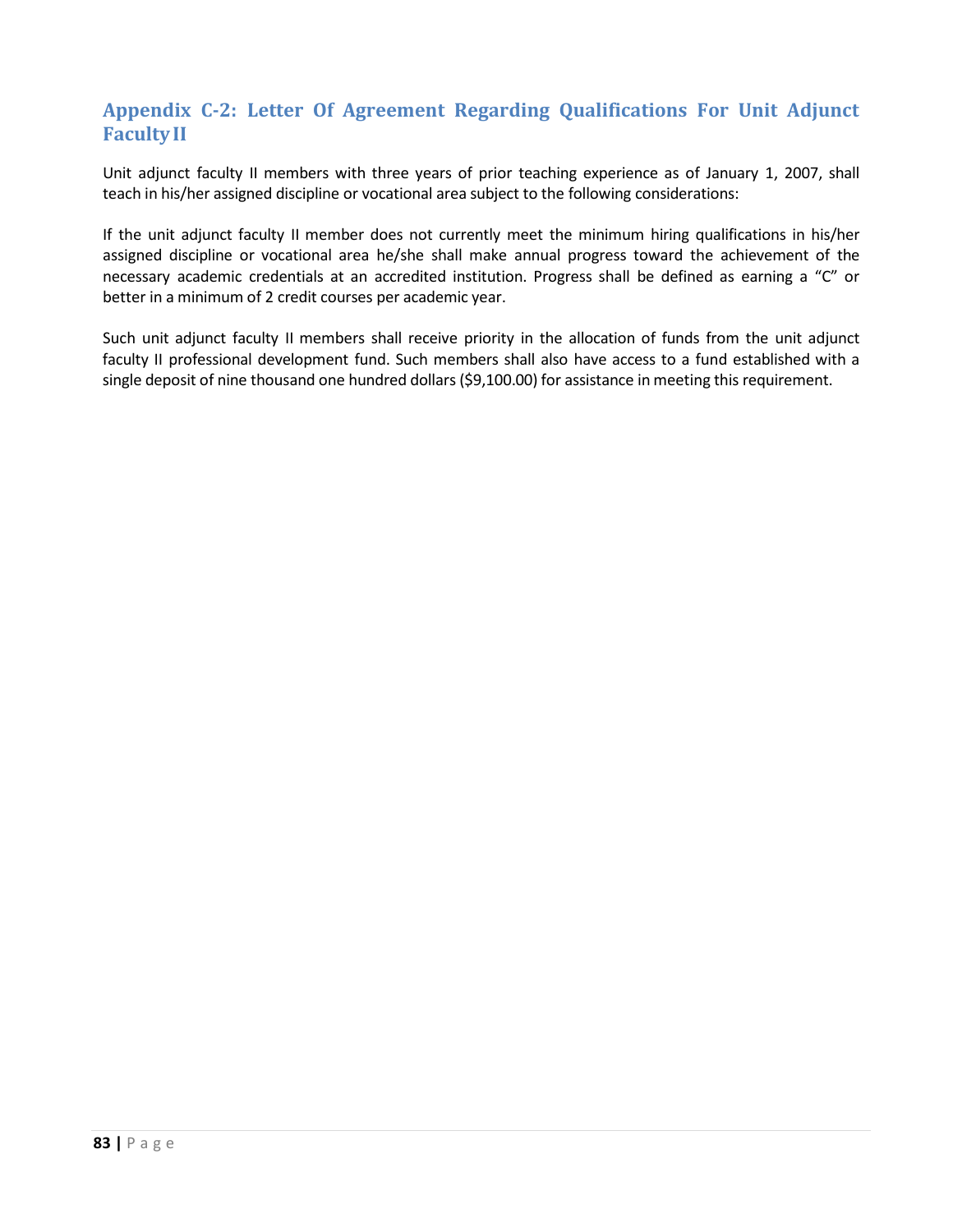# **Appendix C-3:LetterOfAgreementRegarding Standing Insurance Committee**

The standing insurance committee which is comprised of representatives from the various employee groups will continue to meet regularly for the purpose of reviewing all employee benefit programs for all ECCFA faculty groups and making recommendations to the Board at least once a year concerning possible modifications.

The committee will continue to schedule meetings at least quarterly to:

- Review the benefit level and cost effectiveness of all employee benefit programs, and to make recommendations to the Board for possible modification.
- Investigate employee benefit programs for possible future implementation.
- Educate participants and promote the utilization of current employee benefit programs.
- Conduct employee satisfaction and other surveys.
- Engage in professional development so as to better understand how the College's employee benefit programs operate.
- Review reports and other information from the College's benefit providers as appropriate and consistent with HIPAA and other statutes involving the privacy and security of confidential information.

Each party may invite outside consultants to any meeting with prior notice to the Human Resources Department. Members of this committee shall ensure and safeguard the privacy and security of confidential information.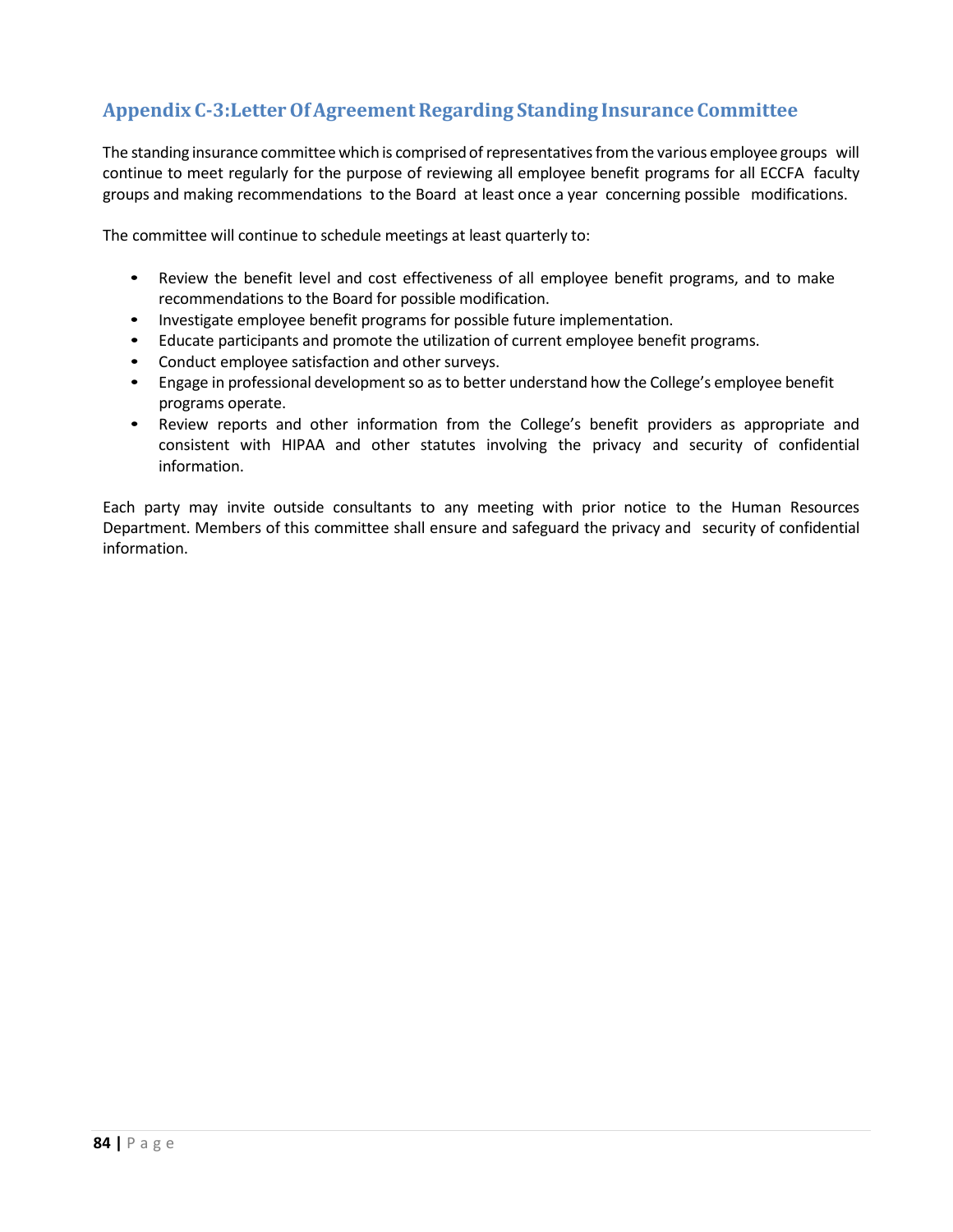# **Appendix C-5 Letter of Agreement Joint Compensation Committee**

A joint Board/ECCFA Compensation Committee will be established to study the salary schedules in the ECCFA collective bargaining agreement and current developments in the salary component of faculty compensation. The committee will consist of four persons appointed by the College President and four faculty members appointed by the ECCFA President. The committee will begin meeting no later than December 31, 2017 and deliver its written report to ECCFA and Board by no later than December 31, 2018.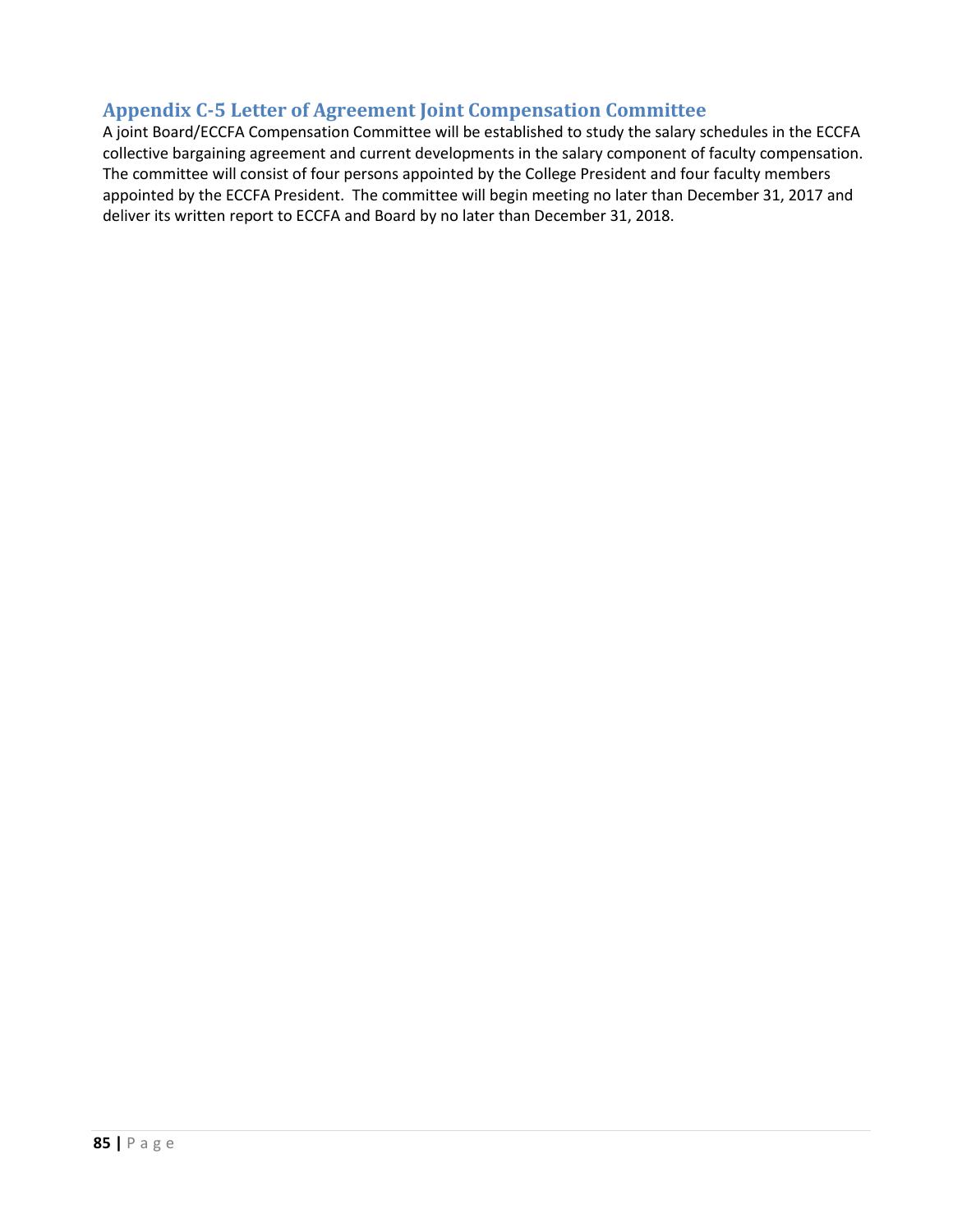# **Appendix C-6 Letter Of Agreement Regarding Excess Load For Unit Adjunct Faculty**



# **MEMORANDUM**

**TO:** Instructional Coordinators, Program Directors, and Instructional Deans **FROM:** Vince Pelletier, Anthony E. Spahr, Dan Kernler, Susan Ford, David Lawrence, and Howard Russo **DATE:** April 30, 2010 (Revised May 2, 2011; Revised effective January 1, 2017) **SUBJ:** Excess Load Assignments for Unit Adjunct Faculty - **REVISED**

Over the last several months, we have met to discuss the topic of excess load assignments for members of the Unit Adjunct Faculty (UAF). In the case of the UAF II, excess load assignment is defined as anything over 10 credit or contact hours. In the case of the UAF I, excess load assignment is defined as anything over six credit or contact hours. Pursuant to the Agreement, excess load assignments **must be approved by the Vice President of Teaching, Learning, and Student Development, and the ECCFAwithin 48 hours** (N.B. Article VIII, Section 8.2 and Article X, Section 10.4).

During the course of our discussions, we concluded that a "past practice"<sup>1</sup> with regard to excess load exists for a small number of UAF<sup>2</sup>[.](#page-85-1) The UAF affected by this "past practice" will continue to receive excess load assignments as a matter of course, provided that such excess load assignments are justified by enrollment as determined solely by the administration.

As an operational matter, after all load assignments for the full-time faculty and regular load assignments for the UAF have been made, excess load assignments may be offered to the UAF. When one or more UAF members, each of whom is qualified, willing, and available, have requested to teach the same course, the following criteria will be used to resolve the conflict:

- 1. Seniority within the UAF II. If, after all UAF II assignments have been made, then
- 2. Seniority within the UAF I.

UAF members who have received excess load assignments will go to the bottom of the seniority list for excess load assignment in subsequent semesters. Separate rotational seniority lists for the purpose of excess load assignments will be maintained by the appropriate Instructional Dean for the UAF I and UAF II.

Questions about excess load assignments should be directed to the appropriate Instructional Dean or the Vice President of Teaching, Learning, and Student Development.

<span id="page-85-0"></span> $1$  In order to be considered a "past practice," the following factors must exist: (1) the practice was clear and applied consistently, (2) the practice was not a special, one-time benefit or meant at the time as an exception to a general rule, (3) the ECCFA and the administration both knew the practice existed and the administration agreed with the practice, or, at least, allowed<br>it to occur: and (4) the practice existed for a substantial period of time and it occurred

<span id="page-85-1"></span><sup>&</sup>lt;sup>2</sup> Peggy Dee, Mark Kuntz, Eddwin Meyers, Tim Millen, Mary Peterhans, Ellen Vartanian-Maher, and Steve Wood. This list is finite. No future excess load assignments will establish past practice thereby adding to the list.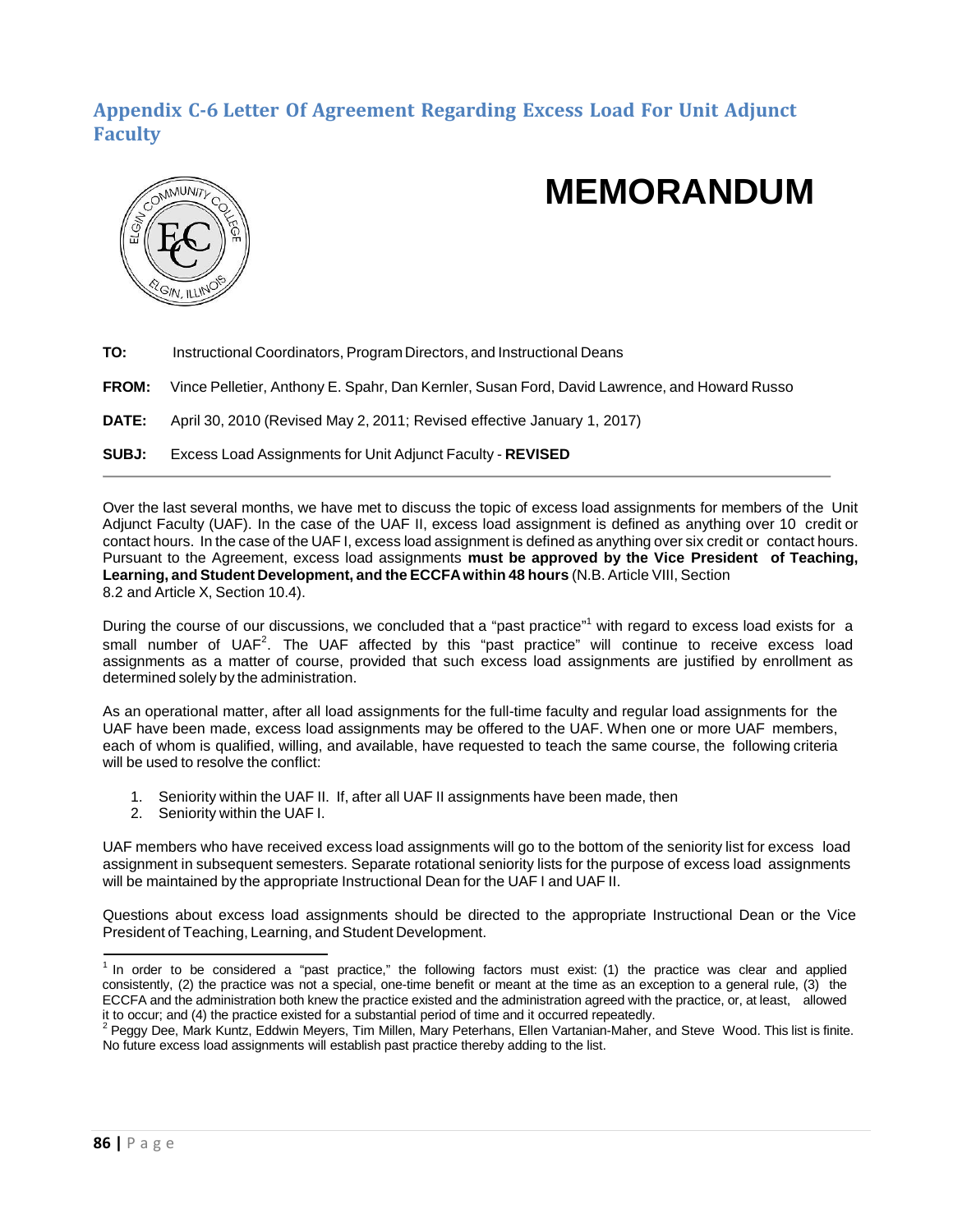# **Appendix C-8 Letter of Agreement Regarding SURS Retirees/Annuitants**

Identified retiree/annuitant employees (as listed below) will be allowed to continue their employment at the college under the following conditions:

- He/she must work only at Elgin Community College and not any other SURS-covered employer in Illinois while collecting an annuity;
- Each shall verify their annuitant status in writing by responding to a request from Human Resources, to be returned no later than one month prior to the start of every fall semester. The notification form will be provided to the member six weeks prior to the start of the fall term. If at any other time, the member chooses to change their annuitant status then they must notify Human Resources in writing at least 30 days prior to the event;
- An annuitant may only work and earn wages up to 35% of their highest annual rate of earnings, as calculated by SURS, beginning after August 1, 2013 unless the faculty member suspends his or her SURS annuity.
	- In order to be eligible to work following suspension of their annuity, a faculty member must commit to working at least nine (9) consecutive months in the SURS year;
	- After suspending his/her annuity, a faculty member is prohibited from subsequently reinstating his/her annuity while employed by the college;
	- For an annuitant subject to this section, the maximum increase in SURS creditable earnings over the prior year shall be 6%.
- Annuitants who meet the criteria to become an affected annuitant according to Public Act 97-0968 in any academic year beginning after August 1, 2013 must provide notice to the College by March  $1<sup>st</sup>$ prior to the end of the academic year whether they shall either suspend their SURS annuity or resign their employment with Elgin Community College, effective no later than the end of the applicable academic year.

No other ECCFA members who retire from a SURS-covered institution will be allowed to continue their employment at Elgin Community College.

Identified Retirees/Annuitants:

- Das, Basdeo David
- Dittman, Marvin J
- Kaufmann, Jacquelyn B
- Krengel, Lawrence E
- Lawrence, David A
- Matzke, JoAnne
- Pardun, Phillip James
- Teichert, Harry W
- Vietzen, Laurel
- Westerhoff, Marilyn A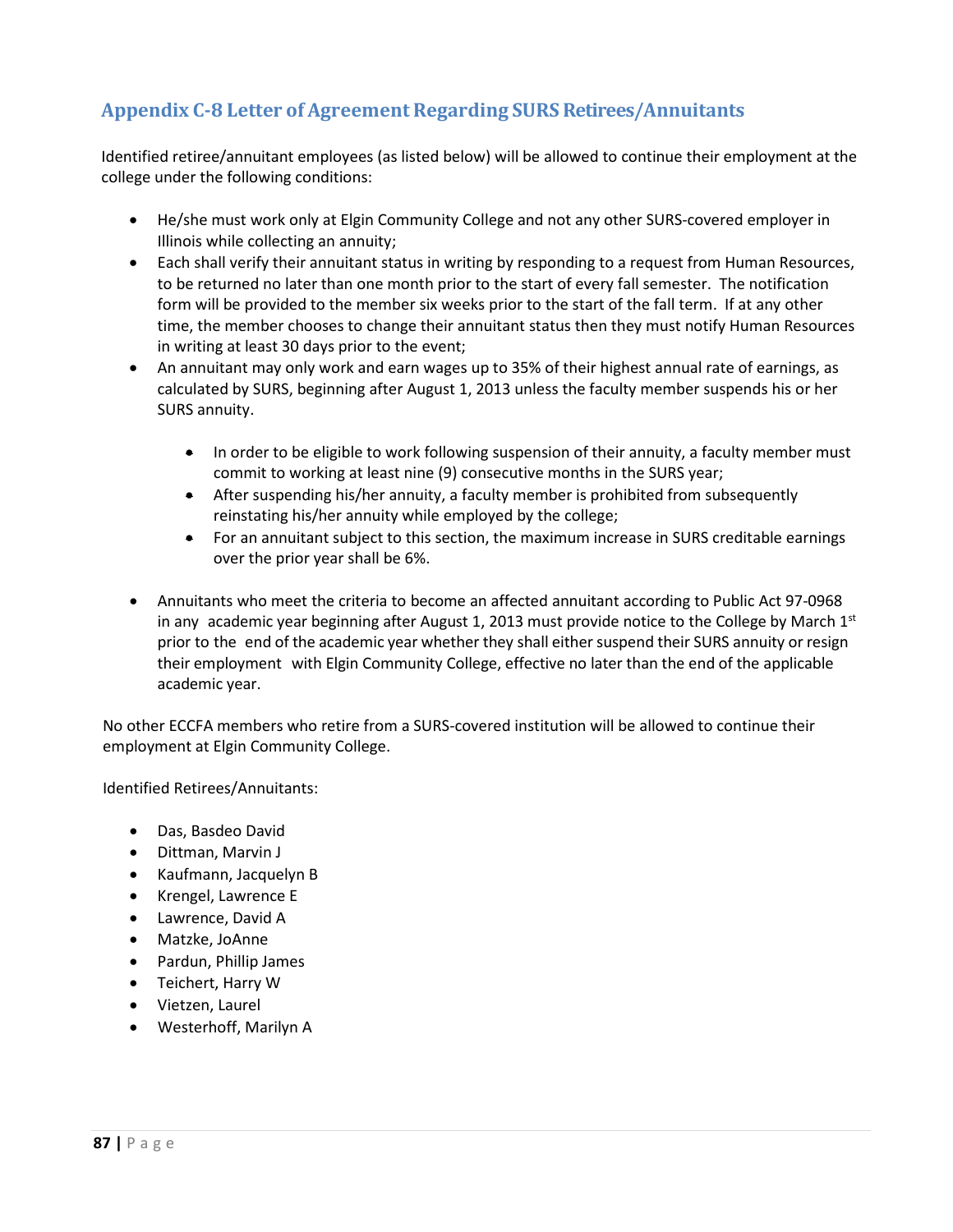# **Appendix C-10 Letter of Agreement Regarding Virtual Office Hours**

Whereas, the 2014-2016 collective bargaining agreement ("CBA") between the Board of Trustees of Community College District 509 Elgin Community College ("Board") and the Elgin Community College Faculty Association ("ECCFA") at Article 4.5 provides, in limited circumstances, the ability of a faculty member to use virtual office hours through the College's course management system;

Whereas, ECCFA proposed for the expanded use of virtual office hours during the 2016 negotiations for a successor CBA;

Whereas, the Board was inclined to reject the proposal, but after reviewing the matter, it has entered into this letter of agreement with ECCFA allowing the expanded use of virtual office hours through a pilot program format, to be evaluated upon completion.

The pilot program shall consist of the following:

- The program will be administered by ECC's Instructional Improvement and Distance Learning department,
- Virtual office hours shall be provided exclusively through the College's course management system, commonly known as D2L.
- No more than ten (10) full-time faculty members and five (5) unit adjunct faculty members may participate in the program with pre-approval of the divisional dean and the vice president of teaching, learning, and student development.
- Selected faculty are encouraged to participate for the duration of the pilot program.
- A maximum of three (3) office hours per week for full-time faculty members and one (1) office hour per week for unit adjunct faculty members may be delivered in the pilot format.
- Selected faculty shall successfully complete training on virtual office hours provided by ECC's Instructional Improvement and Distance Learning department unless the divisional dean agrees to a waiver based on past teaching experience. Such training time shall be without extra-contractual compensation.
- The program is effective beginning the fall 2017 semester and shall continue to and including the fall 2018 semester.
- At the conclusion of the fall 2018 semester, the pilot program shall sunset and be evaluated by the administration for a recommendation made to the board.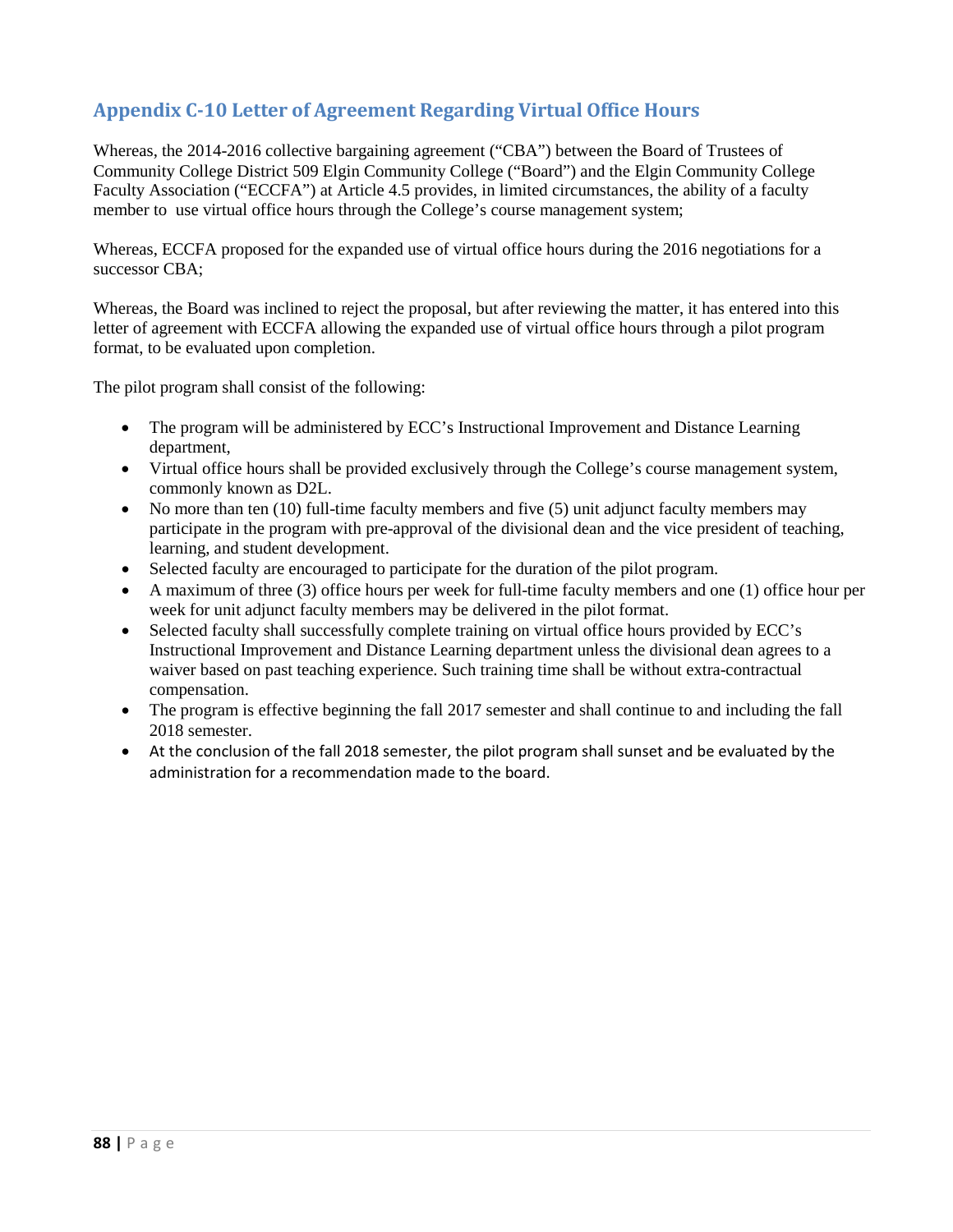# **Appendix C-11 Letter of Agreement Regarding Limited Reopener Provision**

Either the College or the Association may, at its discretion, reopen this Agreement effective January 1, 2019, or any later date during the term of this Agreement, in the event that any of the following conditions occurs:

- a. A legislative or regulatory change results, during the term of this Agreement, in pension contribution costs to the College that exceeds \$500,000 annually;
- b. The State of Illinois modifies the Property Tax Extension Limitation Law (PTELL) such that the College cannot increase its tax levy by at least 75% of full Consumer Price Index – Urban (CPI-U); or
- c. The state base operating grant in fiscal year 2017, 2018, or 2019 exceeds one million eight hundred thousand dollars (\$1,800,000) by more than twenty-five (25) percent.

In the event that either the College or the Association intends to reopen the contract pursuant to this letter, it shall submit a written notification to the other party. If the triggering event is an applicable pension or property tax change under paragraph (a) or (b) above, then such written notification shall include the relevant statute, regulation, or enacted legislation which triggers the right to reopen the contract under the terms of this limited reopener letter.

After any notification authorized by this letter, negotiations between the College and the Association shall commence at a mutually agreed date and time, not to exceed thirty (30) days from the date of the written notification. The negotiations shall consist of a good faith discussion of possible courses of action in response to the triggering event. Only the following articles shall be subject to reopening under this letter: salary articles (6.17, 8.8, and 10.15), health and dental insurance (6.1 and 6.2), and salary schedules (Appendix A).